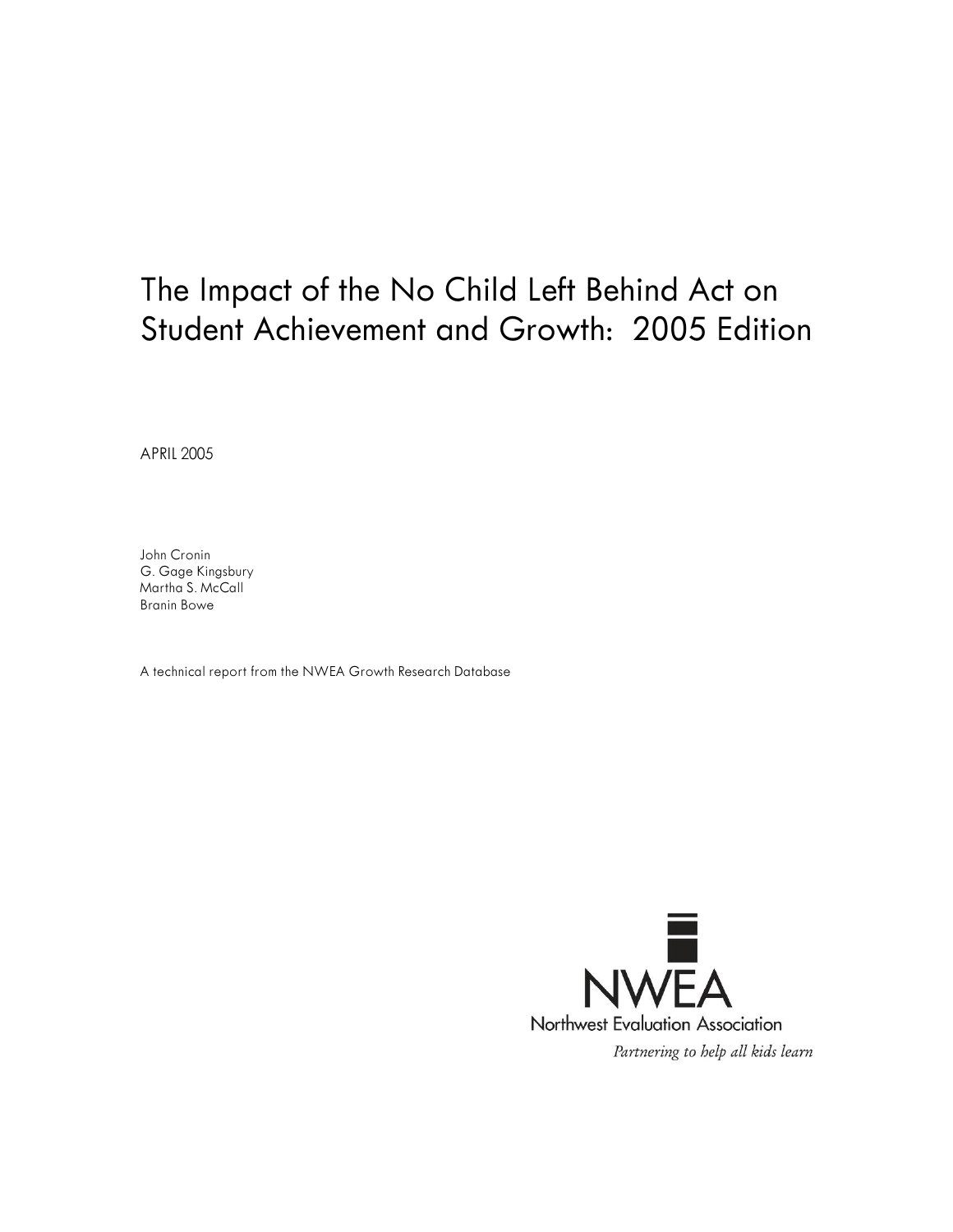# **Table of Contents**

| Students in Grades with State Tests have Higher Achievement and Growth 56        |  |
|----------------------------------------------------------------------------------|--|
| Changes in Mathematics are Greater than Those in Reading Under NCLB 57           |  |
| Student Growth in Every Ethnic Group has Decreased Under NCLB  58                |  |
| Growth of Hispanic Students is Lower than Growth of Comparable European-American |  |
|                                                                                  |  |
|                                                                                  |  |
|                                                                                  |  |
|                                                                                  |  |
|                                                                                  |  |
|                                                                                  |  |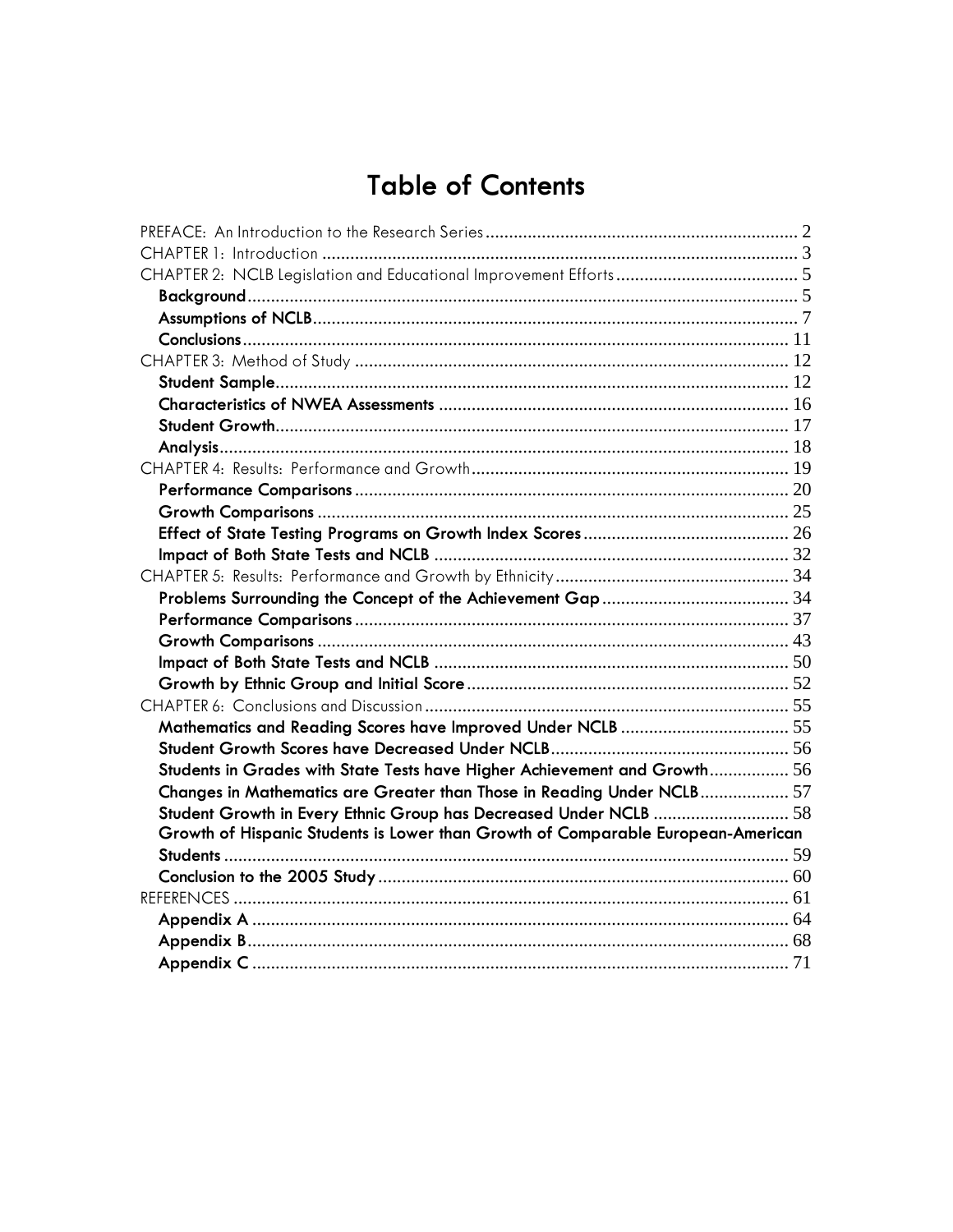Welcome to the first in a yearly series of studies investigating the impact of the No Child Left Behind act on the achievement of students in the United States. This legislation holds out great promise for education but it also has strong requirements and includes a host of provisions that have never been tried on this scale before. This series will use achievement information from a broad sample of students and schools to provide evidence about the changes that have occurred since the law passed.

We hope that the series will be useful for policy agencies, educational researchers, and others with an interest in improving education. While the series will use statistical procedures to identify trends and levels of impact, it should be accessible to anyone with a basic knowledge of experimental design.

This study uses the Growth Research Database from the Northwest Evaluation Association to provide achievement information about hundreds of thousands of students in school districts across the country. Since the database was founded several years ago, it has provided an archive of individual student growth that was unavailable in the past. The database allows the comparison of student achievement and student growth on a common, stable scale. This simple fact provides a tool that enables researchers to investigate educational change more completely than ever before. The application of this research tool to NCLB is natural and timely.

While the full effect of the legislation will only emerge over time, this series of studies is designed to watch it as it unfolds. Results from the study of any one year will give us a single snapshot of the law as it is implemented, while the series of studies will identify trends as they occur. It is unlikely that anyone can identify the long-term impact of NCLB at this point, but it is important that we investigate to inform mid-course corrections that might be required.

The authors of this series have no political agenda other than the enhancement of education for students. While the U.S. system of public education has been one of the best in the world for the past 200 years, there is always room for improvement. Since international comparisons almost always suffer from language and cultural differences, it is only by inspecting the changes that occur in our own educational system that will lead to its improvement. We hope this series of studies will add to the information needed to foster that improvement.

> **G. Gage Kingsbury**  Director of Research, Northwest Evaluation Association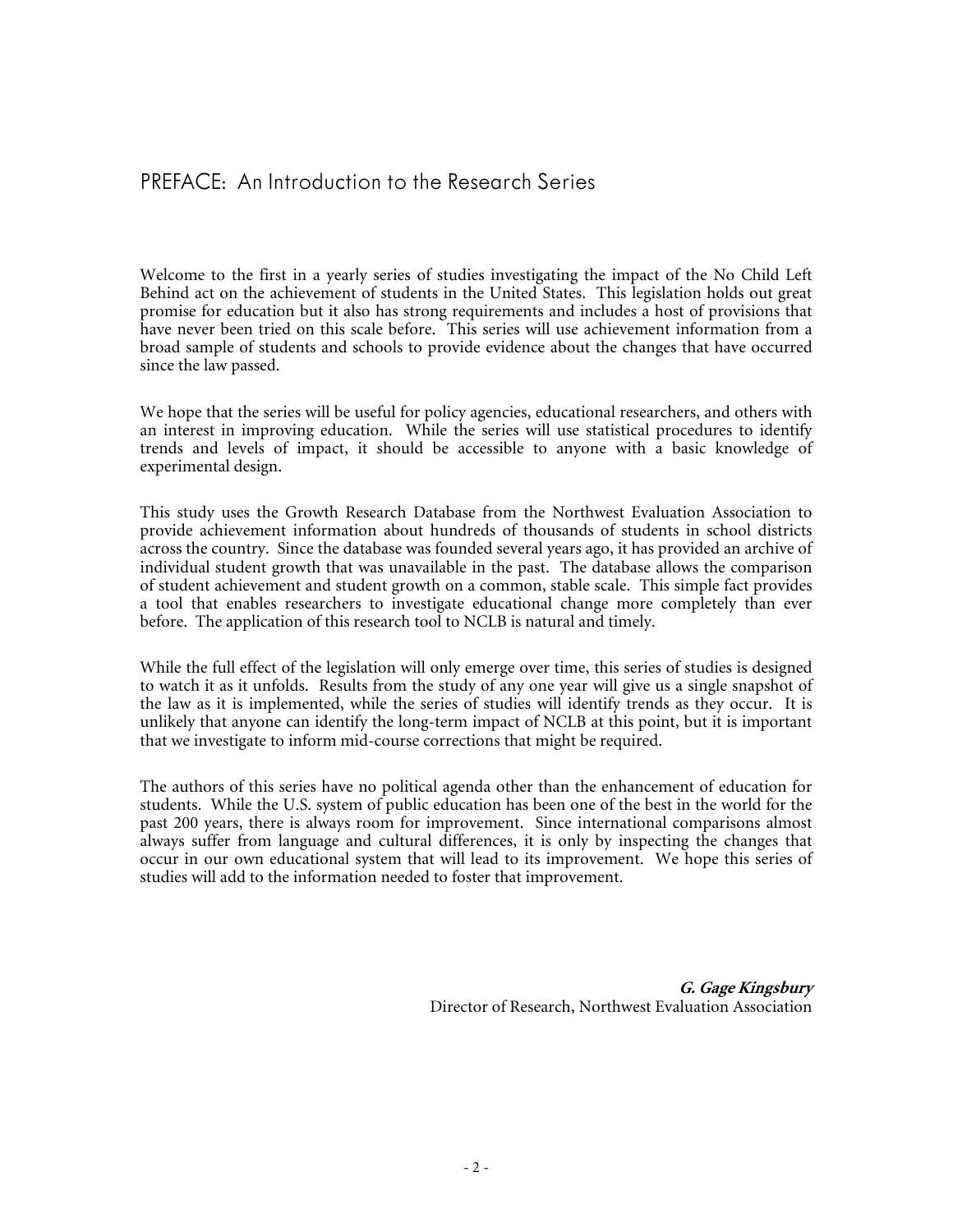## CHAPTER 1: Introduction

In January of 2002, President Bush signed the No Child Left Behind (NCLB) act into law. This law was the reauthorization of the Elementary and Secondary Education Act, and had within it a broad spectrum of changes to the federal role in public education. It included accountability provisions which required states to test all of their students, and sanctions to schools related to low student performance on those tests. It also required states to provide additional educational opportunities for students in the school under sanction.

While we will discuss NCLB in more detail below, it is useful to understand the assumptions underlying the act, and the expectations that individuals have concerning the law and its associated regulations. While people speaking about the legislation will have slightly different interpretations, the following elements are common in the understanding of the law:

- The law will provide an accountability system to identify which schools are doing a good job with their students.
- **The law will enhance the opportunities for students who are in danger of not learning the** skills that are needed in reading and mathematics.
- The law will enhance the capacity for all students to become proficient.
- The law will reduce the achievement gaps seen among students in a variety of subgroups.

This study will examine how well the law is beginning to meet its promise in its first years of implementation. It will investigate how much student achievement status has changed since the law was implemented. It will investigate whether and to what extent student achievement growth has changed since the law was implemented. Finally, it will investigate the impact of the law on the achievement status and growth of students by ethnic group.

This is the first year in the series of studies that will investigate the impact of NCLB. Each year, the study will be repeated and expanded to give a broader picture of the manner and the extent to which the law affects student achievement. NCLB is just beginning to apply sanctions and add requirements to education practice in low achieving schools. States are just beginning to increase the percentage of students achieving proficiency in order to be identified as successful. States are moving to expand assessment programs to include all grades from 3 to 8 and high school. Any or all of these factors may have an impact on student education in the years to come.

While this study is quite large in terms of the number of students and schools involved, it should be interpreted with caution, since the law has only been in effect for three years. It is expected that the law will have a cumulative effect on student achievement, since many aspects of the law are being phased in over the next few years. The findings of this study may be indicative of the potential of the law, but additional time will be needed to identify its ultimate effectiveness.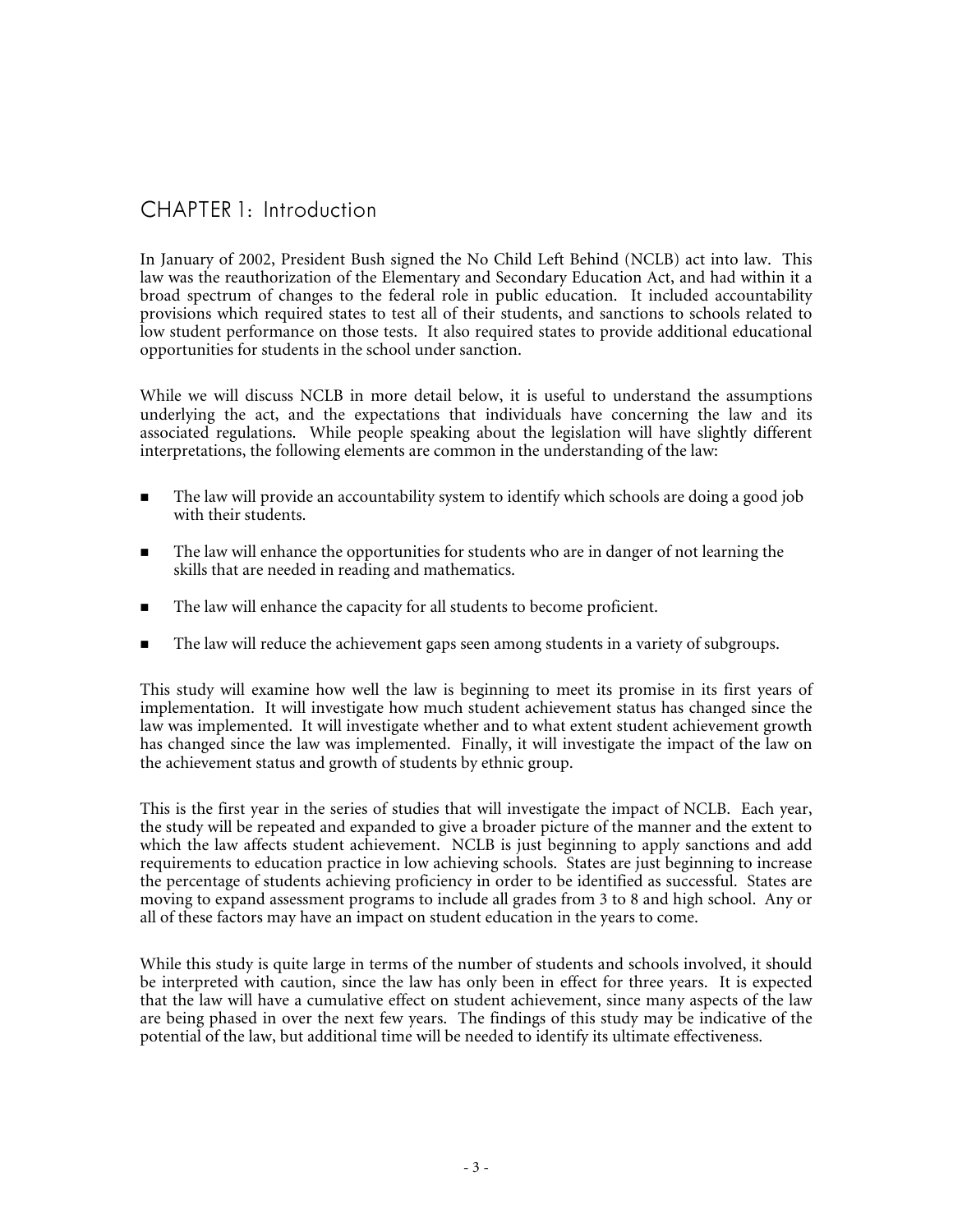To allow concentration on key elements of the law, the study will investigate the areas of student achievement and student growth. While there are a host of individual aspects of the law that require research, this study will emphasize only achievement. In particular, the study will deal with the following research questions:

- Are students' achievement scores higher than they were when NCLB first went into effect?
- Is student achievement growth higher than it was when NCLB first went into effect?
- Are achievement gaps among ethnic groups shrinking under NCLB?
- Given current rates of change in achievement, are schools likely to meet the requirements of NCLB?

To investigate these questions, the study will use a large sample of student achievement scores, selected from a broad cross section of school districts throughout the United States. These districts were chosen because they have achievement scores measured on a common scale from the 2001-2002 school year until the 2003-2004 school year. This enables the comparison of student achievement prior to specific influence of NCLB and following the implementation of the law. It also allows the comparison of individual student growth patterns prior to and following the implementation of the law. This sample allows a strong investigation of the impact of the law for individual students and for schools.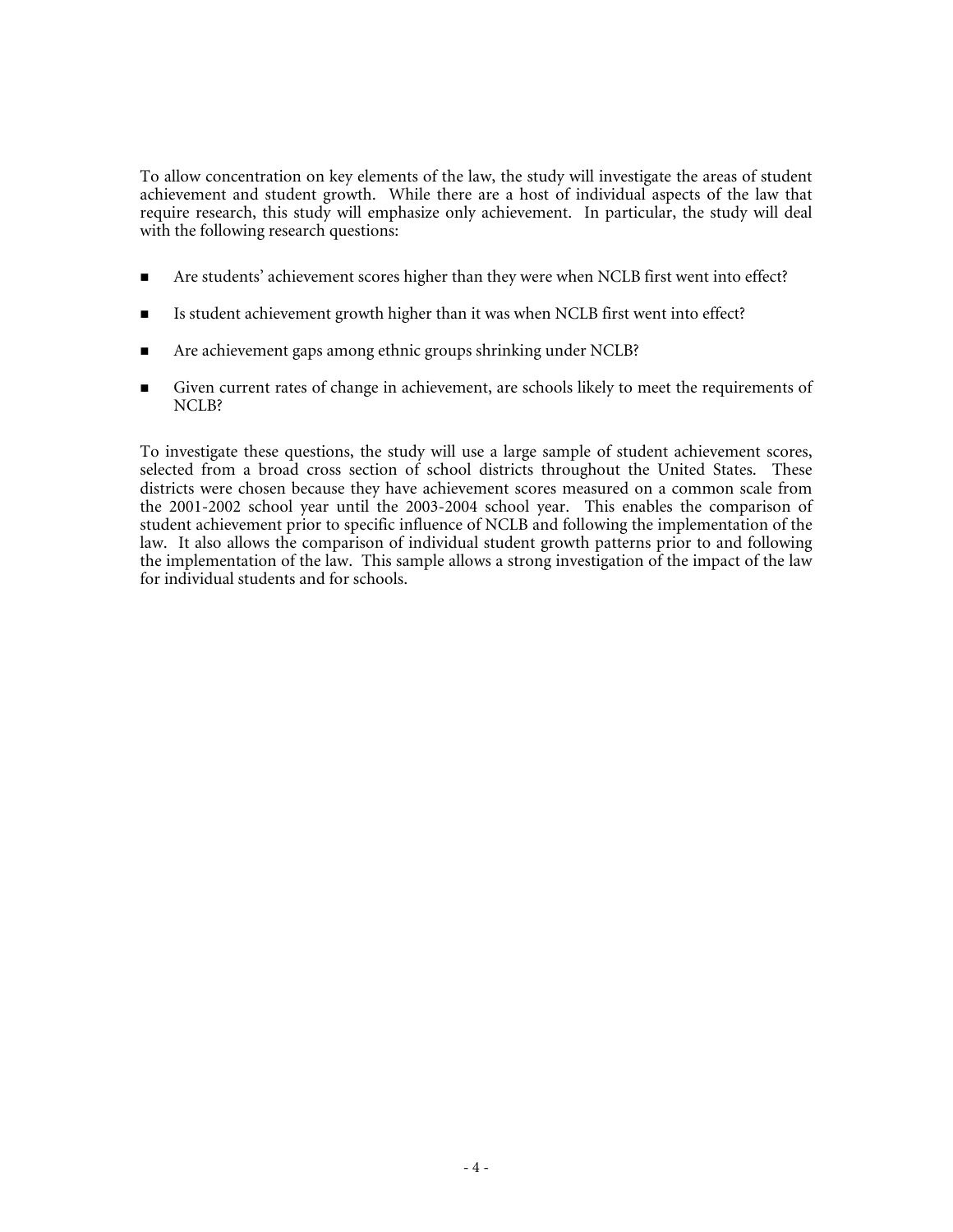## CHAPTER 2: NCLB Legislation and Educational Improvement Efforts

Educational improvement principles have been enacted in state policy and law since the 1980's. They have been largely effective in raising achievement for a broad range of students. The No Child Left Behind act, enacted in 2002, has set admirable, but very challenging goals which may cause us to overlook the considerable success that public schools have had in the decades previous to the passage of the law. It is useful to consider the impact of NCLB in the context of the standards-based education movement that was underway prior to its passage.

#### **Background**

The No Child Left Behind act (NCLB), the current version of the 1965 Elementary and Secondary Education Act (ESEA) passed on January 8, 2002 with broad bipartisan support. ESEA provides funds for schools that serve students from families in poverty to bring opportunity for poor students more in line with that of their peers. The intent of the law has always been to promote equitable academic achievement in public schools, but the method for achieving this goal has evolved over time. Earlier versions of the law focused on using teaching methods, curricula and textbook adoptions that would give needy children better access to skills. At that time legislators believed that the role of federal funds flowing to states was to equalize school funding and ensure equal treatment which would inevitably lead to academic success. ESEA funds were to be spent on specific services to low-performing students in schools serving poor neighborhoods.

Much discussion focused on differences in teaching and learning philosophies that seemed arcane to the community at large. As time went by with little achievement change for schools receiving ESEA funds, and a public perception that American schools were not internationally competitive, policy makers concluded that schools were not expecting enough of students, particularly poor students. By the 1980's education reformers from across the political spectrum sidestepped debates about methods and textbooks by allowing schools to adopt whatever they wished as long as they could prove that students were learning appropriate material.

The National Conference on State Legislatures (2005, page 5) comments on the national change in thinking.

Standards-based accountability systems moved from a focus on the equality of opportunity to equality of outcomes for all students – especially for minorities and poverty-stricken students. Advocates became no longer concerned just with student access and school equality (i.e., inputs) but with equality of student performance (i.e., outcomes).

The 1994 version of ESEA, the Improving America's Schools Act (IASA) required states to devise standards and assessment systems, piggybacking on existing state education reform laws, but allowing states to devise their own accountability systems for Title I programs. By the time NCLB was signed, all but two states had devised standards-based accountability systems of their own. States had assessment systems in place at selected benchmark grades, and most had published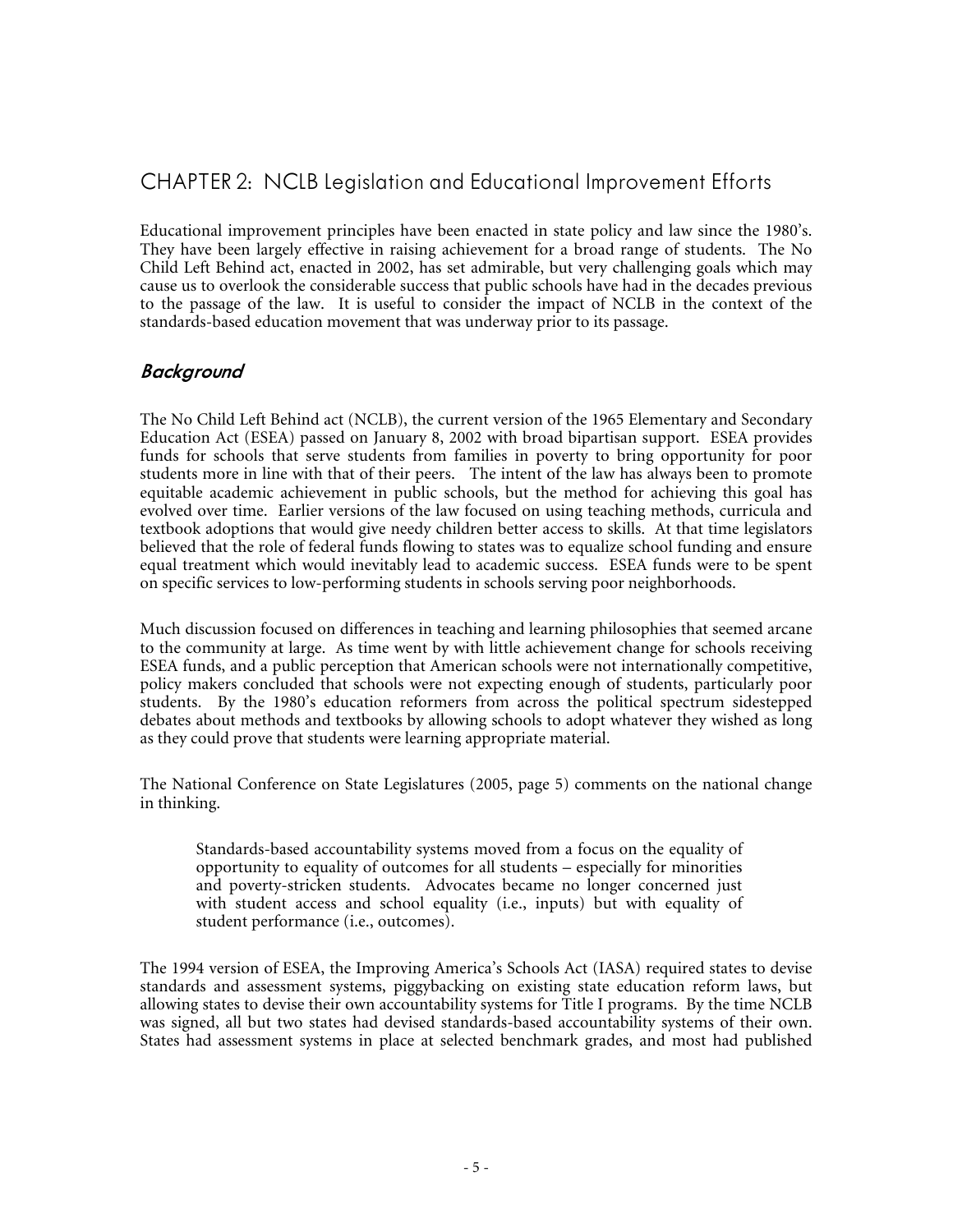explicit content standards spelling out what students were expected to learn and had set performance standards specifying the level of achievement required. Many states published school and district results expressed in percentages of students passing state standards. Results were published both overall and disaggregated by ethnic group, students in poverty, disabled and limited English proficient groups. Many states developed growth models as part of their accountability system (Shields, Esch, Lash, Padilla, & Woodworth, 2004). NCLB added the following elements to the ongoing reform movement:

- A single federal accountability system for all states, eliminating growth models.
- A concrete goal of having 100% of students meeting standards by 2014.
- A set of uniform sanctions for schools and districts not meeting goals.
- A requirement that disaggregated (as well as whole group) results carry sanctions.

The introduction to Title I of NCLB clarifies its outcomes-based focus:

The purpose of this title is to ensure that all children have a fair, equal, and significant opportunity to obtain a high-quality education and reach, at a minimum, proficiency on challenging state academic achievement standards and state academic assessments.

To provide opportunity, the law requires each state to apply and report the NCLB accountability measure, adequate yearly progress (AYP), for all public schools, not just those receiving federal NCLB funds. Schools and districts that do get NCLB money are not required to directly tie federal funds to services, but are subject to sanctions if they do not meet achievement goals. These sanctions include allowing students to transfer to schools with better performance and, eventually, closing schools that fail to meet targets.

As the National Council of State Legislatures (2005) points out, NCLB changes the relationship<br>between federal and state powers. States have been responsible for public education States have been responsible for public education constitutionally, since it is not listed as a federal power, and historically, as states have funded and governed public schools. The federal government derives its authority from the spending clause, which allows it to attach conditions to states for the receipt of federal funds. NCLB expands federal powers by extending federal evaluation definitions to districts and schools that do not get these funds and by overriding state definitions of AYP.

> Under NCLB, the federal government's role has become excessively intrusive in the day-to-day operation of public education by trying to incorporate the principles of individual state standards-based reforms and condensing them in one federal statute that imposes a one-size-fits-all accountability system. (NCSL, 2005, p.11)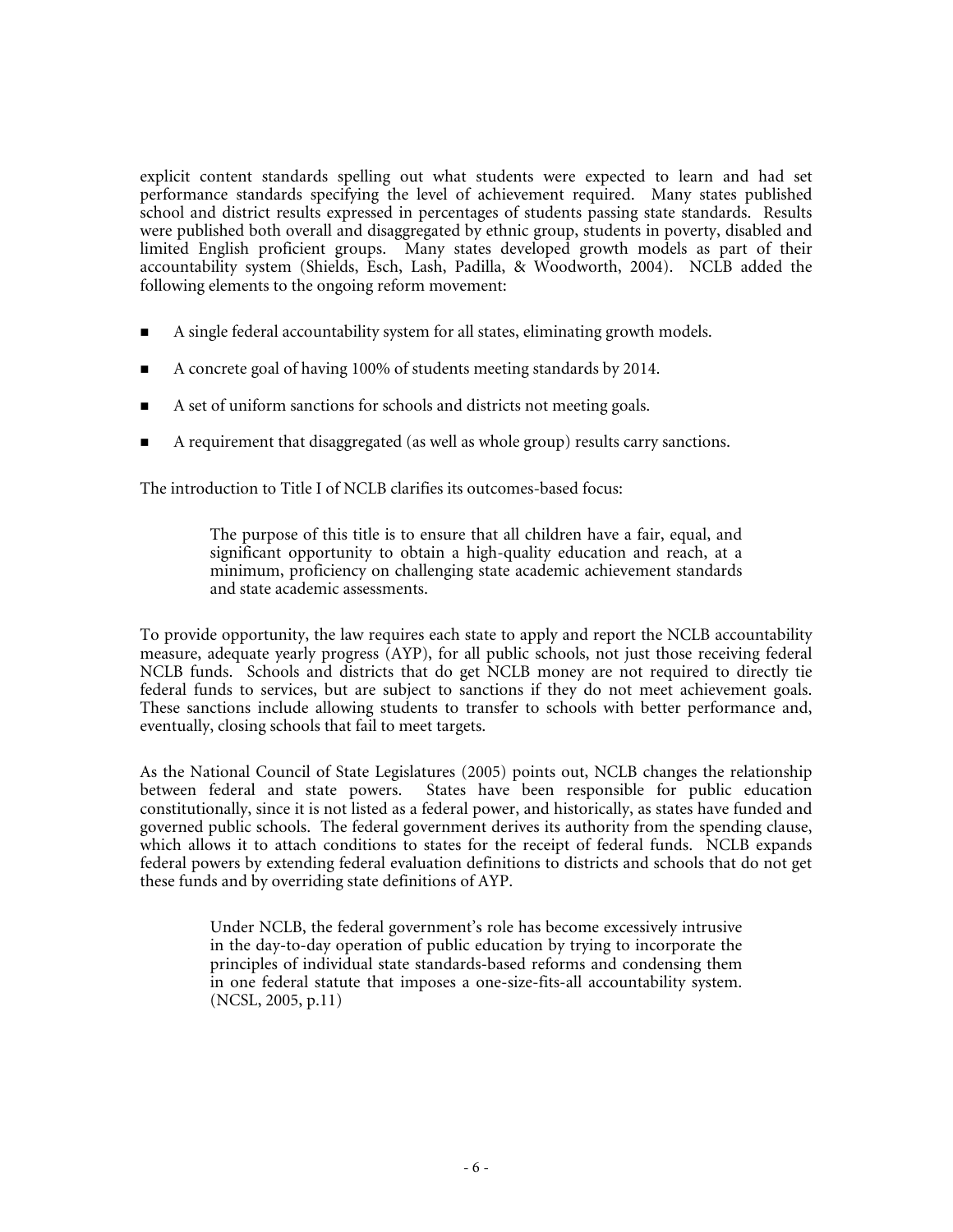Has this change in the federal role been worthwhile in terms of raising academic skill? Does NCLB add benefit to states beyond that already provided by existing educational reform policies? These are open questions that this study will help address.

#### **Assumptions of NCLB**

Prior to IASA, policymakers assumed that equalizing funding would result in equalized academic results. Under education reform and NCLB a new set of assumptions have to be made.

#### **Assumption: Sanctions Will Cause Higher Academic Performance**

Roderick & Engel (2001) showed that, although many low-performing students improved performance in reaction to external goals, a core of low-performers remained unaffected even in the face of considerable sanction. They concluded that policies that put all responsibility for success on the performance of children are bound to fall short of high proficiency for all.

Amrein & Berliner (2002, 2003) found that students in states with high-stakes policies fared no better on SAT, ACT and AP examinations than those in low-stakes states. They found a similar pattern with National Assessment of Educational Progress (NAEP) results and concluded that performance on state tests fails to generalize to other instruments. Although Amrein & Berliner's SAT, ACT and AP analysis stands, other researchers refute their NAEP finding. Depending on the type of analysis and the definition of "high stakes" other researchers (Braun, 2004; Rosenshine 2003; Carnoy & Loeb, 2003) tend to find that high stakes testing increases NAEP cross-sectional performance but may weaken cohort gain results.

Research findings about the role of external goals and sanctions in promoting school success are, at best, mixed. Some of this has to do with who gets sanctioned. States may have high stakes for students (tests determine graduation or promotion) but low stakes for teachers, principals and superintendents. Hanushek & Raymond  $(2004)$  report that states attaching consequences to their accountability systems have greater success than states that only report results. They could not determine whether NCLB had an effect because state systems had been well established prior to NCLB's implementation.

#### **Assumption: High Expectations Will Cause Higher Performance**

NAEP results are often used in national studies because they are based on the only nationally administered test allowing direct state comparisons. Since NAEP consequences for students are low, scores are believed to be free of coaching or test preparation activities. On the other hand, students are not as motivated to perform on NAEP as they are on their state tests, which vary in rigor. Furthermore, although NAEP's achievement standards are uniform, its exemption policies are not, confounding state-to-state comparisons. (Using NWEA data allows a cross-state analysis of both cross-sectional and cohort achievement on a uniform scale with standards that approximate those of the state.) Nevertheless, researchers report common finding with regard to NAEP results (Linn, 2004; McCombs, et. al., 2004; Gissmer, et. al., 2000). McCombs, et. al. (2004)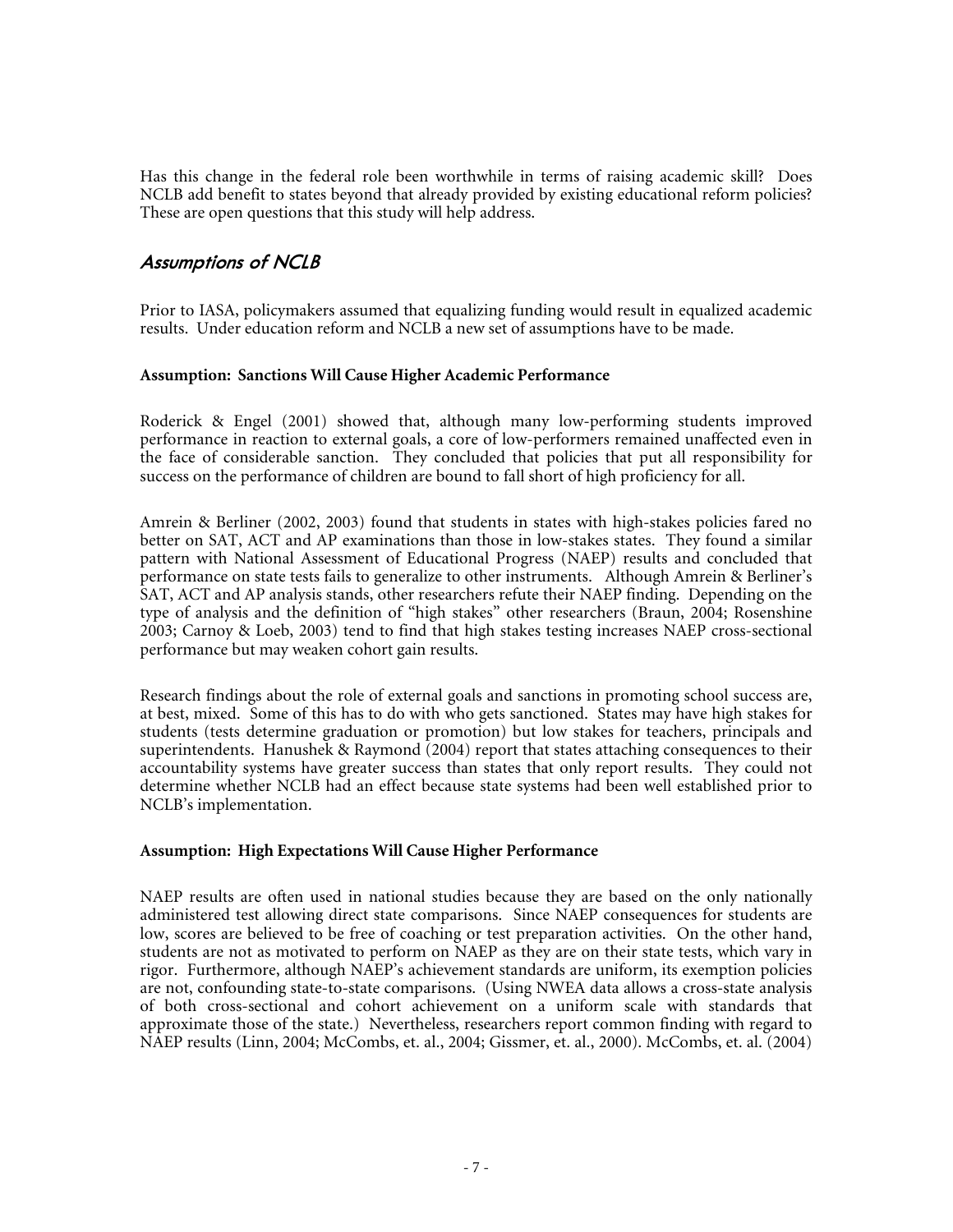note that in every state more than 50% of students score below NAEP proficiency levels. The average proficiency rates were 30% on the fourth grade test and 32% on the eighth grade test.

**There has been steady significant improvement in NAEP mathematics scores and slight improvement in reading in the past decade.** Mathematics scores have increased significantly in both fourth and eighth grades from 1990 to the present (National Center for Educational Statistics, 2005; Campbell, Hombo, & Mazzeo, 2000; Gissmer, et. al., 2000). The percent of fourth and eighth graders reaching NAEP proficiency in reading rose between 1992 and 2003, although the percent meeting basic and advanced levels did not and mean scores remained the same (NCES, 2005).

The mathematics improvement, while modest in any particular year, is remarkable taken in the aggregate over time. One of the criticisms of state tests is that they will encourage narrow teaching that will not generalize beyond state measures. Yet NAEP, established to provide comparability between states and nationally over time, shows steady mathematics improvement in a large and diverse nation. It is worth noting here that these increases began well before the passage of NCLB, when standards-based systems were prevalent in states using their own accountability formulas and that scores increased during a period when states were cutting back resources.

**The rate of improvement is far lower than that needed to meet NCLB goals.** Linn (2004) notes the discrepancy between mandated and observed growth.

> In mathematics, for example, the percentage of students at the proficient level or above on NAEP would have to have an annual rate of improvement between 2003 and 2014 that is 2.3 times as fast at grade 4 as the rate actually realized between 2000 and 2003. At grade 8, the rate of improvement in the percentage of students at the proficient level or above in mathematics would need to be 6.5 times as rapid between 2003 and 2014 as it was between 2000 and 2003. Such rapid acceleration of achievement trends is unrealistic. In reading, the rate of increase in percentage proficient or above is an even more unrealistic jump. For grade 4 the annual rate of improvement would have to be 15.7 times as fast for the next 11 years as it actually was between 1998 and 2003. At grade 8, annual rate of improvement would need to be 10.2 times as great as it was between 1998 and 2003.

Since this kind of growth has never been known to occur, there has been a call for a more realistic evaluation of policy goals (NCSL, 2004; Packer, 2004; Linn, 2003). However, some policymakers continue to believe that schools could make these hitherto unseen rates of growth if they were to radically change instruction (Chubb, Linn, Haycock & Wiener, 2005).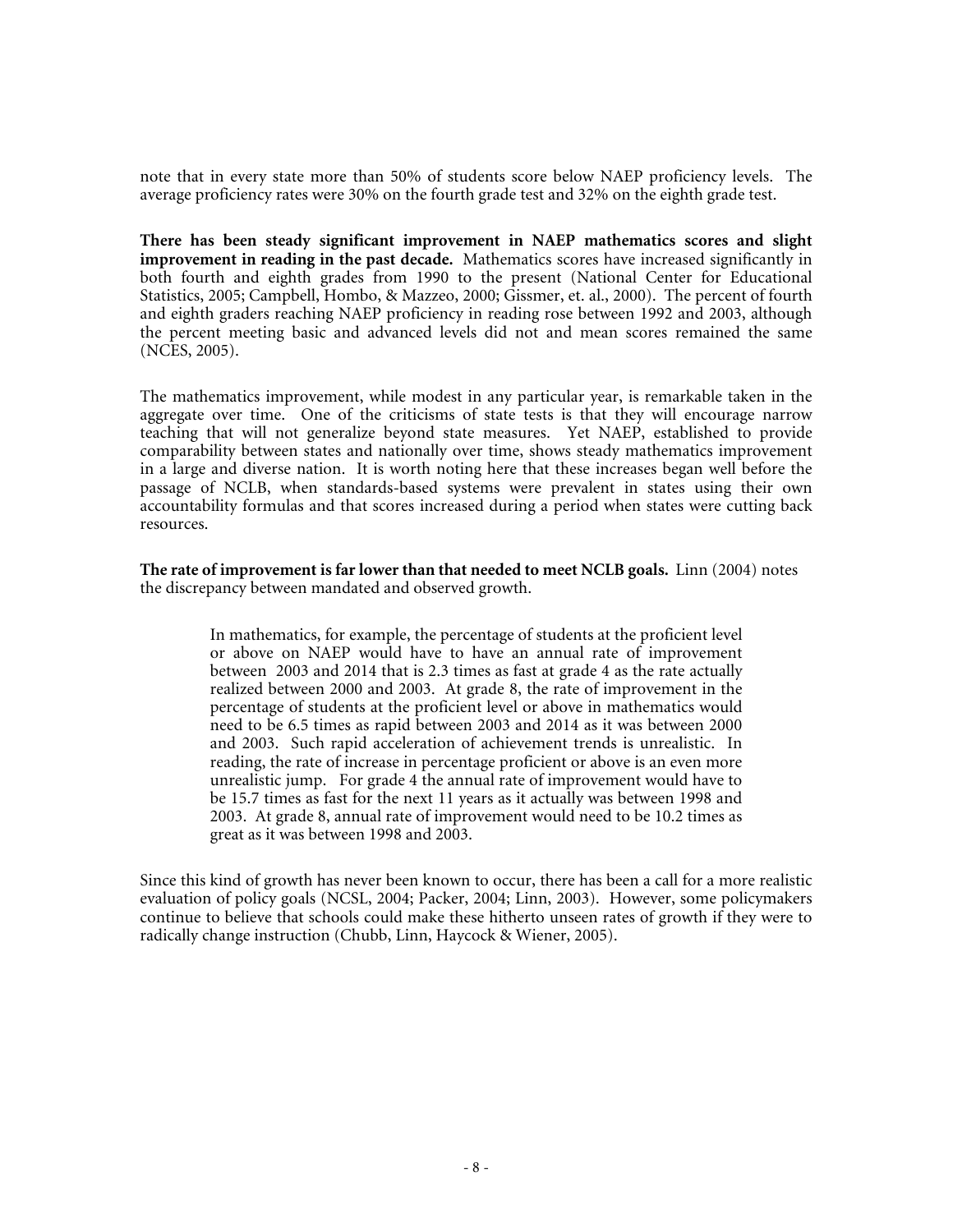**State standards and assessment results.** State tests differ in the rigor of performance targets and thus cannot be compared to one another, but can be compared with themselves across time. Results are generally consistent with those of NAEP. The Education Trust (2004) examined elementary grade results for 2002, 2003, and 2004 and found that most states have improved in that time according to their own standards, although state rates of improvement are sometimes more dramatic than NAEP gains. The authors also find that even when improvement is greater on state tests than on NCES, rates of change are too low to meet NCLB's goal of 100% proficiency in 2014.

The Center on Education Policy (2005) did a comprehensive study of how states have been affected by NCLB. Of the 49 states surveyed, 72% (36 states) reported that achievement had improved, 16% (8) said it had remained the same, 4 were unsure and only 1 state reported a decline. Districts receiving NCLB funds reported similar results (72% improving, 22% remaining the same, 6% declining) with more large and medium sized districts reporting themselves as improving (95% and 80% respectively). Nevertheless, state and district officials realize that increases are not sufficient to reach NCLB's goal of 100% proficiency in 2014.

The authors conclude that, although achievement gains are real, they cannot be attributed to NCLB both because it is too early to see the law's effects and because the AYP model is an insufficient statistic for drawing conclusions. Chapter 3 of the CEP study profiles states and districts that had more sophisticated accountability models in place prior to NCLB. For them, the imposition of the NCLB AYP model has hampered reform efforts and hindered communication. However, for states and districts without systems in place NCLB provided a framework for proceeding with reform.

#### **Assumption: Holding High Standards Will Close the Achievement Gap**

The Education Trust (2004) and Center for Educational Policy (2005) concur that more states report a narrowing of the achievement gap than a widening of the gap since the passage of NCLB. This is true for each ethnic group (African-American, Asian, Hispanic and Native American) as well as for Limited English Proficient students and students with disabilities. At the same time, however, long term trends on NAEP show the African-American/European-American (i.e. white, Caucasian) achievement gap remaining constant throughout the 1970s, narrowing in the 1980s and widening in the 1990s. The Hispanic/European-American gap narrowed throughout the 1970s and 80s, increasing in the early 1990s and narrowing again in the late 1990s. These trends held for reading, mathematics and science. During the period of educational reform, minority performance in mathematics increased as did the performance of European-American students (whites), but minority gains were not sufficient to narrow the achievement gap. The chart on the next page illustrates this pattern for fourth grade NAEP progress in mathematics for 1990-2003.

Hanushek & Raymond (2004) find that while attaching state consequences to results raises NAEP achievement overall and for subgroups, gains for African-American and Hispanic students are less than those of European-American students, resulting in a larger achievement gap.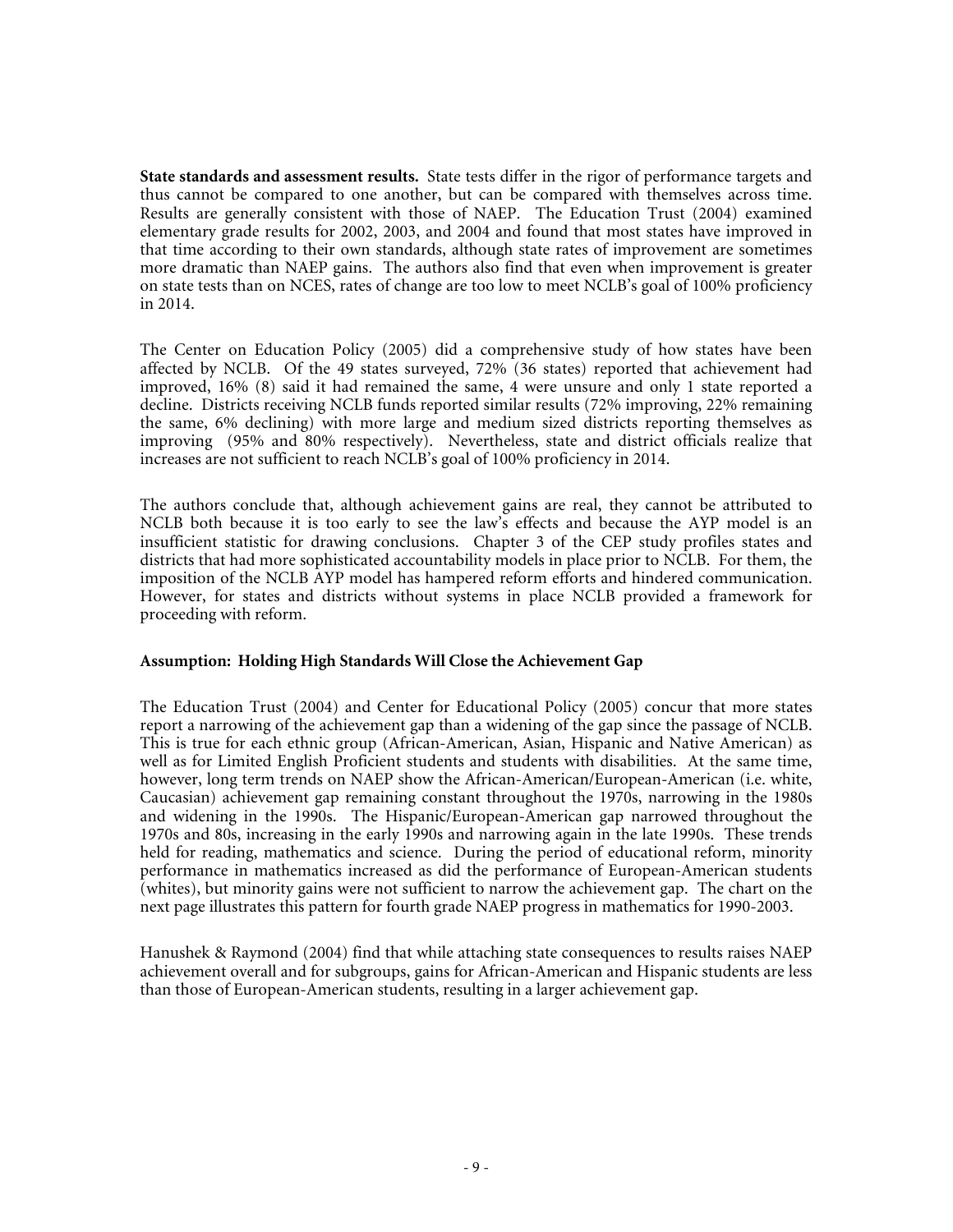#### **National Assessment of Educational Progress**

National/Mathematics Composite/Grade 4/2003, 2000, 1996, 1992 and 1990

Student race/ethnicity based on school records (supplemented in some cases by student self-reported data) [SDRACE]



n Accommodations were not permitted for this assessment

NOTE: The NAEP Mathematics scale ranges from 0 to 500. Observed differences are not necessarily statistically significant.

SOURCE: U.S. Department of Education, Institute of Education Sciences, National Center for Education Statistics, National Assessment of Educational Progress (NAEP), 2003, 2000, 1996, 1992 and 1990 Mathematics Assessments.

Researchers who study growth measures, which are not currently included under NCLB's AYP model, have found that when the initial condition is taken into account, growth rates are fairly constant across ethnic groups (Goldschmidt, 2004). This is notable in that it indicates similar cognitive processes come into play in the learning continuum. However, because the proportion of minority students at lower levels is typically greater than that of European-American students, aggregate performance at any point in time favors European-American students. Clearly, growth rates of minority students need to increase in order to close the achievement gap.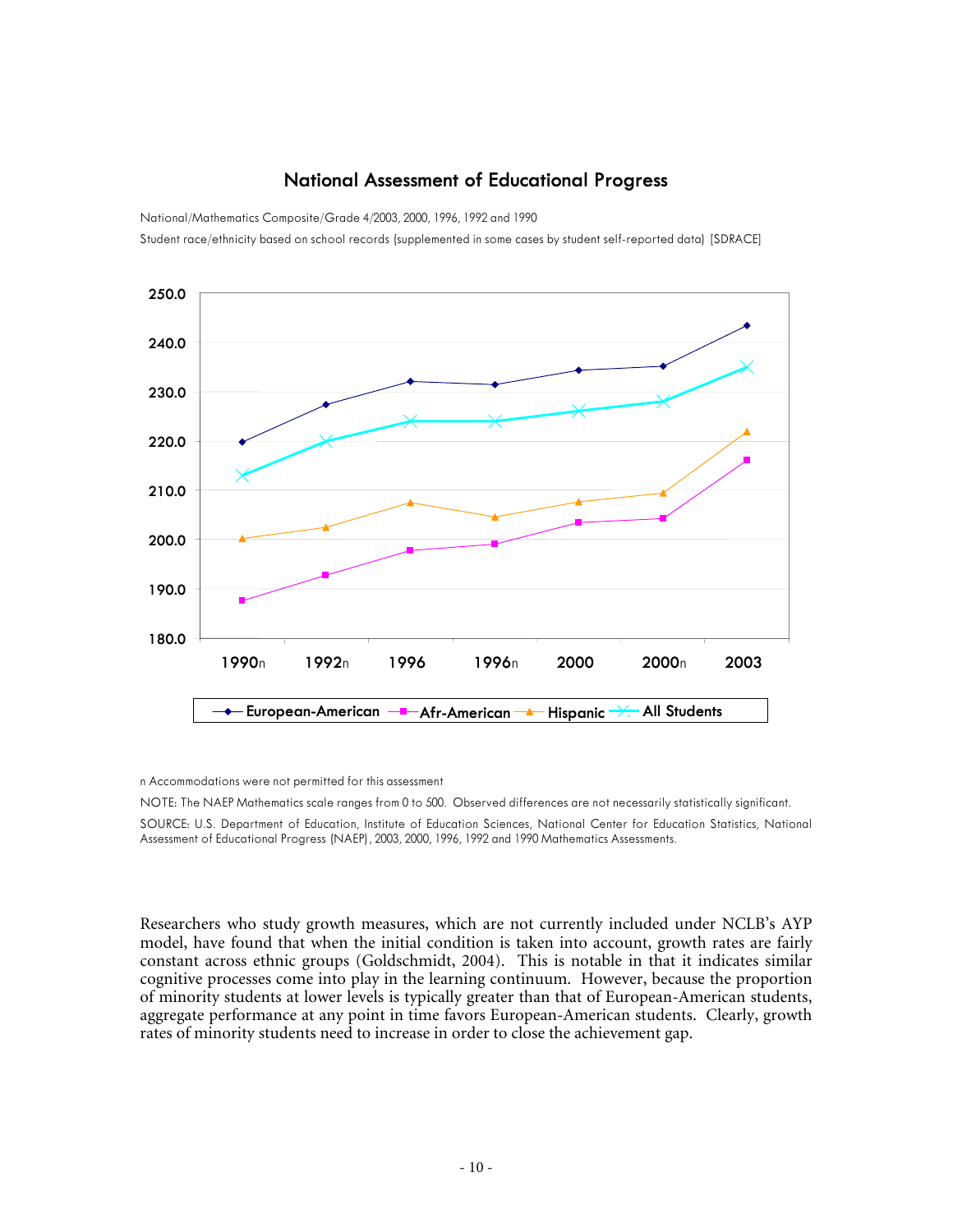The reform movement has been instrumental in calling attention to the achievement gap and making it a top priority. It has also insisted that all students be held to the same academic goals and that these goals be made explicit and public. This has been effective in raising achievement for all groups, but not in narrowing the gap. In addition, reporting proportions of students meeting performance criteria can mask continuation of the gap. If all students were to meet proficiency, but the patterns of group difference in mean scale score performance were preserved, access to top jobs and schools would still be denied to minority groups.

#### **Conclusions**

The research evidence to date addresses the potential for NCLB to succeed in all of its aspects. Among the most important implications of the research to date are the following:

- The standards-based education movement, which gained popularity prior to NCLB, was shown to increase student achievement when used with state accountability models.
- The presence of content and performance standards in a system of accountability for schools and students has been shown to increase academic performance.
- The addition of a set of federal sanctions has not been shown to further increase performance.
- **The addition of high-stakes testing has not been shown to reduce the achievement gaps** among students of different ethnicity.
- The AYP model currently in use in NCLB may not identify schools that are doing a good job of helping low performing students grow and could mask achievement gaps.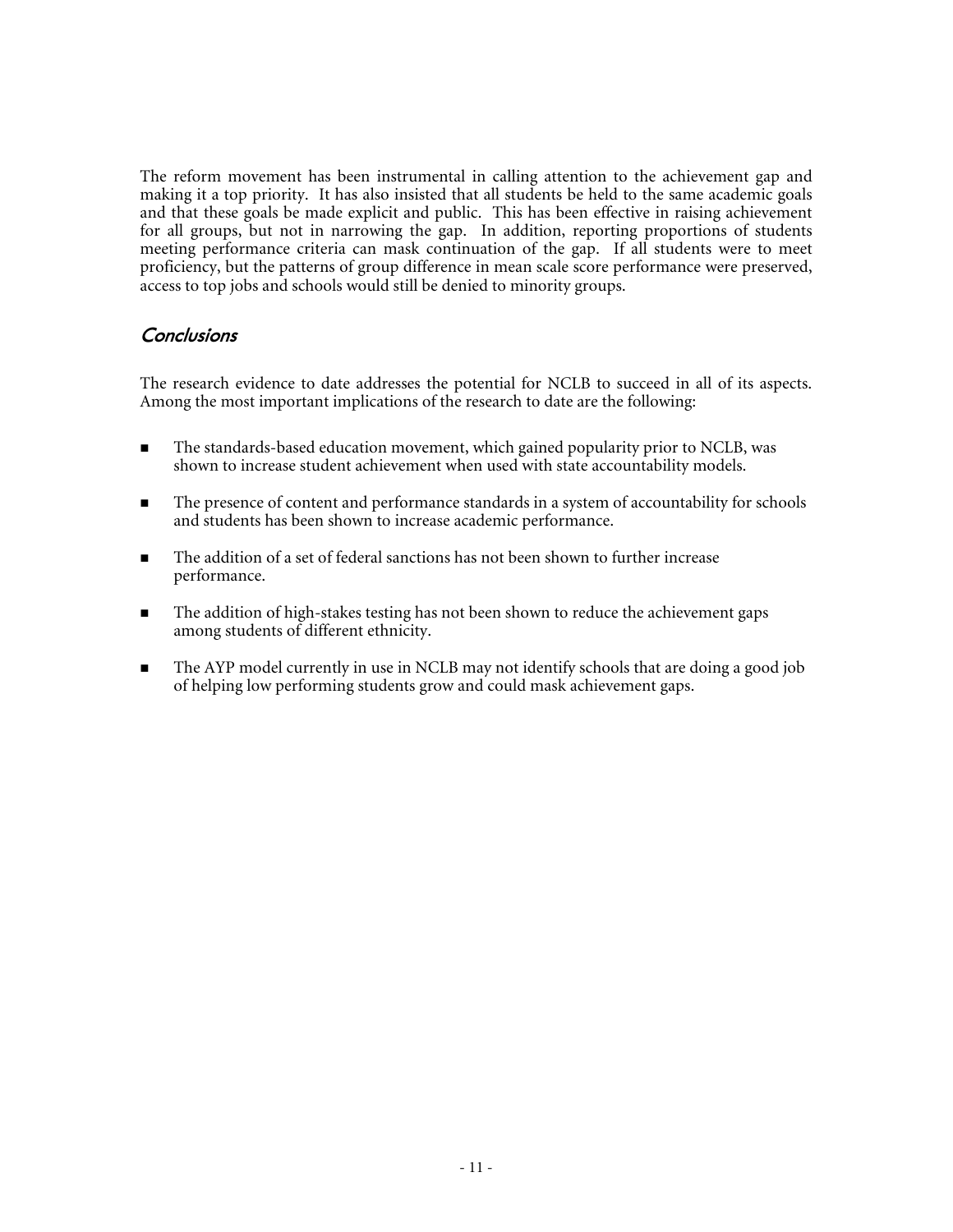## CHAPTER 3: Method of Study

In order to determine what effects, if any, the No Child Left Behind act (NCLB) has had on student achievement, a dataset was assembled that included data from the 2001-2002 and the 2003-2004 academic years. These years represent time before NCLB took effect (2001-2002) and after NCLB took effect (2003-2004).

#### **Student Sample**

The dataset included reading assessment data from over 320,000 third through eighth grade students in more than 200 school districts located in 23 states. Mathematics data came from over 334,000 third through eighth grade students in more than 200 school districts located in 22 states. All assessment information came from NWEA tests, which put all scores onto a single, stable measurement scale (the RIT scale). This enables meaningful comparisons across time, and allows the calculation of growth scores for individual students.

|                | Table 1 - Number of students, schools and school districts included in the reading study by<br>state and academic year |                             |                       |                       |  |  |  |  |  |  |  |  |
|----------------|------------------------------------------------------------------------------------------------------------------------|-----------------------------|-----------------------|-----------------------|--|--|--|--|--|--|--|--|
| <b>State</b>   | Number of Unique<br><b>Districts</b>                                                                                   | Number of Unique<br>Schools | 2002 Student<br>Count | 2004 Student<br>Count |  |  |  |  |  |  |  |  |
| AZ             | 1                                                                                                                      | 3                           | 1093                  | 1110                  |  |  |  |  |  |  |  |  |
| CA             | 7                                                                                                                      | 104                         | 32293                 | 32979                 |  |  |  |  |  |  |  |  |
| CO             | 17                                                                                                                     | 116                         | 20143                 | 20343                 |  |  |  |  |  |  |  |  |
| FL.            | 1                                                                                                                      | 1                           | 56                    | 52                    |  |  |  |  |  |  |  |  |
| IA             | 30                                                                                                                     | 72                          | 10640                 | 10900                 |  |  |  |  |  |  |  |  |
| ID             | 24                                                                                                                     | 59                          | 5562                  | 5755                  |  |  |  |  |  |  |  |  |
| Ш.             | $\overline{2}$                                                                                                         | 9                           | 1741                  | 1740                  |  |  |  |  |  |  |  |  |
| $\overline{N}$ | 77                                                                                                                     | 247                         | 50772                 | 52269                 |  |  |  |  |  |  |  |  |
| KS             | 1                                                                                                                      | $\overline{2}$              | 294                   | 311                   |  |  |  |  |  |  |  |  |
| KY             | 1                                                                                                                      | 9                           | 936                   | 946                   |  |  |  |  |  |  |  |  |
| MI             | 5                                                                                                                      | 9                           | 1117                  | 1112                  |  |  |  |  |  |  |  |  |
| <b>MN</b>      | 5                                                                                                                      | 12                          | 2144                  | 2122                  |  |  |  |  |  |  |  |  |
| MT             | 7                                                                                                                      | 21                          | 3528                  | 3645                  |  |  |  |  |  |  |  |  |
| <b>NE</b>      | 3                                                                                                                      | 3                           | 333                   | 333                   |  |  |  |  |  |  |  |  |
| <b>NM</b>      | 6                                                                                                                      | 29                          | 3560                  | 3653                  |  |  |  |  |  |  |  |  |
| <b>NV</b>      | $\overline{2}$                                                                                                         | 7                           | 504                   | 510                   |  |  |  |  |  |  |  |  |
| OH             | $\overline{2}$                                                                                                         | 5                           | 574                   | 585                   |  |  |  |  |  |  |  |  |
| OR             | 3                                                                                                                      | 14                          | 1181                  | 1181                  |  |  |  |  |  |  |  |  |
| PA             | $\overline{2}$                                                                                                         | 6                           | 1677                  | 1688                  |  |  |  |  |  |  |  |  |
| <b>WA</b>      | 12                                                                                                                     | 83                          | 16824                 | 17166                 |  |  |  |  |  |  |  |  |
| WI             | 5                                                                                                                      | 7                           | 971                   | 935                   |  |  |  |  |  |  |  |  |
| <b>WY</b>      | 3                                                                                                                      | 26                          | 2773                  | 2822                  |  |  |  |  |  |  |  |  |
| Total          | 216                                                                                                                    | 844                         | 158716                | 162157                |  |  |  |  |  |  |  |  |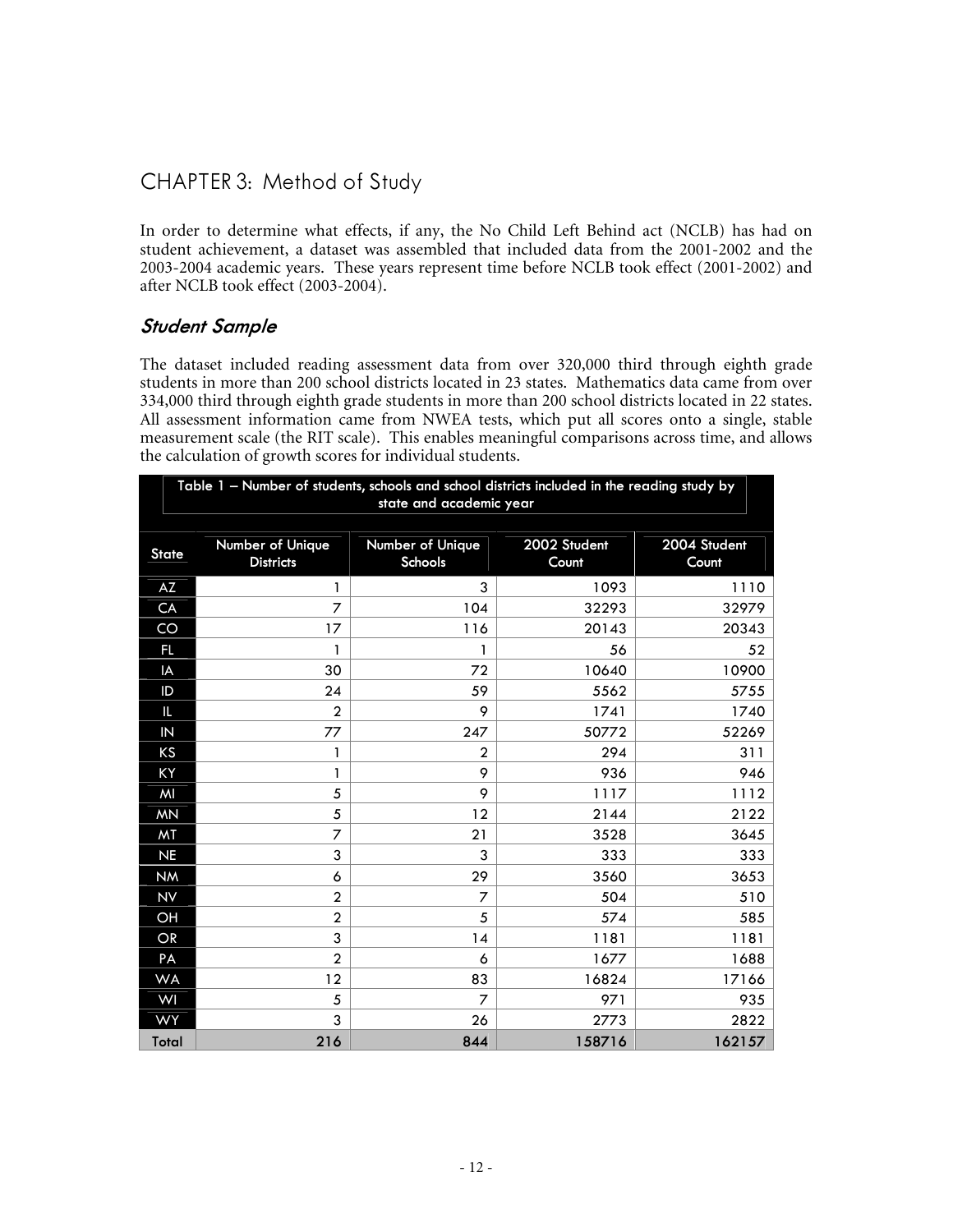|                | Table 2 - Number of students, schools and school districts included in the mathematics<br>study by state and academic year |                             |                       |                       |  |  |  |  |  |  |  |  |
|----------------|----------------------------------------------------------------------------------------------------------------------------|-----------------------------|-----------------------|-----------------------|--|--|--|--|--|--|--|--|
| <b>State</b>   | <b>Number of Unique</b><br><b>Districts</b>                                                                                | Number of Unique<br>Schools | 2002 Student<br>Count | 2004 Student<br>Count |  |  |  |  |  |  |  |  |
| AZ             | 1                                                                                                                          | 3                           | 1120                  | 1111                  |  |  |  |  |  |  |  |  |
| CA             | $\overline{7}$                                                                                                             | 104                         | 29709                 | 29761                 |  |  |  |  |  |  |  |  |
| CO             | 19                                                                                                                         | 158                         | 27285                 | 27672                 |  |  |  |  |  |  |  |  |
| Fl.            | 1                                                                                                                          | 1                           | 56                    | 59                    |  |  |  |  |  |  |  |  |
| IA             | 30                                                                                                                         | 74                          | 10895                 | 11178                 |  |  |  |  |  |  |  |  |
| ID             | 24                                                                                                                         | 63                          | 5922                  | 6056                  |  |  |  |  |  |  |  |  |
| IL.            | 3                                                                                                                          | 17                          | 4161                  | 4217                  |  |  |  |  |  |  |  |  |
| $\overline{N}$ | 76                                                                                                                         | 250                         | 50687                 | 51898                 |  |  |  |  |  |  |  |  |
| KS             | 1                                                                                                                          | 3                           | 721                   | 701                   |  |  |  |  |  |  |  |  |
| KY             | 1                                                                                                                          | 9                           | 894                   | 899                   |  |  |  |  |  |  |  |  |
| MI             | 5                                                                                                                          | 12                          | 1734                  | 1664                  |  |  |  |  |  |  |  |  |
| <b>MN</b>      | 6                                                                                                                          | 13                          | 2320                  | 2206                  |  |  |  |  |  |  |  |  |
| MT             | 7                                                                                                                          | 21                          | 3694                  | 3767                  |  |  |  |  |  |  |  |  |
| <b>NE</b>      | $\overline{\mathcal{A}}$                                                                                                   | $\boldsymbol{\Delta}$       | 376                   | 345                   |  |  |  |  |  |  |  |  |
| <b>NM</b>      | 6                                                                                                                          | 32                          | 4258                  | 4358                  |  |  |  |  |  |  |  |  |
| NV             | $\overline{2}$                                                                                                             | 10                          | 737                   | 778                   |  |  |  |  |  |  |  |  |
| OH             | $\overline{2}$                                                                                                             | $\overline{\mathcal{A}}$    | 546                   | 555                   |  |  |  |  |  |  |  |  |
| <b>OR</b>      | $\overline{2}$                                                                                                             | 14                          | 1385                  | 1403                  |  |  |  |  |  |  |  |  |
| PA             | $\overline{2}$                                                                                                             | 6                           | 1680                  | 1693                  |  |  |  |  |  |  |  |  |
| <b>WA</b>      | 11                                                                                                                         | 83                          | 15152                 | 15419                 |  |  |  |  |  |  |  |  |
| WI             | 9                                                                                                                          | 10                          | 1239                  | 1215                  |  |  |  |  |  |  |  |  |
| <b>WY</b>      | 3                                                                                                                          | 22                          | 1686                  | 1763                  |  |  |  |  |  |  |  |  |
| Total          | 222                                                                                                                        | 913                         | 166257                | 168718                |  |  |  |  |  |  |  |  |

In order to be included in the dataset a student must have had both a valid fall and spring NWEA assessment in either the 2001-2002 or 2003-2004 academic years. All of the assessment records were extracted from NWEA's Growth Research Database (GRD)<sup>1</sup> matching on a unique student identifier key. All invalid assessments were excluded from the study. Within a subject, a student could have one test for each term.

In addition to these constraints, we included only schools that tested about the same amount of students. The number of tested students in a school could not differ by more than 20% between the 2002 and 2004 academic years. We employed this constraint in order to ensure that

 $\overline{a}$ 

<sup>&</sup>lt;sup>1</sup> The GRD contains longitudinal student assessment information from Measures of Academic Progress (MAP) and Achievement Level Tests (ALT) from over 1400 school districts and over 8900 schools in 45 states dating back to 1996. All records in the GRD are uniquely identified to ensure that students and their assessments can be accurately tracked across time.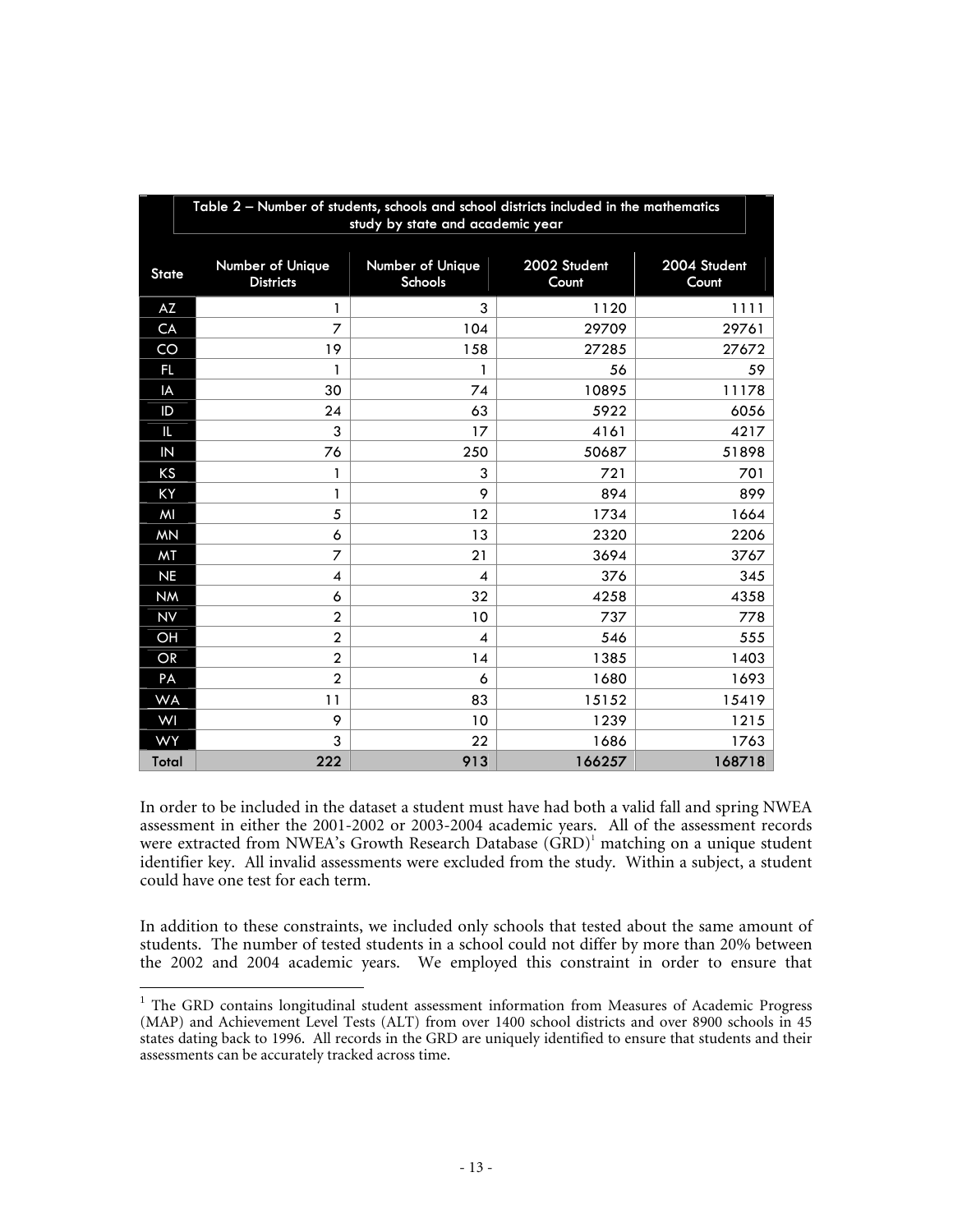comparisons between grades were made with schools testing the same proportion of students. Students in schools who exceeded this threshold were not included in the dataset.

Another element included in the dataset was whether or not a state test was administered in a grade level. Tables 3 and 4 indicate the grades in which state assessments were given in both the 2002 and 2004 academic years. Each NWEA test record had an indicator of whether or not it was administered in a grade and subject in which a state test was also administered. This allowed comparison of student growth in grades where a state test was administered to growth in grades without a state test.

It should be noted that Indiana actually administers their assessment in the fall for grades 3, 6 and 8. For the purposes of this study, we chose to assign the state assessment flag to the prior grade since the majority of the instruction for the assessment took place in the prior grade.

|              | Table 3 - Grades in which a state reading test was administered in<br>2002 and 2004 (grey shading indicates an assessment) |         |         |         |         |         |  |  |  |  |  |  |  |
|--------------|----------------------------------------------------------------------------------------------------------------------------|---------|---------|---------|---------|---------|--|--|--|--|--|--|--|
| <b>State</b> | Grade 3                                                                                                                    | Grade 4 | Grade 5 | Grade 6 | Grade 7 | Grade 8 |  |  |  |  |  |  |  |
| AZ           |                                                                                                                            |         |         |         |         |         |  |  |  |  |  |  |  |
| CA           |                                                                                                                            |         |         |         |         |         |  |  |  |  |  |  |  |
| CO           |                                                                                                                            |         |         |         |         |         |  |  |  |  |  |  |  |
| FL.          |                                                                                                                            |         |         |         |         |         |  |  |  |  |  |  |  |
| IA           |                                                                                                                            |         |         |         |         |         |  |  |  |  |  |  |  |
| ID           |                                                                                                                            |         |         |         |         |         |  |  |  |  |  |  |  |
| IL.          |                                                                                                                            |         |         |         |         |         |  |  |  |  |  |  |  |
| IN           |                                                                                                                            |         |         |         |         |         |  |  |  |  |  |  |  |
| KS           |                                                                                                                            |         |         |         |         |         |  |  |  |  |  |  |  |
| KY           |                                                                                                                            |         |         |         |         |         |  |  |  |  |  |  |  |
| MI           |                                                                                                                            |         |         |         |         |         |  |  |  |  |  |  |  |
| <b>MN</b>    |                                                                                                                            |         |         |         |         |         |  |  |  |  |  |  |  |
| MT           |                                                                                                                            |         |         |         |         |         |  |  |  |  |  |  |  |
| <b>NE</b>    |                                                                                                                            |         |         |         |         |         |  |  |  |  |  |  |  |
| <b>NM</b>    |                                                                                                                            |         |         |         |         |         |  |  |  |  |  |  |  |
| <b>NV</b>    |                                                                                                                            |         |         |         |         |         |  |  |  |  |  |  |  |
| OH           |                                                                                                                            |         |         |         |         |         |  |  |  |  |  |  |  |
| OR           |                                                                                                                            |         |         |         |         |         |  |  |  |  |  |  |  |
| PA           |                                                                                                                            |         |         |         |         |         |  |  |  |  |  |  |  |
| <b>WA</b>    |                                                                                                                            |         |         |         |         |         |  |  |  |  |  |  |  |
| WI           |                                                                                                                            |         |         |         |         |         |  |  |  |  |  |  |  |
| <b>WY</b>    |                                                                                                                            |         |         |         |         |         |  |  |  |  |  |  |  |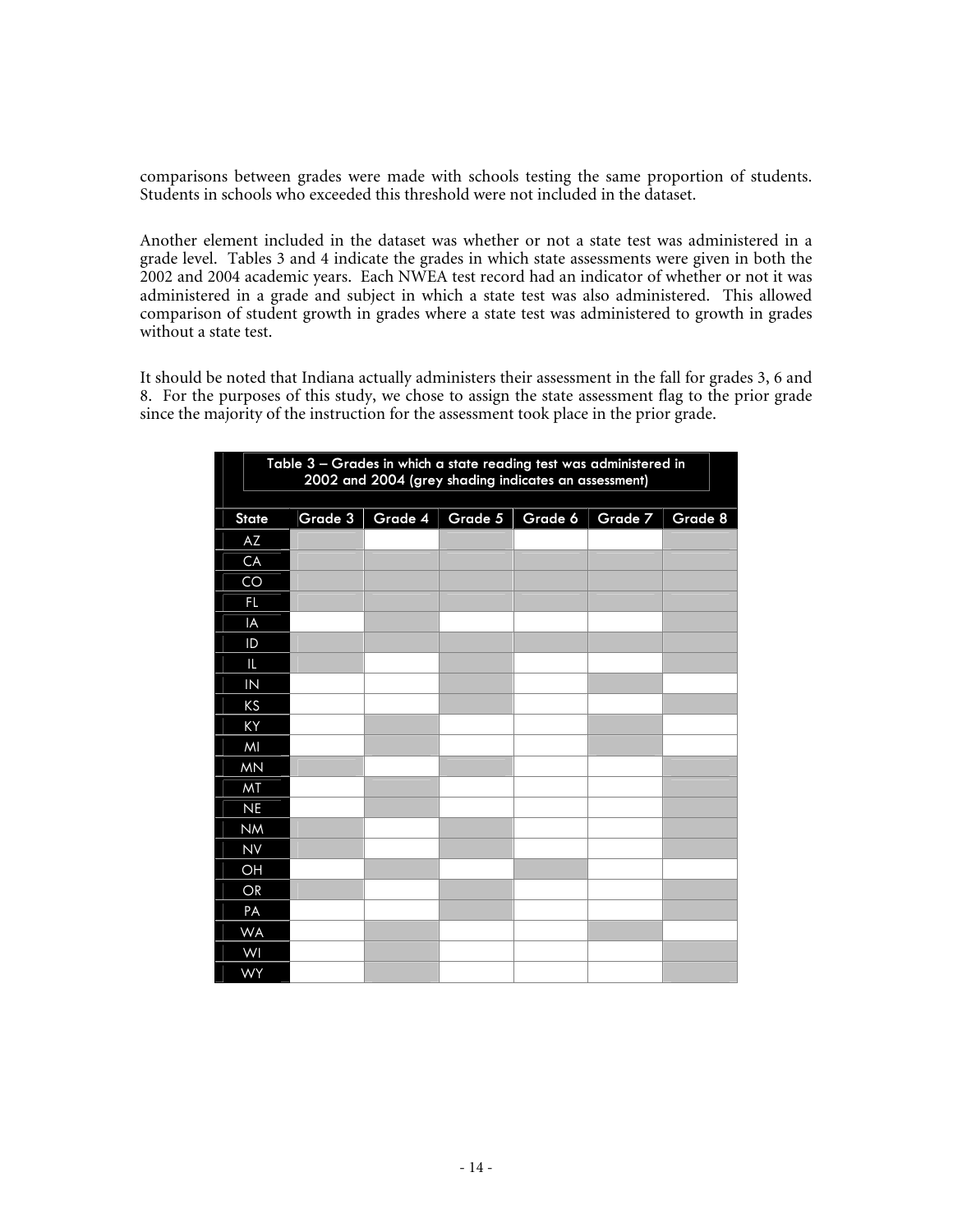|                 | Table 4 - Grades in which a state mathematics test was administered in<br>2002 and 2004 (grey shading indicates an assessment) |         |         |         |         |         |  |  |  |  |  |  |  |
|-----------------|--------------------------------------------------------------------------------------------------------------------------------|---------|---------|---------|---------|---------|--|--|--|--|--|--|--|
| <b>State</b>    | Grade 3                                                                                                                        | Grade 4 | Grade 5 | Grade 6 | Grade 7 | Grade 8 |  |  |  |  |  |  |  |
| AZ              |                                                                                                                                |         |         |         |         |         |  |  |  |  |  |  |  |
| CA              |                                                                                                                                |         |         |         |         |         |  |  |  |  |  |  |  |
| CO              |                                                                                                                                |         |         |         |         |         |  |  |  |  |  |  |  |
| FL.             |                                                                                                                                |         |         |         |         |         |  |  |  |  |  |  |  |
| IA              |                                                                                                                                |         |         |         |         |         |  |  |  |  |  |  |  |
| ID              |                                                                                                                                |         |         |         |         |         |  |  |  |  |  |  |  |
| L               |                                                                                                                                |         |         |         |         |         |  |  |  |  |  |  |  |
| $\overline{N}$  |                                                                                                                                |         |         |         |         |         |  |  |  |  |  |  |  |
| KS              |                                                                                                                                |         |         |         |         |         |  |  |  |  |  |  |  |
| KY              |                                                                                                                                |         |         |         |         |         |  |  |  |  |  |  |  |
| MI              |                                                                                                                                |         |         |         |         |         |  |  |  |  |  |  |  |
| <b>MN</b>       |                                                                                                                                |         |         |         |         |         |  |  |  |  |  |  |  |
| MT              |                                                                                                                                |         |         |         |         |         |  |  |  |  |  |  |  |
| <b>NE</b>       |                                                                                                                                |         |         |         |         |         |  |  |  |  |  |  |  |
| <b>NM</b>       |                                                                                                                                |         |         |         |         |         |  |  |  |  |  |  |  |
| <b>NV</b>       |                                                                                                                                |         |         |         |         |         |  |  |  |  |  |  |  |
| $\overline{OH}$ |                                                                                                                                |         |         |         |         |         |  |  |  |  |  |  |  |
| OR              |                                                                                                                                |         |         |         |         |         |  |  |  |  |  |  |  |
| PA              |                                                                                                                                |         |         |         |         |         |  |  |  |  |  |  |  |
| <b>WA</b>       |                                                                                                                                |         |         |         |         |         |  |  |  |  |  |  |  |
| WI              |                                                                                                                                |         |         |         |         |         |  |  |  |  |  |  |  |
| <b>WY</b>       |                                                                                                                                |         |         |         |         |         |  |  |  |  |  |  |  |

This study also incorporated an analysis of growth by student ethnicity. In the GRD, the student ethnic code is standardized to one of seven values: American/Alaskan Native, Asian/Pacific Islander, African-American, Hispanic, European-American, Unknown and MultiRacial. Tables 5 and 6 show the count and percentage of the sample in each grade that comes from each ethnic group.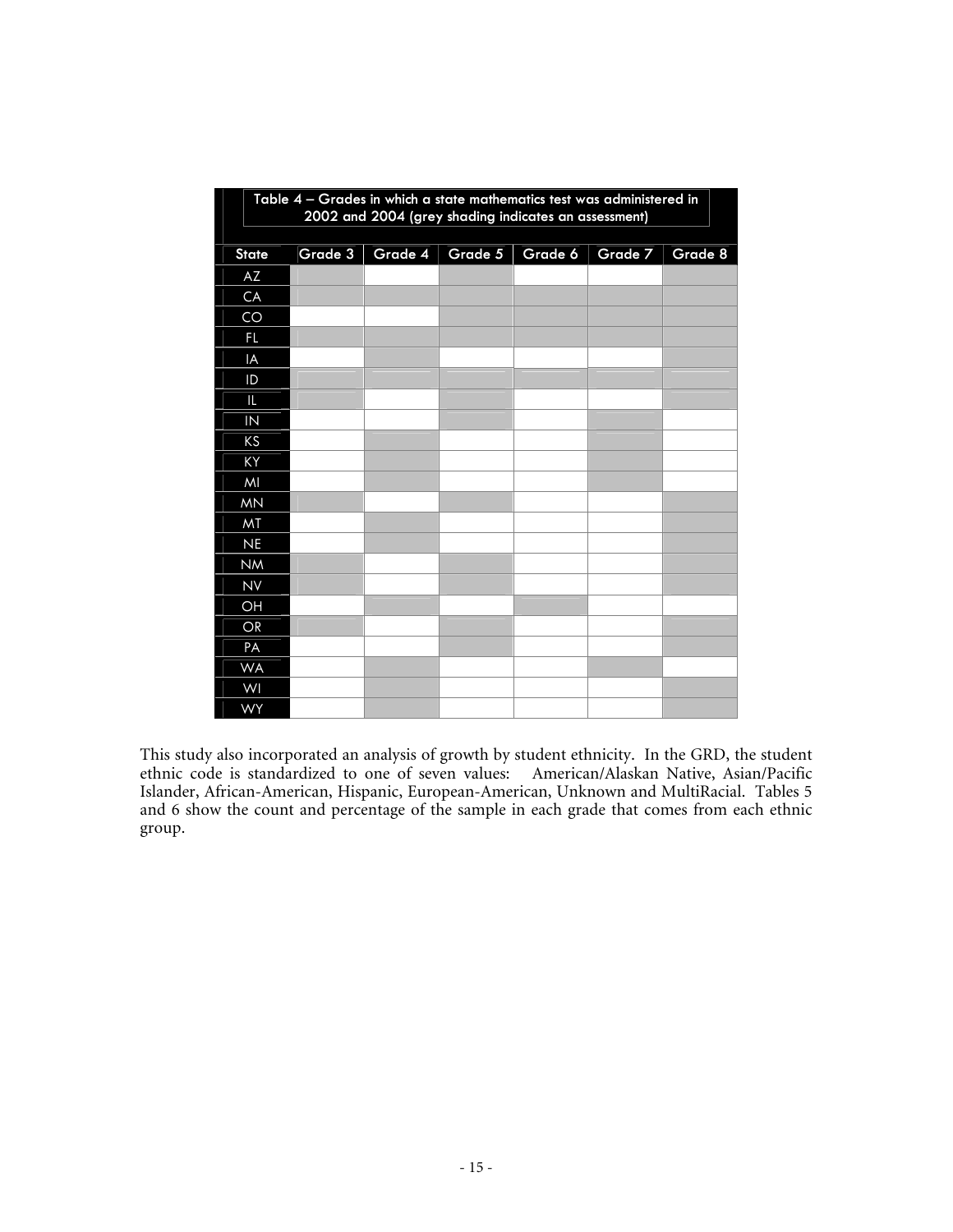|       | Table 5 - Number of students taking reading assessments by ethnicity and grade |                                 |                               |                      |          |                       |                |             |                  |  |  |  |  |  |
|-------|--------------------------------------------------------------------------------|---------------------------------|-------------------------------|----------------------|----------|-----------------------|----------------|-------------|------------------|--|--|--|--|--|
| Grade | Ethnicity                                                                      | American/<br>Alaskan/<br>Native | Asian/<br>Pacific<br>Islander | African-<br>American | Hispanic | European-<br>American | <b>Unknown</b> | Multiracial | Total            |  |  |  |  |  |
| 3     | Count                                                                          | 145                             | 1636                          | 1758                 | 7404     | 34613                 | 6020           | 295         | 52871            |  |  |  |  |  |
|       | Percent                                                                        | 2.17                            | 3.09                          | 3.33                 | 14.00    | 65.47                 | 11.39          | 0.56        | 100              |  |  |  |  |  |
|       | Count                                                                          | 1209                            | 1302                          | 884                  | 7232     | 34134                 | 3962           | 307         | 50030            |  |  |  |  |  |
| 4     | Percent                                                                        | 2.42                            | 2.60                          | 3.77                 | 14.46    | 68.23                 | 7.92           | 0.61        | 100              |  |  |  |  |  |
| 5     | Count                                                                          | 166                             | 377                           | 1903                 | 7777     | 41122                 | 4128           | 268         | 57741            |  |  |  |  |  |
|       | Percent                                                                        | 2.02                            | 2.38                          | 3.30                 | 13.47    | 71.22                 | 7.15           | 0.46        | 100              |  |  |  |  |  |
| 6     | Count                                                                          | 1311                            | 1243                          | 567                  | 7955     | 40223                 | 3068           | 163         | 55530            |  |  |  |  |  |
|       | Percent                                                                        | 2.36                            | 2.24                          | 2.82                 | 14.33    | 72.43                 | 5.52           | 0.29        | 100              |  |  |  |  |  |
|       | Count                                                                          | 181                             | 1421                          | 931                  | 8026     | 38282                 | 4486           | 216         | 55543            |  |  |  |  |  |
|       | Percent                                                                        | 2.13                            | 2.56                          | 3.48                 | 14.45    | 68.92                 | 8.08           | 0.39        | 100              |  |  |  |  |  |
| 8     | Count                                                                          | 1170                            | 1256                          | 922                  | 7048     | 35273                 | 3349           | 140         | 49158            |  |  |  |  |  |
|       | Percent                                                                        | 2.38                            | 2.56                          | 88.1                 | 14.34    | 71.75                 | 6.81           | 0.28        | 100 <sub>1</sub> |  |  |  |  |  |

|                          | Table 6 – Number of students taking mathematics assessments by ethnicity and grade |                                 |                               |                      |          |                       |                |             |       |  |  |  |  |  |
|--------------------------|------------------------------------------------------------------------------------|---------------------------------|-------------------------------|----------------------|----------|-----------------------|----------------|-------------|-------|--|--|--|--|--|
| Grade                    | Ethnicity                                                                          | American/<br>Alaskan/<br>Native | Asian/<br>Pacific<br>Islander | African-<br>American | Hispanic | European-<br>American | <b>Unknown</b> | Multiracial | Total |  |  |  |  |  |
| 3                        | Count                                                                              | 1293                            | 2404                          | 2130                 | 8342     | 38429                 | 6791           | 324         | 59713 |  |  |  |  |  |
|                          | Percent                                                                            | 2.17                            | 4.03                          | 3.57                 | 13.97    | 64.36                 | 11.37          | 0.54        | 100   |  |  |  |  |  |
| 4                        | Count                                                                              | 1475                            | 1824                          | 2015                 | 7953     | 36633                 | 4207           | 311         | 54418 |  |  |  |  |  |
|                          | Percent                                                                            | 2.71                            | 3.35                          | 3.70                 | 14.61    | 67.32                 | 7.73           | 0.57        | 100   |  |  |  |  |  |
| 5                        | Count                                                                              | 1273                            | 2183                          | 2115                 | 9386     | 44865                 | 4206           | 272         | 64300 |  |  |  |  |  |
|                          | Percent                                                                            | 1.98                            | 3.40                          | 3.29                 | 14.60    | 69.77                 | 6.54           | 0.42        | 100   |  |  |  |  |  |
| 6                        | Count                                                                              | 1345                            | 1665                          | 1604                 | 8377     | 41028                 | 4060           | 153         | 58232 |  |  |  |  |  |
|                          | Percent                                                                            | 2.31                            | 2.86                          | 2.75                 | 14.39    | 70.46                 | 6.97           | 0.26        | 100   |  |  |  |  |  |
| $\overline{\phantom{a}}$ | Count                                                                              | 1308                            | 394                           | 1752                 | 8257     | 36295                 | 5823           | 219         | 55048 |  |  |  |  |  |
|                          | Percent                                                                            | 2.38                            | 2.53                          | 3.18                 | 15.00    | 65.93                 | 10.58          | 0.40        | 100   |  |  |  |  |  |
| 8                        | Count                                                                              | 1294                            | 988                           | 817                  | 6118     | 30279                 | 3630           | 138         | 43264 |  |  |  |  |  |
|                          | Percent                                                                            | 2.99                            | 2.28                          | 1.89                 | 14.14    | 69.99                 | 8.39           | 0.32        | 100   |  |  |  |  |  |

#### **Characteristics of NWEA Assessments**

All scores for the NWEA assessment in a subject area reference a single, cross-grade, equal-interval scale developed using Item Response Theory methodology. These scales are referred to as RIT scales (Ingebo, 1997). The RIT scale is designed to measure student growth and performance across time as well as to take advantage of strong measurement theory and experimental design, and have been demonstrated to be extremely stable over twenty years of development and use (Kingsbury, 2003). This stability holds for each subject area measurement scale (reading, mathematics and language usage) and across grades levels from 3 to 8 within subjects (Northwest Evaluation Association, 2002).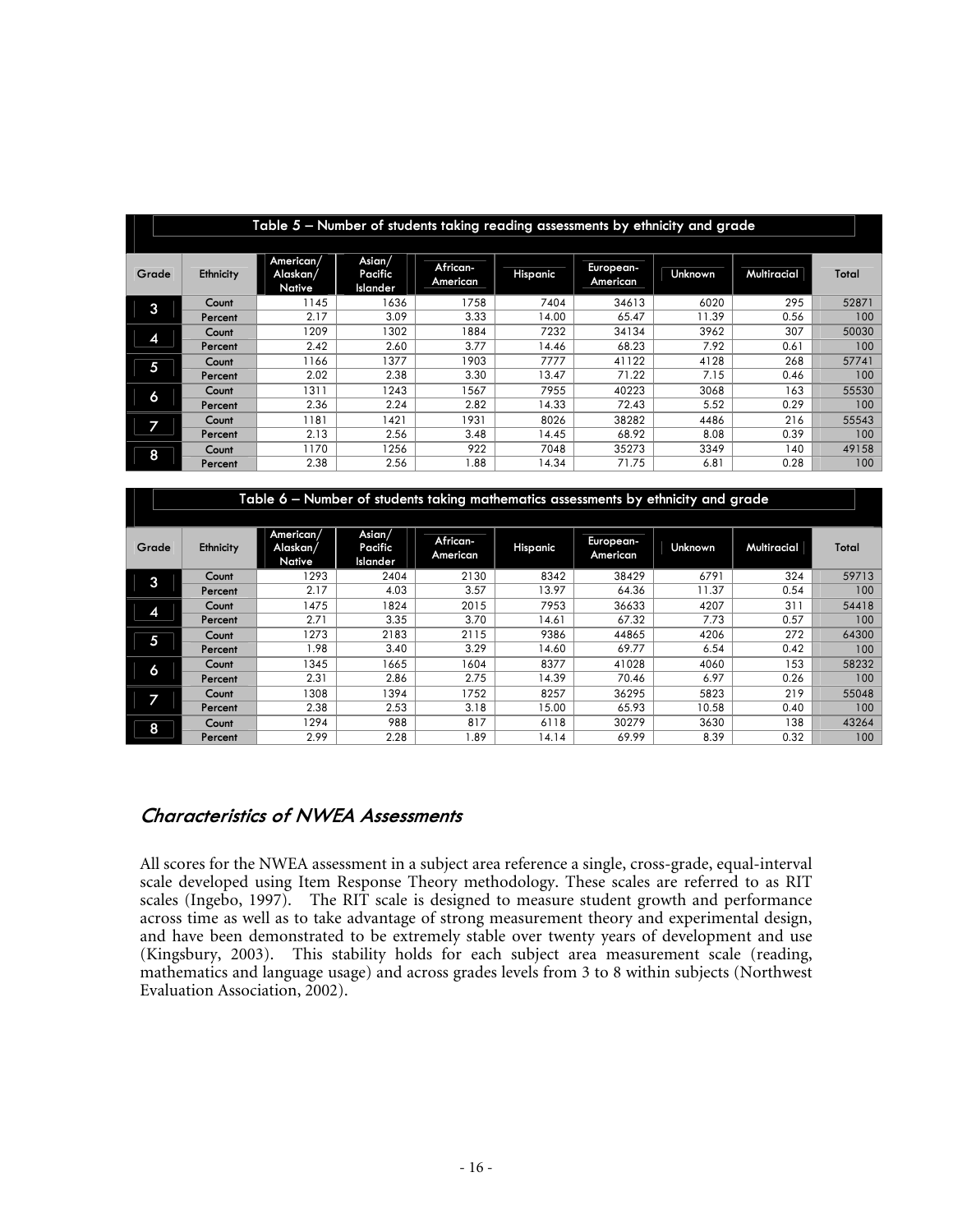The dataset included NWEA assessments delivered by both the computerized adaptive Measures of Academic Progress (MAP) and the paper-and-pencil based Achievement Level Tests (ALT). Although these assessments are delivered in two mediums, our studies have shown that mode of test administration does not affect the student's achievement level estimate (Kingsbury, 2002).

Measures of Academic Progress (MAP) assessments are administered via computer and item difficulties adapt in difficulty depending on the student's performance. Once an item is answered, the student achievement level is estimated and another appropriate item is shown to the student. If the student answers a question correctly, a more difficult item is displayed. Conversely, if a student answers a question incorrectly, a less difficult item is displayed. As the items are selected within the test, the estimate of achievement becomes more precise. This iterative item selection process is repeated until the test is completed. The advantage of this type of assessment is that each child is given a custom test better suited to the student and much more accurate than a traditional test (Northwest Evaluation Association, 2003.)

Achievement Level Tests (ALT) are paper-and-pencil delivered assessments designed around the difficulty of the content rather than the age of the student. ALT assessments are built by taking a broad range of content-specific material and breaking it down into relatively small, targeted ranges of item difficulty. A grade-specific test will use only one form to measure student achievement within a class, while an ALT assessment has between 7 and 9 levels to choose from based on student ability. This means that each student taking an ALT test will be challenged with items appropriate for their achievement level. Grade-level assessments will be challenging only to students who are at or around the mean achievement level for that grade.

NWEA's assessments are designed to align directly with each state's content standards. NWEA accomplishes this by cross-referencing the state's content standards with the index that organizes the NWEA item bank. NWEA's MAP and ALT assessments have a combined item bank of more than 12,000 multiple choice test items. NWEA also has conducted state alignment studies for 17 states that relate state proficiency scores to the RIT scale (Kingsbury, et. al.; 2003).

### **Student Growth**

One measure of whether No Child Left Behind has had an effect on student achievement is how much students in each grade level grew before and after the law was implemented. One way to calculate a growth statistic is to simply subtract the beginning assessment score from the ending assessment score (Raw Growth).

Another way to compare student growth is through indicators of unexpected growth. One such measure is the Growth Index, which is simply the student's Raw Growth minus the expected growth given the initial score. To identify the expected growth for a student, RIT Block Growth Norms are used (Northwest Evaluation 2002). The RIT Block Norms were created by selecting a large sample of students, and then dividing them into 10 point blocks based on their initial test score. The average growth for all of the students in a particular block is the expected growth for students in that block.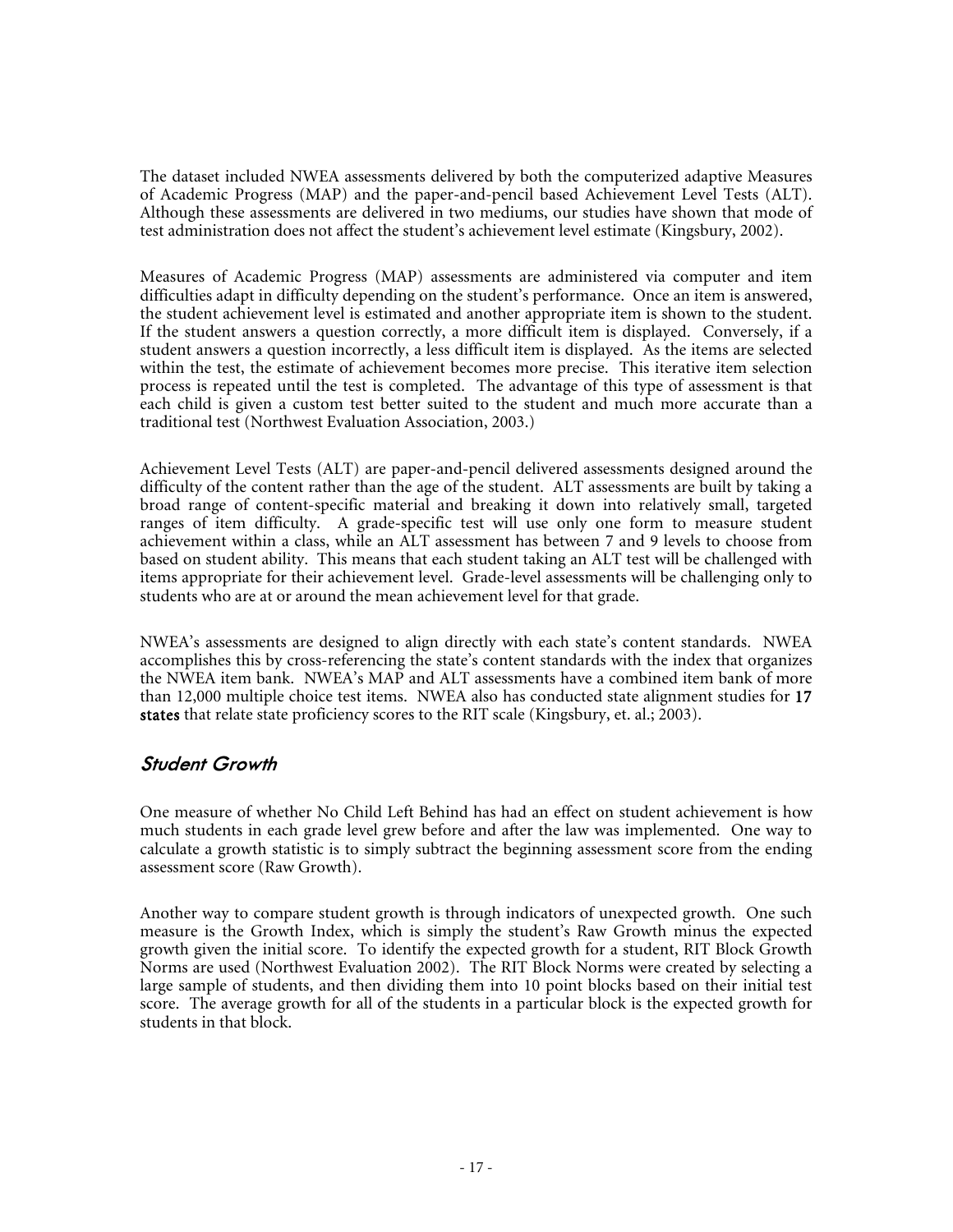Given this information, the Growth Index can easily be calculated. As an example, if an eighth grade student scored 217 on a fall mathematics assessment, they would be expected to grow approximately eight RIT points based on their RIT Block Growth Norm. If the student scored  $227$  on their spring assessment (10 RIT points of growth), their Growth Index score would be +2. If the same student grew only 6 points, the Growth Index score would be -2.

### **Analysis**

In this study, we distinguish between **achievement level** (the score that a student has at one point in time) and **achievement growth** (the difference in scores for a single student from one point in time to another). These two ways of looking at achievement are useful because we want to ask cross-sectional questions (How does the achievement level of this year's fourth grade class compare to last year's fourth grade class?) and we also want to ask longitudinal questions (How much achievement growth have this year's fourth grade students made since they were in third grade last year?). This distinction differentiates many of the analyses in the study.

The analysis in the study takes the following two primary forms:

First, we compare achievement level and achievement growth prior to the implementation of NCLB (the 2001-2002 school year) and following the implementation of NCLB (the 2003-2004 school year). This cross-sectional panel comparison allows us to examine the state of student performance, and provides some indication of the impact of the law. Conclusions from these analyses are limited because the passage of time contains many more elements than just the implementation of a federal law. Many school districts were involved in funding cutbacks during the same time period. Events in world politics may have changed educational focus to social studies during the time in question. A host of other events tangentially related to education may have influenced student achievement. The results from these analyses are meaningful, but we need to avoid causative statements concerning the results.

Second, we compare achievement growth across time for set of students. This type of analysis allows us to investigate changes in growth and patterns of growth seen before and during implementation of NCLB. This repeated measures comparison provides strong evidence of change for a specific group of students during a specific time period. Limitations of this type of analysis center around the sample characteristics of students who have growth scores. These students tend to be slightly more stable than their peers for whom growth scores can't be calculated.

Within the types of analyses, the statistical approach is fairly straightforward. Univariate and multivariate statistics are used to draw a picture of the change accompanying the implementation. Effect sizes are calculated where appropriate.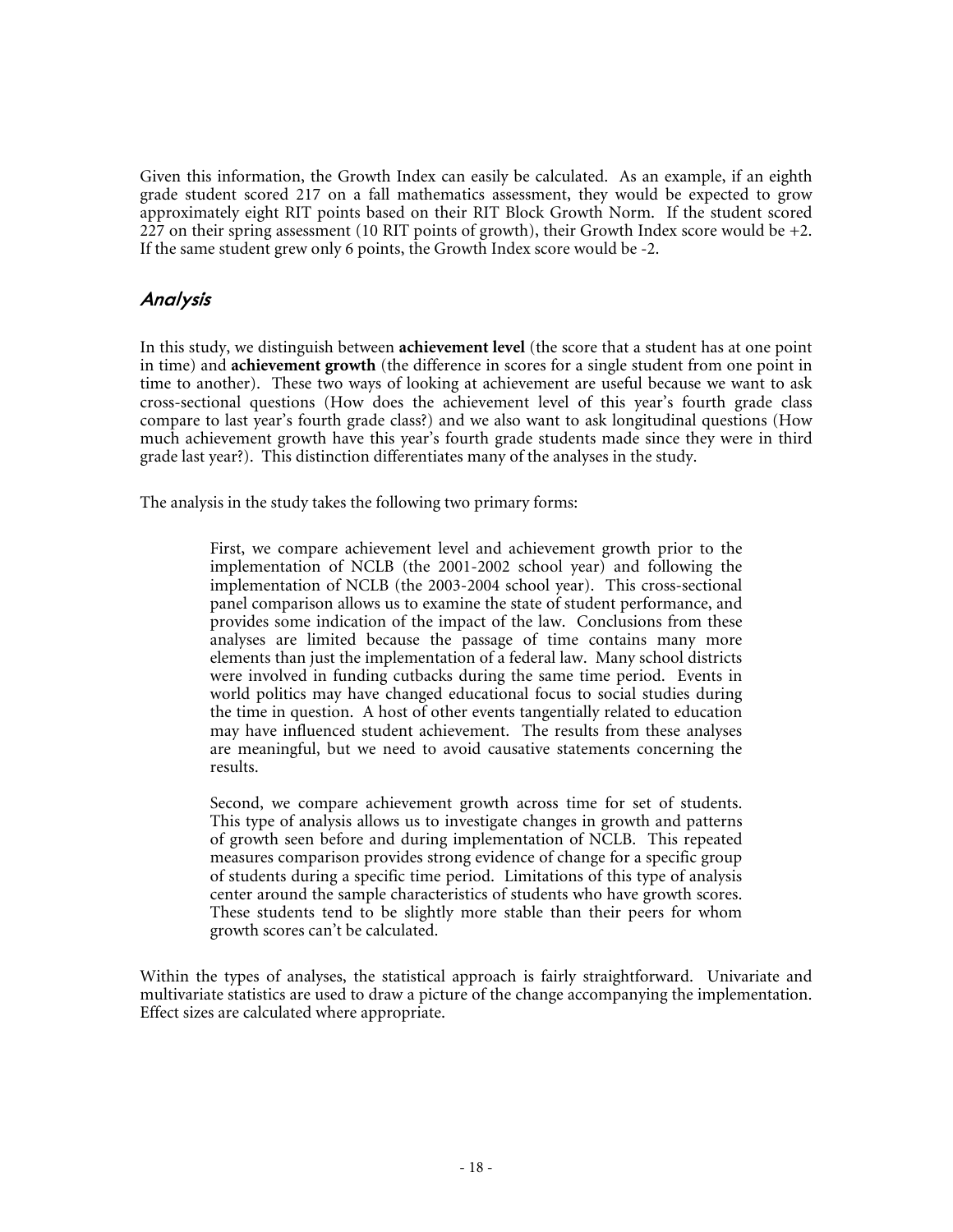## CHAPTER 4: Results: Performance and Growth

The No Child Left Behind act (NCLB) was signed into law in January of 2002. This study looks at changes in student performance and growth that occurred between the school year prior to implementation of the law (2001-2002) and the most recently completed school year (2003-2004).

Implementation of NCLB is still in a relatively early stage, so dramatic effects on student achievement or growth would not be anticipated. Several elements of the act are not yet fully implemented. For example, the requirement that schools test all students in reading and mathematics in grades 3 through 8 is not fully implemented until 2005-2006. In addition, the new accountability requirements of the act are only beginning to affect many schools.

Furthermore, it is difficult to say whether to say whether changes in performance can be attributed to NCLB. NCLB encodes certain principles of assessment in law, primarily the principle that students should be tested in every grade between grades 3 and 8. However, many states had embraced this principle in their own testing programs. States such as South Carolina, for example, tested all students in grades 3 through 8 prior to implementation of NCLB. The fact that many states had implemented high stakes testing prior to NCLB passage in benchmark grades allows us to make robust comparisons of performance and growth between students in grades that are and are not tested.

If NCLB and its associated regulations are having an impact, that impact should be manifested in some of these ways:

- Students entering a grade in 2004 should achieve higher test scores than students entering the same grade in 2002.
- Students entering a grade in 2004 that participated in state testing the prior year should enter that grade with higher test scores than students in the same grade who were not tested during the prior year.
- Students enrolled in a grade that participates in state testing should show greater growth during the school year than those enrolled in a grade that does not participate in state testing.

The results section is organized around these hypotheses. In addition to examining these hypotheses in relation to the whole group, we also disaggregated the analysis by ethnic group in an effort to determine whether some groups experience different learning effects from the implementation of high stakes testing and the law. This disaggregated information follows in the next chapter.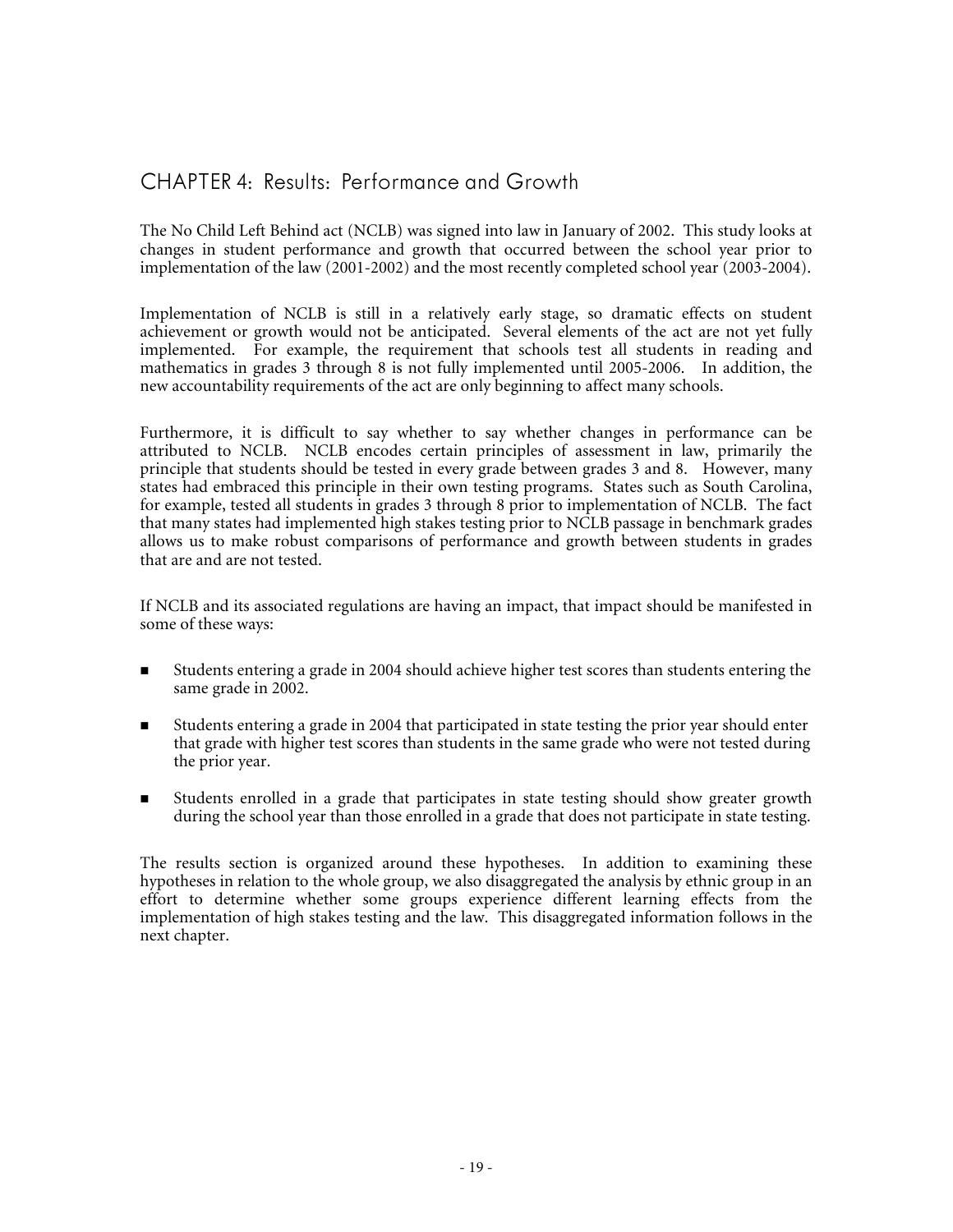### **Performance Comparisons**

**Comparing fall 2001 and fall 2003 achievement.** Table 7 shows a comparison between fall 2001 and fall 2003 achievement in mathematics. Readers will note that we use three different types of statistics to express differences in performance and growth. These are the **average weighted difference, the weighted cumulative difference,**and the **effect size.**

|   | Table $7$ – Fall mathematics scores for students in the study sample                                      |                  |       |       |                  |       |        |      |  |  |  |  |  |
|---|-----------------------------------------------------------------------------------------------------------|------------------|-------|-------|------------------|-------|--------|------|--|--|--|--|--|
|   |                                                                                                           | <b>Fall 2001</b> |       |       | <b>Fall 2003</b> |       | Change |      |  |  |  |  |  |
|   | Std<br>Std<br><b>Difference</b><br>Mean<br>Count<br>Count<br>Mean<br><b>Deviation</b><br><b>Deviation</b> |                  |       |       |                  |       |        |      |  |  |  |  |  |
| 3 | 29762                                                                                                     | 190.16           | 12.07 | 29951 | 191.4            | 12.17 | 1.25   | 0.10 |  |  |  |  |  |
| 4 | 27175                                                                                                     | 201.43           | 11.99 | 27243 | 202.39           | 12.17 | 0.96   | 0.08 |  |  |  |  |  |
| 5 | 31958                                                                                                     | 209.65           | 13.1  | 32342 | 210.47           | 13.1  | 0.82   | 0.06 |  |  |  |  |  |
| 6 | 29088                                                                                                     | 216.84           | 14.26 | 29144 | 217.65           | 14.74 | 0.81   | 0.06 |  |  |  |  |  |
| 7 | 27151                                                                                                     | 223.09           | 16.01 | 27897 | 223.39           | 16.01 | 0.30   | 0.02 |  |  |  |  |  |
| 8 | 21123                                                                                                     | 229.34           | 17.02 | 22141 | 229.6            | 16.79 | 0.26   | 0.02 |  |  |  |  |  |
|   | <b>Cumulative Difference</b>                                                                              |                  |       |       |                  |       | 4.18   |      |  |  |  |  |  |
|   | <b>Average Weighted Difference</b>                                                                        |                  |       |       |                  |       | 0.76   | 0.05 |  |  |  |  |  |

The **average weighted difference** represents the average difference in performance across all grades weighted for the number of students in the sample at each grade (as represented by the initial fall score). The use of weighting assures that grade levels with lower counts do not receive greater weight than deserved in the sample. Thus in mathematics, while the improvement in fall scores between 2001 and 2003 ranged from .26 to 1.25 RIT points in magnitude, the average weighted difference would be .76 RIT points across all grades when the differences in count are taken into consideration. In this case, fifth grade results are weighted more heavily because over 31,000 students were included at this grade, while the performance difference among 21,123 fall 2001 eighth graders receives less weight.

The **cumulative difference**is the sum of the measured differences across all grades sampled. This is an estimate of difference that is used to represent what kind of gain (or loss) might occur for a group of students if differences in grade level performance were sustained over time.

Because the data represent a snapshot of performance in two seasons, we would caution readers that it is hazardous to assume that students would sustain and accumulate these improvements in performance across time and ask them to take this caution into consideration when judging cumulative differences. Nevertheless, we are also convinced that reporting differences at only a single grade would tend to greatly understate the effects that small learning improvements might generate over time. Indeed, reports of historical NAEP results show that most documented improvements in learning over the past two decades have been the result of small improvements in performance that have been sustained. It seems only reasonable, therefore, to attempt to represent the effect that small improvements (or declines) might have over a number of years.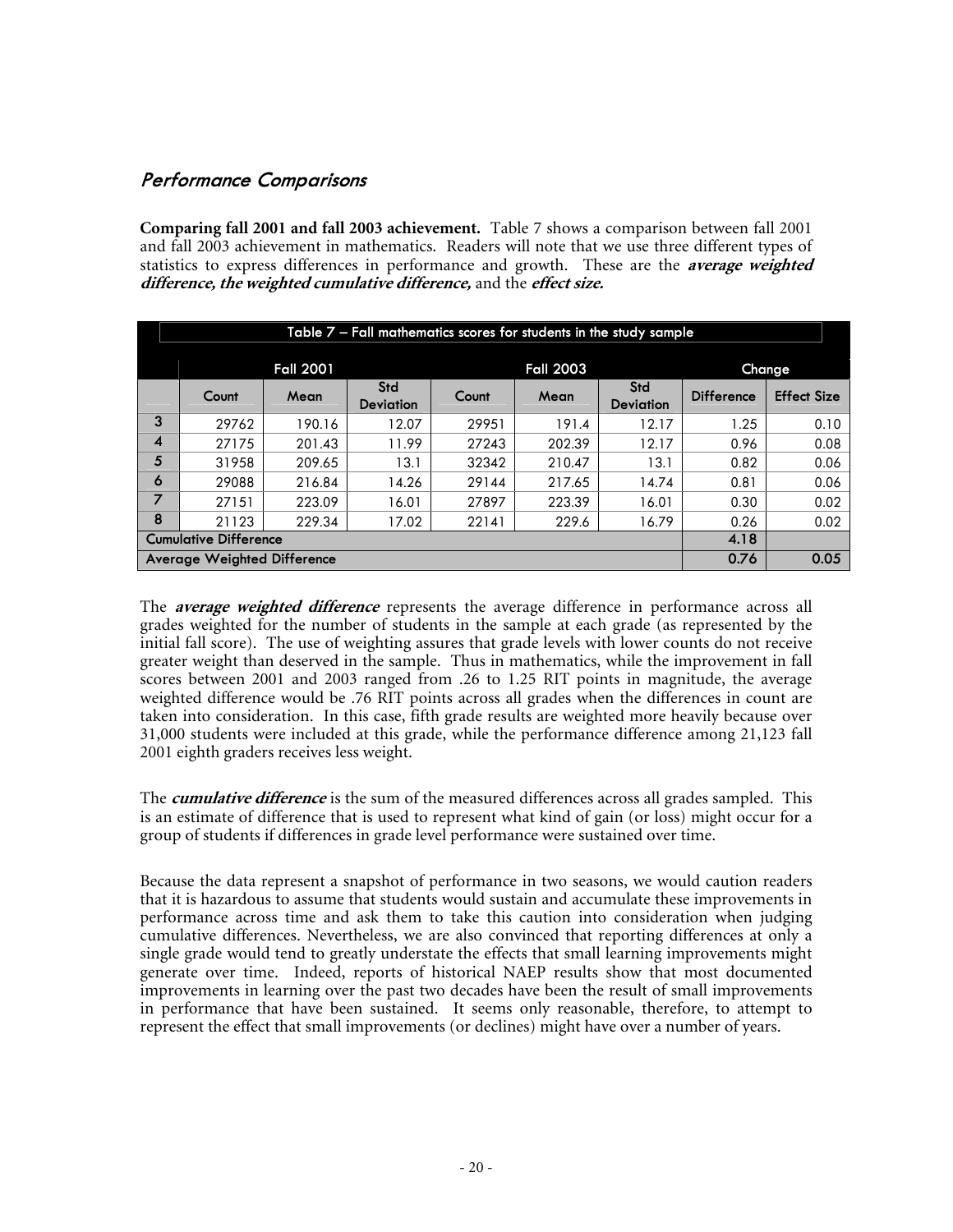In this particular case, while the gains in mathematics starting achievement attributable to any one grade level are relatively small, these differences would lead to substantial improvement in student learning if they were sustained over time. Assume that the weighted cumulative difference cited in Table 7 is sustained for a group of 2003 third graders through their eighth grade year. This would raise the average scale score for the entire population improved by about 4 points over that length of time. Such gains would bring about a meaningful improvement in proficiency rates.

Here is an example that illustrates the point. The state of Oregon uses the RIT scale to establish their proficiency standards. Oregon's cut score for mathematics proficiency is set at a point equivalent to 235 on the RIT scale. According to the most recent norms (Northwest Evaluation Association, 2002), about 50% of the norm sample performs at or above this standard.

If the NWEA norm population improved its overall performance by an average of 4 points, this improvement would result in 59% of the NWEA norm population achieving the Oregon proficiency standard, a gain of 9%. While this kind of gain is not sufficient to ensure that goals of NCLB are met, it would represent a marked improvement in student achievement.

Finally, **effect size** in this study is expressed as the ratio of the difference in results to the pooled standard deviation of scores for all students in a grade and subject. This allows readers to judge the size of a change by comparing it to the variation of performance that is present in a group. Framing differences from three possible reference points gives readers the best opportunity to reach their own conclusions about the results of this study.

In mathematics, the results indicate that students entering a grade in 2003 had higher beginning (fall) test scores than students entering the same grade in 2001 (see Table 7). These differences were greater in grades 3 through 6 than they were in grades 7 and 8. Stated in terms of their effect size, the differences ranged from .10 at grade 3 to about .02 at grades 7 and 8. The average weighted difference across all grades was 0.72 RIT, which translated to an average weighted effect size of .05. In other words, student scores in mathematics were modestly higher in 2003, by about 5% of a standard deviation.

The differences in reading were considerably smaller than those in mathematics, with only students in grades 3 achieving a gain large enough to equate to an effect size improvement of .05 or better. The weighted average difference across all grades was only 0.19 RIT point, which translated to a weighted effect size of .01. The cumulative difference across all grades was slightly under 1 point. While this difference is statistically significant, it is not large enough to project an improvement in proficiency rates with any confidence.

Overall, although gains were made in both reading and mathematics, only the mathematics gains were large enough to project to substantive improvements in overall performance and proficiency rates over time.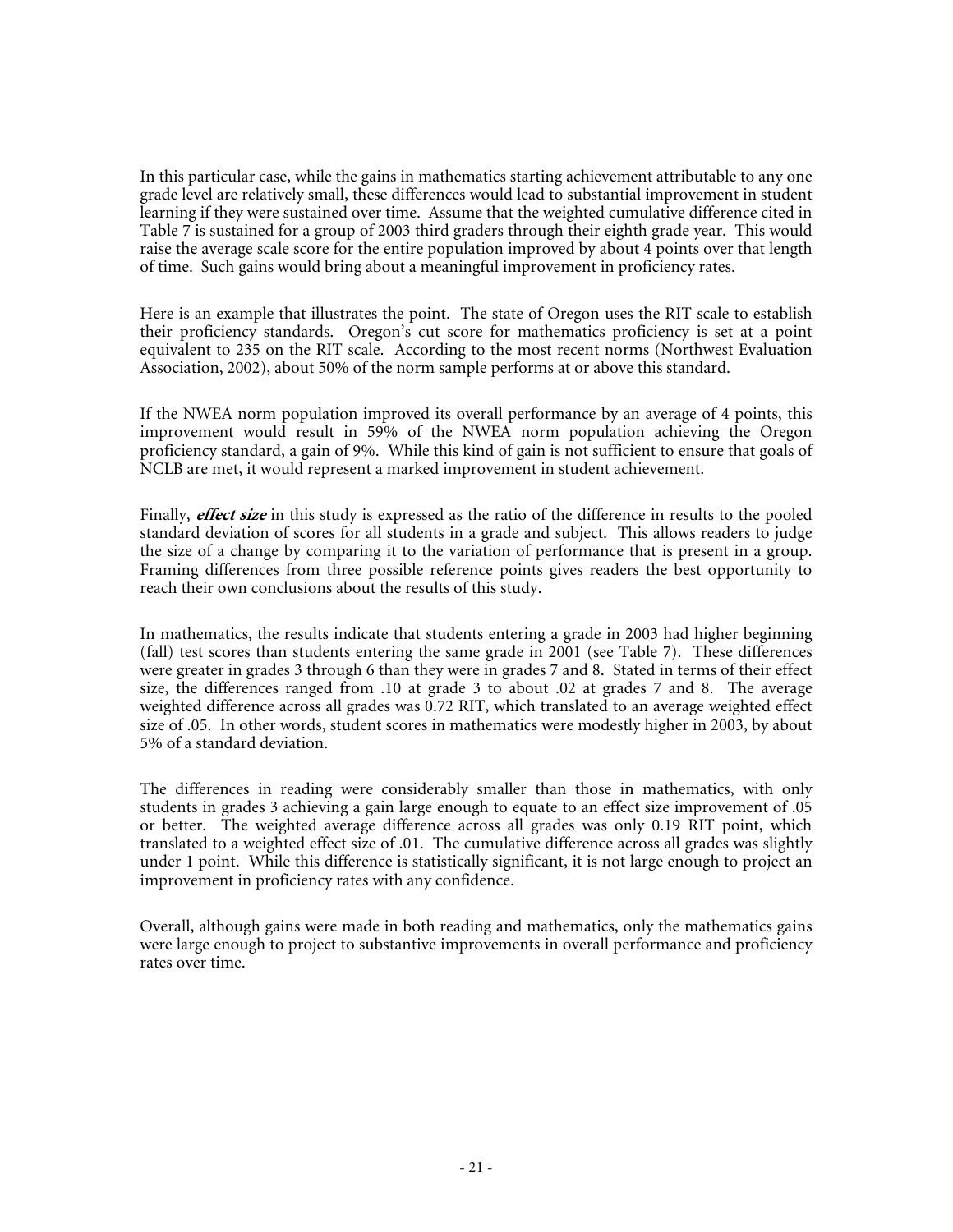|                                      | Table 8 – Fall reading scores for students in the study sample |                  |                         |       |                  |                         |                   |                              |  |  |  |  |  |  |
|--------------------------------------|----------------------------------------------------------------|------------------|-------------------------|-------|------------------|-------------------------|-------------------|------------------------------|--|--|--|--|--|--|
|                                      |                                                                | <b>Fall 2001</b> |                         |       | <b>Fall 2003</b> | Change                  |                   |                              |  |  |  |  |  |  |
|                                      | Count                                                          | Mean             | Std<br><b>Deviation</b> | Count | Mean             | Std<br><b>Deviation</b> | <b>Difference</b> | <b>Effect</b><br><b>Size</b> |  |  |  |  |  |  |
| 3                                    | 26384                                                          | 189.59           | 15.54                   | 26487 | 190.3            | 15.22                   | 0.72              | 0.05                         |  |  |  |  |  |  |
| 4                                    | 24903                                                          | 199.54           | 14.96                   | 25127 | 199.81           | 14.86                   | 0.28              | 0.02                         |  |  |  |  |  |  |
| 5                                    | 28658                                                          | 206.67           | 14.63                   | 29083 | 206.84           | 14.38                   | 0.18              | 0.01                         |  |  |  |  |  |  |
| 6                                    | 27676                                                          | 211.66           | 14.46                   | 27854 | 211.78           | 14.86                   | 0.12              | 0.01                         |  |  |  |  |  |  |
| 7                                    | 27160                                                          | 216.14           | 14.46                   | 28383 | 215.98           | 14.75                   | $-0.16$           | $-0.01$                      |  |  |  |  |  |  |
| 8                                    | 23935                                                          | 220.39           | 14.64                   | 25223 | 220.39           | 14.51                   | 0                 | 0.00                         |  |  |  |  |  |  |
| 0.83<br><b>Cumulative Difference</b> |                                                                |                  |                         |       |                  |                         |                   |                              |  |  |  |  |  |  |
|                                      | <b>Average Weighted Difference</b>                             |                  |                         |       |                  |                         | 0.19              | 0.01                         |  |  |  |  |  |  |

**The impact of an existing state testing program.** Knowing that there was some improvement in starting RIT scores between the fall 2001 and fall 2003 testing periods, we attempted to tackle the second question. Did students who participated in state testing the prior year have significantly greater differences in their fall RIT scores than students who did not?

Table 9 shows that fall 2003 mathematics RIT scores were generally higher than fall 2001 scores for both groups, but that the difference between the two years was greater for students who had participated in their state testing program during the prior year. The average weighted gain of students who participated in state testing was .60 RIT points. The cumulative benefit to students who had participated in state testing the prior year was 4.30 RIT points over those who had not.

Although there was also some overall improvement in fall reading scores, only in grades 7 and 8 did students who participated in state testing the prior year enjoy higher starting scores than students who did not. The overall gains were not large enough to conclude that participating in a state testing program had a meaningful effect on reading scores.

These results show that schools were more effective at sustaining gains in mathematics than they were in reading. We are aware that there is a considerable body of literature that suggests reading and language development are affected by many factors beyond the classroom. The availability of books in the home, the willingness of parents to read to their children, and the language development of parents themselves, all have an effect on reading development. In mathematics, student learning and improvement may depend less on factors outside the classroom and may respond more directly to improvements in instruction. If this were the case, it may prove easier to sustain improvements in mathematics performance than it will be in reading or writing.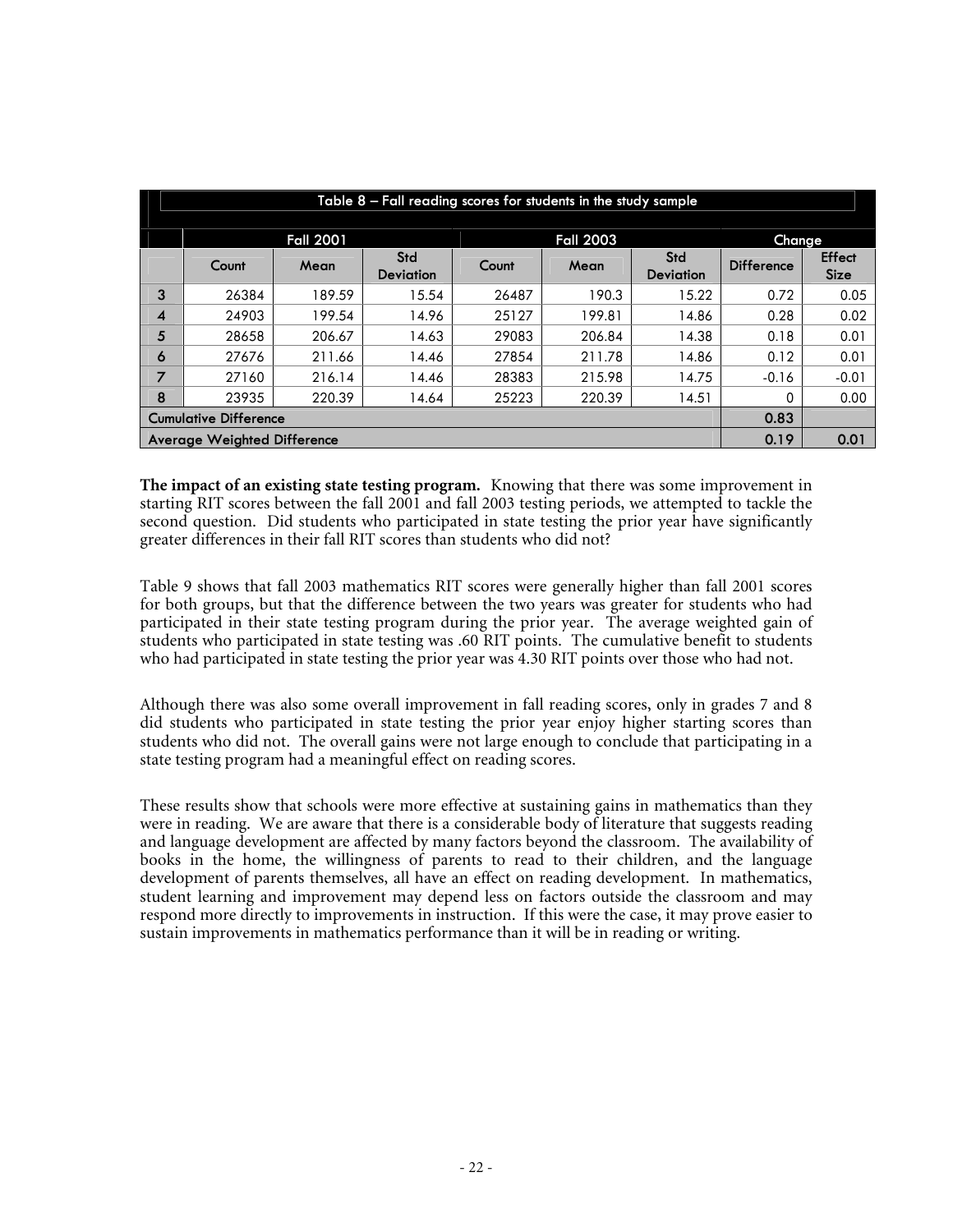|                                             |                                                            |                  |                  |       |                                | participated in state testing the prior year | Table 9 – Fall mathematics scores for students in the study sample, disaggregated by whether students |                    |                       |  |  |  |  |  |
|---------------------------------------------|------------------------------------------------------------|------------------|------------------|-------|--------------------------------|----------------------------------------------|-------------------------------------------------------------------------------------------------------|--------------------|-----------------------|--|--|--|--|--|
|                                             |                                                            |                  |                  |       | No State Test                  |                                              |                                                                                                       |                    |                       |  |  |  |  |  |
|                                             |                                                            | <b>Fall 2001</b> |                  |       | <b>Fall 2003</b>               |                                              |                                                                                                       | <b>Differences</b> |                       |  |  |  |  |  |
|                                             |                                                            |                  | Std              |       |                                | Std                                          | Mean                                                                                                  |                    | Instructional         |  |  |  |  |  |
| Grade                                       | Count                                                      | Mean             | Deviation        | Count | Mean                           | <b>Deviation</b>                             | Difference                                                                                            | <b>Effect Size</b> | Time                  |  |  |  |  |  |
| 3                                           | 15408                                                      | 189.42           | 12.29            | 15580 | 190.70                         | 12.37                                        | 1.28                                                                                                  | 0.10               | 0.09                  |  |  |  |  |  |
| $\overline{\mathbf{4}}$                     | 19746                                                      | 201.43           | 11.44            | 19862 | 202.07                         | 11.74                                        | 0.64                                                                                                  | 0.06               | 0.06                  |  |  |  |  |  |
| 5                                           | 16239                                                      | 209.88           | 12.99            | 16306 | 209.78                         | 13.09                                        | $-0.09$                                                                                               | $-0.01$            | 0.11                  |  |  |  |  |  |
| 6                                           | 5896                                                       | 216.85           | 13.59            | 5912  | 217.46                         | 14.18                                        | 0.61                                                                                                  | 0.05               | 0.09                  |  |  |  |  |  |
| 7                                           | 18037                                                      | 224.97           | 15.44            | 18710 | 225.06                         | 15.64                                        | 0.09                                                                                                  | 0.01               | $-0.13$               |  |  |  |  |  |
| 8                                           | 4434                                                       | 229.90           | 17.10            | 4671  | 229.70                         | 16.94                                        | $-0.20$                                                                                               | $-0.01$            | 0.09                  |  |  |  |  |  |
|                                             |                                                            |                  |                  |       |                                | <b>Cumulative Difference</b>                 | 2.33                                                                                                  |                    |                       |  |  |  |  |  |
| 0.03<br>Average Weighted Difference<br>0.44 |                                                            |                  |                  |       |                                |                                              |                                                                                                       |                    |                       |  |  |  |  |  |
| <b>State Test Administered</b>              |                                                            |                  |                  |       |                                |                                              |                                                                                                       |                    |                       |  |  |  |  |  |
|                                             | <b>Fall 2001</b><br><b>Fall 2003</b><br><b>Differences</b> |                  |                  |       |                                |                                              |                                                                                                       |                    |                       |  |  |  |  |  |
| Grade                                       | Count                                                      | Mean             | Std<br>Deviation | Count | Mean                           | Std<br>Deviation                             | Mean<br>Difference                                                                                    | <b>Effect Size</b> | Instructional<br>Time |  |  |  |  |  |
| 3                                           | 14366                                                      | 190.91           | 11.78            | 14385 | 192.12                         | 11.93                                        | 1.20                                                                                                  | 0.10               | 0.15                  |  |  |  |  |  |
| 4                                           | 7387                                                       | 201.52           | 13.29            | 7350  | 203.31                         | 13.19                                        | 1.79                                                                                                  | 0.13               | 0.17                  |  |  |  |  |  |
| 5                                           | 15671                                                      | 209.45           | 13.20            | 15995 | 211.19                         | 13.04                                        | 1.74                                                                                                  | 0.13               | 0.07                  |  |  |  |  |  |
| 6                                           | 23157                                                      | 216.84           | 14.42            | 23220 | 217.70                         | 14.88                                        | 0.85                                                                                                  | 0.06               | 0.11                  |  |  |  |  |  |
| $\overline{z}$                              | 9069                                                       | 219.41           | 16.42            | 9137  | 220.07                         | 16.18                                        | 0.65                                                                                                  | 0.04               | 0.10                  |  |  |  |  |  |
| 8                                           | 16666                                                      | 229.20           | 17.00            | 17454 | 229.59                         | 16.74                                        | 0.39                                                                                                  | 0.02               | 0.00                  |  |  |  |  |  |
|                                             |                                                            |                  |                  |       |                                | <b>Cumulative Difference</b>                 | 6.63                                                                                                  |                    |                       |  |  |  |  |  |
|                                             |                                                            |                  |                  |       |                                | Average Weighted Difference                  | 1.04                                                                                                  | 0.07               |                       |  |  |  |  |  |
|                                             |                                                            |                  |                  |       |                                | Difference in Fall 2003 Improvement          |                                                                                                       |                    |                       |  |  |  |  |  |
|                                             |                                                            |                  |                  |       | State test not<br>administered | State test<br>administered                   | Advantage for<br>states<br>administering<br>test                                                      |                    |                       |  |  |  |  |  |
|                                             |                                                            |                  | Grade 3          |       | 1.28                           | 1.20                                         | $-0.08$                                                                                               |                    |                       |  |  |  |  |  |
|                                             | Grade 4                                                    |                  |                  |       |                                | 1.79                                         | 1.15                                                                                                  |                    |                       |  |  |  |  |  |
|                                             |                                                            |                  | Grade 5          |       | $-0.09$                        | 1.74                                         | 1.83                                                                                                  |                    |                       |  |  |  |  |  |
|                                             |                                                            |                  | Grade 6          |       | 0.61                           | 0.85                                         | 0.24                                                                                                  |                    |                       |  |  |  |  |  |
|                                             |                                                            |                  | Grade 7          |       | 0.09                           | 0.65                                         | 0.57                                                                                                  |                    |                       |  |  |  |  |  |
|                                             |                                                            |                  | Grade 8          |       | $-0.20$                        | 0.39                                         | 0.59                                                                                                  |                    |                       |  |  |  |  |  |
|                                             |                                                            |                  |                  |       |                                | <b>Cumulative Difference</b>                 | 4.30                                                                                                  |                    |                       |  |  |  |  |  |
|                                             |                                                            |                  |                  |       |                                | <b>Weighted Difference</b>                   | 0.60                                                                                                  |                    |                       |  |  |  |  |  |

# **Table 9 – Fall mathematics scores for students in the study sample, disaggregated by whether students**

Ŧ Г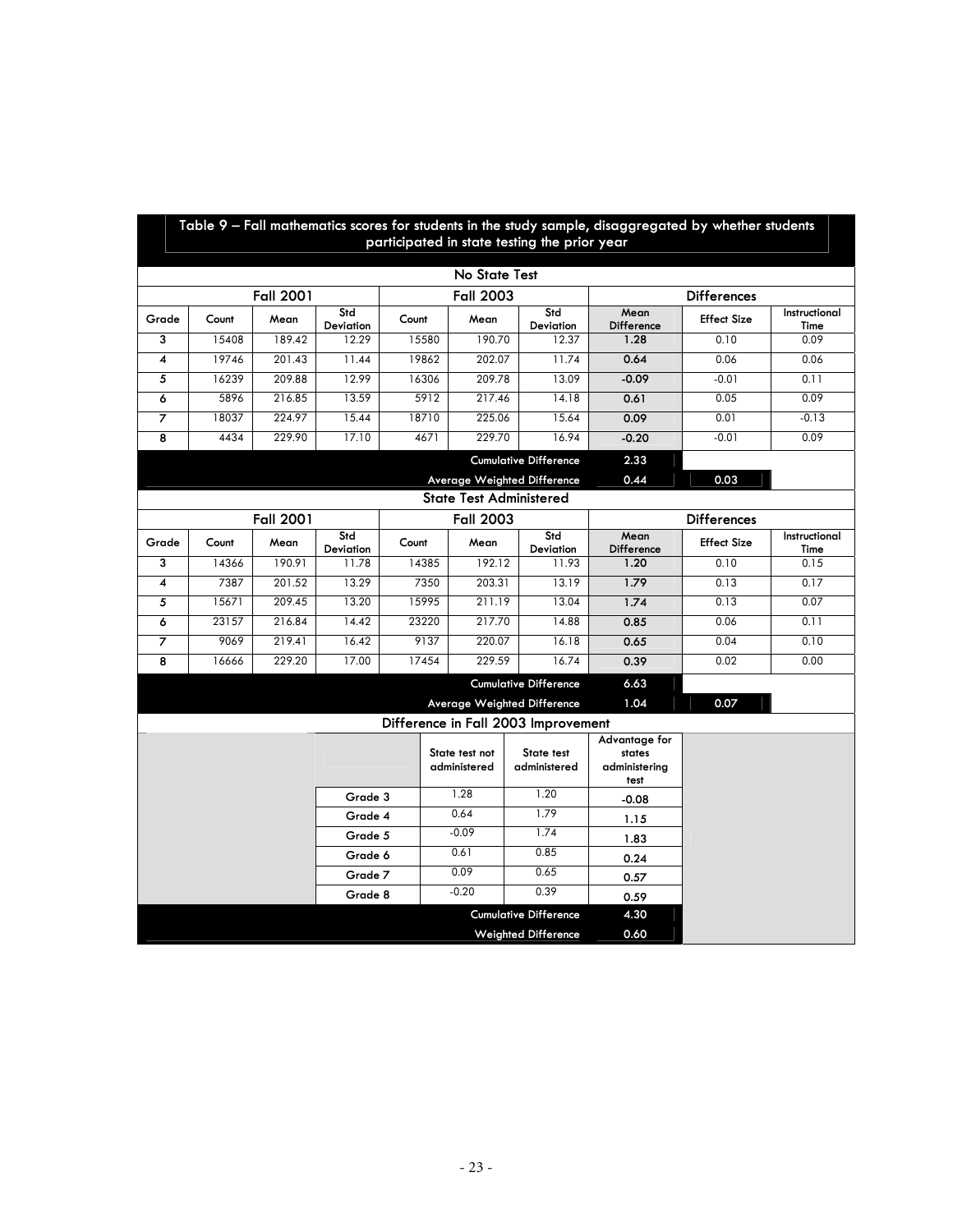|                         | Table 10 - Fall reading scores for students in the study sample, disaggregated by whether students<br>participated in state testing the prior year |                  |                  |       |                                |                                                                                        |                    |                    |                       |  |  |  |  |  |
|-------------------------|----------------------------------------------------------------------------------------------------------------------------------------------------|------------------|------------------|-------|--------------------------------|----------------------------------------------------------------------------------------|--------------------|--------------------|-----------------------|--|--|--|--|--|
|                         | No State Test                                                                                                                                      |                  |                  |       |                                |                                                                                        |                    |                    |                       |  |  |  |  |  |
|                         |                                                                                                                                                    | <b>Fall 2001</b> |                  |       | <b>Fall 2003</b>               |                                                                                        |                    | Difference         |                       |  |  |  |  |  |
| Grade                   | Count                                                                                                                                              | Mean             | Std<br>Deviation | Count | Mean                           | Std<br>Deviation                                                                       | Mean<br>Difference | <b>Effect Size</b> | Instructional<br>Time |  |  |  |  |  |
| 3                       | 12785                                                                                                                                              | 189.33           | 15.61            | 12964 | 189.77                         | 15.46                                                                                  | 0.45               | 0.03               | 0.08                  |  |  |  |  |  |
| $\overline{\mathbf{4}}$ | 14845                                                                                                                                              | 199.88           | 14.31            | 15092 | 200.58                         | 14.25                                                                                  | 0.71               | 0.04               | 0.08                  |  |  |  |  |  |
| 5                       | 11098                                                                                                                                              | 206.86           | 14.35            | 11189 | 206.44                         | 14.21                                                                                  | $-0.43$            | 0.03               | 0.08                  |  |  |  |  |  |
| 6                       | 6456                                                                                                                                               | 213.03           | 13.52            | 6406  | 213.14                         | 13.91                                                                                  | 0.10               | 0.00               | 0.01                  |  |  |  |  |  |
| 7                       | 18283                                                                                                                                              | 217.10           | 13.74            | 19167 | 216.44                         | 14.13                                                                                  | $-0.66$            | $-0.08$            | $-0.3$                |  |  |  |  |  |
| 8                       | 4441                                                                                                                                               | 219.80           | 14.75            | 4628  | 219.38                         | 14.48                                                                                  | $-0.42$            | $-0.02$            | $-0.08$               |  |  |  |  |  |
|                         |                                                                                                                                                    |                  |                  |       |                                |                                                                                        |                    |                    |                       |  |  |  |  |  |
|                         |                                                                                                                                                    |                  |                  |       |                                | Average Weighted Difference                                                            | $-0.03$            | 0.00               |                       |  |  |  |  |  |
|                         |                                                                                                                                                    |                  |                  |       | <b>State Test Administered</b> |                                                                                        |                    |                    |                       |  |  |  |  |  |
|                         | <b>Fall 2001</b><br><b>Fall 2003</b><br>Difference                                                                                                 |                  |                  |       |                                |                                                                                        |                    |                    |                       |  |  |  |  |  |
| Grade                   | Count                                                                                                                                              | Mean             | Std<br>Deviation | Count | Mean                           | Std<br>Deviation                                                                       | Mean<br>Difference | <b>Effect Size</b> | Instructional<br>Time |  |  |  |  |  |
| 3                       | 13642                                                                                                                                              | 189.78           | 15.51            | 13569 | 190.75                         | 15.02                                                                                  | 0.96               | 0.06               | 0.06                  |  |  |  |  |  |
| 4                       | 10058                                                                                                                                              | 199.03           | 15.84            | 10035 | 198.66                         | 15.66                                                                                  | $-0.38$            | $-0.02$            | 0.01                  |  |  |  |  |  |
| 5                       | 17560                                                                                                                                              | 206.54           | 14.80            | 17894 | 207.10                         | 14.48                                                                                  | 0.56               | 0.04               | $-0.02$               |  |  |  |  |  |
| 6                       | 21220                                                                                                                                              | 211.24           | 14.71            | 21448 | 211.37                         | 15.11                                                                                  | 0.13               | 0.01               | $-0.02$               |  |  |  |  |  |
| 7                       | 8878                                                                                                                                               | 214.18           | 15.66            | 9216  | 215.02                         | 15.91                                                                                  | 0.84               | 0.05               | 0.01                  |  |  |  |  |  |
| 8                       | 19494                                                                                                                                              | 220.52           | 14.61            | 20595 | 220.61                         | 14.51                                                                                  | 0.09               | 0.01               | 0.06                  |  |  |  |  |  |
|                         |                                                                                                                                                    |                  |                  |       |                                | <b>Cumulative Difference</b>                                                           | 2.21               |                    |                       |  |  |  |  |  |
|                         |                                                                                                                                                    |                  |                  |       |                                | Average Weighted Difference                                                            | 0.34               | 0.02               |                       |  |  |  |  |  |
|                         |                                                                                                                                                    |                  |                  |       |                                | Difference between gain of students in states that administered test in the prior year |                    |                    |                       |  |  |  |  |  |
|                         |                                                                                                                                                    |                  |                  |       | State test not<br>administered | State test<br>administered                                                             | Difference         |                    |                       |  |  |  |  |  |
|                         |                                                                                                                                                    |                  | Grade 3          |       | 0.45                           | 0.96                                                                                   | 0.52               |                    |                       |  |  |  |  |  |
|                         |                                                                                                                                                    |                  | Grade 4          |       | 0.71                           | $-0.38$                                                                                | $-1.08$            |                    |                       |  |  |  |  |  |
|                         |                                                                                                                                                    |                  | Grade 5          |       | $-0.43$                        | 0.56                                                                                   | 0.98               |                    |                       |  |  |  |  |  |
|                         |                                                                                                                                                    |                  | Grade 6          |       | 0.10                           | 0.13                                                                                   | 0.03               |                    |                       |  |  |  |  |  |
|                         |                                                                                                                                                    |                  | Grade 7          |       | $-0.66$                        | 0.84                                                                                   | 1.50               |                    |                       |  |  |  |  |  |
|                         | Grade 8                                                                                                                                            |                  |                  |       | $-0.42$                        | 0.09                                                                                   | 0.51               |                    |                       |  |  |  |  |  |
|                         |                                                                                                                                                    |                  |                  |       |                                | <b>Cumulative Difference</b>                                                           | 0.28               |                    |                       |  |  |  |  |  |
|                         |                                                                                                                                                    |                  |                  |       |                                | <b>Cumulative Difference</b>                                                           | 2.5                |                    |                       |  |  |  |  |  |
|                         |                                                                                                                                                    |                  |                  |       |                                | <b>Weighted Difference</b>                                                             | 0.37               |                    |                       |  |  |  |  |  |

 $\blacksquare$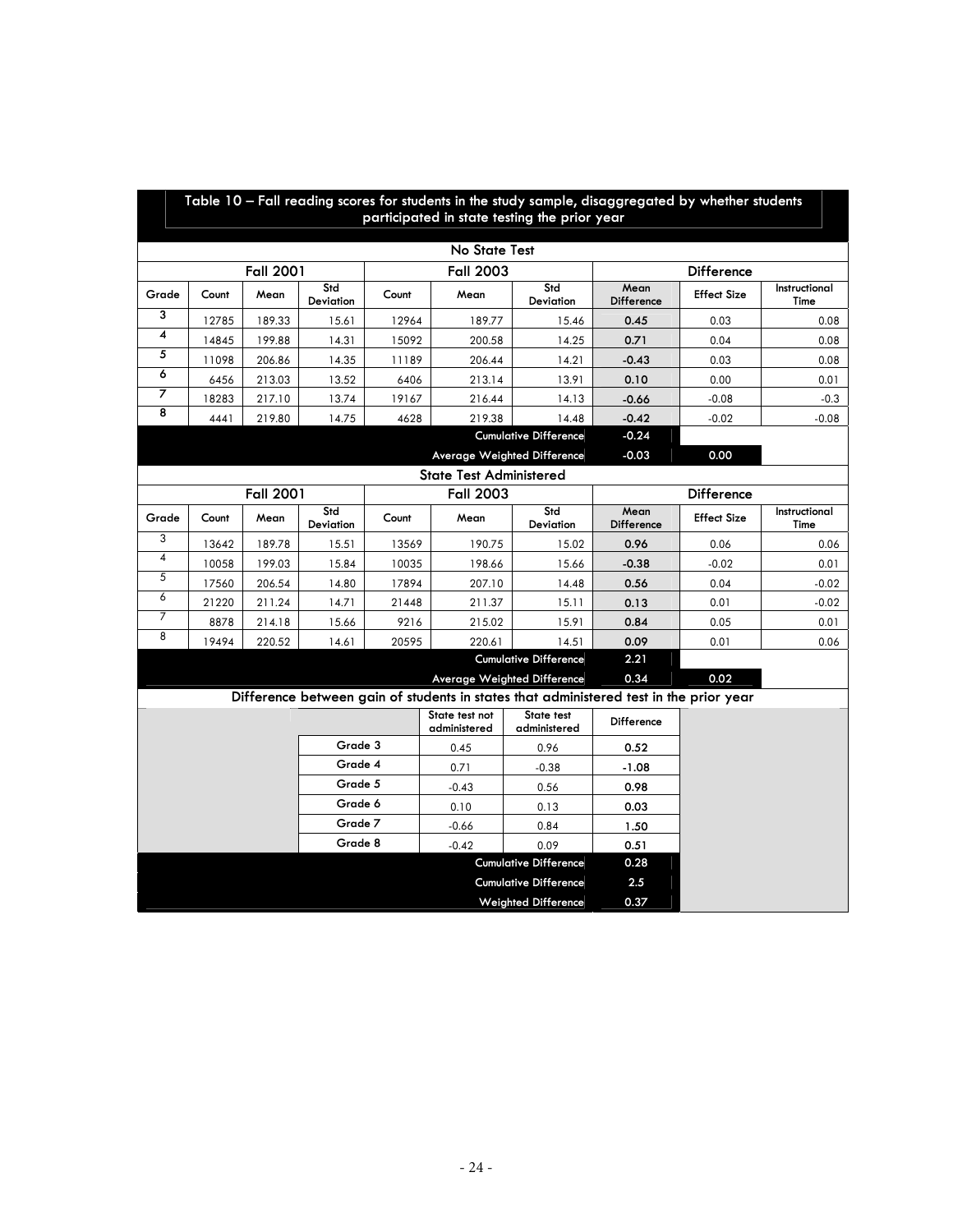#### **Growth Comparisons**

The analysis of student achievement status, as measured by the fall 2001 and fall 2003 assessments showed improvement, with greater gains in mathematics than reading. Introducing fall to spring growth data allows us to triangulate these findings, by determining whether students were sustaining gains during the school year that might translate to additional long term achievement gains.

For purposes of this study we included only records in which the student posted both a fall and spring test score within a subject for either the 2001-2002 or the 2003-2004 school year. We calculated raw growth by subtracting each student's fall school from his or her respective spring score.

Based on prior studies (Northwest Evaluation Association, 2002) we have found that reading and mathematics growth in our norming sample differs significantly based on the student's grade and starting position on the RIT scale. In particular, these studies found that higher performing students tend to grow less on average than those who start at a lower level of performance.

To control for these differences we calculated a **growth index**statistic, which is estimated by subtracting each student's growth from the average growth of students in the 2002 norming study who started in the same grade and same ten point RIT range. A positive growth index statistic would indicate that the student grew more than a peer group who started in the same grade with about the same RIT score, while a negative number would indicate that the student grew less.

**Changes in growth index scores between 2001-2002 and 2003 -2004.** Tables 3 and 4 compare mathematics and reading growth for students in the study sample for the 2001-2002 and 2003- 2004 school years. Growth, as reflected in the growth index numbers, declined slightly in both reading and mathematics between these two school years. In mathematics, differences ranged from  $-0.07$  (grade 5) to  $-65$  (grade 8) RIT, with effect sizes ranging from  $-0.01$  to  $-0.09$ . In reading the differences in growth index scores ranged from  $-.04$  (grade 4) to  $-.39$  (grade 3), with effect sizes ranging from -.01 to 0.04.

While fall status test scores seem to have improved somewhat overall, the rate of growth clearly slipped. At least during the early stages of NCLB implementation, schools in this sample did not achieve the gains in either achievement status or academic growth that would be needed to meet the ambitious goals set by the law.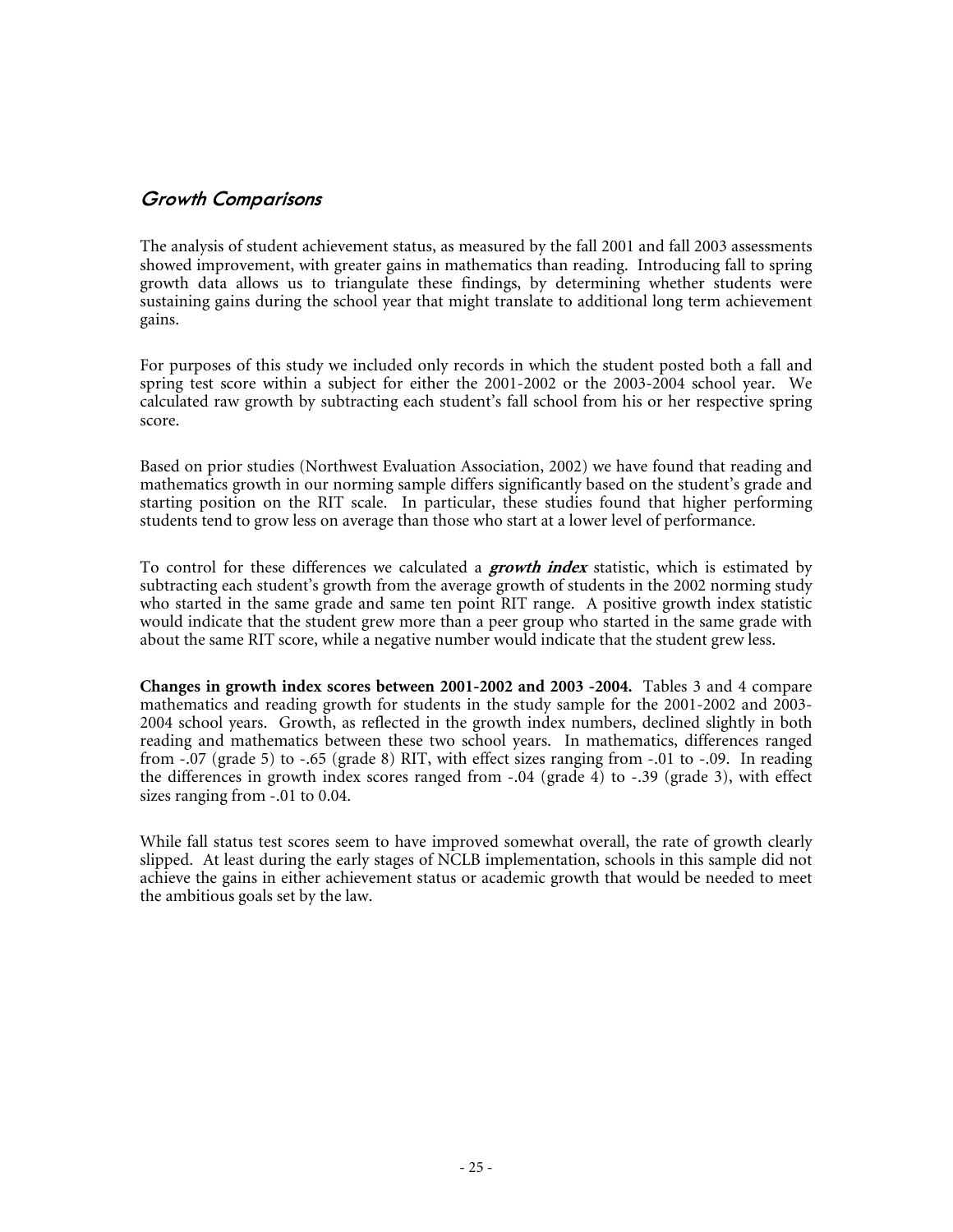|                | Table 11 - Mathematics growth for students in the study sample 2001-2002 v. 2003-2004 |         |                                    |         |                                  |                   |                    |  |  |  |  |  |  |  |
|----------------|---------------------------------------------------------------------------------------|---------|------------------------------------|---------|----------------------------------|-------------------|--------------------|--|--|--|--|--|--|--|
|                | 2001-2002                                                                             |         | 2003-2004                          |         | <b>Pooled Standard Deviation</b> | <b>Difference</b> |                    |  |  |  |  |  |  |  |
|                | Count                                                                                 | Mean    | Count                              | Mean    |                                  | Change in growth  | <b>Effect Size</b> |  |  |  |  |  |  |  |
| 3              | 29762                                                                                 | $-0.10$ | 29951                              | $-0.23$ | 7.20                             | $-0.14$           | $-0.02$            |  |  |  |  |  |  |  |
| 4              | 27175                                                                                 | 0.37    | 27243                              | 0.25    | 6.97                             | $-0.12$           | $-0.02$            |  |  |  |  |  |  |  |
| 5              | 31958                                                                                 | 0.15    | 32342                              | 0.08    | 6.95                             | $-0.07$           | $-0.01$            |  |  |  |  |  |  |  |
| 6              | 29088                                                                                 | $-0.78$ | 29144                              | $-1.10$ | 6.90                             | $-0.32$           | $-0.05$            |  |  |  |  |  |  |  |
| $\overline{z}$ | 27151                                                                                 | $-0.56$ | 27897                              | $-1.03$ | 7.00                             | $-0.47$           | $-0.07$            |  |  |  |  |  |  |  |
| 8              | 21123                                                                                 | $-1.59$ | 22141                              | $-2.23$ | 7.16                             | $-0.65$           | $-0.09$            |  |  |  |  |  |  |  |
|                |                                                                                       |         | <b>Average Weighted Difference</b> |         |                                  | $-0.27$           | $-0.04$            |  |  |  |  |  |  |  |

| Table 12 – Reading growth for students in the study sample 2001-2002 v. 2003-2004 |                                                          |         |                  |         |                                  |                   |                    |  |  |
|-----------------------------------------------------------------------------------|----------------------------------------------------------|---------|------------------|---------|----------------------------------|-------------------|--------------------|--|--|
|                                                                                   | 2001-2002                                                |         | 2003-2004        |         | <b>Pooled Standard Deviation</b> | <b>Difference</b> |                    |  |  |
|                                                                                   | Count                                                    | Mean    | Count            | Mean    |                                  | Change in growth  | <b>Effect Size</b> |  |  |
| 3                                                                                 | 26384                                                    | 0.06    | 26487            | $-0.33$ | 7.78                             | $-0.39$           | $-0.05$            |  |  |
| $\boldsymbol{4}$                                                                  | 24903                                                    | $-0.37$ | 25127            | $-0.41$ | 7.17                             | $-0.04$           | $-0.01$            |  |  |
| 5                                                                                 | 28658                                                    | $-0.67$ | 29083            | $-0.74$ | 6.76                             | $-0.07$           | $-0.01$            |  |  |
| 6                                                                                 | 27676                                                    | $-0.56$ | 27854<br>$-0.72$ |         | 6.87                             | $-0.16$           | $-0.02$            |  |  |
| $\overline{z}$                                                                    | 27160                                                    | $-0.93$ | 28383            | $-1.01$ | 6.96                             | $-0.08$           | $-0.01$            |  |  |
| 8                                                                                 | 23935                                                    | $-0.46$ | 25223            | $-0.75$ | 6.78                             | $-0.29$           | $-0.04$            |  |  |
|                                                                                   | <b>Average Weighted Difference</b><br>$-0.02$<br>$-0.17$ |         |                  |         |                                  |                   |                    |  |  |

#### **Effect of State Testing Programs on Growth Index Scores**

Students enrolled in a grade that participated in their state's respective testing program consistently showed greater growth in mathematics than those students enrolled in a grade in which a state test was not administered for both testing periods, although the average weighted difference for the 2003-2004 testing period was slightly smaller than that for the 2001-2002 testing period (see Table 13). For the 2001-2002 testing period, differences ranged between +.75 to 1.30 RIT growth index points with corresponding effect sizes that ranged from .00 to .19. For the 2003-2004 testing periods, the differences ranged from +.24 to 1.26 RIT growth index points, with corresponding effect sizes ranging between .01 and .18.

Once again, although the differences seem modest, they would have a substantive effect on academic achievement and student proficiency rates if sustained over time. Let's use Oregon once again as an example. Oregon currently tests students at grades 3, 5, and 8. They are required by NCLB to add testing at grades 4, 6, and 7 by the 2005-2006 school year. If the addition of the test in these years resulted in the average bump in growth index scores that was demonstrated in 2003- 2004, students would experience an average increase of approximately 2 RIT points in their math scores (.75 growth index gain times 3 grades) between grades 3 and 8 by that decision alone. This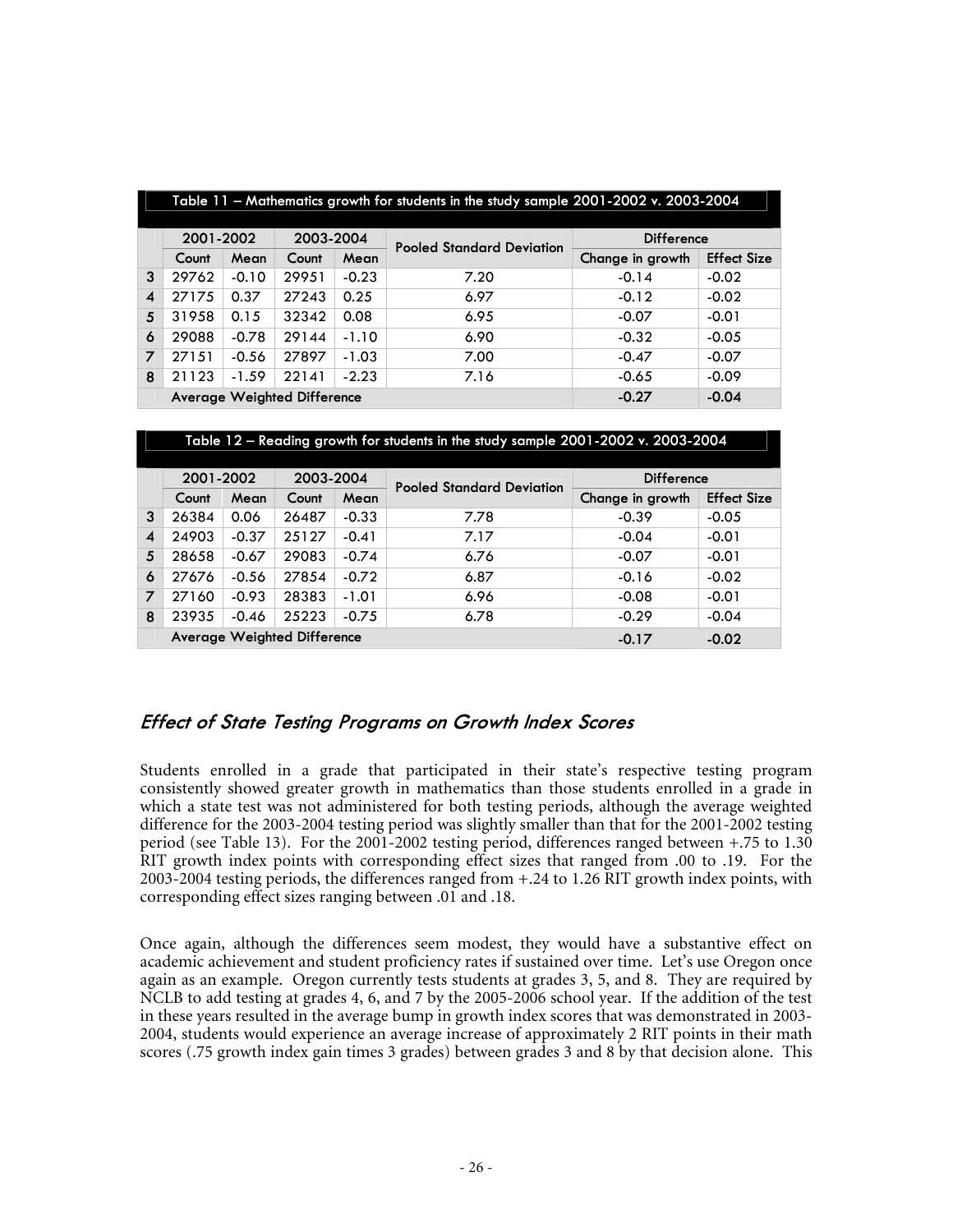would translate to an increase from about 50% to 54% of the number of proficient students, relative to our national norm sample. By our estimate, the reading gain would translate to approximately 1 RIT point and an increase of about 2% in the number of proficient students.

In reading, students participating in a state test once again showed greater gains than those who did not, with students in grade 8 showing the greatest difference (.85 RIT in 2001-2002 and .95 RIT in 2003-2004 with effect sizes of .12 and .14). Interestingly, the smallest changes occurred in grade 3  $(+.08$  RIT in 2001-2002 and  $-.12$  RIT in 2003-2004), suggesting that testing in reading may have brought more focus at the upper grades, while the addition of a state mathematics test seemed to have more effect in the lower grades. Reading has traditionally received more time and energy from teachers in the lower grades than mathematics, so it would make sense that adding emphasis to the subject by introducing a state test in mathematics at that grade might improve growth for those students. Similarly, reading has received less emphasis in grades 6 through 8, and adding a state reading test in those grades might spur more growth than it would in the lower grades where reading has always received great emphasis.

|                | Table 13 - Mathematics growth disaggregated by school year and participation in state testing |                         |                         |       |                                                         |                         |                                            |            |                       |  |
|----------------|-----------------------------------------------------------------------------------------------|-------------------------|-------------------------|-------|---------------------------------------------------------|-------------------------|--------------------------------------------|------------|-----------------------|--|
|                |                                                                                               |                         |                         |       | <b>State Test Administered</b><br>School Year 2001-2002 |                         |                                            |            |                       |  |
|                |                                                                                               | No                      |                         | Yes   |                                                         |                         | Difference                                 |            |                       |  |
| Grade          | Count                                                                                         | Mean<br>Growth<br>Index | Std<br><b>Deviation</b> | Count | Mean<br>Growth<br>Index                                 | Std<br><b>Deviation</b> | <b>Pooled Standard</b><br><b>Deviation</b> | Difference | Effect<br>Size        |  |
| 3              | 21036                                                                                         | $-0.46$                 | 7.27                    | 8726  | 0.77                                                    | 7.09                    | 7.2                                        | 1.23       | 0.17                  |  |
| 4              | 16235                                                                                         | 0.15                    | 6.96                    | 10940 | 0.71                                                    | 6.86                    | 6.97                                       | 0.56       | 0.08                  |  |
| 5              | 6387                                                                                          | $-0.86$                 | 6.69                    | 21983 | 0.45                                                    | 6.81                    | 6.95                                       | 1.30       | 0.19                  |  |
| 6              | 16743                                                                                         | $-1.19$                 | 6.84                    | 10011 | $-0.44$                                                 | 6.42                    | 6.9                                        | 0.75       | 0.11                  |  |
| $\overline{z}$ | 5838                                                                                          | $-0.57$                 | 6.8                     | 21313 | $-0.56$                                                 | 6.93                    | $\overline{7}$                             | 0.02       | 0.00                  |  |
| 8              | 10496                                                                                         | $-2.01$                 | 7.18                    | 10627 | $-1.17$                                                 | 7.01                    | 7.16                                       | 0.84       | 0.12                  |  |
|                |                                                                                               |                         |                         |       | <b>Average Weighted Difference</b>                      |                         | 7.04                                       | 0.84       | 0.12                  |  |
|                |                                                                                               |                         |                         |       | <b>State Test Administered</b><br>School Year 2003-2004 |                         |                                            |            |                       |  |
|                | No<br>Yes                                                                                     |                         |                         |       |                                                         |                         | Difference                                 |            |                       |  |
| Grade          | Count                                                                                         | Mean<br>Growth<br>Index | Std<br><b>Deviation</b> | Count | Mean<br>Growth<br>Index                                 | Std<br><b>Deviation</b> | <b>Pooled Standard</b><br><b>Deviation</b> | Difference | Effect<br><b>Size</b> |  |
| 3              | 21130                                                                                         | $-0.61$                 | 7.11                    | 8821  | 0.66                                                    | 7.21                    | 7.2                                        | 1.26       | 0.18                  |  |
| 4              | 16417                                                                                         | $-0.1$                  | 7.07                    | 10826 | 0.78                                                    | 6.89                    | 6.97                                       | 0.88       | 0.12                  |  |
| 5              | 6494                                                                                          | $-0.34$                 | 6.77                    | 22178 | $-0.1$                                                  | 7.05                    | 6.95                                       | 0.24       | 0.04                  |  |
| 6              | 16619                                                                                         | $-1.52$                 | 7.22                    | 10139 | $-1.11$                                                 | 6.42                    | 6.9                                        | 0.4        | 0.06                  |  |
| $\overline{7}$ | 5924                                                                                          | $-1.07$                 | 7.03                    | 21973 | $-1.02$                                                 | 7.1                     | $\overline{7}$                             | 0.05       | 0.01                  |  |
| 8              | 11055                                                                                         | $-2.63$                 | 7.16                    | 11086 | $-1.84$                                                 | 7.2                     | 7.16                                       | 0.79       | 0.11                  |  |
|                |                                                                                               |                         |                         |       | <b>Average Weighted Difference</b>                      |                         | 7.05                                       | 0.75       | 0.11                  |  |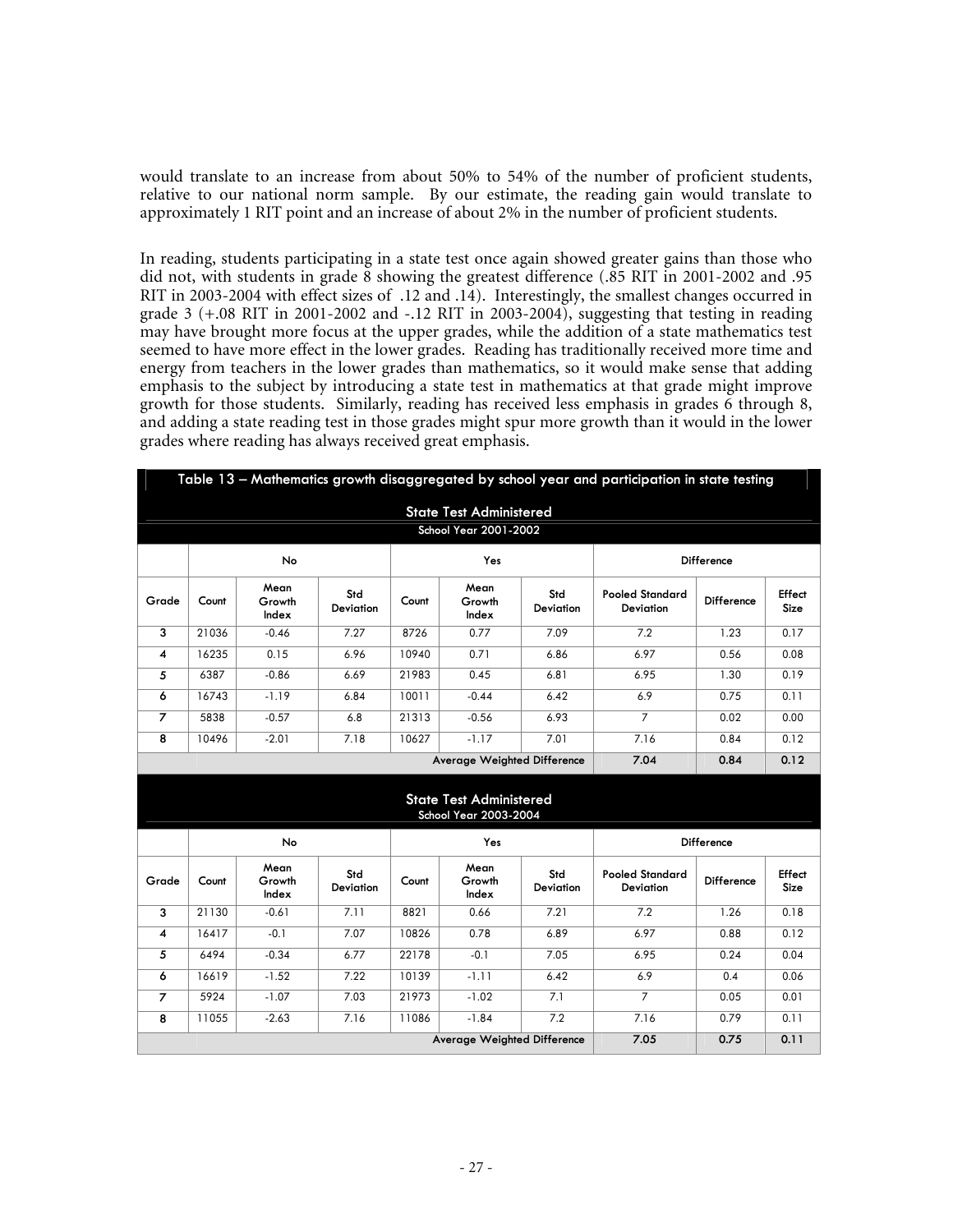| Table 14 - Reading growth disaggregated by school year and participation in state testing |                                                         |                         |                         |       |                         |                  |                                 |                   |                |
|-------------------------------------------------------------------------------------------|---------------------------------------------------------|-------------------------|-------------------------|-------|-------------------------|------------------|---------------------------------|-------------------|----------------|
| <b>State Test Administered</b>                                                            |                                                         |                         |                         |       |                         |                  |                                 |                   |                |
| School Year 2001-2002                                                                     |                                                         |                         |                         |       |                         |                  |                                 |                   |                |
|                                                                                           | No                                                      |                         |                         | Yes   |                         |                  | <b>Difference</b>               |                   |                |
| Grade                                                                                     | Count                                                   | Mean<br>Growth<br>Index | Std<br><b>Deviation</b> | Count | Mean<br>Growth<br>Index | Std<br>Deviation | Pooled<br>Standard<br>Deviation | <b>Difference</b> | Effect<br>Size |
| 3                                                                                         | 14707                                                   | 0.02                    | 7.93                    | 11677 | 0.1                     | 7.86             | 7.78                            | 0.08              | 0.01           |
| 4                                                                                         | 10926                                                   | $-0.5$                  | 7.35                    | 13977 | $-0.27$                 | 6.8              | 7.17                            | 0.22              | 0.03           |
| 5                                                                                         | 5812                                                    | $-0.99$                 | 6.27                    | 19615 | $-0.63$                 | 6.66             | 6.76                            | 0.36              | 0.06           |
| 6                                                                                         | 16452                                                   | $-0.76$                 | 6.95                    | 8893  | $-0.43$                 | 6.33             | 6.87                            | 0.33              | 0.05           |
| $\overline{z}$                                                                            | 5166                                                    | $-1.26$                 | 6.74                    | 21994 | $-0.86$                 | 6.76             | 6.96                            | 0.4               | 0.06           |
| 8                                                                                         | 10757                                                   | $-0.92$                 | 6.79                    | 13178 | $-0.08$                 | 6.47             | 6.78                            | 0.85              | 0.12           |
|                                                                                           | <b>Average Weighted Difference</b>                      |                         |                         |       |                         |                  | 7.11                            | 0.35              | 0.05           |
|                                                                                           | <b>State Test Administered</b><br>School Year 2003-2004 |                         |                         |       |                         |                  |                                 |                   |                |
|                                                                                           | No                                                      |                         |                         | Yes   |                         |                  | <b>Difference</b>               |                   |                |
| Grade                                                                                     | Count                                                   | Mean<br>Growth<br>Index | Std<br><b>Deviation</b> | Count | Mean<br>Growth<br>Index | Std<br>Deviation | Pooled<br>Standard<br>Deviation | <b>Difference</b> | Effect<br>Size |
| 3                                                                                         | 14840                                                   | $-0.27$                 | 7.61                    | 11647 | $-0.41$                 | 7.71             | 7.78                            | $-0.14$           | $-0.02$        |
| 4                                                                                         | 11125                                                   | $-0.48$                 | 7.57                    | 14002 | $-0.35$                 | 7.04             | 7.17                            | 0.13              | 0.02           |
| 5                                                                                         | 5906                                                    | $-1$                    | 6.51                    | 19835 | $-0.79$                 | 7.01             | 6.76                            | 0.2               | 0.03           |
| 6                                                                                         | 16576                                                   | $-0.96$                 | 7.07                    | 8865  | $-0.4$                  | 6.63             | 6.87                            | 0.56              | 0.08           |
| $\overline{7}$                                                                            | 5271                                                    | $-1.5$                  | 7.56                    | 23112 | $-0.9$                  | 7.06             | 6.96                            | 0.6               | 0.08           |
| 8                                                                                         | 11374                                                   | $-1.27$                 | 6.99                    | 13849 | $-0.32$                 | 6.81             | 6.78                            | 0.95              | 0.14           |
|                                                                                           | <b>Average Weighted Difference</b>                      |                         |                         |       |                         |                  |                                 | 0.37              | 0.05           |

**Differences in growth by starting achievement.** NCLB focuses on improving the proportion of students who achieve proficiency on their state test. As a result, there is some possibility that educators may invest more of their efforts on students who are near the proficiency bar than students who are too far above or below the proficiency bar to cross it during a given school year. Thus we were also interested in whether any improvements in growth were evenly distributed. That is, if more growth occurred, did all students improve or was the improvement focused on selective groups?

The figures on the next several pages show the fall 2003 to spring 2004 growth achieved by students based on their starting RIT score in fall of 2003. In mathematics, high performing students in grades administering their state test generally showed greater growth than high performing students in grades that did not administer a state test. This would seem to suggest that the presence of a high-stakes assessment may do more to stimulate math growth in high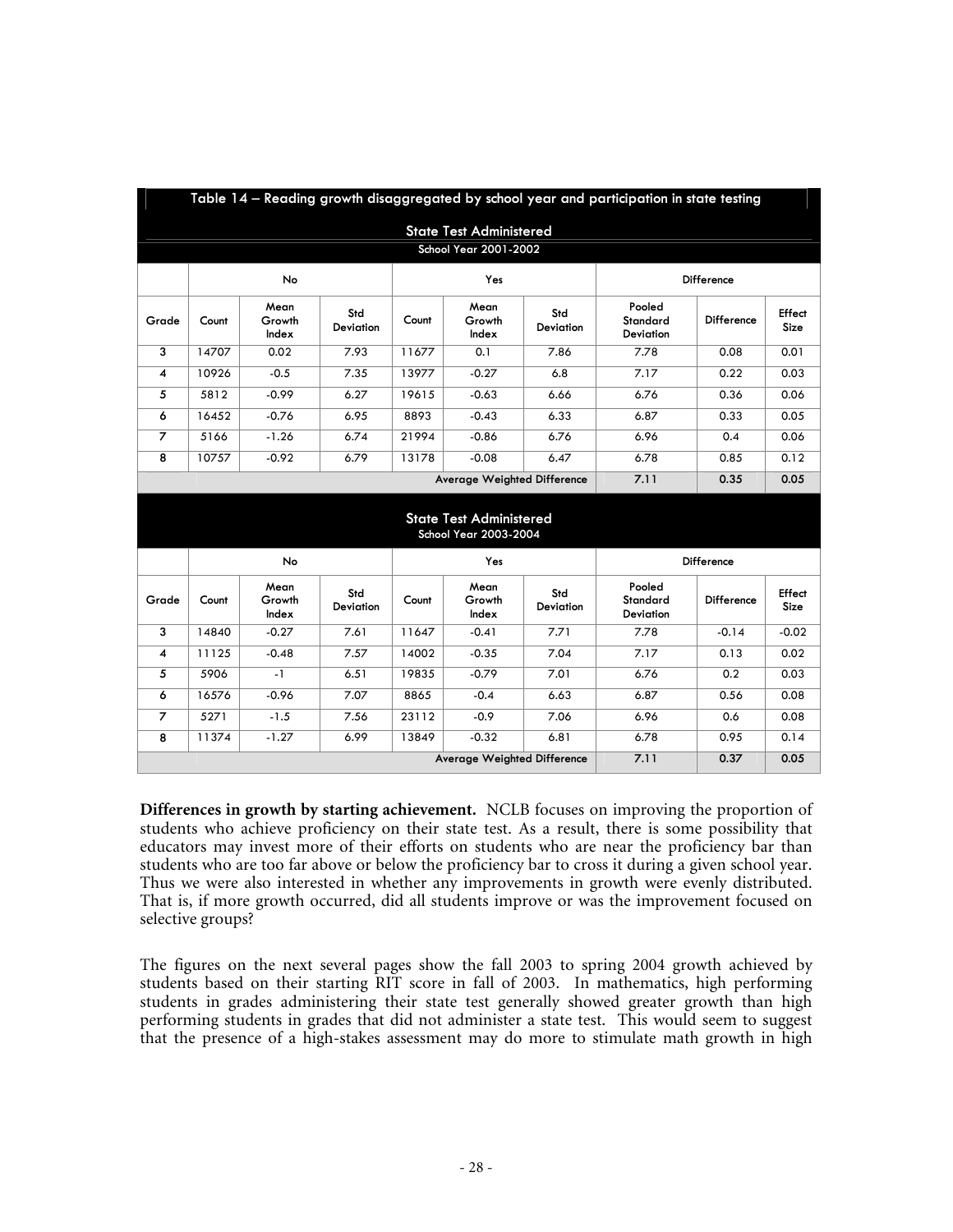performing students than others. A similar, but slightly less pronounced pattern was visible in reading. High performing students generally showed higher growth in reading if a state test was administered in their grade.

The data show that tested students at the low end of the achievement scale tend to grow less than similar students who were not tested. On the other hand, tested students at the high end of the achievement scale generally showed substantively greater growth than students who were not tested.

One of the goals of NCLB was to stimulate higher performance among disadvantaged students. One of the fears that critics of NCLB have voiced is that the law may lead educators to focus instruction on teaching a narrow range of basic skills and test taking techniques to assure the success of low performing students, neglecting high performing students who are very likely to reach standards. While our conclusion is tentative, this fear seems somewhat unfounded. Indeed, the introduction of testing may have actually stimulated greater improvement among high achieving students. Unfortunately, it is also not definitively established that testing has yet stimulated substantively greater growth from low performing students.

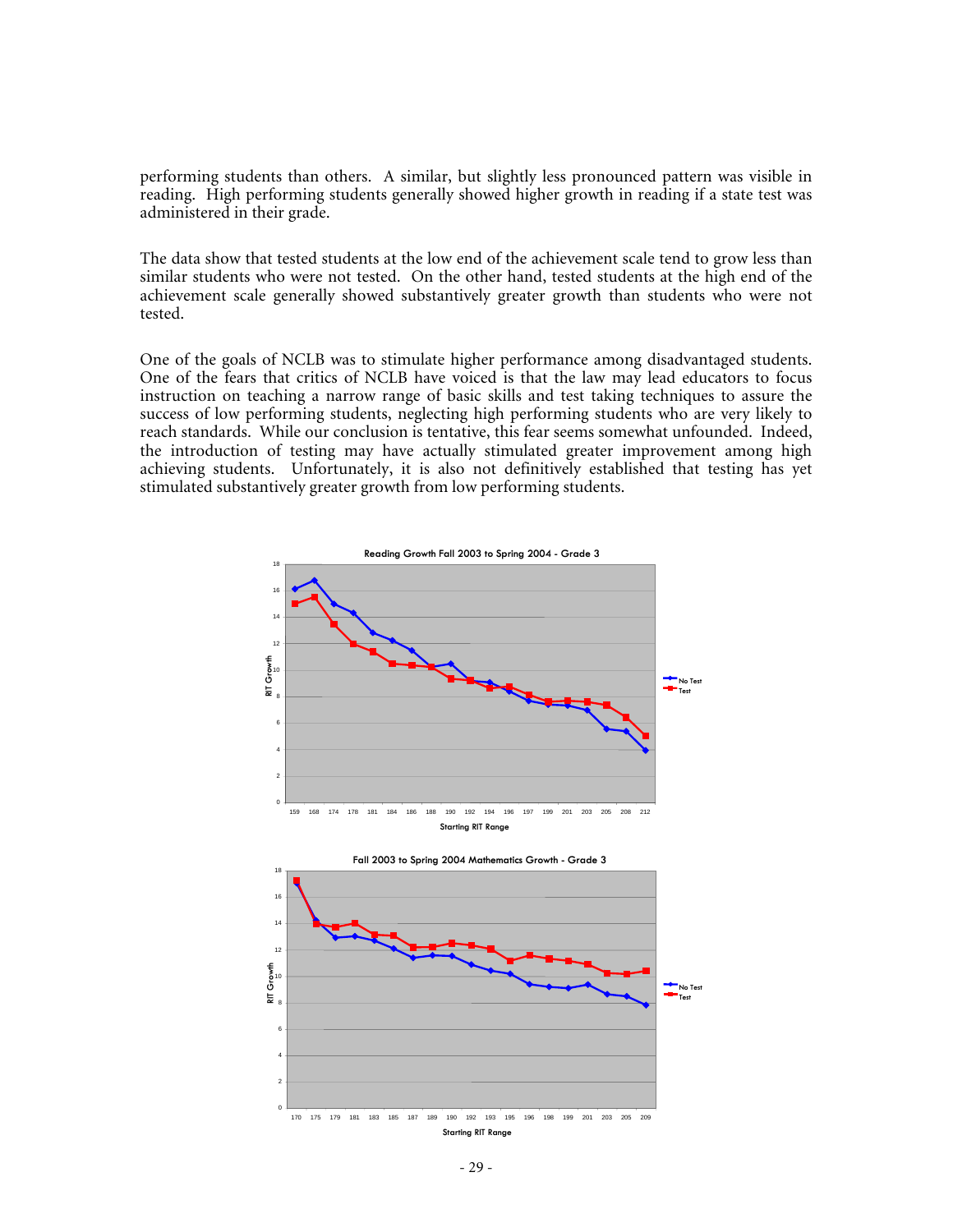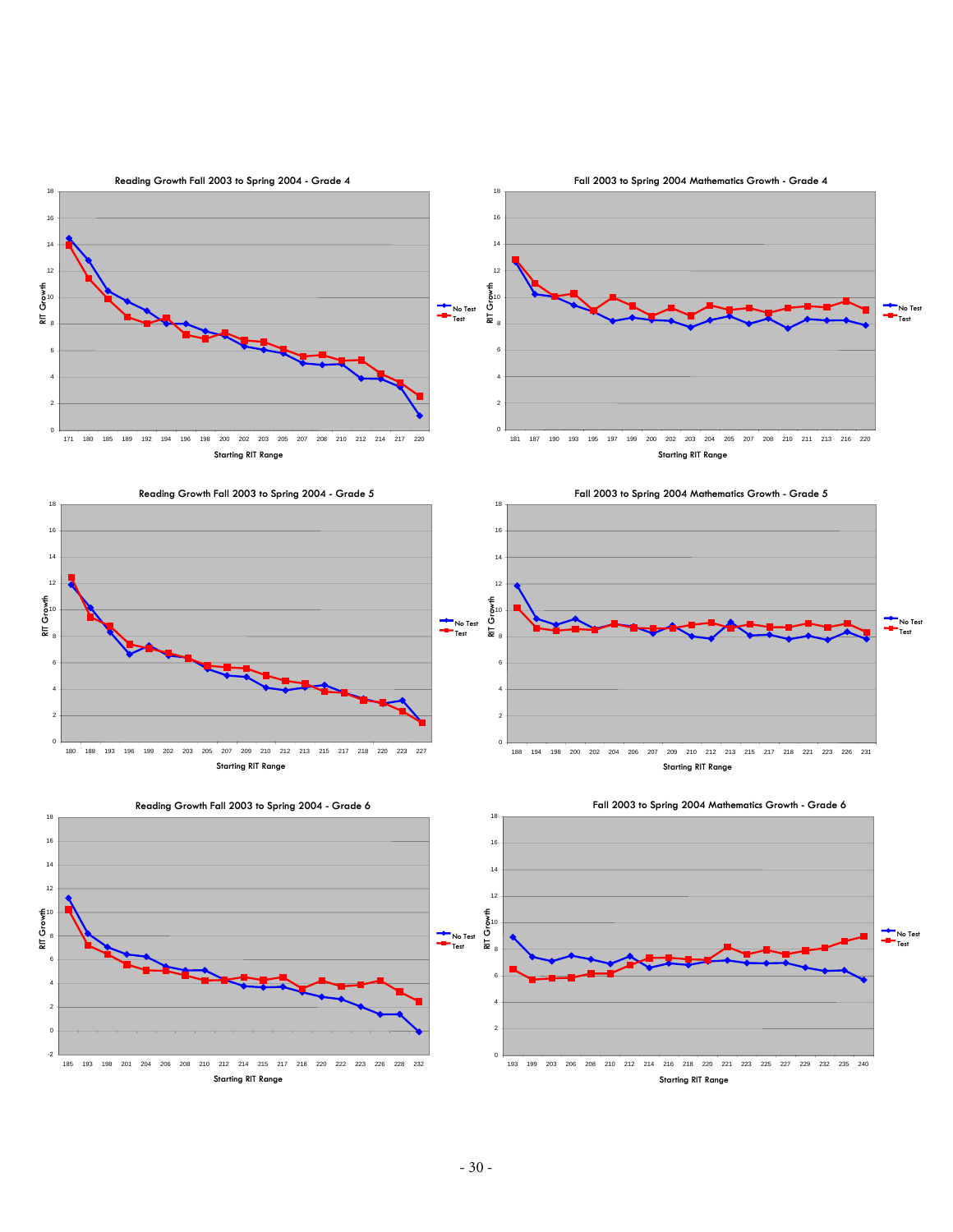

 207 212 216 219 222 224 226 229 231 233 235 237 239 241 244 247 250 255 **Starting RIT Range** 

 202 207 210 213 215 217 219 221 222 224 225 227 228 230 232 234 237 240 **Starting RIT Range**

-2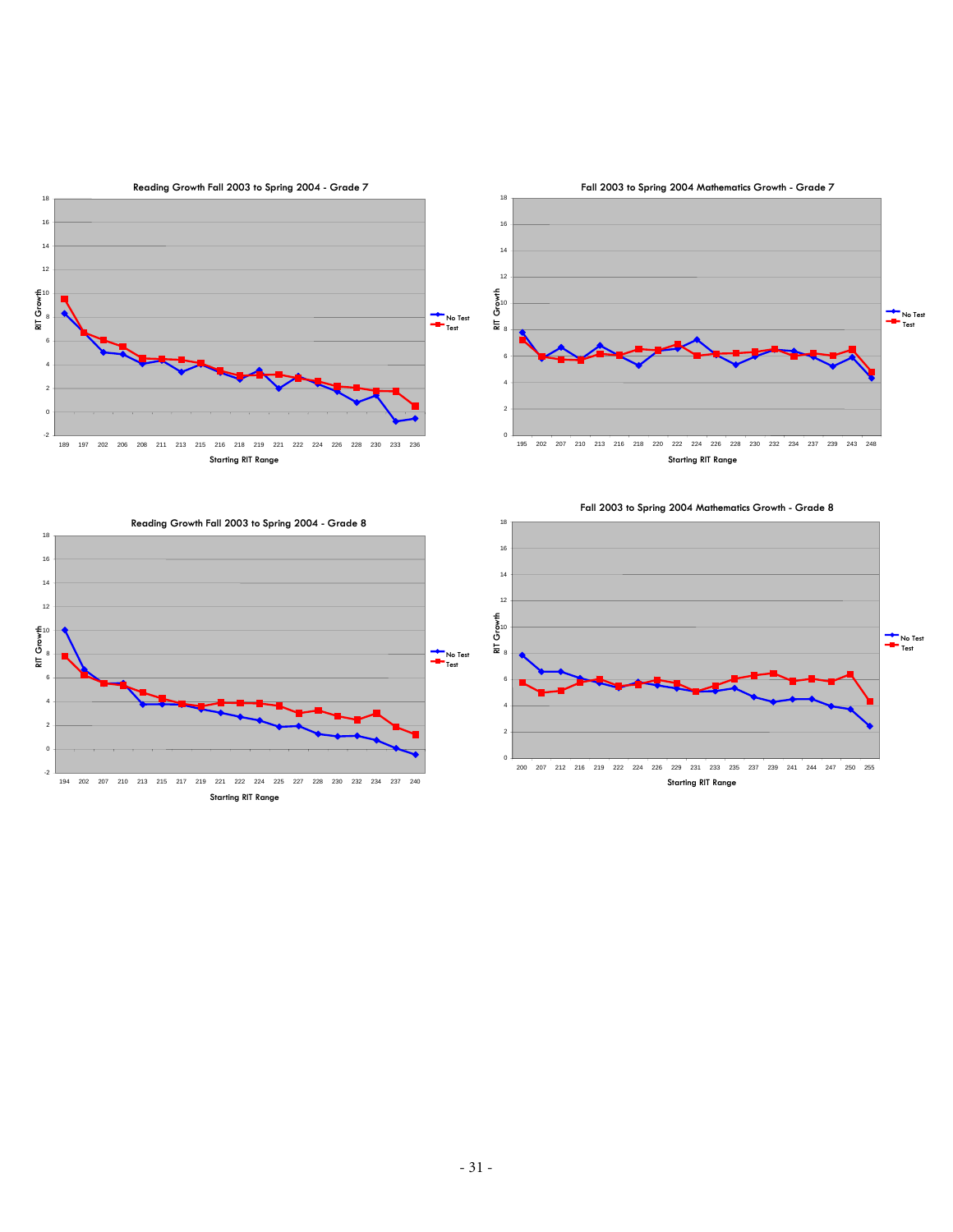#### **Impact of Both State Tests and NCLB**

This analysis examined the influence of two major variables on student growth. One is the implementation of NCLB. We hypothesized that if the act has stimulated improved student performance, then a significant proportion of the variance in student's unexpected growth (growth index scores) would be explained by the school year in which students were tested. In other words, students tested after NCLB implementation (2004) should show higher growth than students tested prior to implementation (2002). The second was whether a state test was administered in the child's grade, the hypothesis being that a significant proportion of the variance in student growth index scores would be explained by whether students participated in the state testing program.

An analysis of variance was done to test the influence of these two variables on growth index scores (see Tables 7 and 8). Primarily because of the large sample size, we expected the effect of both variables to be statistically significant in both mathematics and reading. This proved to be the case. The F values indicated that the administration of a state test during a grade had a much greater effect on growth index scores than the effect associated with the start of NCLB implementation. In mathematics, for example, the F value associated with administration of a state test during the grade was roughly 9 times as great as that associated with differences stemming from the start of NCLB implementation (214.37 v. 23.29). In reading, the F value associated with administration of a state test during the grade was nearly 6 times as great as that associated with differences stemming from the start of NCLB implementation (794.28 v. 131.58).

The ANOVA results confirm observations made from the analysis of univariate statistics. More growth occurs in grades in which a state test is administered, both before and after the implementation of NCLB. The implementation of NCLB adds some additional growth. Greater gains in growth are observed in mathematics than in reading.

Beyond the findings from the univariate analysis, the ANOVA results indicate that the presence of state testing during a grade explained far more of the variance in growth index scores than whether the school year followed or preceded NCLB implementation. This would seem to suggest that the existence of a state test (whether prior to or after NCLB) has done more to stimulate additional student growth than factors that might be associated with the actual implementation of NCLB.

It should be noted that the strength of the explanatory power of the model is low. This indicates that unexpected student growth is not being controlled by the existence of state tests or by the existence of NCLB. This is to be expected, since individual student differences in interest, motivation, and time spent on learning are likely to be more powerful indicators of student growth than any external mandate or measure.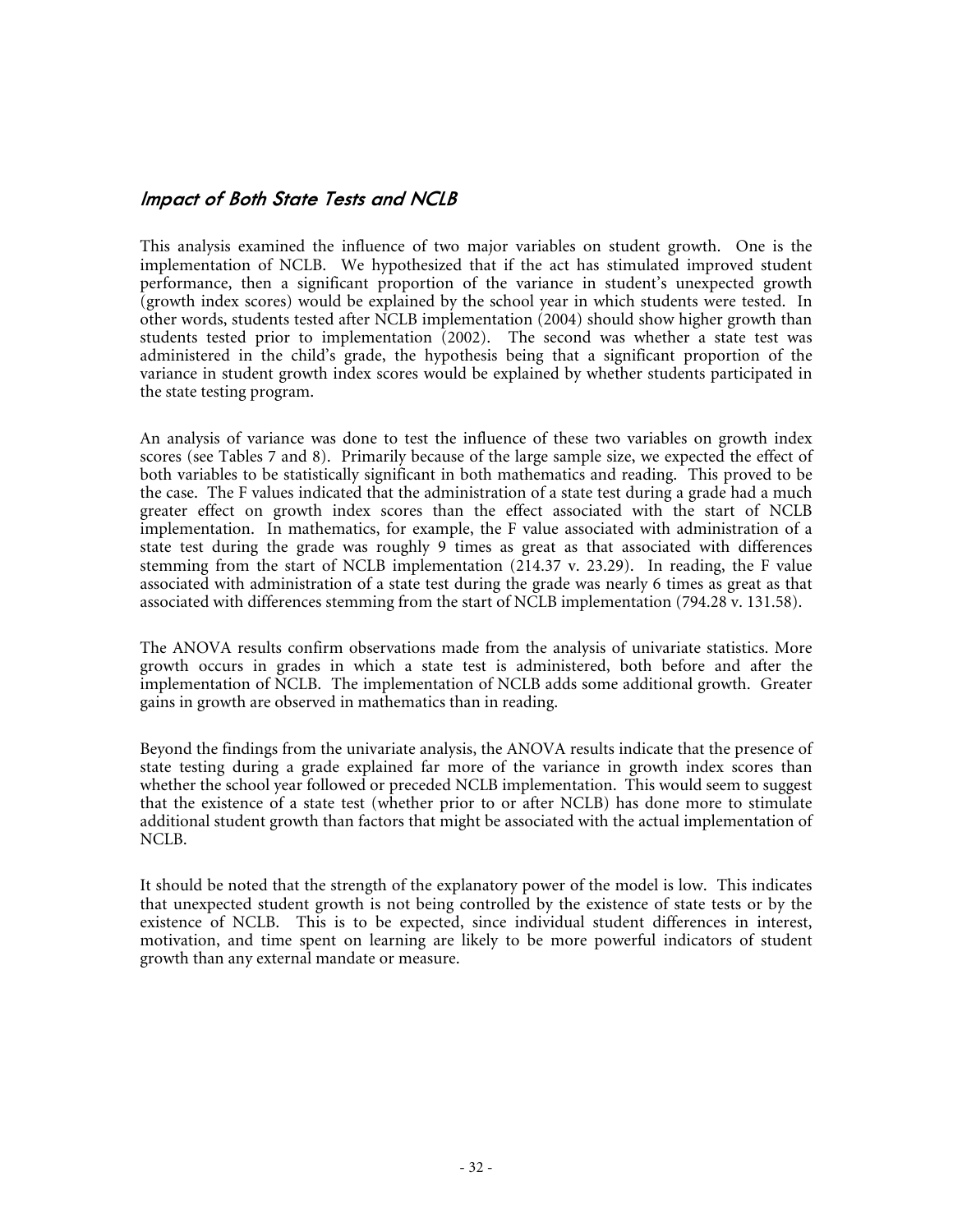| Table 15 - Results of ANOVA on growth index scores for mathematics |        |                    |        |       |  |  |  |  |
|--------------------------------------------------------------------|--------|--------------------|--------|-------|--|--|--|--|
|                                                                    |        |                    |        |       |  |  |  |  |
| Source                                                             | Df     | <b>Mean Square</b> |        | Sig.  |  |  |  |  |
| Between subjects                                                   |        |                    |        |       |  |  |  |  |
| 2002 v 2004                                                        |        | 6544.89            | 131.58 | 0.000 |  |  |  |  |
| school year                                                        |        |                    |        |       |  |  |  |  |
| State tested grade                                                 |        | 39506.68           | 794.27 | 0.000 |  |  |  |  |
| 2002 v 2004                                                        |        | 71.55              | 1.44   | 0.230 |  |  |  |  |
| school year * State                                                |        |                    |        |       |  |  |  |  |
| tested grade                                                       |        |                    |        |       |  |  |  |  |
| Subjects within groups                                             |        |                    |        |       |  |  |  |  |
| Error                                                              | 334971 | 49.74              | 309.65 |       |  |  |  |  |

R Squared  $=$  .003 (Adjusted R Squared  $=$  .003)

| Table 16 – Results of ANOVA on growth index scores for reading |                                                                                                                                                                                                                                                                |       |       |  |  |  |  |  |  |
|----------------------------------------------------------------|----------------------------------------------------------------------------------------------------------------------------------------------------------------------------------------------------------------------------------------------------------------|-------|-------|--|--|--|--|--|--|
|                                                                |                                                                                                                                                                                                                                                                |       |       |  |  |  |  |  |  |
| Df<br>Sig.<br><b>Mean Square</b><br>Source                     |                                                                                                                                                                                                                                                                |       |       |  |  |  |  |  |  |
| <b>Between subiects</b>                                        |                                                                                                                                                                                                                                                                |       |       |  |  |  |  |  |  |
| 2002 v 2004                                                    |                                                                                                                                                                                                                                                                |       |       |  |  |  |  |  |  |
|                                                                | 2417.49                                                                                                                                                                                                                                                        | 48.48 | 0.000 |  |  |  |  |  |  |
|                                                                | 4227.48                                                                                                                                                                                                                                                        | 84.77 | 0.000 |  |  |  |  |  |  |
|                                                                |                                                                                                                                                                                                                                                                |       |       |  |  |  |  |  |  |
| school year * State                                            |                                                                                                                                                                                                                                                                |       |       |  |  |  |  |  |  |
|                                                                | 40.97                                                                                                                                                                                                                                                          | 0.82  | 0.365 |  |  |  |  |  |  |
| Subjects within groups                                         |                                                                                                                                                                                                                                                                |       |       |  |  |  |  |  |  |
| 320869<br>Error<br>49.87                                       |                                                                                                                                                                                                                                                                |       |       |  |  |  |  |  |  |
|                                                                | $P_{1}$ $P_{2}$ $P_{3}$ $P_{4}$ $P_{5}$ $P_{6}$ $P_{7}$ $P_{8}$ $P_{9}$ $P_{1}$ $P_{1}$ $P_{2}$ $P_{3}$ $P_{4}$ $P_{5}$ $P_{6}$ $P_{7}$ $P_{8}$ $P_{9}$ $P_{1}$ $P_{1}$ $P_{2}$ $P_{3}$ $P_{4}$ $P_{5}$ $P_{6}$ $P_{7}$ $P_{8}$ $P_{9}$ $P_{1}$ $P_{1}$ $P_{2$ |       |       |  |  |  |  |  |  |

R Squared = .000 (Adjusted R Squared = .000)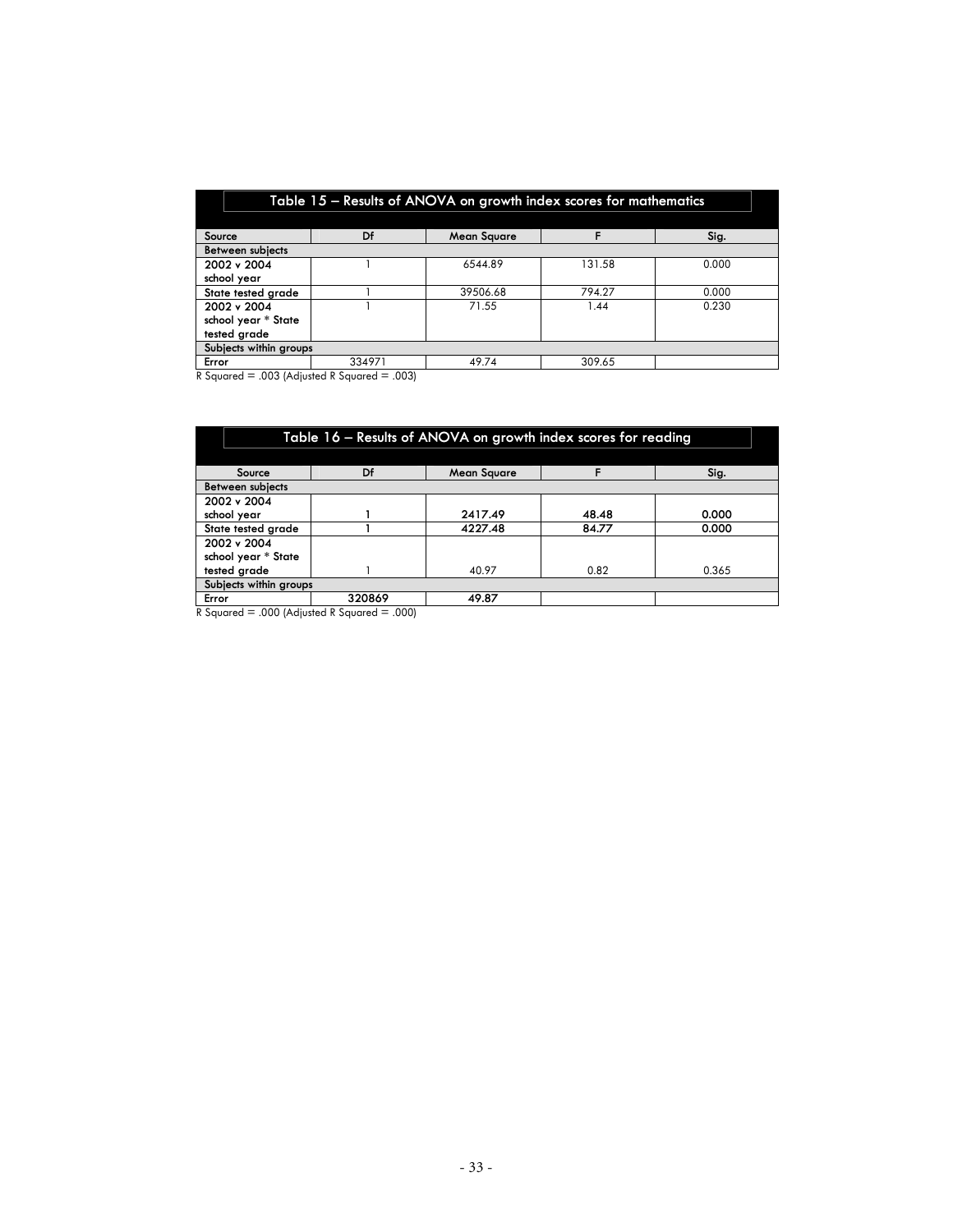## CHAPTER 5: Results: Performance and Growth by Ethnicity

#### **Problems Surrounding the Concept of the Achievement Gap**

One of the goals of NCLB is to reduce achievement gaps among a variety of subgroups in the student population. For this study, differences among groups by ethnicity are examined, since these are the groups of students in which substantive and enduring achievement gaps have been identified in the past. The term "achievement gap" has only recently come into widespread use. Until the passage of NCLB, writers would typically refer to the achievement gap as differences in performance on an academic measure between two or more demographic groups, generally ethnic groups. Thus if Anglos achieved a median score of 212 on a measure and African-Americans achieved a median score of 205, writers spoke of the achievement gap as the 7 point difference in median performance between these two groups.

The passage of NCLB has created a new operational definition for the term achievement gap. We increasingly see references in the press and literature that define the achievement gap as the difference between the percentage of students identified as proficient in two groups of interest.

This study examines whether there is evidence that these gaps started to narrow since the beginning of NCLB implementation by looking at differences in student scores prior to implementation of the act in fall 2001 and starting achievement in the fall of 2003. To facilitate the analysis, records in which the ethnic status of the students was unknown or identified as "other" were removed from different demographic groups who achieve proficiency on a measure. Thus if 75% of European-American students are proficient on their state test and 58% of Hispanic students achieve proficiency, we have a 17 percentage point achievement gap between the two groups.

Defining an achievement gap in this fashion is problematic because the size of the gap depends not only on the performance of the students, but also the position in which the bar was placed.

Consider this example. Let's assume we are measuring the athleticism of two male populations of 100 members each. One sample exercises regularly and maintains normal weight. We'll call them the "fit" sample. The other sample does not exercise at all and is an average of 30 pounds overweight. We'll call them the  $^{8}$ fat" sample. To statistically compare the fitness of the two populations we will have them jump over a high bar and determine what percentage successfully completes the task.

For our initial experiment we decide to set the high bar at 6 feet 0 inches. Two members of the fit sample successfully jumped over the bar (2%) and no members of the fat sample made the leap. The initial experiment shows a 2 point achievement gap between the two groups. We are surprised that the gap is this narrow, and decide that it might be because we set the bar too high to be meaningful. So we decide to reconfigure the experiment.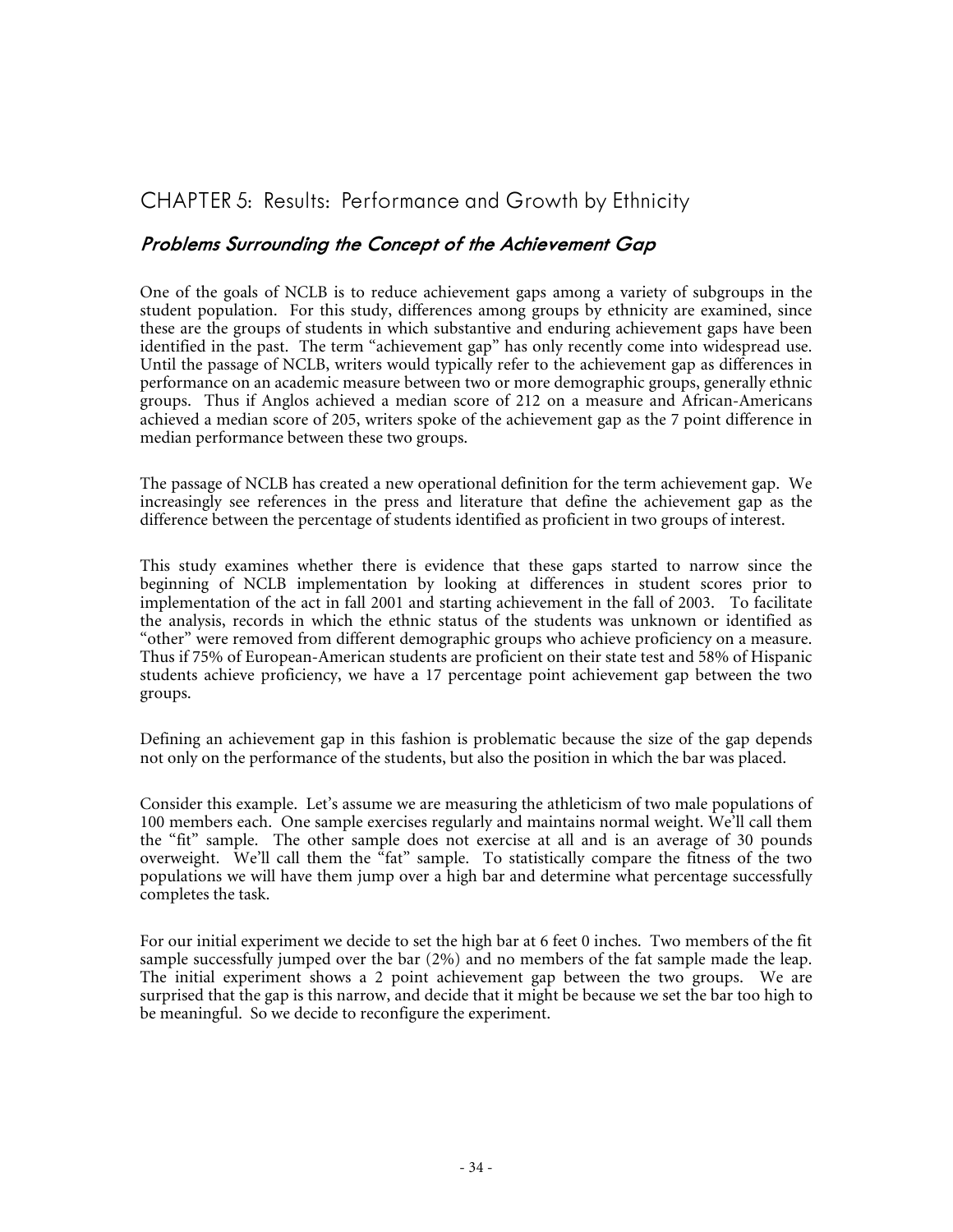For our second experiment we decide to set the high bar at a more reasonable level, 2 feet 0 inches. 95% of the fit sample was able to cross the bar at this level and 91% of the fat sample was also successful. So the second experiment found a slightly larger achievement gap (4 percentage points) between the two groups. Again we are surprised that the gap is this narrow and decide that we may have set the bar too low to be meaningful. In Goldilocks fashion, therefore, we search for the bar height that is just right.

Thus a third experiment. This time we set the bar for 4 feet 0 inches. We found that about 50% of the fit population was able to successfully leap the 4 foot bar. However only 20% of the fat population successfully completed the jump. This time we found an achievement gap of 30 points, which led us to conclude that fit people have an easier time completing fitness exercises than fat people.

In our example, the size of the achievement gap was not simply a reflection of the difference between the two groups. It was also a function of where we chose to place the bar. NCLB requires that states establish a proficiency standard for their students, but leaves decisions about where to set that standard to the states. In a prior study it was found that states have used this autonomy to set standards that vary greatly in their difficulty (Kingsbury, et. al.; 2003). This study also summarized the results of over 16 prior studies conducted by our organization to determine the scores on the RIT scale that aligned with proficient performance on a variety of state tests.

The large variance in achievement standards has an effect on the size of achievement gaps. Figures **112 and 113** show an example of the problem in grade 5 mathematics and reading. For purposes of the illustration we selected the state from our original study with the lowest NCLB proficiency cut score, the state near the median for all states studied, and the state with the highest cut score. We calculated the proportion of the entire spring 2004 fifth grade sample population that would be proficient based on application of each standard and compared the three largest ethnic groups from the population.

The examples show that when we use the lowest bar, we not only report a higher proficiency rate (that's a given) but we also report a substantially lower achievement gap. The effect is similar when we use the highest standard. Applying a more difficult standard again lowers the reported achievement gap. The largest gap is reported when we apply a standard that is closer to the middle of the achievement distribution.

This problem makes it difficult to talk meaningfully about how schools in two different states perform relative to achieving true equity across ethnic groups, because the size of the achievement gap is partly a function of the academic height of the bar. When achievement gaps are reported as the difference in percent of students who are proficient, two states with equal gaps in mean performance between two ethnic groups could easily report differences in the percent of students proficient that are greater than 10 points, if one maintains a standard near the  $50<sup>th</sup>$  percentile and the other maintains a standard that is closer to the  $20<sup>th</sup>$  or  $80<sup>th</sup>$  percentile.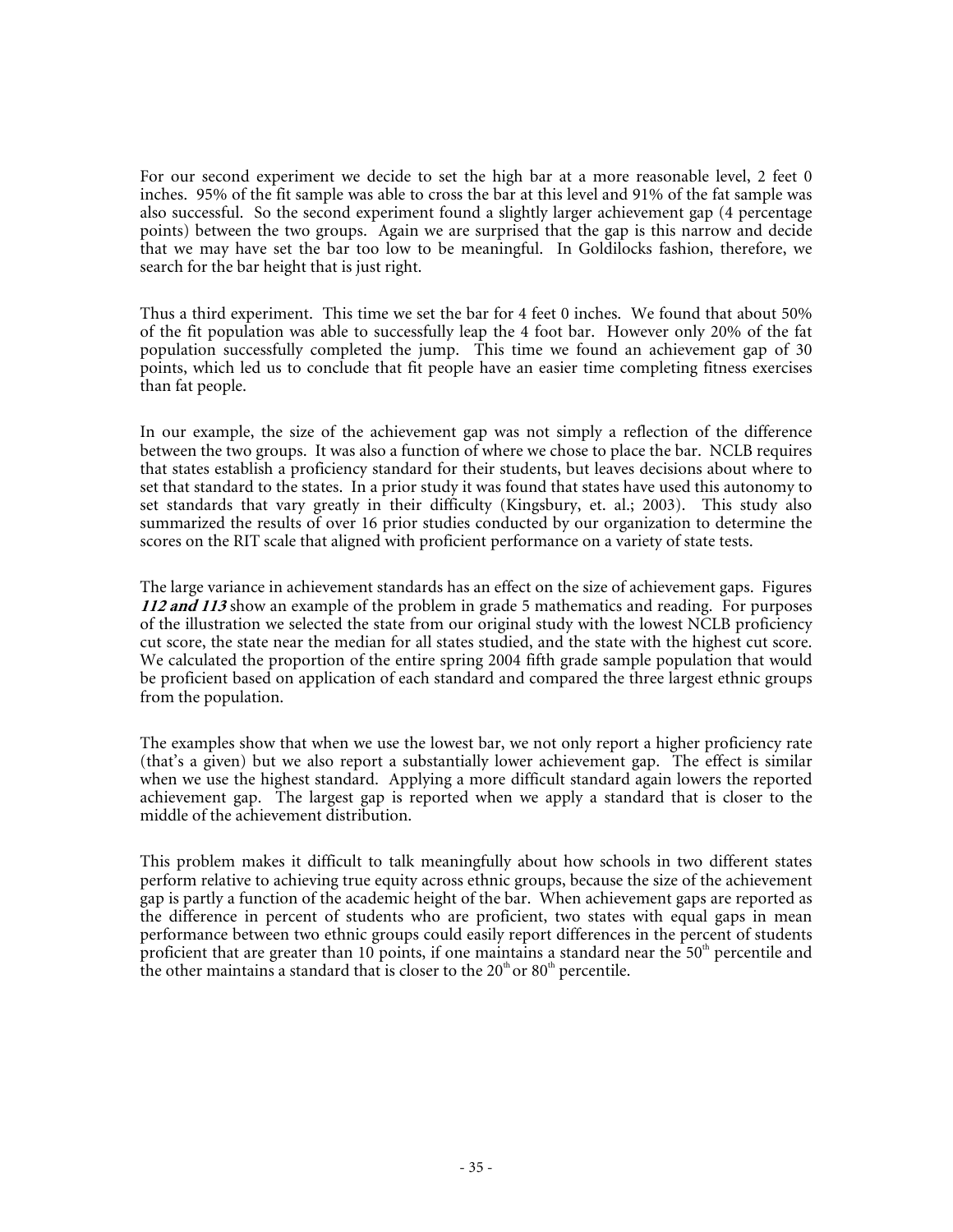

**Percent of the Grade 5 Sample Population that is Proficient Relative to Three States' Standards - Spring 2004 Mathematics**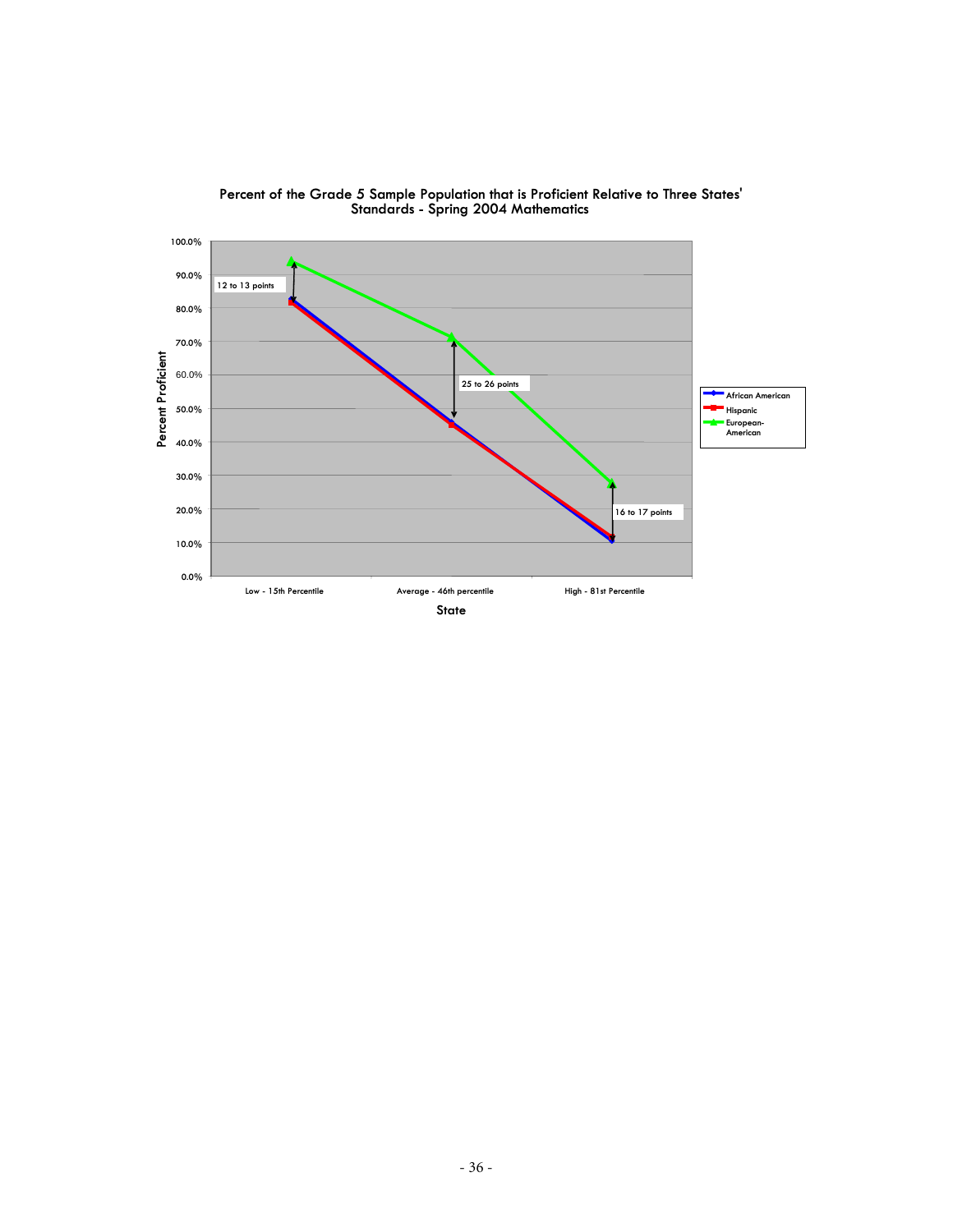

**Percent of the Grade 5 Sample Population that is Proficient Relative to Three States' Standards**

For that reason, when we refer to achievement gaps in this study, we will refer differences in mean scores and not differences in the percent of students who achieve proficiency. This is the simplest and most accurate way to report such differences.

We first attempted to determine whether there is evidence that these gaps started to narrow since the beginning of NCLB implementation by looking at differences in student scores prior to implementation of the act in fall 2001 and starting achievement in the fall of 2003. To facilitate the analysis, we removed records in which the ethnic status of the students was unknown or identified as "other."

### **Performance Comparisons**

As in virtually all other studies, European-American and Asian students performed better than Hispanic, African-American, and Native American students on both the mathematics and reading measures (see Tables 13 and 14).

In general, we found that average mathematics scores of the fall 2003 group had improved over the average scores of the fall 2001 group. The weighted differences between groups ranged from improvements of about .7 (Asian) to 2.0 RIT points (African-American), with the effect sizes ranging from .05 to .14. African-American, Hispanic, and Native American students posted the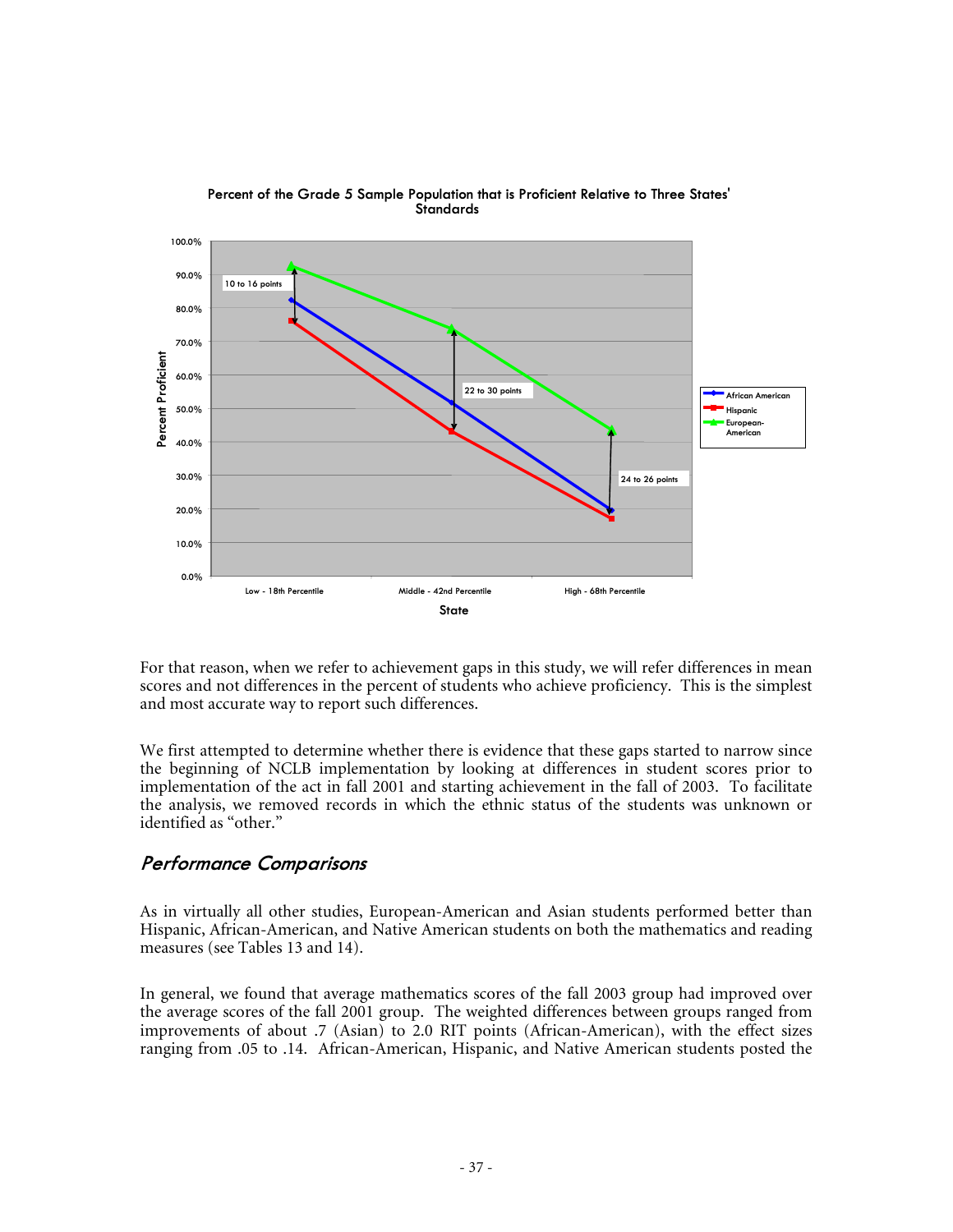largest gains. In reading, the fall 2003 group also made gains, although the gains were smaller than those found in mathematics. The weighted differences ranged from about .4 (European-American) to 1.2 RIT points (African-American), with effect size differences ranging from about .02 to .08. African-American, Hispanic, and Asian students posted the largest gains.

|                        | Table 17 - Fall mathematics scores disaggregated by ethnicity |                  |                  |         |                         |                  |            |                   |        |                   |                              |
|------------------------|---------------------------------------------------------------|------------------|------------------|---------|-------------------------|------------------|------------|-------------------|--------|-------------------|------------------------------|
|                        |                                                               | <b>Fall 2001</b> |                  |         |                         | <b>Fall 2003</b> |            |                   | Change |                   |                              |
|                        | Count                                                         | Mean             | <b>Std Dev</b>   |         | Count                   | Mean             | Std<br>Dev | <b>Difference</b> |        |                   | <b>Effect Size</b>           |
| European-American      | 19215                                                         | 192.01           | 11.51            |         | 19214                   | 193.23           | 11.67      | 1.22              |        |                   | 0.11                         |
| Hispanic               | 3995                                                          | 184.00           | 11.84            |         | 4347                    | 186.24           | 11.91      | 2.24              |        |                   | 0.19                         |
| African-American       | 1052                                                          | 186.26           | 10.86            |         | 1078                    | 188.40           | 11.23      | 2.15              |        |                   | 0.20                         |
| Asian                  | 1073                                                          | 191.09           | 13.31            |         | 1331                    | 192.82           | 13.77      | 1.73              |        |                   | 0.13                         |
| <b>Native American</b> | 660                                                           | 185.96           | 11.90            |         | 633                     | 186.81           | 12.40      | 0.85              |        |                   | 0.07                         |
|                        |                                                               |                  |                  | Grade 4 |                         |                  |            |                   |        |                   |                              |
|                        | Count                                                         | Mean             | Std<br>Deviation |         | Count                   | Mean             | Std<br>Dev | Difference        |        |                   | <b>Effect Size</b>           |
| European-American      | 18277                                                         | 203.41           | 10.99            |         | 18356                   | 204.36           | 11.44      | 0.95              |        |                   | 0.09                         |
| Hispanic               | 3714                                                          | 194.34           | 12.19            |         | 4239                    | 196.53           | 12.38      | 2.19              |        |                   | 0.18                         |
| African-American       | 968                                                           | 195.51           | 11.34            |         | 1047                    | 197.00           | 12.15      | 1.49              |        |                   | 0.13                         |
| Asian                  | 864                                                           | 202.13           | 12.74            |         | 960                     | 203.12           | 13.82      | 0.99              |        |                   | 0.08                         |
| <b>Native American</b> | 675                                                           | 192.61           | 12.86            |         | 800                     | 195.43           | 11.55      | 2.82              |        |                   | 0.22                         |
| Grade 5                |                                                               |                  |                  |         |                         |                  |            |                   |        |                   |                              |
|                        | Count                                                         | Mean             | Std<br>Deviation |         | Count                   | Mean             | Std<br>Dev | <b>Difference</b> |        |                   | <b>Effect Size</b>           |
| European-American      | 22595                                                         | 211.39           | 12.40            |         | 22270                   | 212.15           | 12.39      | 0.76              |        |                   | 0.06                         |
| Hispanic               | 4378                                                          | 201.88           | 12.62            |         | 5008                    | 204.10           | 13.22      | 2.22              |        |                   | 0.18                         |
| African-American       | 1016                                                          | 203.52           | 12.30            |         | 1099                    | 205.74           | 12.04      | 2.22              |        |                   | 0.18                         |
| Asian                  | 994                                                           | 211.72           | 13.56            |         | 1189                    | 211.43           | 14.73      | $-0.29$           |        |                   | $-0.02$                      |
| <b>Native American</b> | 617                                                           | 201.23           | 13.25            |         | 656                     | 203.81           | 13.02      | 2.58              |        | 0.19              |                              |
|                        |                                                               |                  |                  | Grade 6 |                         |                  |            |                   |        |                   |                              |
|                        | Count                                                         | Mean             | Std<br>Deviation |         | Count                   | Mean             | Std<br>Dev | Difference        |        |                   | <b>Effect Size</b>           |
| European-American      | 21000                                                         | 218.92           | 13.34            |         | 20028                   | 219.91           | 13.76      | 0.99              |        |                   | 0.07                         |
| Hispanic               | 3971                                                          | 208.07           | 13.48            |         | 4406                    | 208.61           | 14.34      | 0.53              |        |                   | 0.04                         |
| African-American       | 779                                                           | 210.64           | 13.51            |         | 825                     | 212.20           | 13.39      | 1.55              |        |                   | 0.11                         |
| Asian                  | 781                                                           | 219.52           | 15.60            |         | 884                     | 221.33           | 17.19      | 1.81              |        |                   | 0.12                         |
| <b>Native American</b> | 624                                                           | 207.50           | 14.16            |         | 721                     | 205.90           | 14.11      | $-1.60$           |        |                   | $-0.11$                      |
|                        |                                                               |                  |                  |         | Grade 7                 |                  |            |                   |        |                   |                              |
|                        | Count                                                         |                  | Mean             |         | Std<br><b>Deviation</b> | Count            | Mean       | <b>Std Dev</b>    |        | <b>Difference</b> | <b>Effect</b><br><b>Size</b> |
| European-American      | 17911                                                         |                  | 225.95           |         | 14.64                   | 18384            | 226.14     | 14.90             |        | 0.18              | 0.01                         |
| Hispanic               | 3701                                                          |                  | 212.17           |         | 15.13                   | 4556             | 213.73     | 15.72             |        | 1.55              | 0.10                         |
| African-American       | 831                                                           |                  | 214.46           |         | 15.63                   | 921              | 217.21     | 16.25             |        | 2.75              | 0.18                         |
| Asian                  | 641                                                           |                  | 225.59           |         | 17.03                   | 753              | 224.17     | 16.74             |        | $-1.42$           | $-0.08$                      |
| <b>Native American</b> | 628                                                           | 208.76           |                  | 16.39   | 680                     | 211.57           | 16.02      |                   | 2.80   | 0.17              |                              |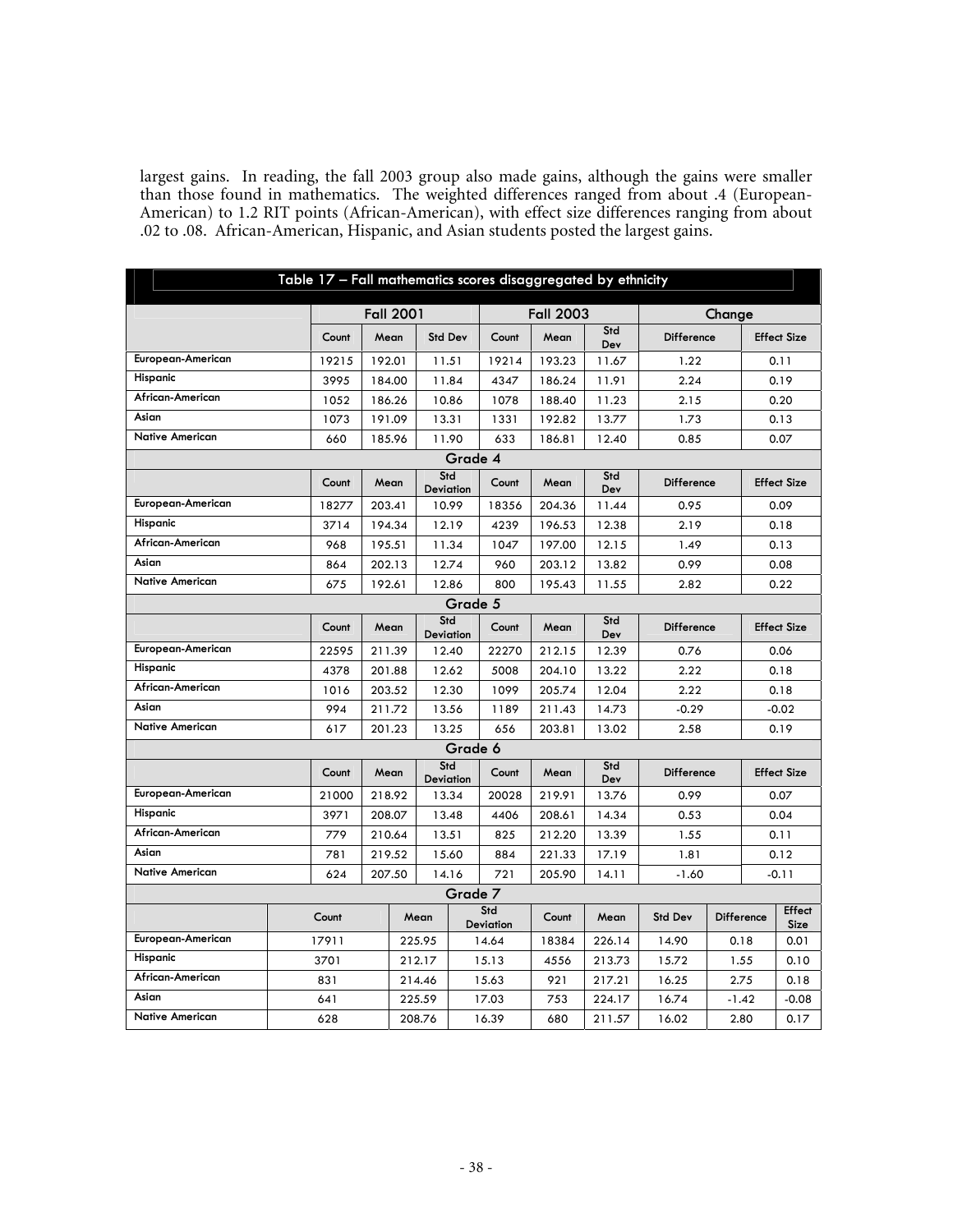| Grade 8                |                                   |                                        |                                           |       |        |            |                   |                              |  |  |  |  |
|------------------------|-----------------------------------|----------------------------------------|-------------------------------------------|-------|--------|------------|-------------------|------------------------------|--|--|--|--|
|                        | Count                             | Mean                                   | <b>Std Deviation</b>                      | Count | Mean   | Std<br>Dev | <b>Difference</b> | <b>Effect</b><br><b>Size</b> |  |  |  |  |
| European-American      | 14250                             | 231.83                                 | 15.77                                     | 16029 | 232.65 | 15.59      | 0.83              | 0.05                         |  |  |  |  |
| Hispanic               | 2747                              | 217.33                                 | 16.34                                     | 3371  | 219.00 | 16.23      | 1.68              | 0.10                         |  |  |  |  |
| African-American       | 360                               | 221.63                                 | 18.44                                     | 457   | 220.19 | 18.36      | $-1.44$           | $-0.08$                      |  |  |  |  |
| Asian                  | 412                               | 232.44                                 | 17.04                                     | 576   | 228.24 | 17.89      | $-4.20$           | $-0.25$                      |  |  |  |  |
| <b>Native American</b> | 746                               | 219.87                                 | 16.93                                     | 548   | 219.32 | 16.09      | $-0.54$           | $-0.03$                      |  |  |  |  |
|                        |                                   |                                        | <b>Weighted Differences</b>               |       |        |            |                   |                              |  |  |  |  |
|                        | Average<br>Weighted<br>Difference | Pooled<br>Standard<br><b>Deviation</b> | <b>Weighted Effect</b><br>Size Difference |       |        |            |                   |                              |  |  |  |  |
| European-American      | 0.85                              | 13.93                                  | 0.06                                      |       |        |            |                   |                              |  |  |  |  |
| Hispanic               | 1.66                              | 13.91                                  | 0.12                                      |       |        |            |                   |                              |  |  |  |  |
| African-American       | 1.96                              | 13.64                                  | 0.14                                      |       |        |            |                   |                              |  |  |  |  |
| Asian                  | 0.70                              | 13.61                                  | 0.05                                      |       |        |            |                   |                              |  |  |  |  |
| <b>Native American</b> | 1.41                              | 14.13                                  | 0.10                                      |       |        |            |                   |                              |  |  |  |  |

| Table 18 - Fall reading scores disaggregated by ethnicity |       |                   |                              |       |                  |                  |                   |                              |  |  |
|-----------------------------------------------------------|-------|-------------------|------------------------------|-------|------------------|------------------|-------------------|------------------------------|--|--|
|                                                           |       | <b>Fall 2001</b>  |                              |       | <b>Fall 2003</b> |                  | Change            |                              |  |  |
|                                                           | Count | Mean              | <b>Std Deviation</b>         | Count | Mean             | Std<br>Deviation | <b>Difference</b> | <b>Effect</b><br><b>Size</b> |  |  |
| European-<br>American                                     | 17277 | 192.11            | 14.77                        | 17336 | 192.87           | 14.40            | 0.76              | 0.05                         |  |  |
| Hispanic                                                  | 3534  | 181.14            | 15.60                        | 3870  | 182.51           | 15.33            | 1.36              | 0.09                         |  |  |
| African-<br>American                                      | 860   | 184.58            | 14.56                        | 898   | 186.36           | 14.37            | 1.79              | 0.12                         |  |  |
| Asian                                                     | 757   | 192.24            | 14.30                        | 879   | 192.72           | 14.90            | 0.47              | 0.03                         |  |  |
| <b>Native</b><br>American                                 | 589   | 185.11            | 15.93                        | 556   | 185.01           | 16.06            | $-0.10$           | $-0.01$                      |  |  |
|                                                           |       |                   | Grade 4                      |       |                  |                  |                   |                              |  |  |
|                                                           | Count | <b>Difference</b> | <b>Effect</b><br><b>Size</b> |       |                  |                  |                   |                              |  |  |
| European-<br>American                                     | 16994 | 202.01            | 13.80                        | 17140 | 202.30           | 13.87            | 0.28              | 0.02                         |  |  |
| Hispanic                                                  | 3360  | 190.18            | 15.68                        | 3872  | 191.53           | 15.09            | 1.35              | 0.09                         |  |  |
| African-<br>American                                      | 912   | 193.05            | 15.50                        | 972   | 194.24           | 14.99            | 1.19              | 0.08                         |  |  |
| Asian                                                     | 636   | 201.65            | 13.31                        | 666   | 202.29           | 14.02            | 0.64              | 0.05                         |  |  |
| <b>Native</b><br>American                                 | 554   | 188.11            | 16.29                        | 655   | 191.11           | 15.85            | 3.00              | 0.18                         |  |  |
|                                                           |       |                   | Grade 5                      |       |                  |                  |                   |                              |  |  |
|                                                           | Count | Mean              | <b>Std Deviation</b>         | Count | Mean             | Std<br>Deviation | <b>Difference</b> | <b>Effect</b><br><b>Size</b> |  |  |
| European-<br>American                                     | 20691 | 208.73            | 13.61                        | 20431 | 208.99           | 13.36            | 0.26              | 0.02                         |  |  |
| Hispanic                                                  | 3589  | 197.14            | 15.56                        | 4188  | 198.54           | 15.06            | 1.40              | 0.09                         |  |  |
| African-<br>American                                      | 921   | 201.29            | 14.31                        | 982   | 202.25           | 13.24            | 0.97              | 0.07                         |  |  |
| Asian                                                     | 644   | 209.83            | 12.58                        | 733   | 210.02           | 13.88            | 0.18              | 0.01                         |  |  |
| <b>Native</b><br>American                                 | 562   | 195.81            | 15.89                        | 604   | 196.84           | 16.53            | 1.03              | 0.06                         |  |  |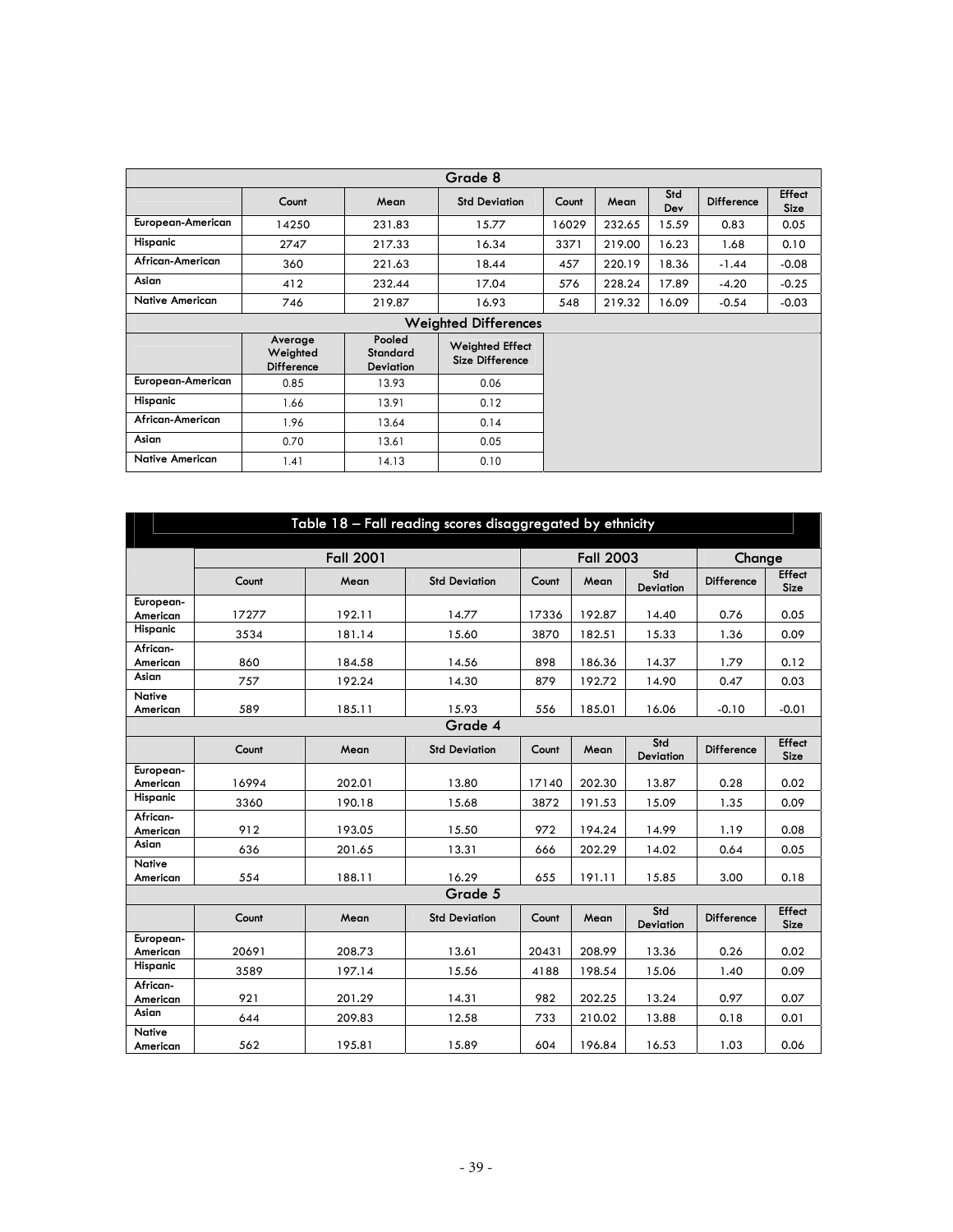| Grade 6                   |                                   |                                 |                                                  |       |        |                         |                   |                              |  |  |  |  |
|---------------------------|-----------------------------------|---------------------------------|--------------------------------------------------|-------|--------|-------------------------|-------------------|------------------------------|--|--|--|--|
|                           | Count                             | Mean                            | <b>Std Deviation</b>                             | Count | Mean   | Std<br><b>Deviation</b> | <b>Difference</b> | Effect<br>Size               |  |  |  |  |
| European-<br>American     | 20604                             | 214.00                          | 13.27                                            | 19619 | 214.38 | 13.52                   | 0.38              | 0.03                         |  |  |  |  |
| Hispanic                  | 3823                              | 202.41                          | 15.28                                            | 4132  | 201.81 | 16.09                   | $-0.61$           | $-0.04$                      |  |  |  |  |
| African-<br>American      | 771                               | 206.19                          | 13.43                                            | 796   | 206.81 | 14.14                   | 0.62              | 0.05                         |  |  |  |  |
| Asian                     | 586                               | 215.06                          | 13.91                                            | 657   | 216.47 | 13.13                   | 1.40              | 0.10                         |  |  |  |  |
| <b>Native</b><br>American | 590                               | 201.76                          | 15.00                                            | 721   | 200.26 | 15.25                   | $-1.51$           | $-0.10$                      |  |  |  |  |
| Grade 7                   |                                   |                                 |                                                  |       |        |                         |                   |                              |  |  |  |  |
|                           | Count                             | Mean                            | <b>Std Deviation</b>                             | Count | Mean   | Std<br>Deviation        | <b>Difference</b> | <b>Effect</b><br><b>Size</b> |  |  |  |  |
| European-<br>American     | 18532                             | 218.97                          | 12.82                                            | 19750 | 218.55 | 13.30                   | $-0.42$           | $-0.03$                      |  |  |  |  |
| Hispanic                  | 3615                              | 205.97                          | 15.58                                            | 4411  | 206.93 | 16.05                   | 0.97              | 0.06                         |  |  |  |  |
| African-<br>American      | 931                               | 209.12                          | 14.04                                            | 1000  | 210.41 | 14.84                   | 1.29              | 0.09                         |  |  |  |  |
| Asian                     | 655                               | 215.77                          | 14.84                                            | 766   | 217.40 | 15.40                   | 1.62              | 0.11                         |  |  |  |  |
| <b>Native</b><br>American | 568                               | 204.36                          | 15.84                                            | 613   | 204.60 | 15.59                   | 0.24              | 0.02                         |  |  |  |  |
|                           |                                   |                                 | Grade 8                                          |       |        |                         |                   |                              |  |  |  |  |
|                           | Count                             | Mean                            | <b>Std Deviation</b>                             | Count | Mean   | Std<br>Deviation        | Difference        | <b>Effect</b><br><b>Size</b> |  |  |  |  |
|                           |                                   |                                 |                                                  |       |        |                         |                   |                              |  |  |  |  |
| European-<br>American     | 16712                             | 222.86                          | 13.03                                            | 18561 | 222.89 | 12.97                   | 0.03              | 0.00                         |  |  |  |  |
| Hispanic                  | 3145                              | 209.74                          | 16.27                                            | 3903  | 210.99 | 16.25                   | 1.26              | 0.08                         |  |  |  |  |
| African-<br>American      | 414                               | 214.21                          | 16.27                                            | 508   | 214.00 | 14.90                   | $-0.20$           | $-0.01$                      |  |  |  |  |
| Asian                     | 580                               | 221.52                          | 13.99                                            | 676   | 221.60 | 15.41                   | 0.08              | 0.01                         |  |  |  |  |
| <b>Native</b><br>American | 708                               | 211.14                          | 16.24                                            | 462   | 210.88 | 14.78                   | $-0.27$           | $-0.02$                      |  |  |  |  |
|                           |                                   |                                 | <b>Weighted Differences</b>                      |       |        |                         |                   |                              |  |  |  |  |
|                           | Average<br>Weighted<br>Difference | Pooled<br>Standard<br>Deviation | <b>Weighted Effect</b><br><b>Size Difference</b> |       |        |                         |                   |                              |  |  |  |  |
| European-<br>American     | 0.36                              | 14.76                           | 0.02                                             |       |        |                         |                   |                              |  |  |  |  |
| Hispanic                  | 0.89                              | 14.77                           | 0.06                                             |       |        |                         |                   |                              |  |  |  |  |
| African-<br>American      | 1.17                              | 14.79                           | 0.08                                             |       |        |                         |                   |                              |  |  |  |  |
| Asian<br><b>Native</b>    | 0.87                              | 14.80                           | 0.06                                             |       |        |                         |                   |                              |  |  |  |  |

Figure 1 shows the change in the achievement gap for the subject which showed the greatest change, mathematics.

While these differences may not seem large, they do represent some progress in narrowing the achievement gap in a relatively short period of time. Figure 1 depicts the difference between the fall 2001 and fall 2003 mathematics scores for three ethnic groups, Anglos, African-Americans and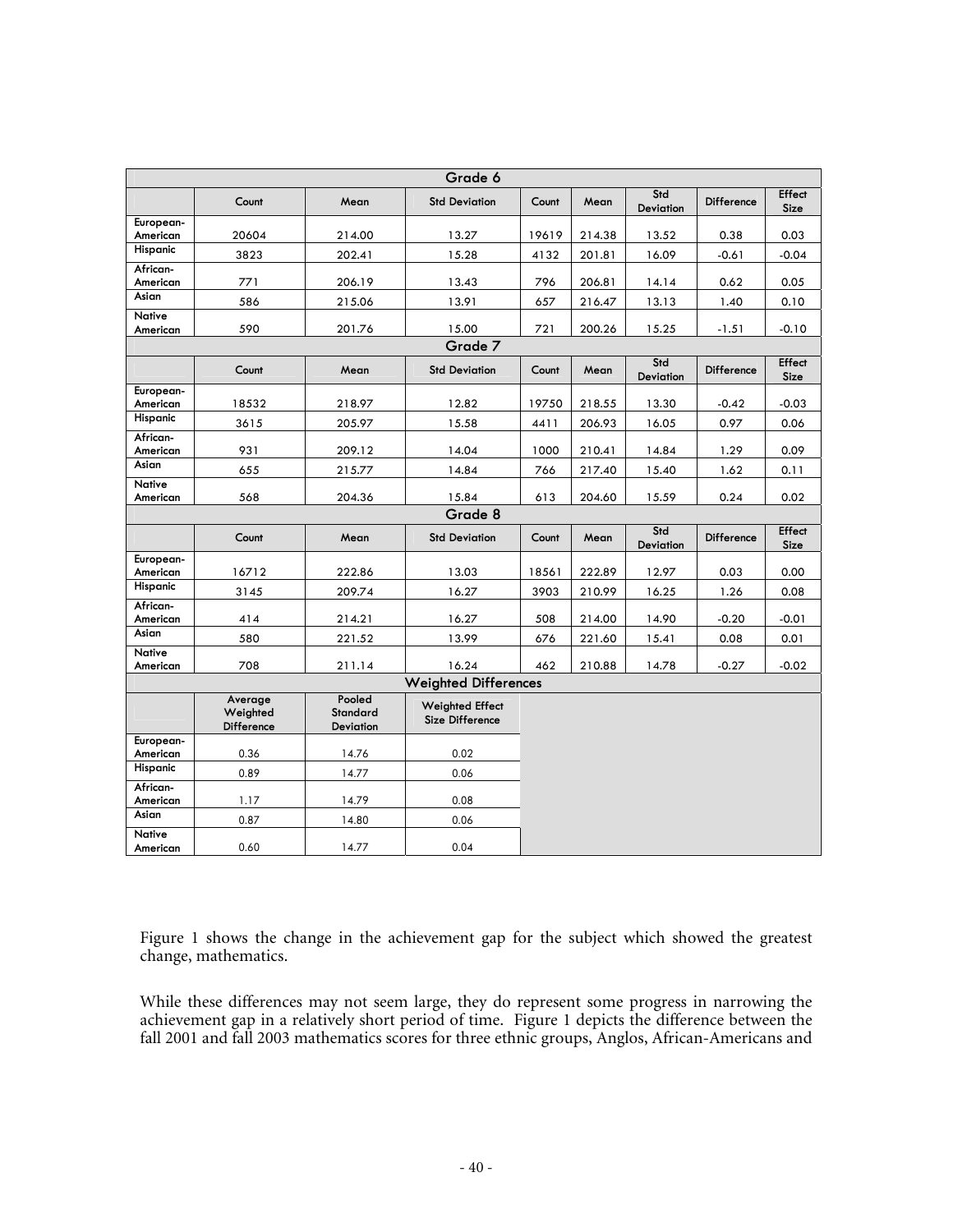Hispanics. It shows that African-Americans narrowed the achievement gap at every grade but grade 8, while Hispanics narrowed the achievement gap at every grade but grade 6.

#### **Figure 1 -**



**Average Mathematics RIT Score - Fall 2001 to Fall 2003**

The next analysis looked for any differences between situations in which state tests had been administered and those in which a state test had not been administered. In mathematics, we found that fall 2001 to fall 2003 improvement was greater for all ethnic groups among students enrolled in grades that administered their respective state test (see Table 19). The weighted improvement between fall 2001 and fall 2003 ranged from about .7 (European-American, Asian, and Native American students) to about 1.6 RIT (Hispanic) in mathematics, with effect sizes ranging between .05 and .12. In reading the differences were again smaller. The weighted average difference between the fall 2001 and fall 2003 means ranged from about -.2 (Native American) to +.8 RIT (African-American), with effect sizes ranging between -.01 and +.05 (see Table 20).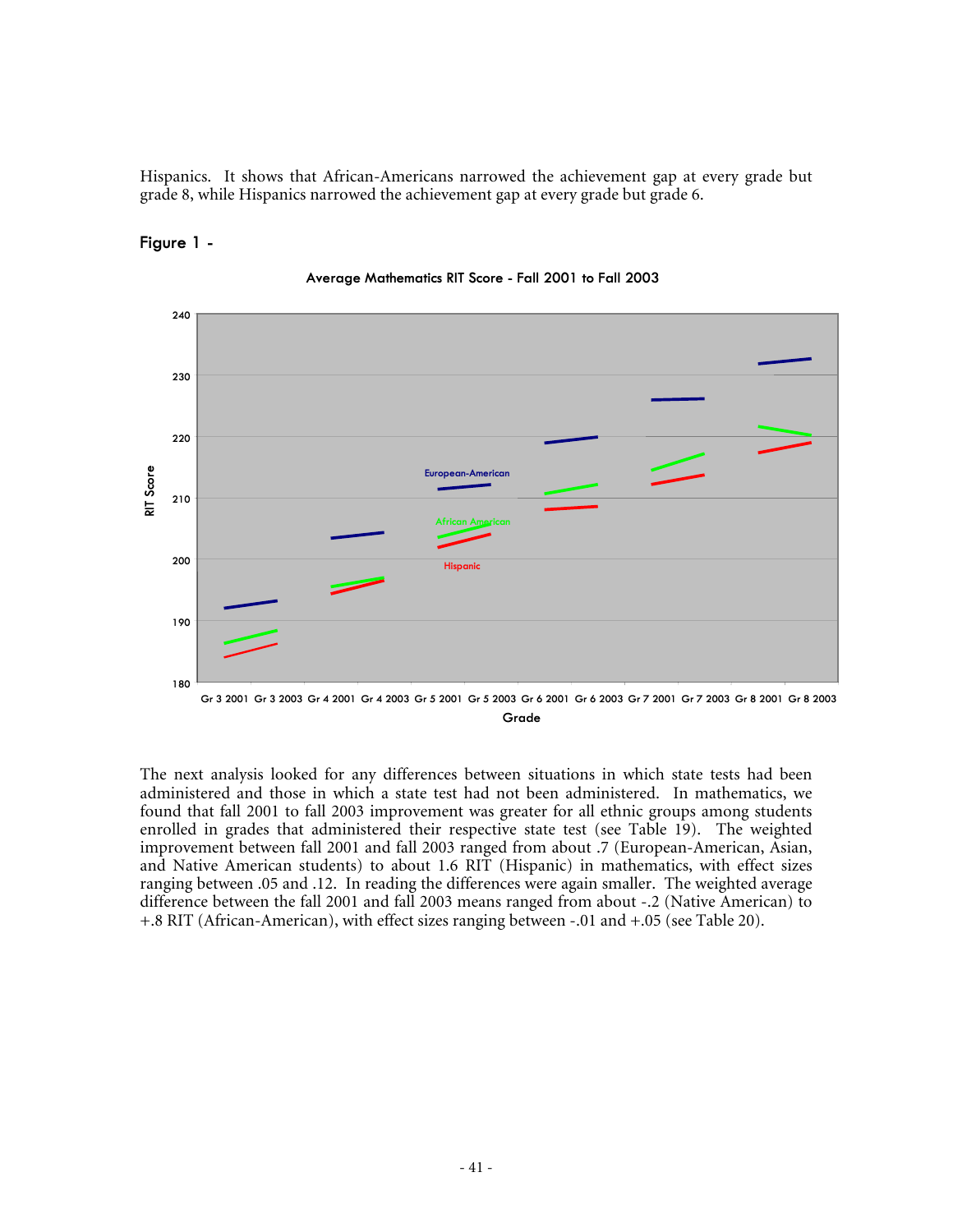| Table 19 – Average weighted differences in fall 2001-fall 2003 mathematics results disaggregated<br>by ethnicity and whether a state test was administered in the grade<br>(complete results available in Appendix A) |                                                                                                                                                                                                                                              |       |      |      |       |      |  |  |  |  |  |  |
|-----------------------------------------------------------------------------------------------------------------------------------------------------------------------------------------------------------------------|----------------------------------------------------------------------------------------------------------------------------------------------------------------------------------------------------------------------------------------------|-------|------|------|-------|------|--|--|--|--|--|--|
| <b>State Test</b>                                                                                                                                                                                                     | No<br>Yes                                                                                                                                                                                                                                    |       |      |      |       |      |  |  |  |  |  |  |
| <b>Ethnic Group</b>                                                                                                                                                                                                   | Pooled<br>Pooled<br>Average<br>Average<br>Weighted<br>Weighted<br>Weighted<br>Weighted<br>Standard<br>Standard<br><b>Effect Size</b><br><b>Effect Size</b><br><b>Difference</b><br><b>Difference</b><br><b>Deviation</b><br><b>Deviation</b> |       |      |      |       |      |  |  |  |  |  |  |
| European-                                                                                                                                                                                                             |                                                                                                                                                                                                                                              |       |      |      |       |      |  |  |  |  |  |  |
| American                                                                                                                                                                                                              | 0.72                                                                                                                                                                                                                                         | 13.63 | 0.05 | 0.92 | 13.63 | 0.07 |  |  |  |  |  |  |
| Hispanic                                                                                                                                                                                                              | 1.57                                                                                                                                                                                                                                         | 13.15 | 0.12 | 1.85 | 13.15 | 0.14 |  |  |  |  |  |  |
| African-                                                                                                                                                                                                              |                                                                                                                                                                                                                                              |       |      |      |       |      |  |  |  |  |  |  |
| American                                                                                                                                                                                                              | 0.91                                                                                                                                                                                                                                         | 13.24 | 0.07 | 2.48 | 13.24 | 0.19 |  |  |  |  |  |  |
| Asian                                                                                                                                                                                                                 | 0.67<br>12.93<br>0.05<br>0.06<br>12.93<br>0.00                                                                                                                                                                                               |       |      |      |       |      |  |  |  |  |  |  |
| Native                                                                                                                                                                                                                |                                                                                                                                                                                                                                              |       |      |      |       |      |  |  |  |  |  |  |
| American                                                                                                                                                                                                              | 0.71                                                                                                                                                                                                                                         | 14.01 | 0.05 | 2.68 | 14.01 | 0.19 |  |  |  |  |  |  |

| Table 20 – Average weighted differences in fall 2001-fall 2003 reading results disaggregated by<br>ethnicity and whether a state test was administered in the grade<br>(complete results available in Appendix A) |                                                                                                                                                                                                                                              |       |         |      |       |      |  |  |  |  |  |  |
|-------------------------------------------------------------------------------------------------------------------------------------------------------------------------------------------------------------------|----------------------------------------------------------------------------------------------------------------------------------------------------------------------------------------------------------------------------------------------|-------|---------|------|-------|------|--|--|--|--|--|--|
| Yes<br>No.<br><b>State Test</b>                                                                                                                                                                                   |                                                                                                                                                                                                                                              |       |         |      |       |      |  |  |  |  |  |  |
| <b>Ethnic Group</b>                                                                                                                                                                                               | Pooled<br>Pooled<br>Average<br>Average<br>Weighted<br>Weighted<br>Weighted<br>Weighted<br>Standard<br>Standard<br><b>Effect Size</b><br><b>Effect Size</b><br><b>Difference</b><br><b>Difference</b><br><b>Deviation</b><br><b>Deviation</b> |       |         |      |       |      |  |  |  |  |  |  |
| European-                                                                                                                                                                                                         |                                                                                                                                                                                                                                              |       |         |      |       |      |  |  |  |  |  |  |
| American                                                                                                                                                                                                          | 0.27                                                                                                                                                                                                                                         | 14.84 | 0.02    | 0.20 | 14.84 | 0.01 |  |  |  |  |  |  |
| Hispanic                                                                                                                                                                                                          | 0.66                                                                                                                                                                                                                                         | 14.82 | 0.04    | 0.98 | 14.82 | 0.07 |  |  |  |  |  |  |
| African-                                                                                                                                                                                                          |                                                                                                                                                                                                                                              |       |         |      |       |      |  |  |  |  |  |  |
| American                                                                                                                                                                                                          | 0.79                                                                                                                                                                                                                                         | 14.89 | 0.05    | 1.19 | 14.89 | 0.08 |  |  |  |  |  |  |
| Asian                                                                                                                                                                                                             | 0.17<br>0.01<br>0.93<br>14.92<br>14.92<br>0.06                                                                                                                                                                                               |       |         |      |       |      |  |  |  |  |  |  |
| <b>Native</b>                                                                                                                                                                                                     |                                                                                                                                                                                                                                              |       |         |      |       |      |  |  |  |  |  |  |
| American                                                                                                                                                                                                          | $-0.20$                                                                                                                                                                                                                                      | 14.80 | $-0.01$ | 2.13 | 14.80 | 0.14 |  |  |  |  |  |  |

On the whole, evidence indicated that small but substantive gains in achievement were made by African-Americans, Hispanics, and Native Americans that would serve to reduce achievement gaps between these groups and European-American and Asian students. For traditionally disadvantaged groups, the gains were greater when those students were enrolled in grades that participated in their respective state testing programs.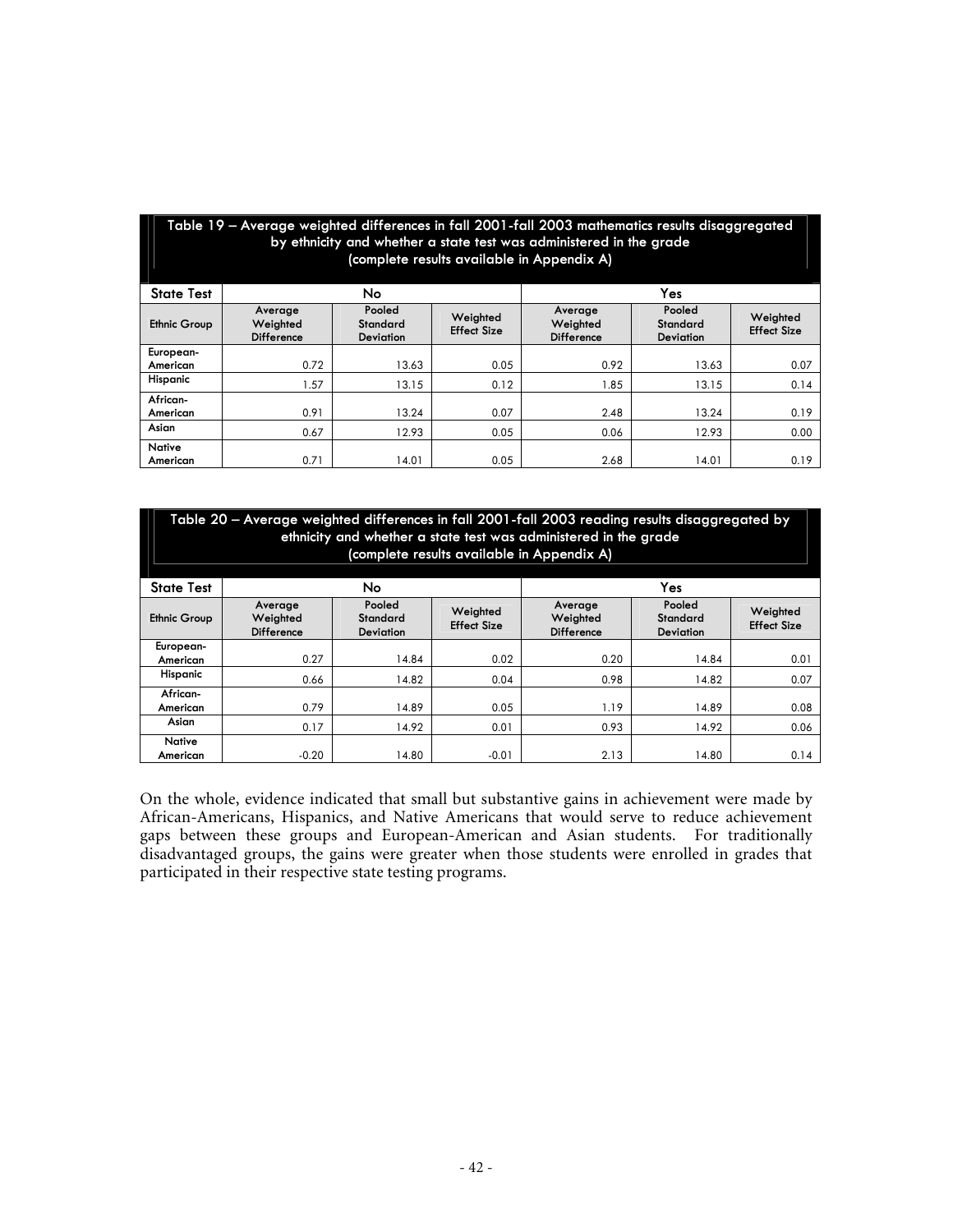#### **Growth Comparisons**

The next set of analyses investigated whether and to what extent ethnic groups differed in the fall to spring growth that was unexpected, using the growth index score. Because lower performing students generally grow more, controlling for starting position on the scale with the growth index score better assures that comparisons of progress are reasonable.

Figures 2 and 3 depict the growth index scores for the 2003-2004 school year in mathematics and reading. European-American and Asian students achieved greater growth than their Hispanic, Native American, and African-American counterparts for both the 2001-2002 and 2003-2004 school years. The depiction shows in grade 4, for example, that European-American students showed 2 points greater RIT growth than their African-American counterparts in mathematics, about 1.5 points more growth than Native American students, and about 1 point of growth more than Hispanic students. Differences of approximately this magnitude hold through all grades tested in mathematics and similar differences in growth can be seen in reading.

#### **Figure 2**



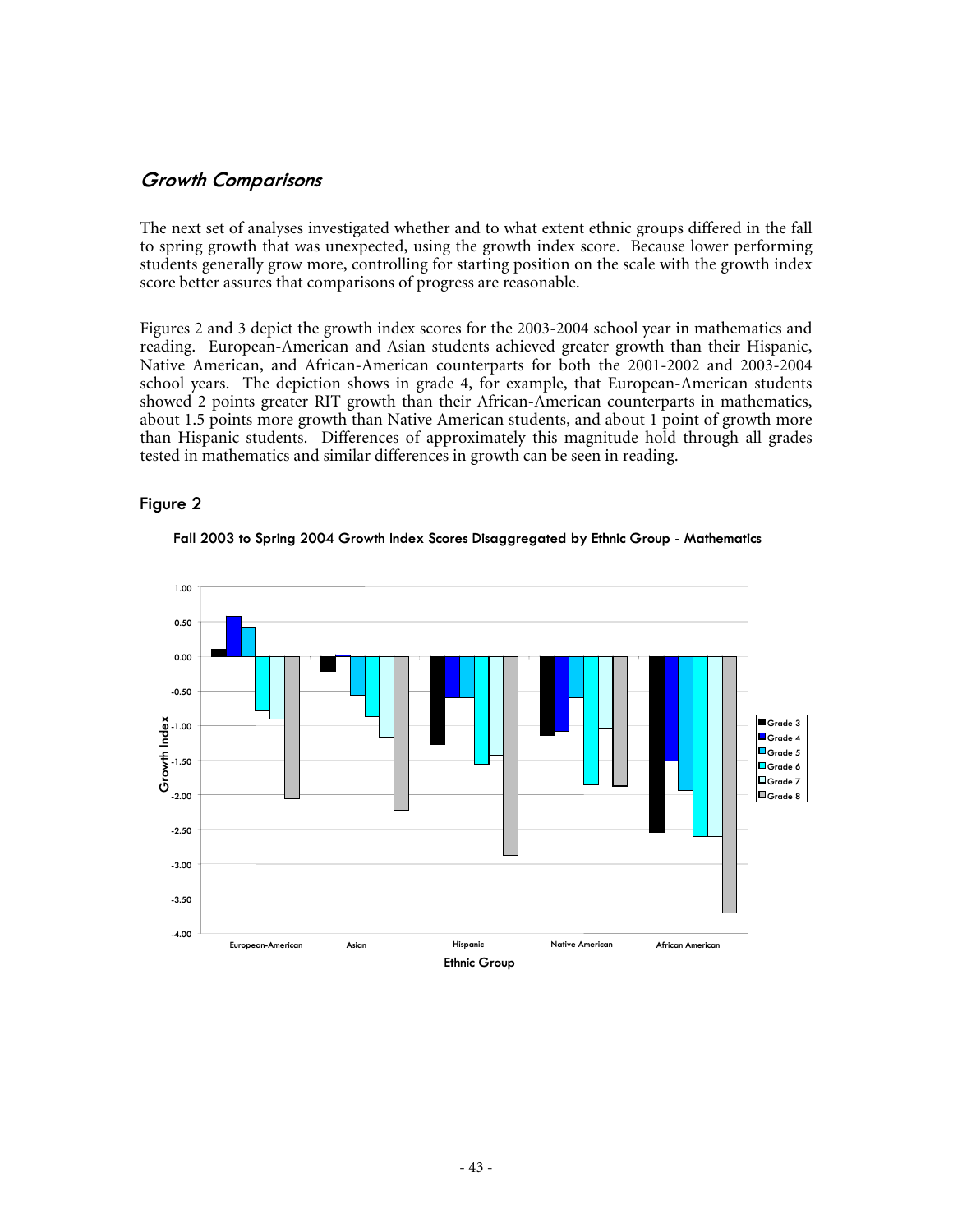#### **Figure 3**



**Fall 2003 to Spring 2004 Growth Index Score Disaggregated by Ethnic Group - Reading** 

Thus, while the data indicate the status achievement gap might be narrowing, we found a substantive growth gap. It is useful to provide an example of the manner in which this can occur.

> Assume that Robert is a hypothetical example that illustrates how. Assume we have Robert, an European-American fifth grader who achieved a fall reading score of 216, which is equivalent to the  $75<sup>th</sup>$  percentile for all fifth graders. Marissa is an European-American fifth grader who achieved a fall score of 197, which is equivalent to the  $25<sup>th</sup>$  percentile. Terrance is an African-American student who achieved the same fall score as Marissa, 197.

> The European-American students, Robert and Marissa achieve the growth that is typical for students who start in this grade at their position on the scale. In Robert's case the typical growth would be 5.4 points according to NWEA RIT scale norms (NWEA, 2002), which would raise his score from 216 to 221. In Marissa's case, the typical growth is considerably higher, 10.7 points, because lower performing students generally show greater growth. Thus her score would improve from 197 to 208. Next, let's assume that Terrance's growth reflects this average minus the difference between European-American and African-American students in this grade, which is about 2 points. That means that his growth would be 9 points (10.7 rounded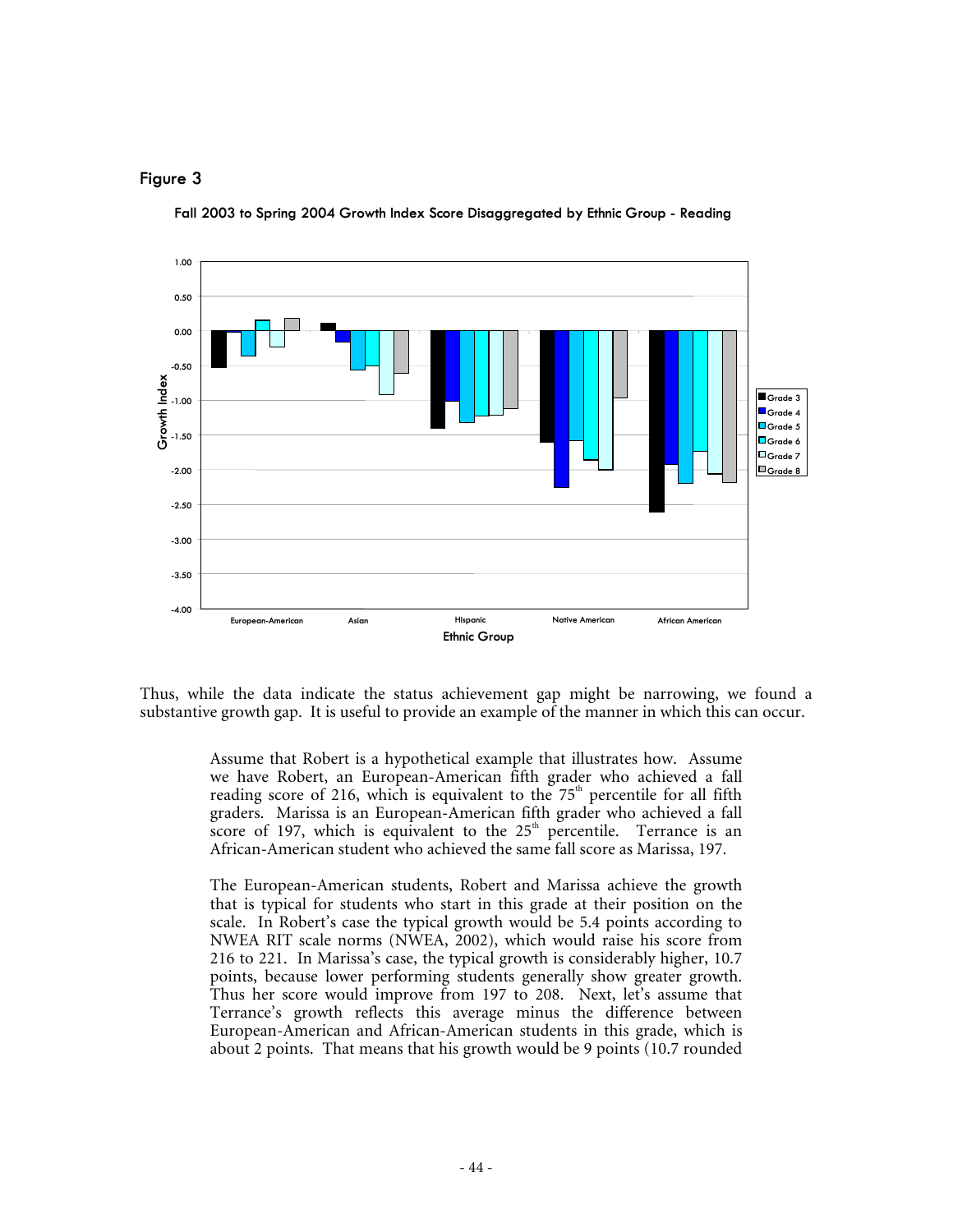minus the 2 point difference between European-American and African-American students), raising his scale score to 206.

The results, depicted in Figure 4, show that Terrance, who started 19 points behind Robert, now trails him by only 15 points. He has indeed closed some of his achievement gap. But Marissa, the European-American student, closed her gap with Robert to only 13 points because, once you control for starting position on the scale, European-American students achieve about 2 points greater growth than African-American students. In other words, while both students narrowed their achievement gap, the European-American student narrowed her's more.

Extending this example to a population, African-American students generally might narrow their achievement gap relative to European-American students, primarily because more African-American students start with lower scores. But a population of European-American students who started with the same scores would have narrowed it more. Thus narrowing gaps in achievement is not a complete solution to achieving educational equity.

#### **Figure 4**

An example illustrating how an achievement gap might be reduced in an environment in which minority students grow less.



#### **Fall to Spring Reading Growth**

**Reading RIT Score**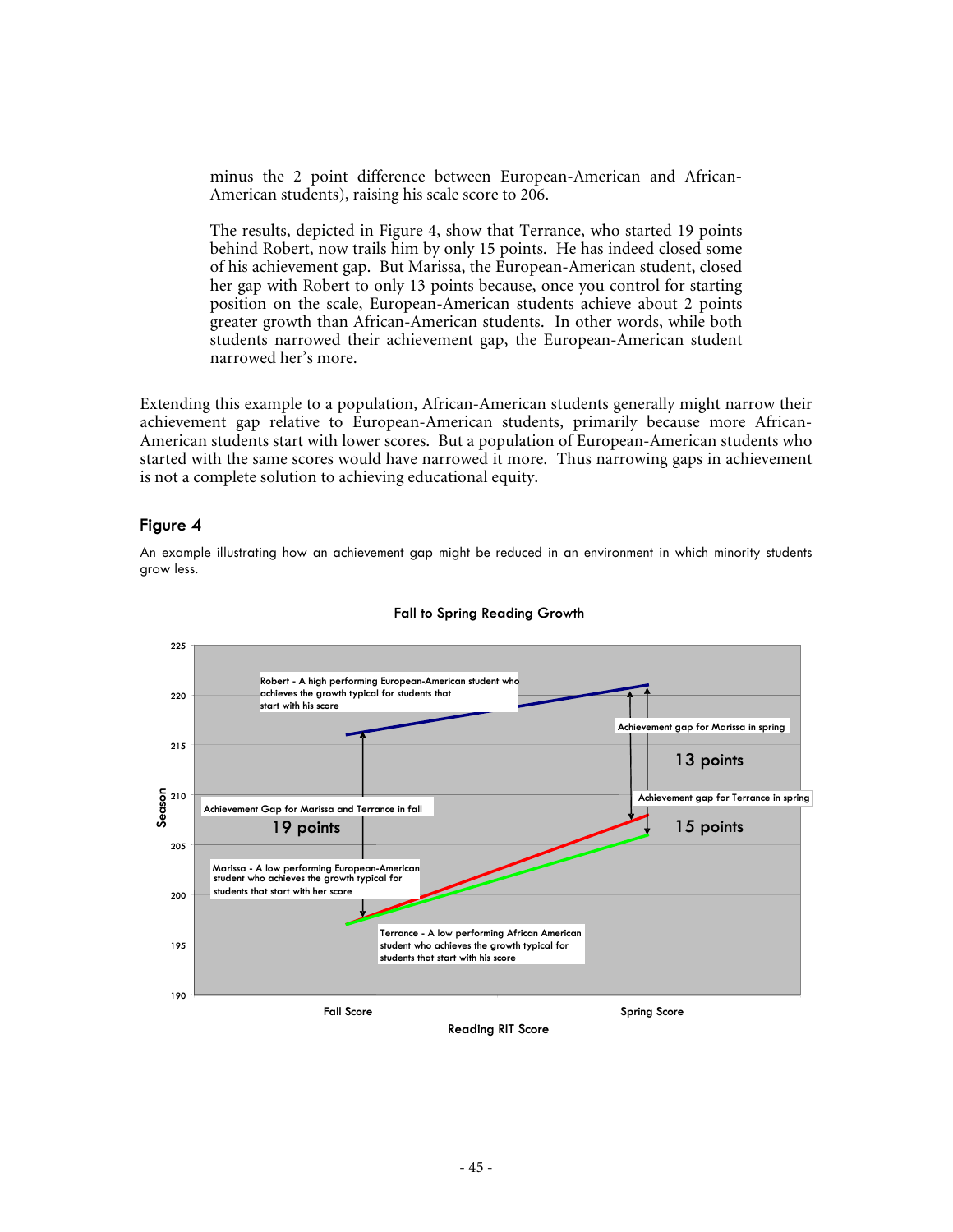The example was corroborated by other evidence in this study that showed gaps in achievement do not fully reflect gaps in growth that may thwart efforts to achieve equity. Figure 5 shows an example from the sixth grade mathematics data that illustrates the issue.

In sixth grade mathematics, the actual achievement gap between the European-American and African-American students in our sample increased from a gap of 7 points to 10 points between the fall of 2003 and spring of 2004. But the gap in group scores understates the actual differences that are observed with groups of European-American and African-American students who started at the same point on the RIT scale.

The next analysis looked at growth of African-American and European-American students who started at the RIT score that would represent the low point of the achievement gap, that is the average African-American student's performance in Fall 2003 (212 RIT). By spring of 2004, European-American students who started with this score maintained the original achievement gap, 7 points, relative to the average of the European-American group. African-Americans who started with this score, however, fell even further behind than the average of their group would have suggested. While the average African-American student in sixth grade mathematics had fallen 10 points behind their European-American peers by Spring of 2004, African-American students who started with a score of 212, the point representing the original gap, fell 12 points behind. In other words, while the African-American group lost 2 points relative to their European-American peers, the average African-American student who started at 212, lost a full 5 points relative to other European-American students who started with that score.

This example is not an anomaly. At every grade in mathematics, Hispanic and African-American students lost ground relative to European-American peers when each group started with the score representing the low end of the reported achievement gap. In several grades, the change in achievement gaps reported between the European-American group and the Hispanic and African-American groups substantively understated the gap in performance that emerged when we evaluated progress made by students who started at the RIT score representing the low end of the gap.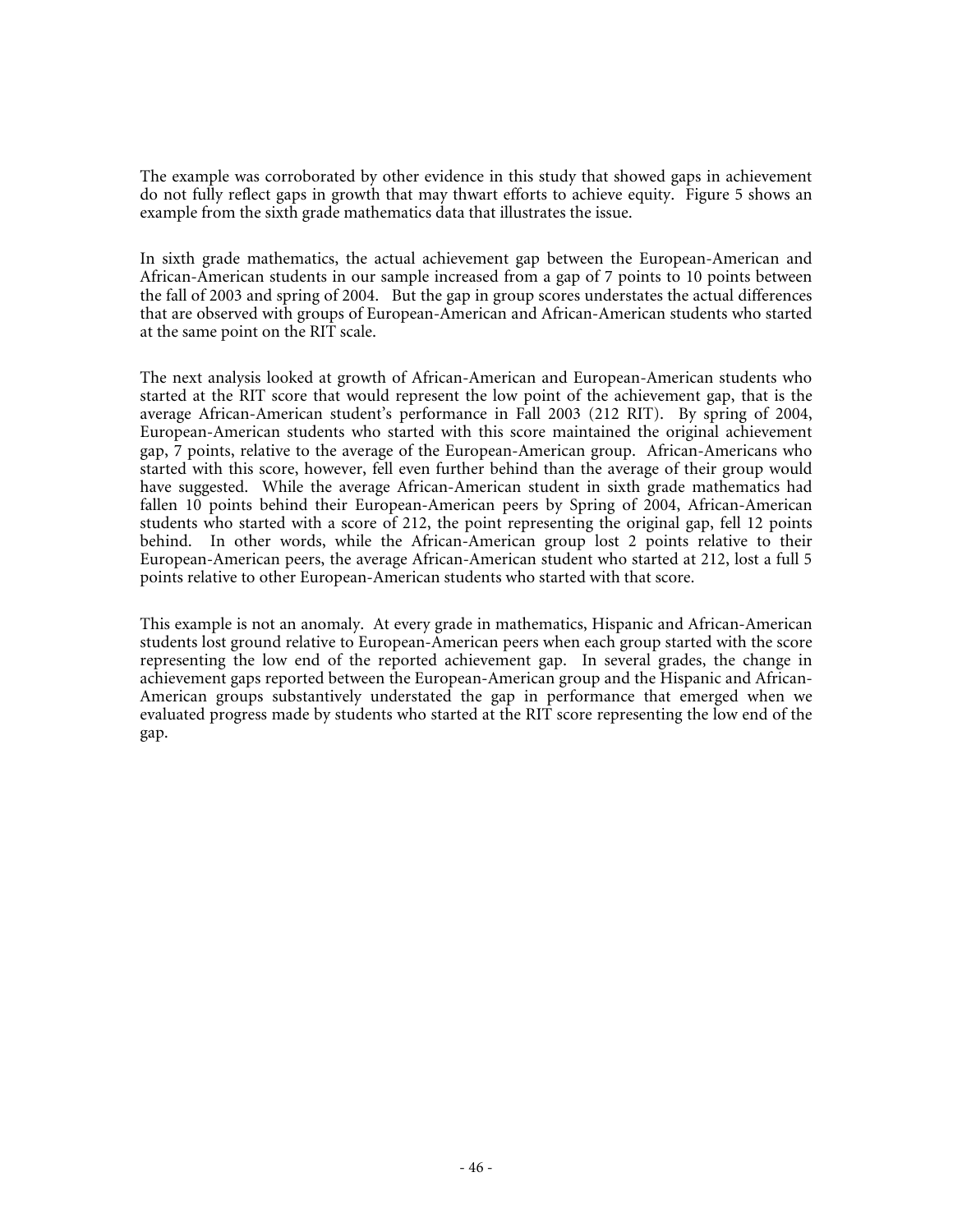#### **Figure 5**



The next analysis examines changes in growth index scores between the year prior to implementation of NCLB and the 2003-2004 school year (see Tables 17 and 18). In reading, all ethnic groups showed declines in growth index scores that ranged from -.13 (Hispanic students) to -.75 (Asian) students. These effect size changes were generally small, with the exception of the Asian student sample. In mathematics, only African-American students showed slight improvement in growth index scores (+.08) over this time period with other groups showing declines that ranged from -.10 to -.39 RIT. None of the effect size changes in reading would be considered large.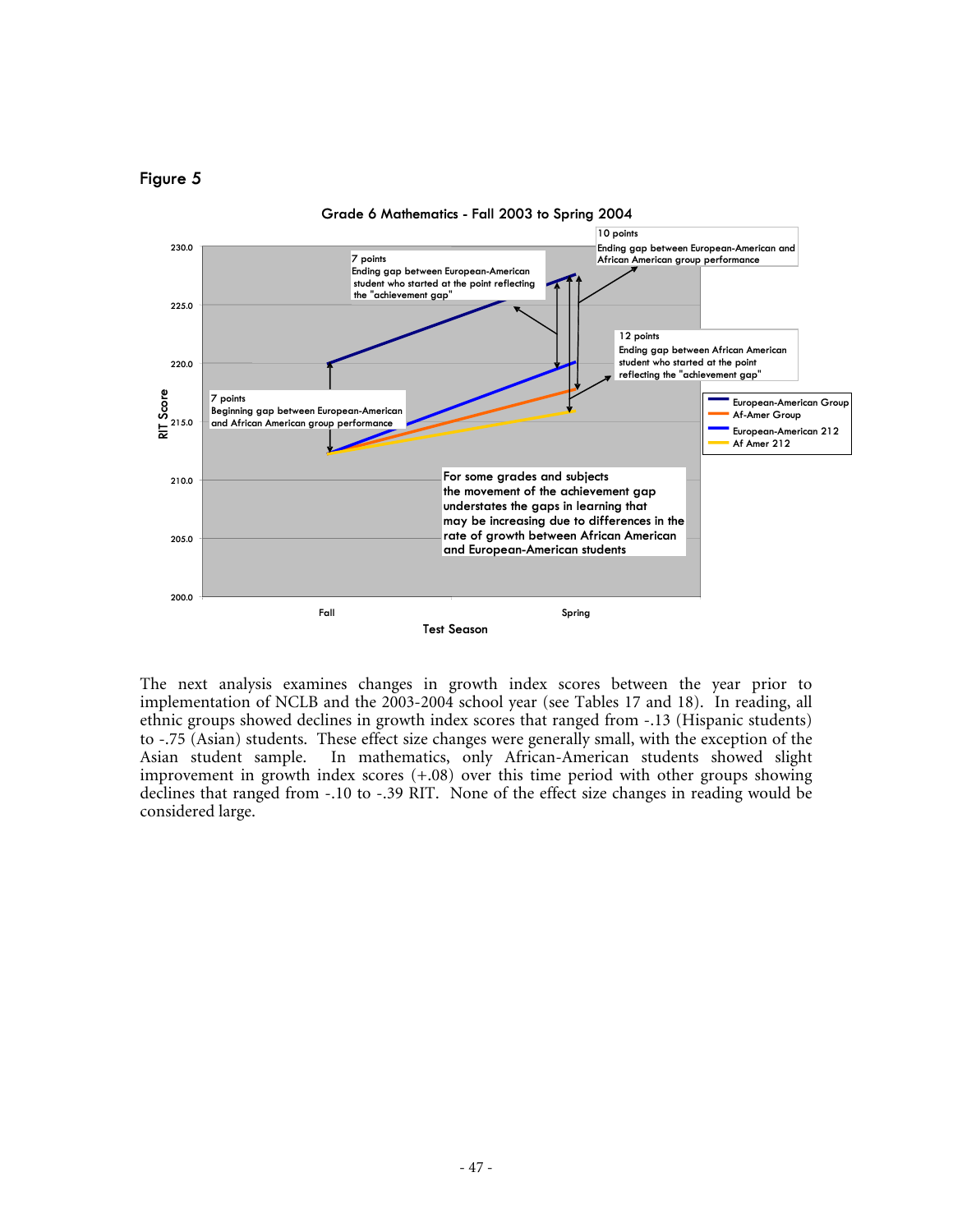|                                                                                                    | Table 21 – Summary of changes in mathematics growth index scores by ethnic group<br>(complete results available in Appendix B) |                         |        |                         |                   |                                        |                       |  |  |  |  |  |
|----------------------------------------------------------------------------------------------------|--------------------------------------------------------------------------------------------------------------------------------|-------------------------|--------|-------------------------|-------------------|----------------------------------------|-----------------------|--|--|--|--|--|
| Fall 2001-Spring<br>Fall 2003-Spring<br>2001-2002 to 2003-2004 change in<br>2002<br>2004<br>growth |                                                                                                                                |                         |        |                         |                   |                                        |                       |  |  |  |  |  |
| <b>Ethnic Group</b>                                                                                | Count                                                                                                                          | Mean<br>Growth<br>Index | Count  | Mean<br>Growth<br>Index | <b>Difference</b> | Pooled<br>Standard<br><b>Deviation</b> | Effect<br><b>Size</b> |  |  |  |  |  |
| European-<br>American                                                                              | 113248                                                                                                                         | $-0.10$                 | 114281 | $-0.38$                 | $-0.28$           | 7.02                                   | $-0.04$               |  |  |  |  |  |
| <b>Hispanic</b>                                                                                    | 22506                                                                                                                          | $-1.18$                 | 25927  | $-1.32$                 | $-0.13$           | 7.02                                   | $-0.02$               |  |  |  |  |  |
| African-<br>American                                                                               | 5006                                                                                                                           | $-1.97$                 | 5427   | $-2.34$                 | $-0.36$           | 7.02                                   | $-0.05$               |  |  |  |  |  |
| Asian                                                                                              | 0.07<br>5693<br>7.03<br>$-0.11$<br>4765<br>$-0.75$<br>$-0.68$                                                                  |                         |        |                         |                   |                                        |                       |  |  |  |  |  |
| <b>Native</b><br>American                                                                          | 3950                                                                                                                           | $-1.08$                 | 4038   | $-1.25$                 | $-0.17$           | 7.03                                   | $-0.02$               |  |  |  |  |  |

| Table 22 – Summary of changes in reading growth index scores by ethnic group<br>(complete results available in Appendix B) |                                                                                                                                                                     |         |        |         |         |      |         |  |  |  |  |
|----------------------------------------------------------------------------------------------------------------------------|---------------------------------------------------------------------------------------------------------------------------------------------------------------------|---------|--------|---------|---------|------|---------|--|--|--|--|
| Fall 2001-Spring<br>Fall 2003-Spring<br>2001-2002 to 2003-2004 change in<br>2004<br>2002<br>growth                         |                                                                                                                                                                     |         |        |         |         |      |         |  |  |  |  |
| <b>Ethnic Group</b>                                                                                                        | Pooled<br>Mean<br>Mean<br>Effect<br>Growth<br><b>Standard</b><br>Growth<br><b>Difference</b><br>Count<br>Count<br><b>Size</b><br>Index<br>Index<br><b>Deviation</b> |         |        |         |         |      |         |  |  |  |  |
| European-<br>American                                                                                                      | 110810                                                                                                                                                              | $-0.27$ | 112837 | $-0.46$ | $-0.19$ | 7.04 | $-0.03$ |  |  |  |  |
| <b>Hispanic</b>                                                                                                            | 21066                                                                                                                                                               | $-1.12$ | 24376  | $-1.22$ | $-0.10$ | 7.05 | $-0.01$ |  |  |  |  |
| African-<br>American                                                                                                       | 0.01<br>$-2.20$<br>$-2.12$<br>0.08<br>7.08<br>4809<br>5156                                                                                                          |         |        |         |         |      |         |  |  |  |  |
| Asian                                                                                                                      | 0.24<br>3858<br>$-0.39$<br>7.08<br>4377<br>$-0.16$<br>$-0.06$                                                                                                       |         |        |         |         |      |         |  |  |  |  |
| <b>Native</b><br>American                                                                                                  | 3611<br>$-0.23$<br>7.05<br>$-1.52$<br>$-0.03$<br>3571<br>$-1.75$                                                                                                    |         |        |         |         |      |         |  |  |  |  |

Finally, results were disaggregated to investigate whether students in the various ethnic groups responded differently when their grade participated in state testing (see Tables 19 and 20). In mathematics, we generally found no substantive differences with the exception of African-Americans. African-American students who were enrolled in grades that participated in the state test showed about .5 less RIT growth than students of their ethnic group who were enrolled in grades that did not participate. The effect size of the difference was -.07. In reading, we found that Asian and Native American students enrolled in grades that participated in state testing achieved .76 and .64 greater RIT growth than their peer group that did not participate. The effect sizes of the difference were .09 and .10 respectively.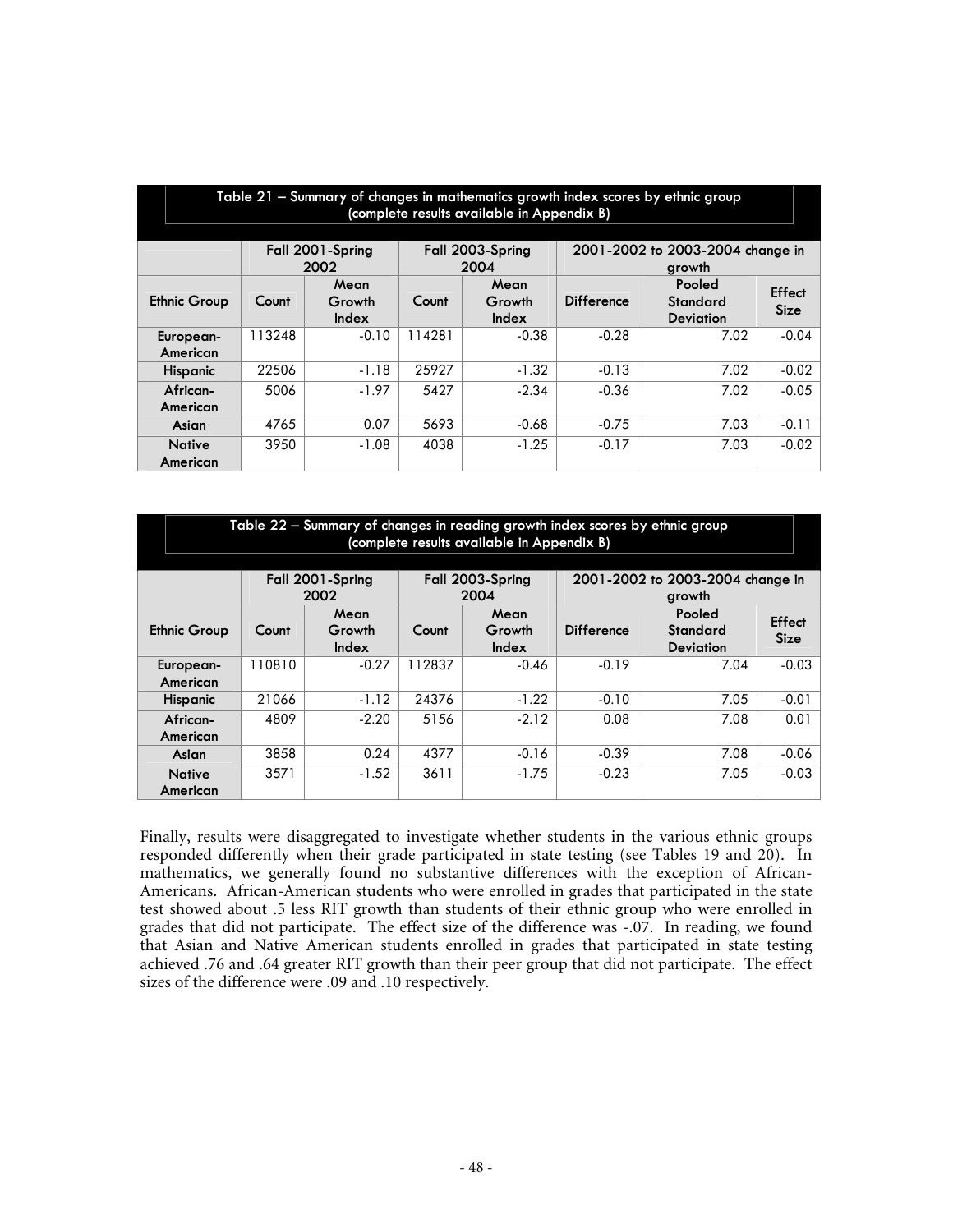|                                                                                                                                    | Table 23 – Summary of changes in mathematics growth index scores disaggregated by ethnic group and enrollment in a<br>grade in which the state test is administered (complete results available in Appendix C) |         |       |         |       |         |        |                               |                              |                                   |                       |                        |                       |                                |                       |
|------------------------------------------------------------------------------------------------------------------------------------|----------------------------------------------------------------------------------------------------------------------------------------------------------------------------------------------------------------|---------|-------|---------|-------|---------|--------|-------------------------------|------------------------------|-----------------------------------|-----------------------|------------------------|-----------------------|--------------------------------|-----------------------|
| <b>Fall 2001- Spring 2002</b><br>Fall 2003 - Spring 2004                                                                           |                                                                                                                                                                                                                |         |       |         |       |         |        |                               |                              |                                   |                       |                        |                       |                                |                       |
|                                                                                                                                    | No State Test<br><b>State Test</b><br>No State Test<br><b>State Test</b><br>Administered<br>Administered<br>Administered<br>Administered                                                                       |         |       |         |       |         | Pooled | No State Test<br>Administered |                              | <b>State Test</b><br>Administered |                       | Difference Y/N         |                       |                                |                       |
|                                                                                                                                    | Count                                                                                                                                                                                                          | Mean    | Count | Mean    | Count | Mean    | Count  | Mean                          | Standard<br><b>Deviation</b> | Change<br>in<br>Growth            | Effect<br><b>Size</b> | Change<br>in<br>Growth | Effect<br><b>Size</b> | <b>Difference</b><br>in Growth | Effect<br><b>Size</b> |
| European-<br>American                                                                                                              | 55719                                                                                                                                                                                                          | $-0.56$ | 57529 | 0.34    | 56926 | $-0.81$ | 57355  | 0.04                          | 7.04                         | $-0.25$                           | $-0.04$               | $-0.30$                | $-0.04$               | $-0.05$                        | $-0.01$               |
| <b>Hispanic</b>                                                                                                                    | 5919                                                                                                                                                                                                           | $-1.57$ | 16587 | $-1.05$ | 6786  | $-1.51$ | 19141  | $-1.25$                       | 7.05                         | 0.05                              | 0.01                  | $-0.20$                | $-0.03$               | $-0.25$                        | $-0.04$               |
| African-<br>American                                                                                                               | 2125                                                                                                                                                                                                           | $-2.32$ | 2881  | $-1.72$ | 2422  | $-2.38$ | 3005   | $-2.30$                       | 7.05                         | $-0.07$                           | $-0.01$               | $-0.58$                | $-0.08$               | $-0.51$                        | $-0.07$               |
| $-0.47$<br>3088<br>0.36<br>$-1.27$<br>3707<br>$-0.36$<br>7.07<br>$-0.72$<br>1677<br>1986<br>$-0.80$<br>$-0.11$<br>$-0.10$<br>Asian |                                                                                                                                                                                                                |         |       |         |       |         |        | 0.08                          | 0.01                         |                                   |                       |                        |                       |                                |                       |
| <b>Native</b><br>American                                                                                                          | 2282                                                                                                                                                                                                           | $-1.27$ | 1668  | $-0.82$ | 2226  | $-1.51$ | 1812   | $-0.94$                       | 7.02                         | $-0.24$                           | $-0.03$               | $-0.12$                | $-0.02$               | 0.12                           | 0.02                  |

| Table 24 – Summary of changes in reading growth index scores disaggregated by ethnic group and enrollment in a grade in |
|-------------------------------------------------------------------------------------------------------------------------|
| which the state test is administered (complete results available in Appendix C)                                         |
|                                                                                                                         |

|                           |                               |         | Fall 2001 - Spring 2002           |         |                               | Fall 2003 - Spring 2004 |                                   |         |                              |                               |                       |                               |                                   |                                |                       |  |
|---------------------------|-------------------------------|---------|-----------------------------------|---------|-------------------------------|-------------------------|-----------------------------------|---------|------------------------------|-------------------------------|-----------------------|-------------------------------|-----------------------------------|--------------------------------|-----------------------|--|
|                           | No State Test<br>Administered |         | <b>State Test</b><br>Administered |         | No State Test<br>Administered |                         | <b>State Test</b><br>Administered |         | Pooled                       | No State Test<br>Administered |                       |                               | <b>State Test</b><br>Administered |                                | Difference Y/N        |  |
|                           | Count                         | Mean    | Count                             | Mean    | Count                         | Mean                    | Count                             | Mean    | Standard<br><b>Deviation</b> | Change<br>in<br>Growth        | Effect<br><b>Size</b> | Change<br><b>in</b><br>Growth | Effect<br><b>Size</b>             | <b>Difference</b><br>in Growth | Effect<br><b>Size</b> |  |
| European-<br>American     | 47988                         | $-0.50$ | 49601                             | $-0.73$ | 62822                         | $-0.10$                 | 63236                             | $-0.24$ | 7.11                         | 0.40                          | 0.06                  | 0.49                          | 0.07                              | 0.09                           | 0.01                  |  |
| Hispanic                  | 3750                          | $-0.81$ | 4459                              | $-0.84$ | 17316                         | $-1.18$                 | 9917                              | $-1.30$ | 7.09                         | $-0.37$                       | $-0.05$               | $-0.46$                       | $-0.07$                           | $-0.10$                        | $-0.01$               |  |
| African-<br>American      | 1931                          | $-1.83$ | 2149                              | $-1.95$ | 2878                          | $-2.45$                 | 3007                              | $-2.24$ | 7.17                         | $-0.62$                       | $-0.09$               | $-0.29$                       | $-0.04$                           | 0.33                           | 0.05                  |  |
| Asian                     | 1020                          | 0.41    | 1168                              | $-0.54$ | 2838                          | 0.17                    | 3209                              | $-0.02$ | 7.22                         | $-0.24$                       | $-0.03$               | 0.52                          | 0.07                              | 0.76                           | 0.10                  |  |
| <b>Native</b><br>American | 1977                          | $-1.62$ | 1902                              | $-2.17$ | 1594                          | $-1.40$                 | 1709                              | $-1.30$ | 7.08                         | 0.23                          | 0.03                  | 0.87                          | 0.12                              | 0.64                           | 0.09                  |  |

These analyses of univariate statistics show, therefore, that African-American, Hispanic, and Native American students demonstrate lower growth then their European-American and Asian counterparts. Factors such as the implementation of NCLB and the administration of the state test do not seem to have had a differential effect.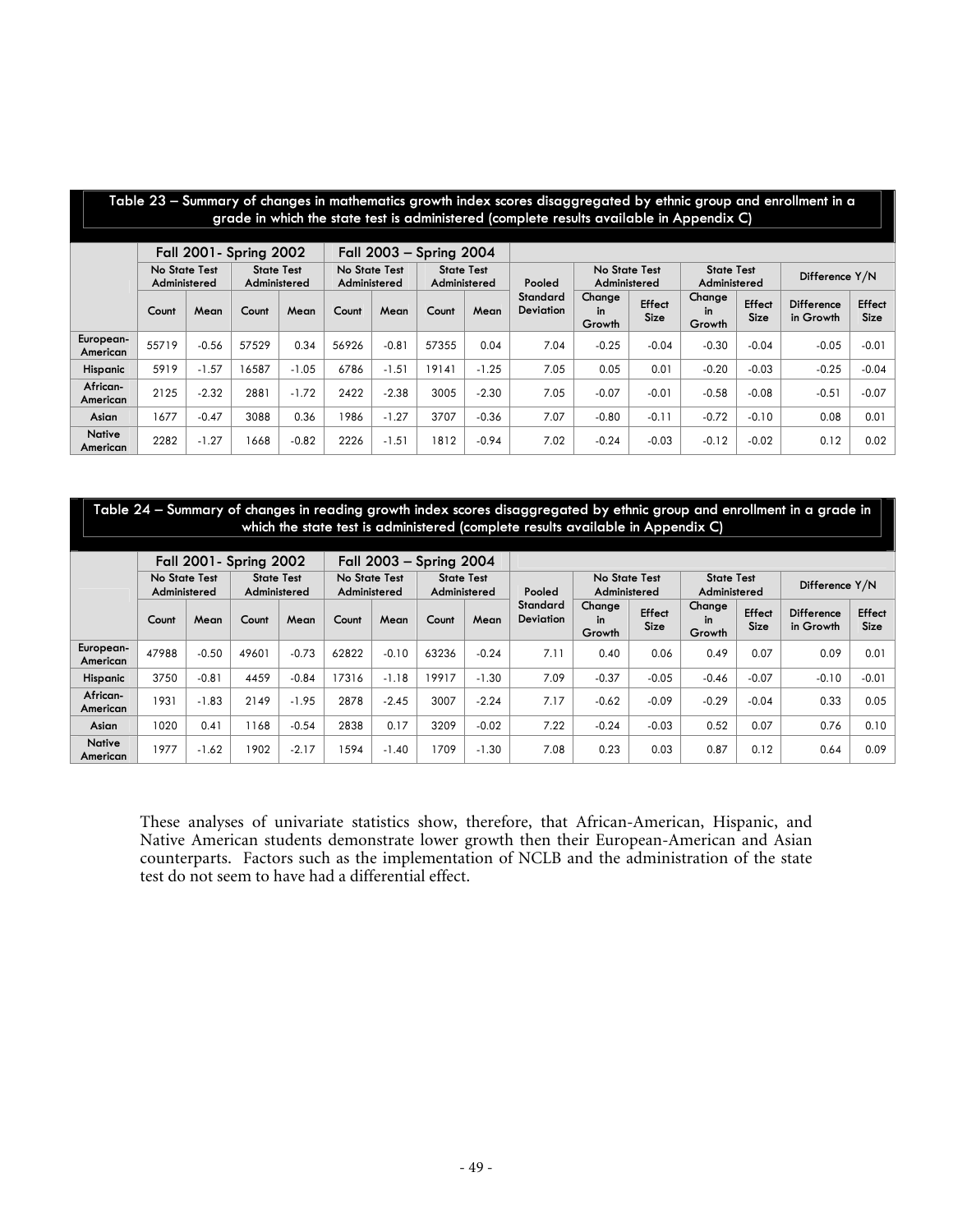#### **Impact of Both State Tests and NCLB**

To further examine combined effects of NCLB implementation and state testing on the growth of students in different ethnic groups, another analysis of variance was conducted. This ANOVA introduced ethnicity to the two factors considered in our original analysis, the year in which testing occurred and whether the state test was administered in that particular grade.

The mathematics model (see Table 25) proved a better predictor of growth index scores than the reading model, although both models passed tests of significance (mathematics R squared=.009, reading R squared  $= .005$ ). Both models indicated that ethnic status of the students was by far the variable with the largest influence on growth (mathematics  $F(4,304,821)=370.75$ , reading  $F(4,294,451)=230.06$ . The mathematics model found that the administration of state testing was the variable with second greatest influence  $(F(1,304,821)=125.22)$  and the school year in which the test was administered the third  $(F(1,304,821)=36.29)$ . The reading model found the interaction between ethnicity and the presence of a state test in the grade to be the second greatest influence  $(F(4,294,451)=30.79)$  and the school year in which the test was administered the third  $(F(1, 294, 451)=11.51)$ .

These ANOVA results seem to bear out our tentative conclusions from the univariate analysis. They show that ethnicity has the largest influence on growth index figures. Factors such as growth before and after NCLB and whether a state test was administered to the student had a statistically significant effect on the model, but F values associated with these are far smaller than those associated with the student's ethnic group.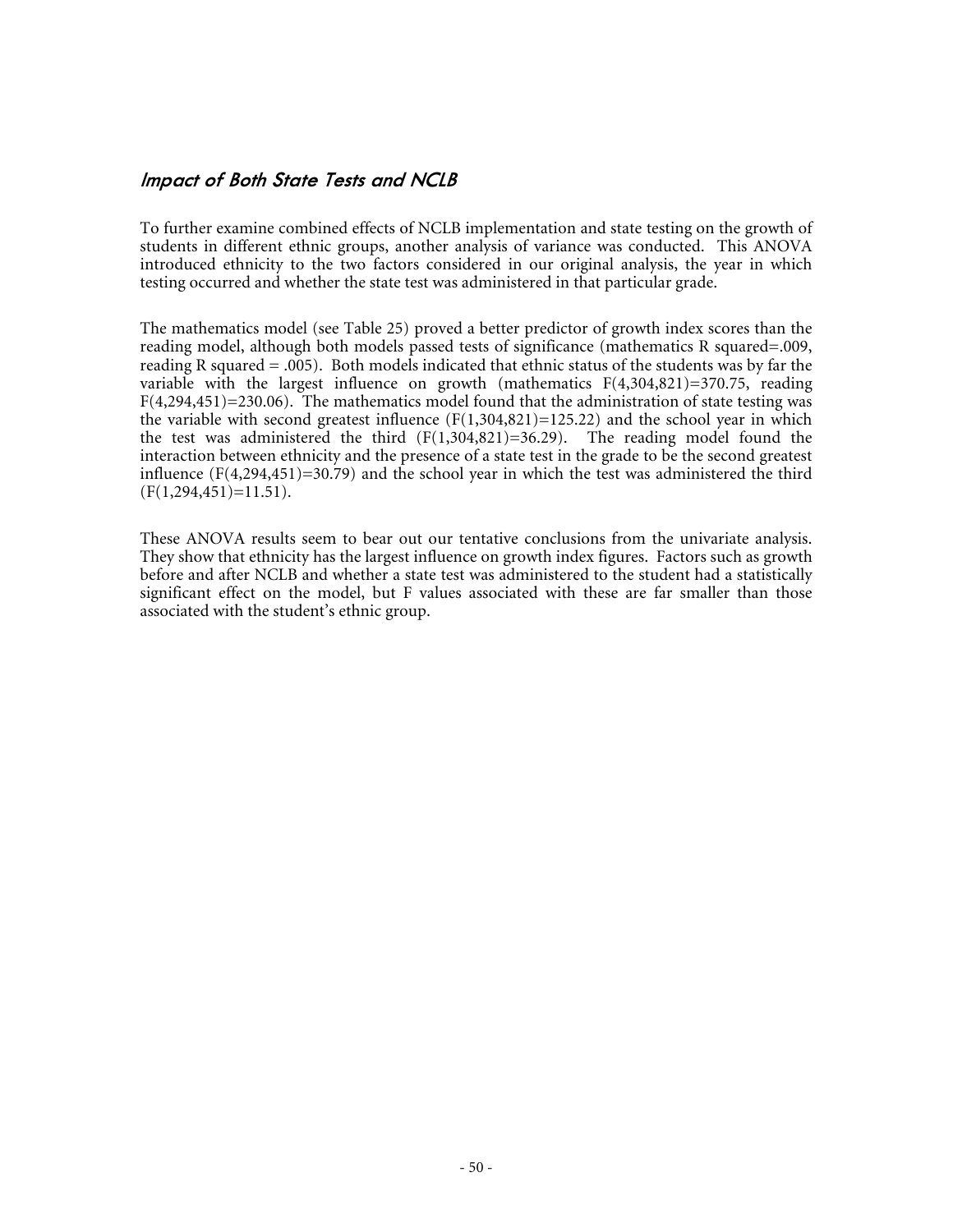|                         |                       | Table 25 - Results of ANOVA on growth index scores for mathematics with ethnicity |                      |       |                           |
|-------------------------|-----------------------|-----------------------------------------------------------------------------------|----------------------|-------|---------------------------|
|                         |                       |                                                                                   |                      |       |                           |
|                         | European-<br>American | Hispanic                                                                          | African-<br>American | Asian | <b>Native</b><br>American |
| <b>Ethnic Group</b>     | 227529                | 48433                                                                             | 10433                | 10458 | 7988                      |
| Source                  | Df                    | <b>Mean Square</b>                                                                | F                    | Sig.  |                           |
| <b>Between Subjects</b> |                       |                                                                                   |                      |       |                           |
| Ethnicity               | 4                     | 18285.92                                                                          | 370.75               | 0.00  |                           |
| <b>School Year</b>      |                       |                                                                                   |                      |       |                           |
| 2001-02 v               |                       |                                                                                   |                      |       |                           |
| 2003-04                 |                       | 1789.81                                                                           | 36.29                | 0.00  |                           |
| <b>State Test</b>       |                       |                                                                                   |                      |       |                           |
| Administered            |                       | 6176.23                                                                           | 125.22               | 0.00  |                           |
| Ethnic * School         |                       |                                                                                   |                      |       |                           |
| Year                    | 4                     | 239.39                                                                            | 4.85                 | 0.00  |                           |
| Ethnic * State          |                       |                                                                                   |                      |       |                           |
| Test                    | 4                     | 653.98                                                                            | 13.26                | 0.00  |                           |
| School Year *           |                       |                                                                                   |                      |       |                           |
| <b>State Test</b>       |                       | 64.46                                                                             | 1.31                 | 0.25  |                           |
| Ethnic * School         |                       |                                                                                   |                      |       |                           |
| Year * State            |                       |                                                                                   |                      |       |                           |
| Test                    | 4                     | 60.38                                                                             | 1.22                 | 0.30  |                           |
| Error                   | 304821                | 49.32                                                                             |                      |       |                           |

 $R$  Squared = .009 (Adjusted R Squared = .009)

|                         | Table 26 - Results of ANOVA on growth index scores for reading with ethnicity |                    |                      |       |                           |  |  |  |  |  |
|-------------------------|-------------------------------------------------------------------------------|--------------------|----------------------|-------|---------------------------|--|--|--|--|--|
|                         |                                                                               |                    |                      |       |                           |  |  |  |  |  |
|                         | European-<br>American                                                         | Hispanic           | African-<br>American | Asian | <b>Native</b><br>American |  |  |  |  |  |
| <b>Ethnic Group</b>     | 223647                                                                        | 45442              | 9965                 | 8235  | 7182                      |  |  |  |  |  |
| Source                  | Df                                                                            | <b>Mean Square</b> | F                    | Sig.  |                           |  |  |  |  |  |
| <b>Between Subjects</b> |                                                                               |                    |                      |       |                           |  |  |  |  |  |
| Ethnicity               | 4                                                                             | 11362.80           | 230.06               | 0.00  |                           |  |  |  |  |  |
| <b>School Year</b>      |                                                                               |                    |                      |       |                           |  |  |  |  |  |
| 2001-02 v               |                                                                               |                    |                      |       |                           |  |  |  |  |  |
| 2003-04                 |                                                                               | 568.59             | 11.51                | 0.00  |                           |  |  |  |  |  |
| <b>State Test</b>       |                                                                               |                    |                      |       |                           |  |  |  |  |  |
| Administered            |                                                                               | 38.67              | 0.78                 | 0.38  |                           |  |  |  |  |  |
| Ethnic * School         |                                                                               |                    |                      |       |                           |  |  |  |  |  |
| Year                    | 4                                                                             | 113.12             | 2.29                 | 0.06  |                           |  |  |  |  |  |
| <b>Ethnic * State</b>   |                                                                               |                    |                      |       |                           |  |  |  |  |  |
| Test                    | 4                                                                             | 1520.85            | 30.79                | 0.00  |                           |  |  |  |  |  |
| School Year *           |                                                                               |                    |                      |       |                           |  |  |  |  |  |
| <b>State Test</b>       |                                                                               | 414.74             | 8.40                 | 0.00  |                           |  |  |  |  |  |
| Ethnic * School         |                                                                               |                    |                      |       |                           |  |  |  |  |  |
| Year * State            |                                                                               |                    |                      |       |                           |  |  |  |  |  |
| Test                    | 4                                                                             | 99.97              | 2.02                 | 0.09  |                           |  |  |  |  |  |
| Error                   | 294451                                                                        | 49.39              |                      |       |                           |  |  |  |  |  |

R Squared = .005 (Adjusted R Squared = .005)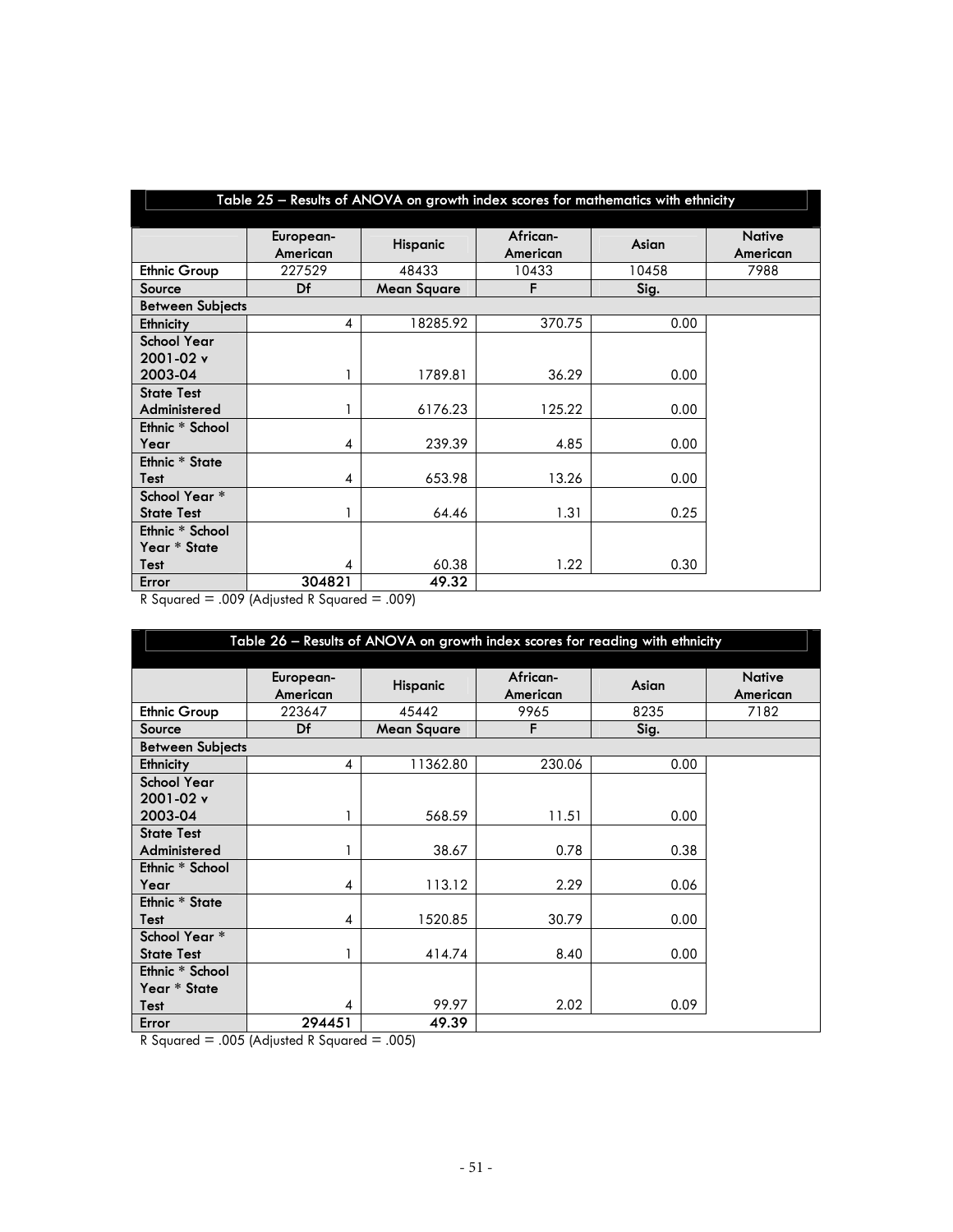#### **Growth by Ethnic Group and Initial Score**

The next analysis investigates whether growth differences among ethnic groups would be even across the RIT scale. For this analysis we limited our comparisons to European-American and Hispanic students, since these two groups had large numbers of students in each grade and starting RIT range. This analysis identifies students who differ in ethnicity but have the same RIT score in the fall and asks whether they are expected to grow the same amount.

The figures on the next two pages compare the average growth of European-American and Hispanic students grouped by fall RIT score. For 50 of 57 comparisons, Hispanic students with the same initial score as their European-American peers grew less from fall to spring. This is exactly the case identified in the hypothetical example above. While the groups may be getting slightly closer together, Hispanic students tend to grow less than European-American students who have the same starting point. In general, the Hispanic students in the middle of the achievement distribution seemed to grow most like their European-American peers. For the lower-performing Hispanic students, every comparison indicated that European-American students with the same initial achievement level estimate were likely to grow more than comparable Hispanic students.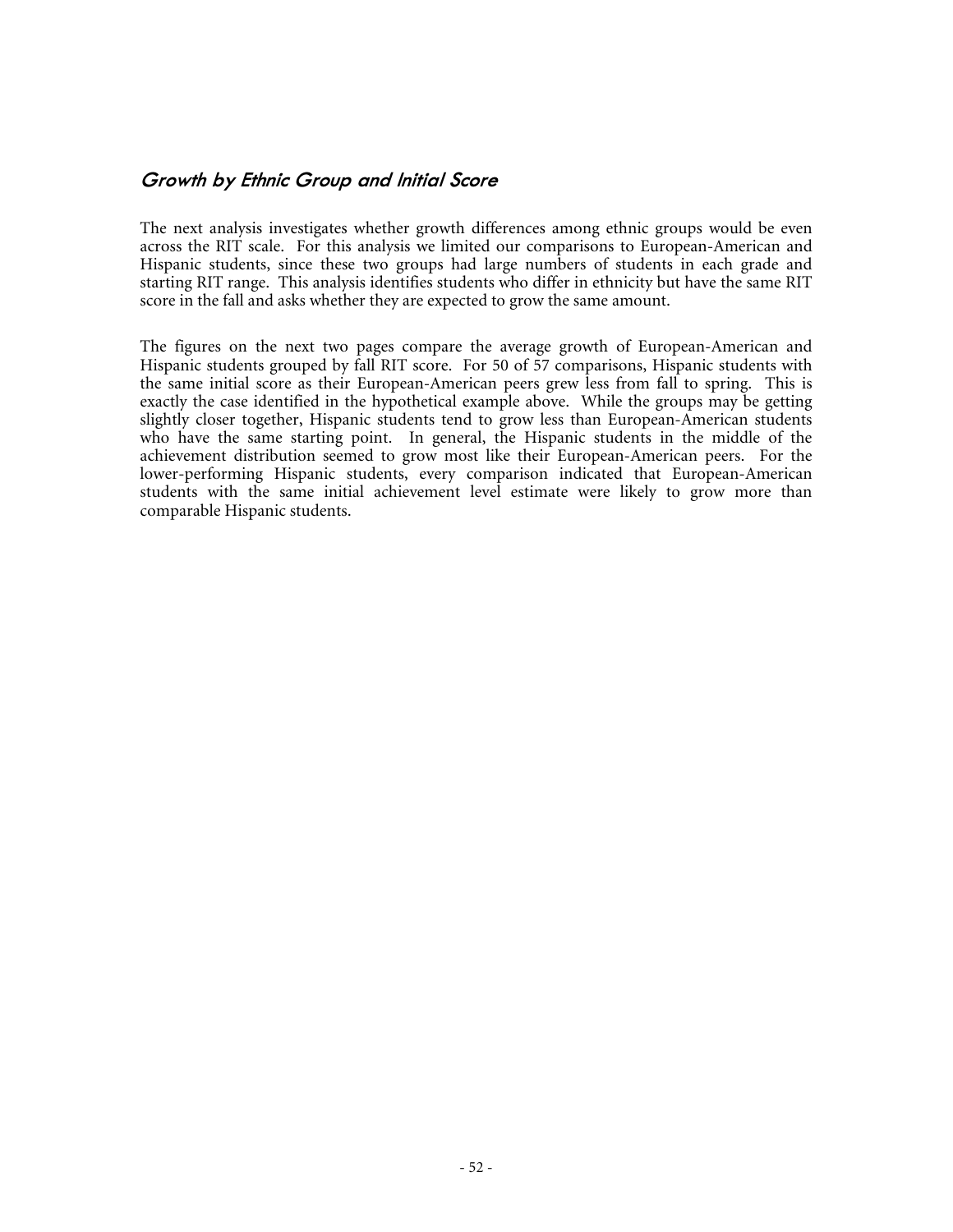



 188 193 196 199 202 203 205 207 209 210 212 213 215 217 218 220 223 227 **Fall 2003 RIT Range**

 $0<sup>1</sup>$  

**RIT Growth** 

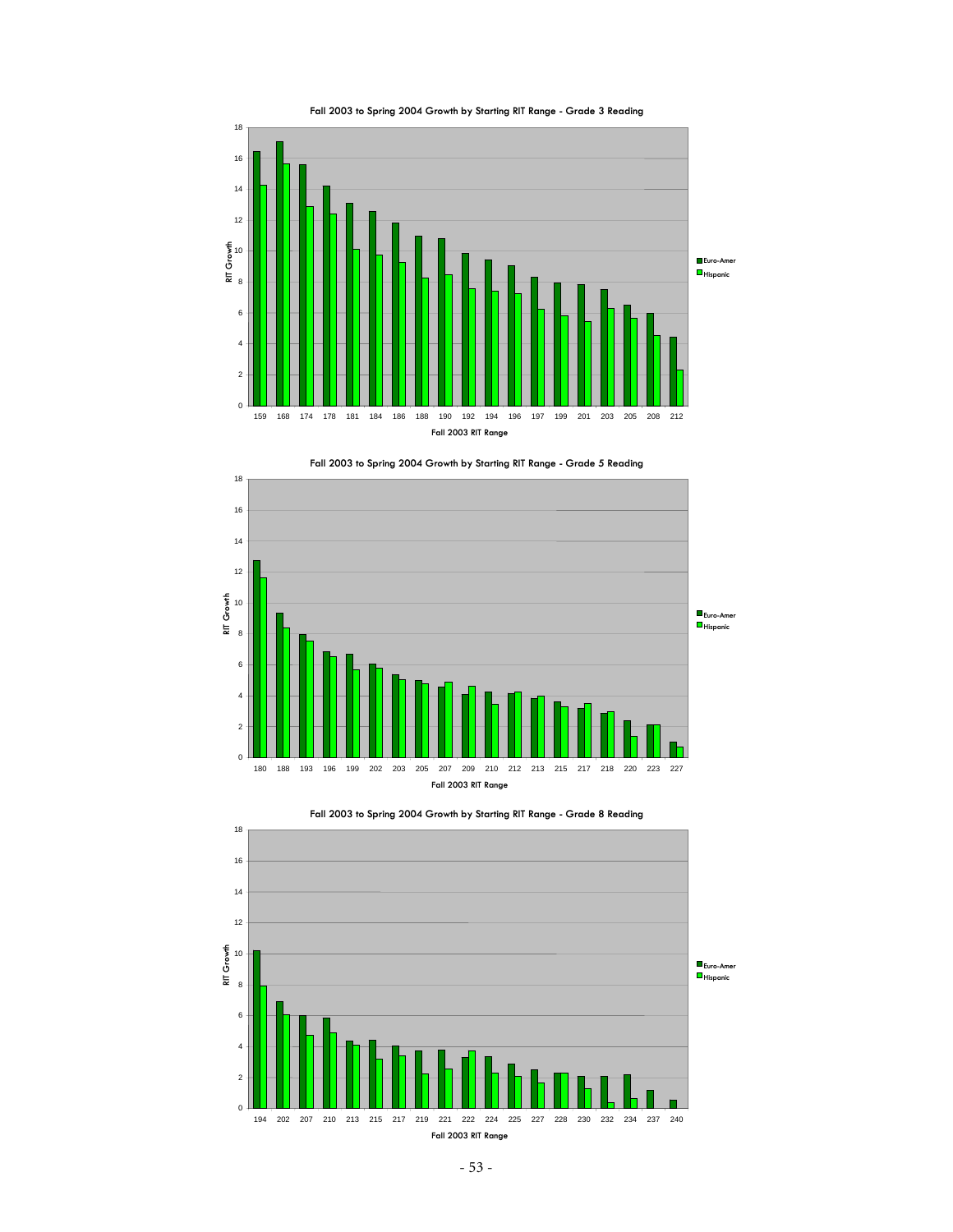







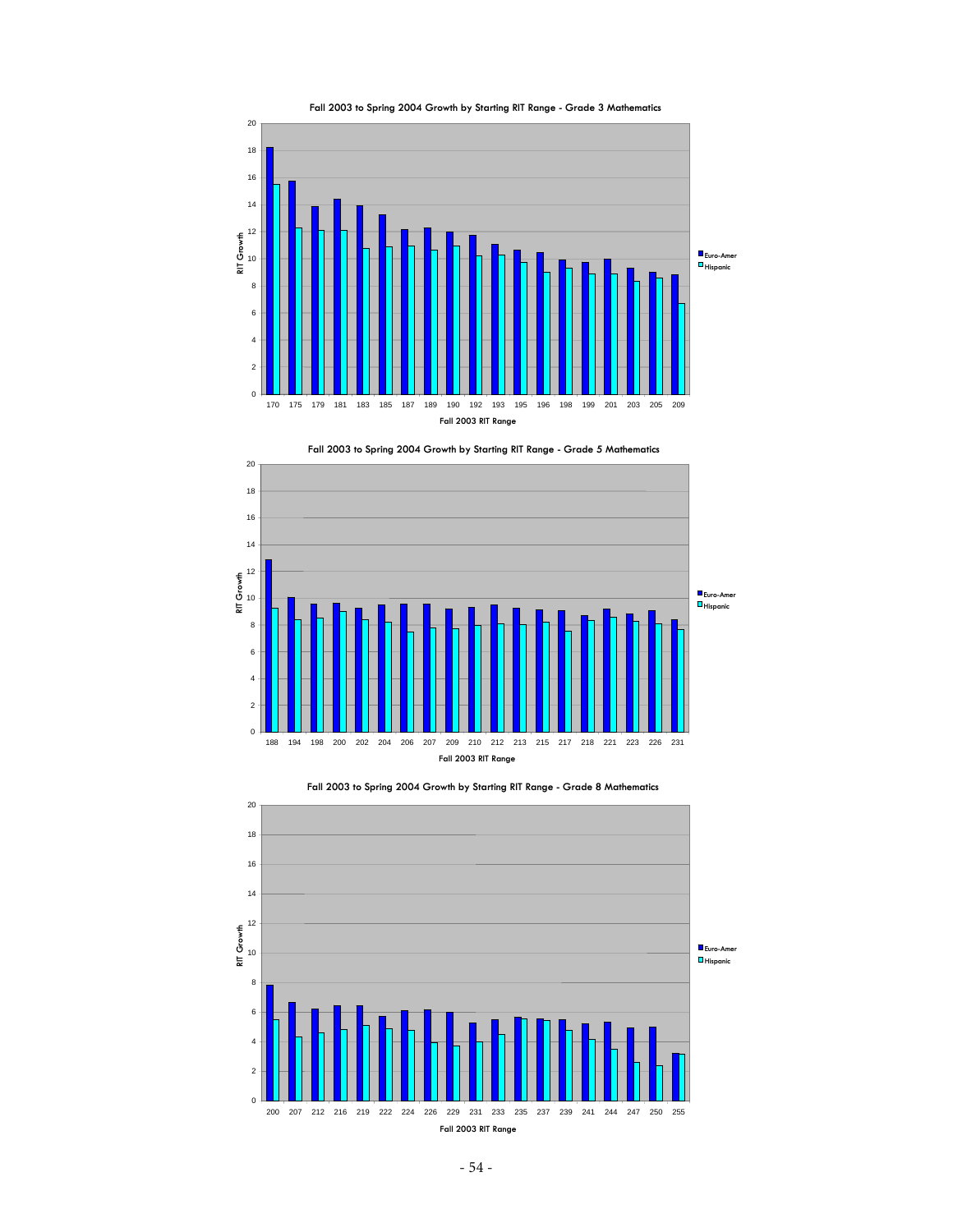# CHAPTER 6: Conclusions and Discussion

The primary findings of the study include the following:

- **Mathematics and reading scores have improved over the past two years under NCLB.**
- Student growth scores have decreased since NCLB was implemented.
- Students in grades with state tests have higher achievement and growth than students who are not.
- **EXECUTE:** Changes in performance in mathematics are greater than those in reading since NCLB was implemented.
- Studies in this area that use lower-stakes assessments to measure improvements in learning may have a greater percentage of unmotivated students.
- Student growth in every ethnic group has decreased slightly since NCLB was implemented.
- Growth of Hispanic students in every grade and subject area tends to be lower than the growth of European-American students with exactly the same initial score.

## **Mathematics and Reading Scores have Improved Under NCLB**

The primary public policy goal of NCLB is to assure that all students in grades 3 through 8 (and one high school grade) are proficient performers in reading and mathematics by 2014. States have reported varying rates of progress toward this goal on their own tests. One of our objectives was to evaluate the rate of progress toward this goal using a common assessment across a multi-state population.

The differences in performance scores observed in this study would indicate that school systems have achieved some improvement in performance since the beginning of NCLB. In mathematics, the improvement in performance was substantial. Fall 2003 results were better than fall 2001 results in every grade with a weighted average improvement of .72 RIT points.

The cumulative difference in performance across grades was over 4 RIT points. One way to interpret the magnitude of this difference is to attempt to frame it in terms of the improvement it might create in proficiency rates, which has become the most common statistic used to represent student performance.

Using a hypothetical example, we can see how the amount of achievement change seen in the study might affect the percentage of students being identified as proficient. If we use the  $50<sup>th</sup>$ percentile in grade 8 to represent a proficiency standard, the mathematics proficiency level would be a RIT score of 235 (approximately equivalent to the proficiency standard in place in Oregon for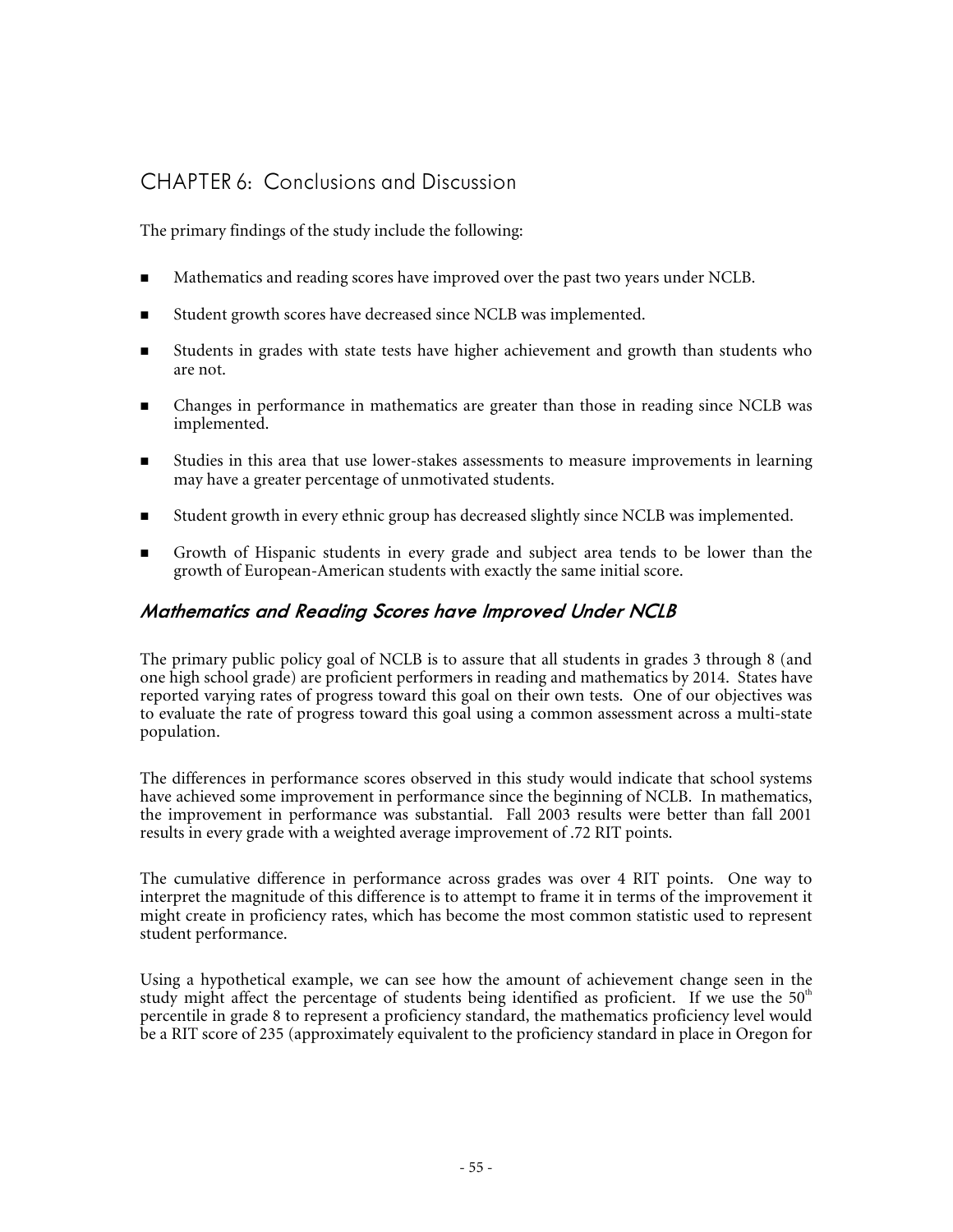grade 8, based on Kingsbury et. al, 2003). The reading proficiency level would be a RIT score of 225 (approximately equivalent to the proficiency standard used in Arizona for grade 8).

If the NWEA norm group were to sustain an improvement in their mathematics RIT score of 4 points between third and eighth grade, students currently scoring between 231 (the  $41^{\circ}$  percentile) and 234 would show enough improvement to cross the proficiency bar. This would translate to about a 9 percentage point improvement in proficiency. This would represent a good start toward attaining the ambitious NCLB goals.

The improvement in reading was very slight. The average weighted difference in scores between the 2001 and 2003 was only .14 RIT points and the cumulative difference was less than one point. These differences would not result in substantial improvement in the number of students being identified as proficient.

### **Student Growth Scores have Decreased Under NCLB**

While performance seems to have improved, the rate of student growth actually declined between the school year prior to NCLB implementation (fall 2001 – spring 2002) and the fall 2003 – spring 2004 school year. In mathematics, the average weighted difference was -.25 RIT points and in reading the average difference was -.17 RIT points. While these differences are slight, they indicate that teachers are not yet achieving the gains in learning during the school year that will be needed to sustain large improvements in performance for the future.

This finding is very similar to the results of other studies that have attempted to use results from third party assessments, such as NAEP, to monitor and evaluate improvement in student performance since the implementation of NCLB. These studies consistently report that the rate of improvement in student performance on third party assessments is less than the rate of improvement reported on state assessments. Other researchers have also found that the rate of improvement on both third party assessments and state tests is not sufficient to create any reasonable prospect that all students will achieve proficiency by 2014.

That said, there is evidence of improvement, particularly in mathematics, that would suggest educators have continued to make steady progress toward improving student scores. The gains in performance that we've cited, if sustained over time, would result in significant increases in the number of students reaching the proficiency bar.

## **Students in Grades with State Tests have Higher Achievement and Growth**

Nearly all states had statewide assessment programs in place prior to the implementation of the No Child Left Behind act. A few states tested all students in grades 3 through 8, but most implemented testing for students in two or three selected grades. One of the core policy objectives of NCLB was to expand the testing of students in grades through 8 to all states. The assumption behind this objective is that expanded accountability would serve as an impetus to improved achievement in all grades.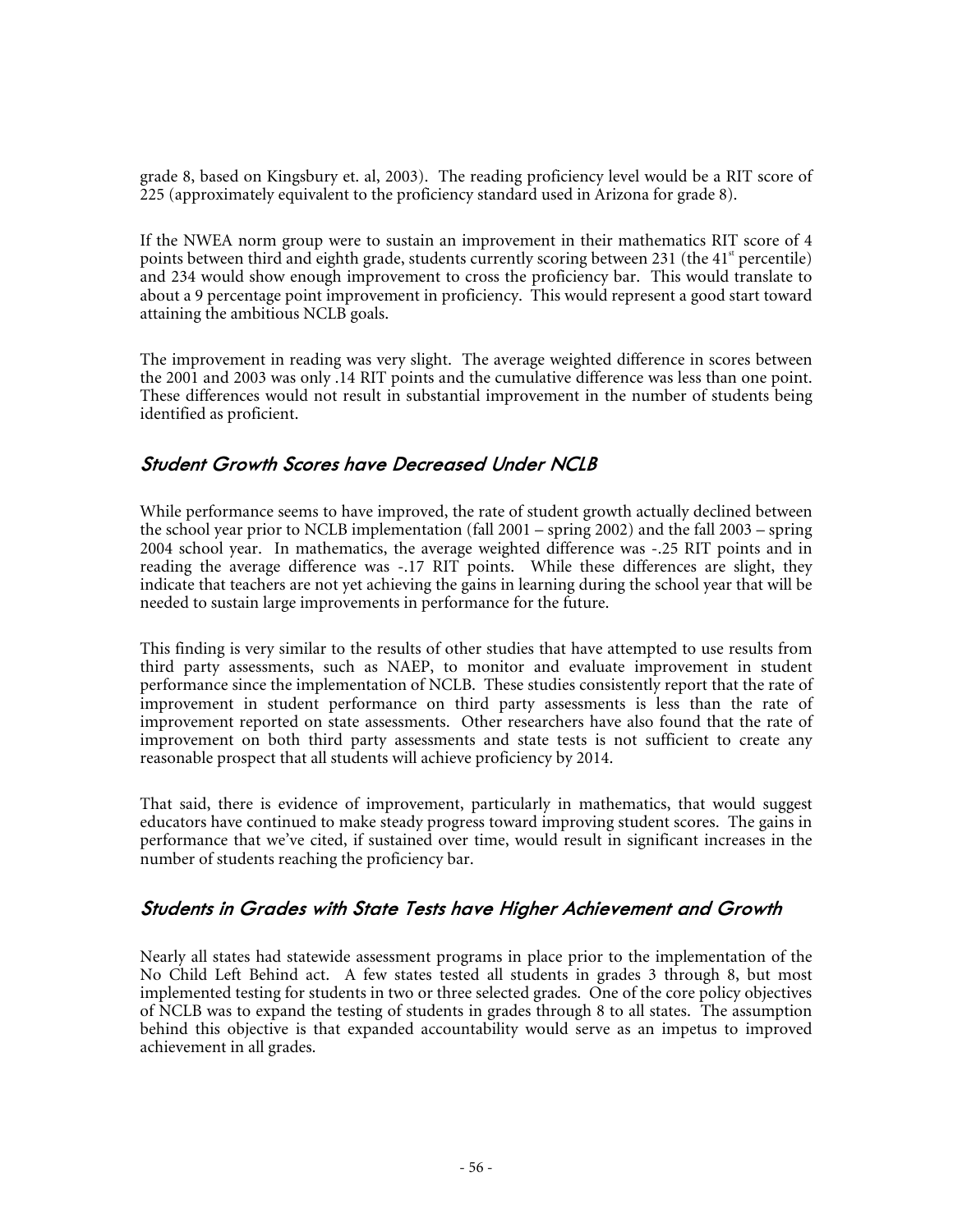We found that students enrolled in grades that were included in state testing programs showed larger improvements in performance than students who did not. These differences were more substantive in mathematics than they were in reading. In mathematics, the cumulative gain for students who participated in state testing was 2.50 RIT points beyond those achieved by students who did not participate. This gain, if sustained over time, would translate to a 4 to 6 percentage point improvement in proficiency based on the standards employed in the hypothetical example above.

Once again the improvements in reading that were attributable to participation to state testing were smaller, with an average weighted difference of only .10 RIT points and a cumulative difference of only .28 RIT points. In grades 3 through 6, the overall performance of students participating in their state test declined slightly in performance relative to the non-tested proportion of the population. Students in grades 7 and 8 who were tested, however, performed substantively better, with a difference of 1.15 RIT in grade 7 and .51 RIT in grade 8.

Students participating in state testing programs also fared considerably better on the growth measurement than those who did not. In mathematics, these gains would amount to a 3 to 4 point improvement in average RIT performance between third and eighth grade, assuming they were sustained cumulatively. The difference in growth was substantive for reading as well, with students participating in testing programs gaining an average of more than 2 RIT points over students who did not.

It was anticipated that most of the beneficial effects of state testing would fall on either low performing students or on those students who perform near the proficiency bar. The reasoning was that these non-proficient or nearly-proficient students would receive the most attention from educators because the consequences of No Child Left Behind are centered on improving the achievement of this group. The results actually showed that the introduction of state tests may have most benefited students at the higher end of the performance continuum. Depending on the grade and subject tested, the added growth enjoyed by high performing students ranged between about 0 and 2 RIT points.

This data strongly supports the concept that the testing of students in the elementary grades leads to meaningful gains in performance. Most of these gains seem to be attributed to the presence of a state test. It is not clear from our data whether the particular consequences associated with the implementation of testing in an NCLB framework provides any additional benefit, nor did we attempt to determine whether the introduction of testing had greater (or less) benefit in states which imposed higher-stakes consequences on students and teachers. What we can say with some confidence is that the presence of a test that measures, monitors, and reports student achievement provides some impetus to improved learning.

## **Changes in Mathematics are Greater than Those in Reading Under NCLB**

In general, effect size differences in both performance and growth were larger in mathematics than they were in reading. For example, the overall effect size improvement in fall 2001 to fall 2003 mathematics performance was .05, while the improvement in reading performance was only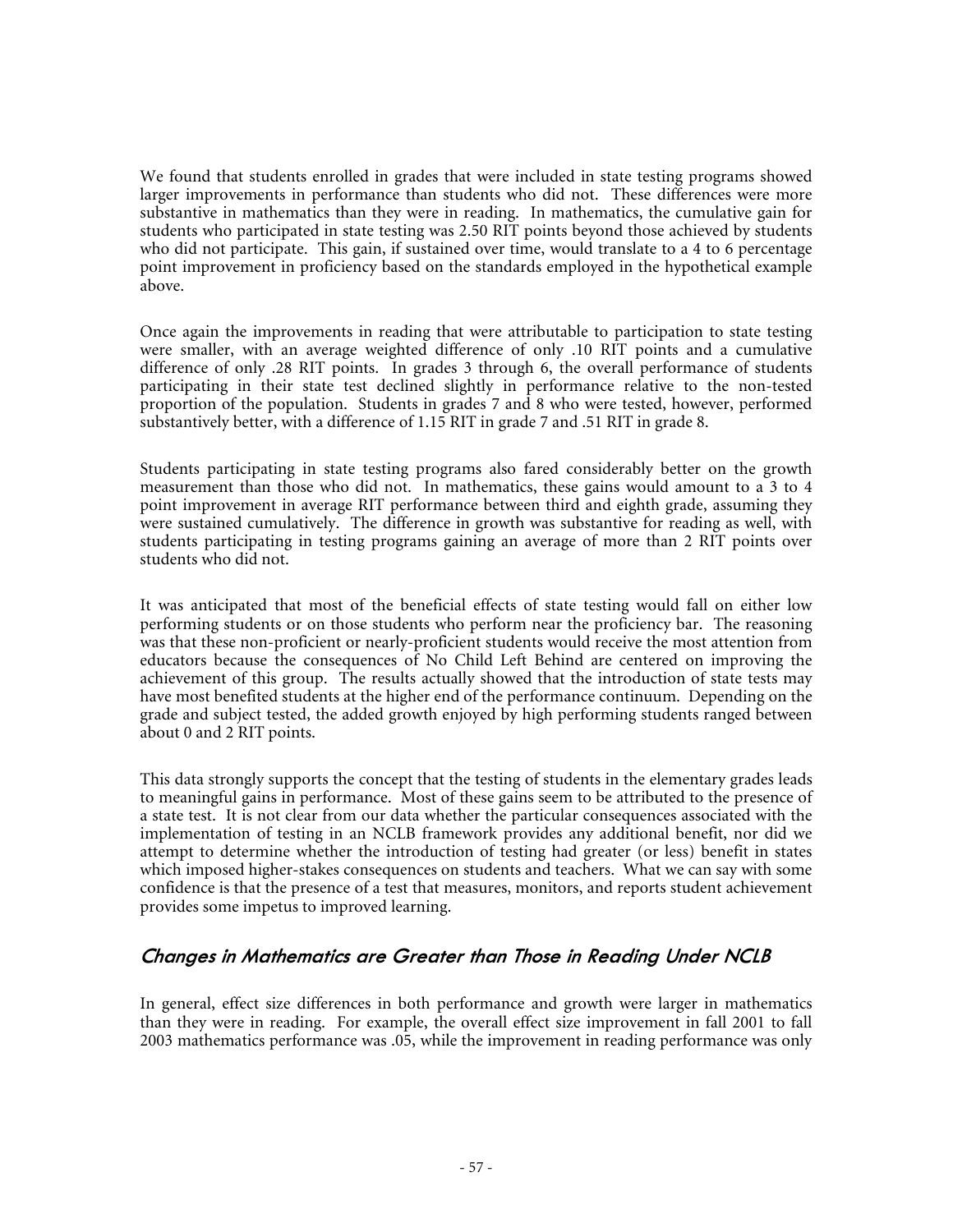.01. The average weighted decline in mathematics growth (effect size  $= .04$ ) was also larger than that in reading (effect size =.02). Virtually every analysis in this study resulted in larger effect sixes for mathematics than for reading.

It seems possible then, that mathematics achievement may be more responsive to changes in curriculum and instruction than reading. NCLB holds educators accountable for assuring that all students are proficient in both reading and mathematics. It is in the national interest to cultivate a citizenry that is well educated in these two disciplines. As a practical matter, however, there are reasons to expect that it might be easier to achieve large improvements in mathematics performance than reading because of the way the disciplines are structured and delivered.

One aspect of this structure is that students develop most of their skill in mathematics through a curriculum pursued in the classroom. This curriculum is fairly well defined and sequenced and while parents may occasionally help their kids through a difficult algebra problem or drill their children on the times tables, this supplements and does not replace the work done in the classroom.

This gives schools two obvious points of leverage that can be used to improve mathematics learning. First, if what needs to be known in mathematics is defined and sequenced, schools have an easier time focusing improvement efforts because the path to improvement is knowable. Second, since most of what is to be learned can be accomplished in the classroom or through welldesigned homework, success in mathematics may be less dependent on what goes on inside the home.

The same may not be true in reading. The skills required to develop as a reader are not as clearly defined and sequenced as those in mathematics. Reading improvement is also more dependent on qualities and skills that may require development outside the classroom. Vocabulary development, for example, is critical to developing one's reading power, and most vocabulary development comes from reading that is pursued outside the classroom setting. Students who come from homes with few reading materials and have non-English speaking parents or parents who do not read and use language well themselves, are missing ingredients that may be critical to the support of rapid reading development.

If improvement in mathematics comes more rapidly than improvement in reading, it is doubtful that an implementation of sanctions will assure that all students will eventually get what is needed to reach proficiency. If success is more difficult to achieve in some domains than others, we need to ask whether educators and policy makers are prepared to recognize that sanctions alone may not solve the problem. Assuming that improved reading achievement needs more than just classroom instruction, the solutions rest far beyond the bounds of this study, in the realm of environmental change to enhance reading improvement.

### **Student Growth in Every Ethnic Group has Decreased Under NCLB**

Evidence here indicates substantive gaps in performance between European-American and Asian students and their Hispanic, African-American, and Native American counterparts. But we also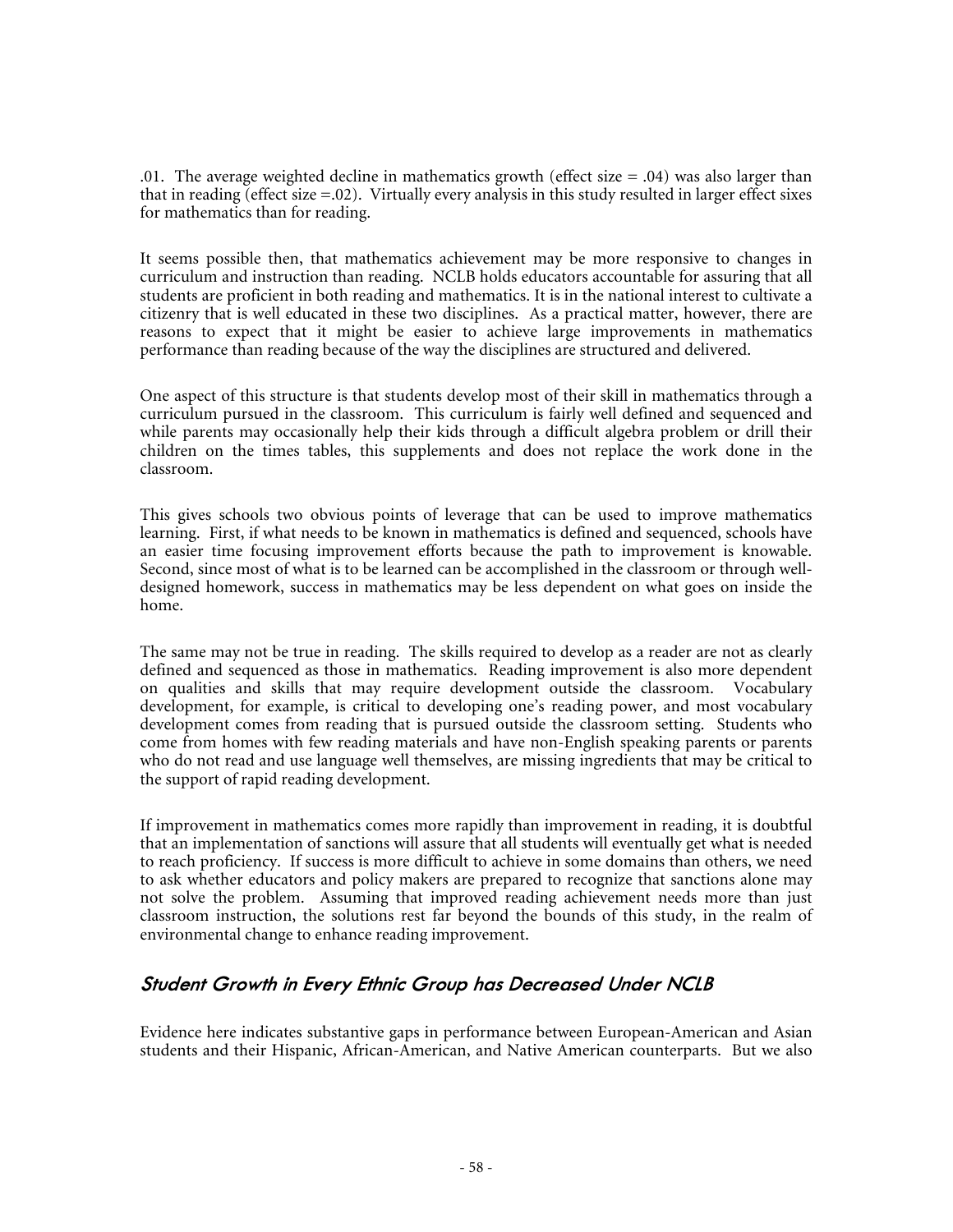found evidence of a decline in the achievement gap. All ethnic groups showed improvement in performance between fall 2001 and fall 2003. For African-American, Native American, and Hispanic students these improvements were relatively large. These gains were large enough to cause modest declines in the achievement gap between these students and their European-American and Asian counterparts.

Unfortunately, while the achievement gap may have narrowed, the fall to spring growth of Hispanic, African-American, and Native American students in our sample fell far short of the growth achieved by other students. These differences in growth were quite large. For example, the difference in mathematics and reading growth between European-American and African-American students averaged more than 2 RIT points in each grade.

How could Hispanic, African-American, and Native American students achieve reductions in the achievement gap while showing lower growth than European-American students? The answer is that low achieving children generally show greater growth than high achieving children, which would generally cause gaps between low and high achievers to narrow over time. Thus low achieving minority children were closing the achievement gap because their growth was greater than that of higher achieving children.

It is important that public policy doesn't define equity as merely closing the gap between the low performers and the middle. That's why public policy should place more emphasis on closing gaps in growth among students than gaps in achievement. While closing the gap between low performers and the middle would be a step in the direction of greater equity, the product of true equity would not be equal student outcomes. It is one step in the direction of justice when a minority student, perhaps the son or daughter of a single parent trying to raise a family on a very limited income, achieves a level of proficiency that allows him or her to earn a living wage and pursue a happier life. It may be a bigger step toward justice when a particularly talented minority student, the son or daughter of a single parent trying to raise a family on the same limited income, is afforded the kinds of opportunities that assure their talent will truly blossom to its fullest potential.

## **Growth of Hispanic Students is Lower than Growth of Comparable European-American Students**

Despite modestly narrowing the achievement gap, low achieving Hispanic children grew less than European-American children who started with the same score. The gap in growth between low achieving Hispanic and European-American children, for example, is close to 2 RIT points in third grade mathematics and between 1.5 and 2 RIT points for most students in eighth grade. Thus if one goal is to help low achieving students close their gap relative to high achievers, low achieving European-American children are closing that gap more effectively than Hispanic, African-American, and Native American children.

The disadvantage in growth experienced by Hispanic, African-American and Native American children is large enough that it will eventually thwart efforts to close the achievement gap. But closing an achievement gap should not be our only concern. We should also be concerned when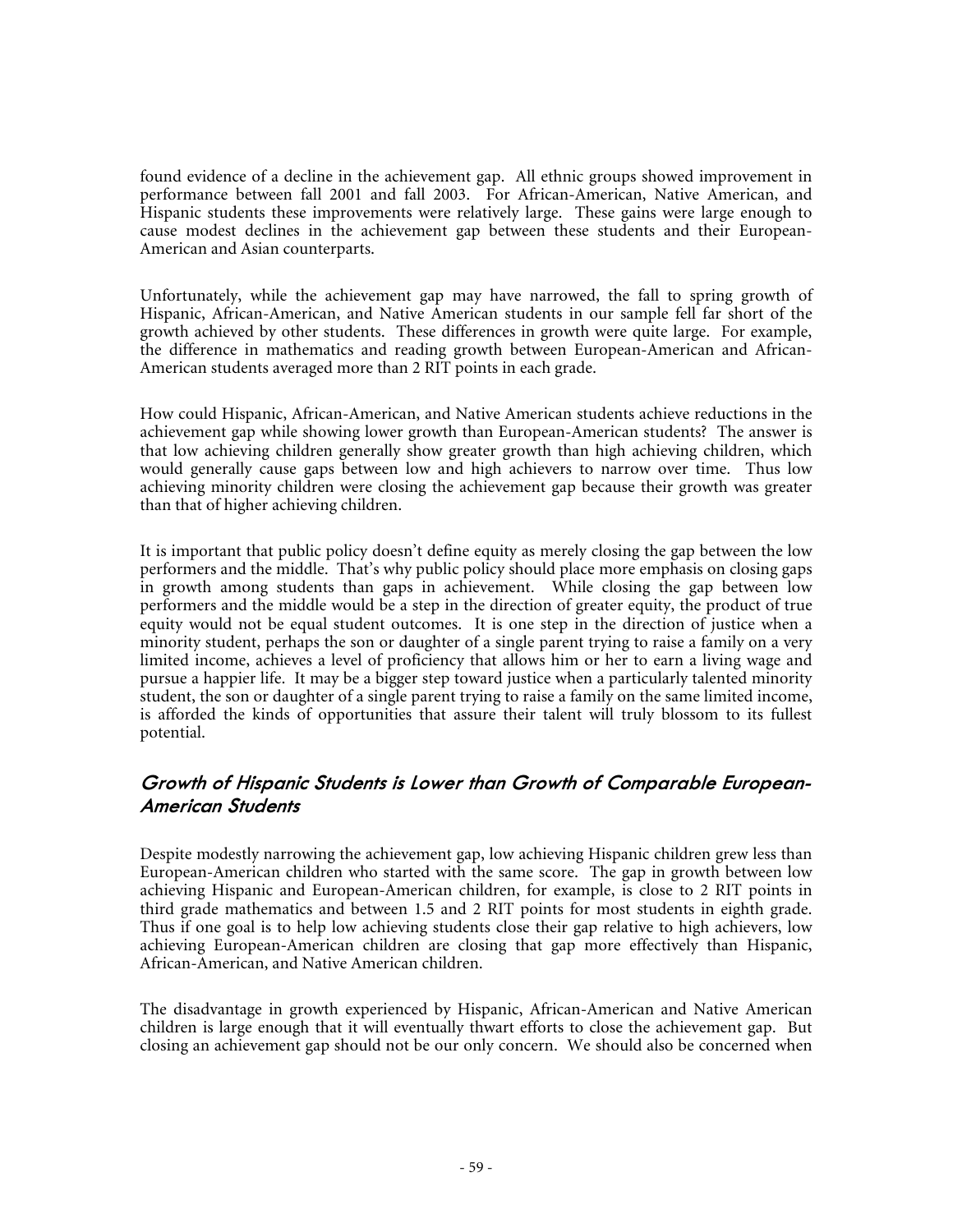high performing minority students, students who have closed this gap and already perform at a level equal to or beyond that of their European-American peers, achieve less growth then European-American or Asian students. The gaps in growth that we've found are pervasive, they are not limited to low performing students, and they contribute to conditions that make it difficult for many minority students to achieve the level of success that reflects their true capabilities.

## **Conclusion to the 2005 Study**

It is very early to identify the extent to which NCLB will influence educational change in the future.

Two of the positive trends at this point include the following:

- State-level tests tend to improve observed achievement, and therefore increasing the number of grades in which they are given may improve achievement more.
- There is evidence that NCLB has improved student achievement since its adoption (although this effect is much smaller than the testing effect).

Two of the worrisome elements at this point are that:

- If change in achievement of the magnitude seen so far continues, it won't bring schools close to the requirement of 100% proficiency by 2014.
- Students in ethnic groups that have shown achievement gaps in the past grow less under NCLB, and may grow less than comparable European-American students.

During next year's study in this series, the authors will watch these positive and negative trends, and add additional evidence concerning the effectiveness of NCLB. Given the number of aspects involved in the NCLB legislation, the number of methods that states have used to implement the federal requirements, and the potential for the federal government to change regulations or even the law itself, it should be an interesting few years.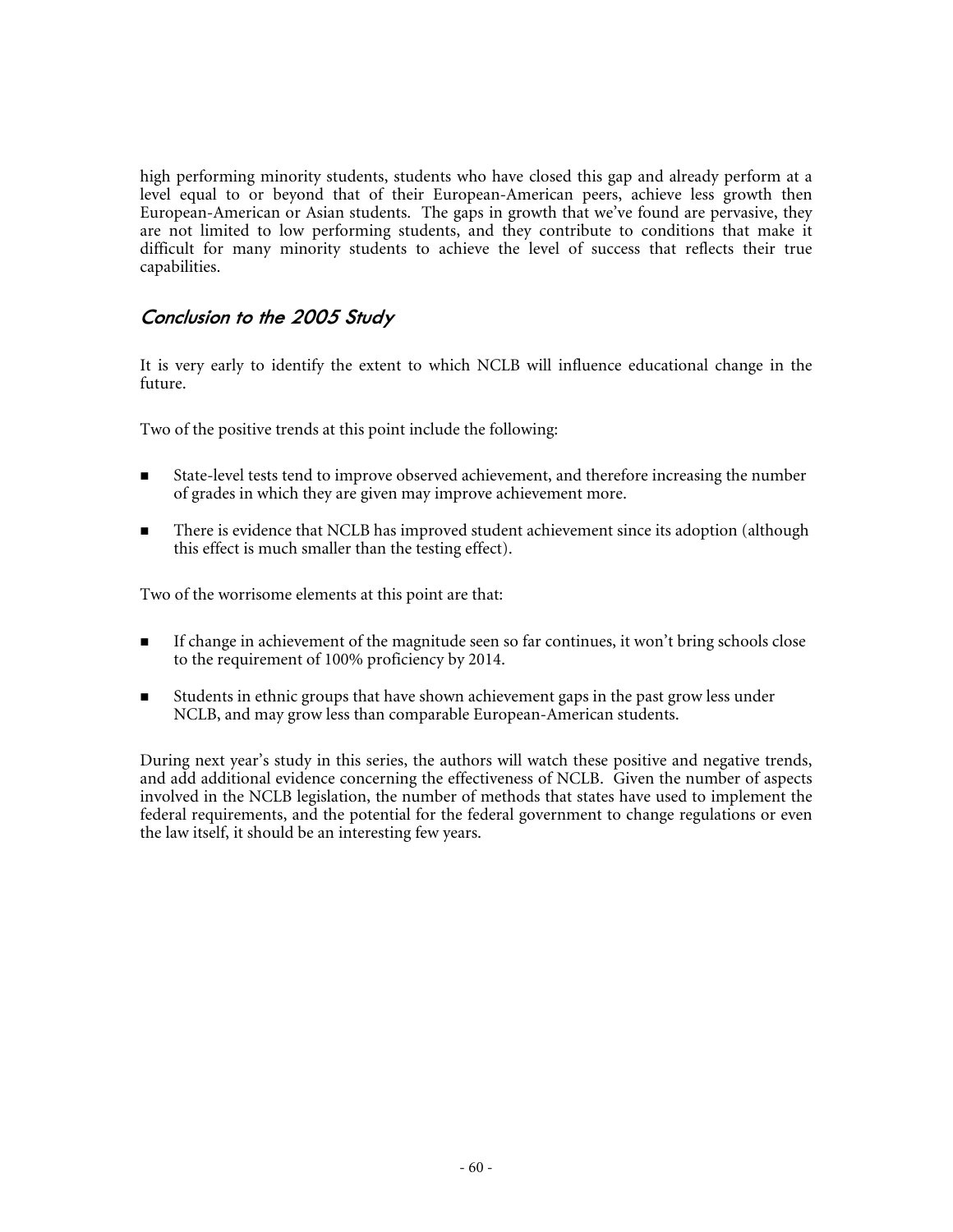## REFERENCES

Amrein, A. & Berliner, D. (2002a). High-stakes testing, uncertainty and student learning<br>Educational Policy Analysis Archives, 10(18). Retrieved March 8, 2005 from Educational Policy Analysis Archives, 10(18). http://epaa.asu.edu/epaa/v10n18/

Amrein, A. & Berliner, D. (2002b). The impact of high-stakes tests on student academic performance. Education Policy Research Unit. Education Policy Studies Laboratory. Retrieved March 15, 2005 from http://www.asu.edu/educ/epsl/EPRU/documents/EPSL-0211-126-EPRU.pdf

Braun, H. (2004). Reconsidering the impact of high-stakes testing. Educational Policy Analysis Archives, 12(1). Retrieved March 8, 2005 from http://epaa.asu.edu/epaa/c12n1/

Campbell, J. R., Hombo C.M., & Mazzeo, J. (2000). *NAEP 1999 Trends in Academic Progress: Three Decades of Student Performance.* Washington, D.C.: National Center for Education Statistics. Retrieved March 12, 2005 from http://nces.ed.gov/nationsreportcard/pdf/main1999/2000469.pdf

Center for Ecucation Policy (2005). *From the capital to the classroom: Year 3 of the No Child Left Behind Act.* Washington, D.C.: Author. Retrieved March 28, 2005 from http://www.cepdc.org/pubs/nclby3/press/cep-nclby3\_21Mar2005.pdf

Chubb, J., Linn, R., Haycock, K. & Wiener, R. (2005). Do we need to repair the monument? Education Next, Spring, 2005. http://www.educationnext.org/20052/8.html

Education Trust. (2004). Measured progress: Achievement rises and gaps narrow, but too slowly. Washington, D.C.: Author. http://www2.edtrust.org/edtrust/images/MeasuredProgress.doc.pdf

Goldschmidt, P. (2004). *Models for school accountability and program evaluation.* Presentation at the Reidy Interactive Lecture Series: Incorporating measures of student growth into state<br>accountability systems, October, 2004, Nashua, NH. Retrieved from accountability http://www.nciea.org/publications/RILS\_PG04.pdf

Grissmer, D., Flanagan, A., Kawata, J. & Williamson, S. (2002). Improving student achievement:<br>What state NAEP test scores tell us. Santa Monica, CA: RAND Corporation. Santa Monica, CA: RAND Corporation. http://www.rand.org/publications/MR/MR924/

Hanushek, E., & Raymond, M. (2004). *School Accountability and the Black-White Test Score Gap.* Paper prepared for "50 Years After Brown, What Have We Achieved and What Remains to Be Done?", Harvard University, April 23-24, 2004.

Ingebo, G. (1997). Probability in the Measure of Achievement. Chicago, IL: MESA Press.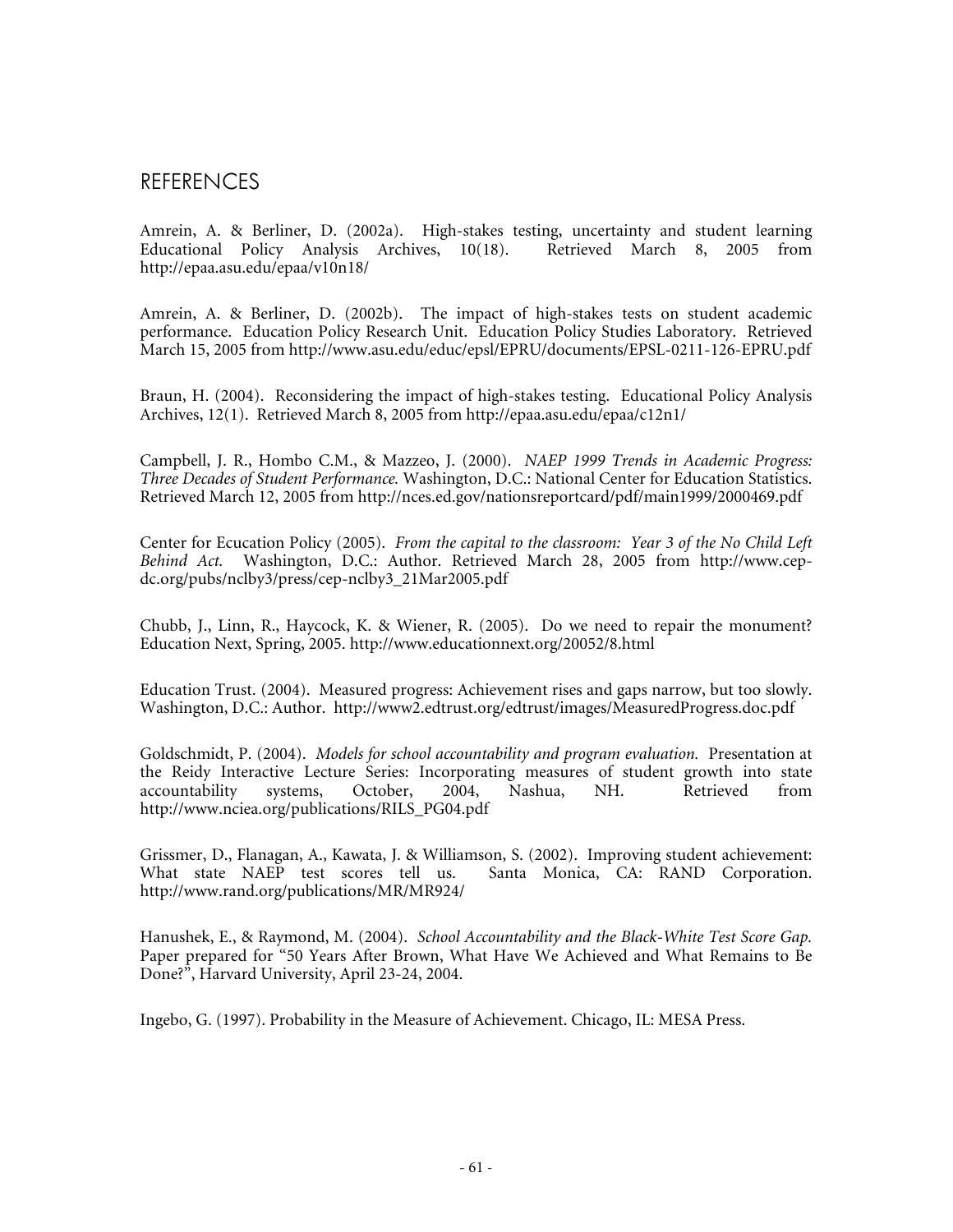Kingsbury, G. G. (2002, April). Comparison of ALT and MAP Scores. Presented to the American Educational Research Association annual meeting New Orleans, LA.

Kingsbury, G. G. (2003, April). A long-term study of the stability of item parameter estimates. Paper presented at the annual meeting of the American Educational Research Association. Chicago, IL.

Kingsbury, G. G., Cronin, J. C., Hauser, C., and Houser, R. L. (2003, December). The State of State Standards: Research Investigating Proficiency Levels in Fourteen States. Portland, OR; NWEA.

Linn, R. L. (2003). *Accountability: Responsibility and reasonable expectations*. Educational Researcher, 32(7), 3-13.

Linn, R. (2004). *Rethinking the No Child Left Behind Accountability System*. Paper prepared for a forum on No Child Left Behind sponsored by the Center for Education Policy, Washington, DC, July 28, 2004.

McCombs, J.S., Kirby, S. N., Barney, H. D. & Magee, S.J. (2004) *Achieving State and National Literacy Goals, a Long Uphill Road: A Report to Carnegie Corporation of New York.* Santa Monica, Corporation. http://www.rand.org/pubs/technical\_reports/2004/RAND\_TR180.pdf

National Center for Education Statistics. (2005). *The Nation's Report Card*. Retrieved March 16 from http://nces.ed.gov/nationsreportcard/

National Conference of State Legislatures. (2005). *Task force on No Child Left Behind Final Report*. Denver; Author.

Northwest Evaluation Association (2002). RIT Scale Norm. Portland, OR; Author.

Northwest Evaluation Association (2003). Technical Manual. Portland, OR; Author.

Packer, J. (2004). *No Child Left Behind and adequate yearly progress fundamental flaws: A forecast for failure.* Paper presented at the Center on Education Policy Forum on Ideas to Improve the Accountability Provisions Under the No Child Left Behind Act, July 28, 2004

Roderick, M. & Engel, M. (2001). The grasshopper and the Ant: Motivational Responses of Lowachieving students to high-stakes testing. Educational Evaluation and Policy Analysis, 23(3). 197- 222.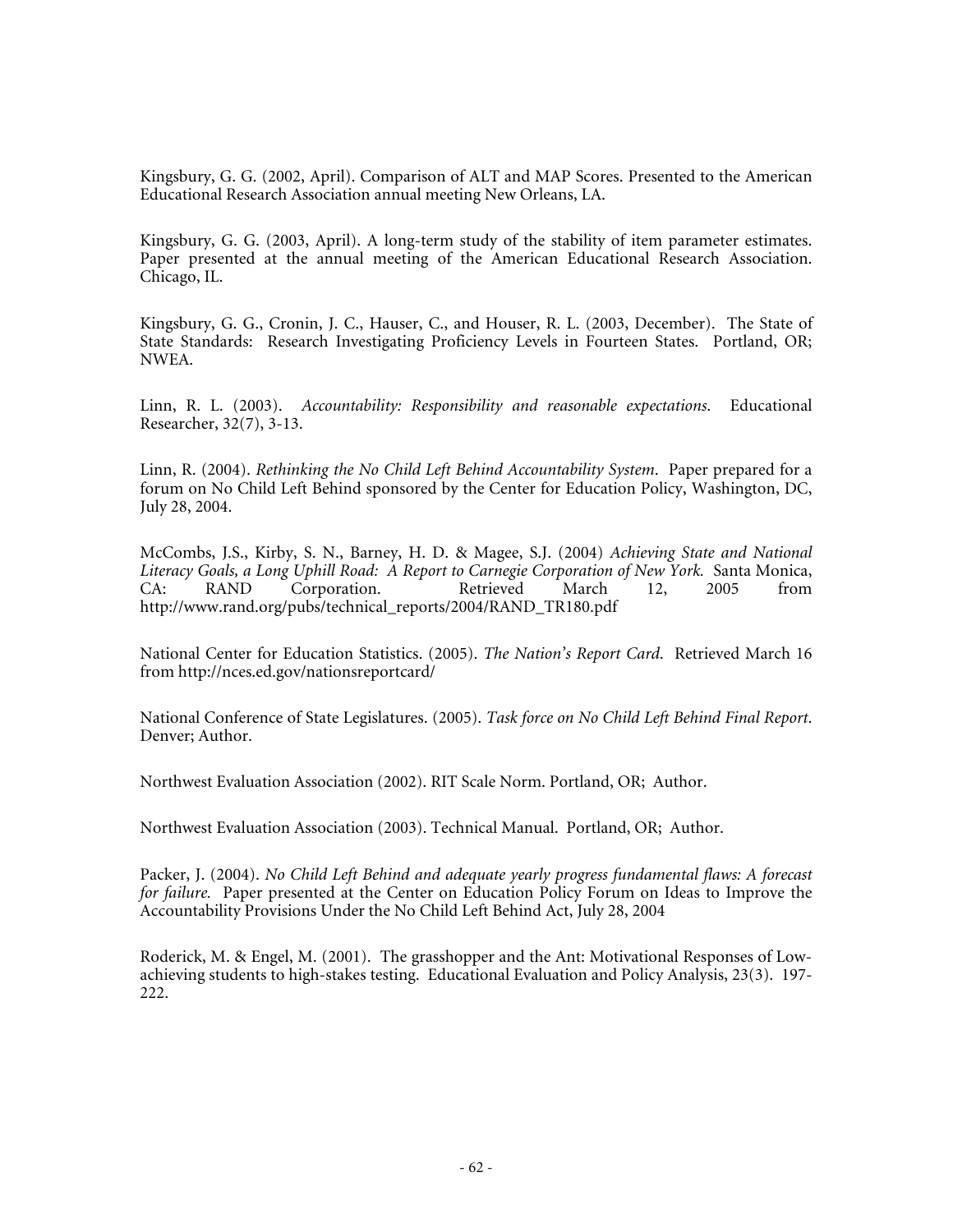Shields, P.. Esch, C., Lash, A., Padilla, C. & Woodworth, K. (2004). *Evaluation of Title I accountability systems and school improvement efforts (TASSIE): First year findings.* A report prepared for the U.S. Department of Education by SRI International. Retrieved March 8, 2005 from http://www.ed.gov/rschstat/eval/disadv/tassie1/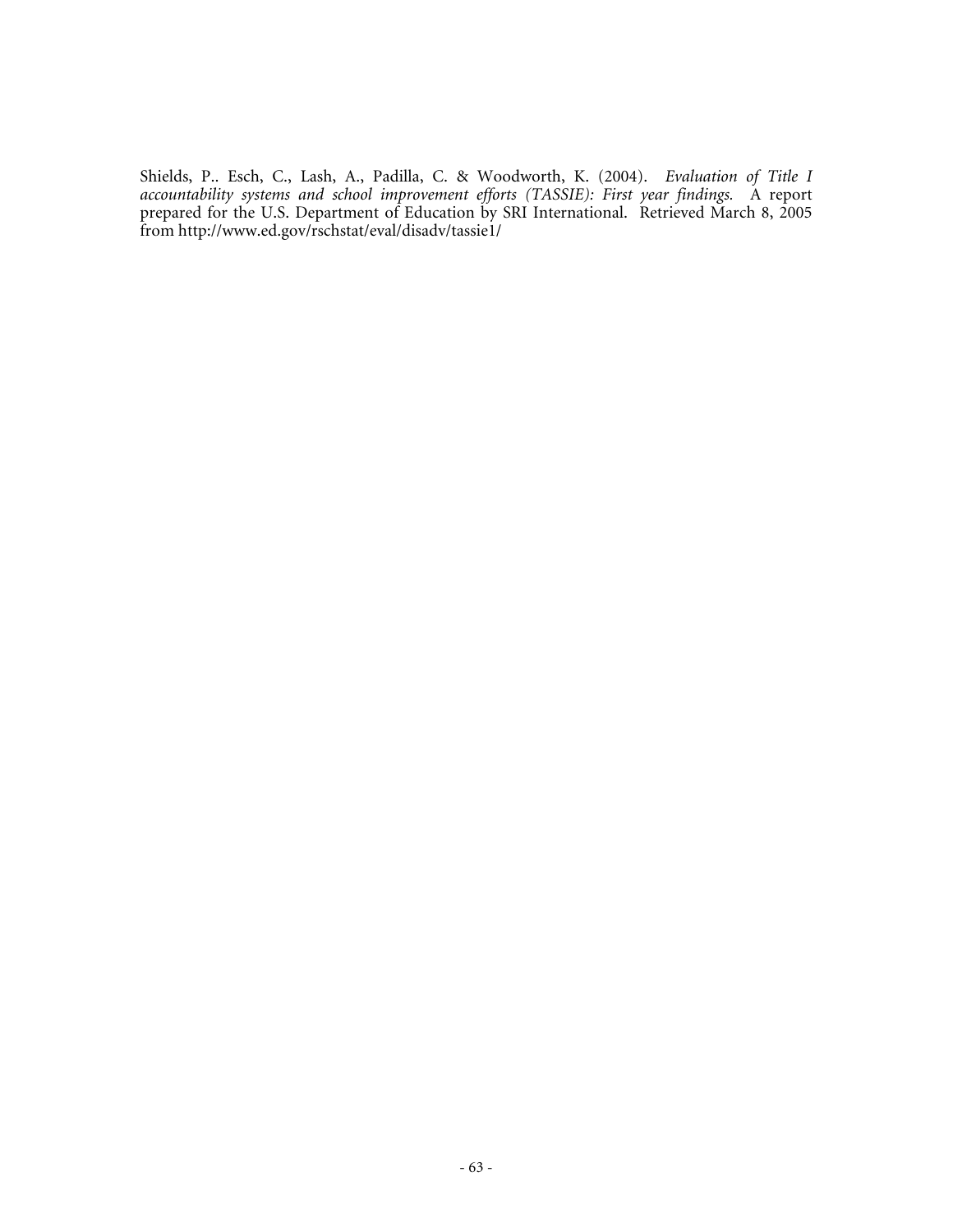# **Appendix A**

|                       |       |               | Table A1 - Fall mathematics scores of students who participated in a state test the prior year, disaggregated |       |                                |                    |               | by ethnicity  |                    |                                |                                |                    |              |                |              |                                   |
|-----------------------|-------|---------------|---------------------------------------------------------------------------------------------------------------|-------|--------------------------------|--------------------|---------------|---------------|--------------------|--------------------------------|--------------------------------|--------------------|--------------|----------------|--------------|-----------------------------------|
|                       |       |               | <b>Fall 2001</b>                                                                                              |       |                                |                    |               |               | <b>Fall 2003</b>   |                                |                                |                    |              |                |              |                                   |
|                       |       |               |                                                                                                               |       |                                |                    |               | Grade 3       |                    |                                |                                |                    |              |                |              |                                   |
|                       |       | No State Test |                                                                                                               |       | <b>State Test Administered</b> |                    |               | No State Test |                    |                                | <b>State Test Administered</b> |                    |              | No State Test  |              | <b>State Test</b><br>Administered |
|                       | Count | Mean          | Std<br>Deviation                                                                                              | Count | Mean                           | Std<br>Deviation   | Count         | Mean          | Std<br>Deviation   | Count                          | Mean                           | Std<br>Deviation   | Mean<br>Diff | Effect<br>Size | Mean<br>Diff | Effect<br>Size                    |
| Native<br>American    | 392   | 187.88        | 12.00                                                                                                         | 268   | 183.16                         | 11.18              | 333           | 189.82        | 11.94              | 300                            | 183.48                         | 12.06              | 1.94         | 0.16           | 0.32         | 0.03                              |
| Asian                 | 715   | 188.84        | 13.36                                                                                                         | 358   | 195.59                         | 12.01              | 879           | 190.01        | 13.29              | 452                            | 198.28                         | 13.04              | 1.17         | 0.09           | 2.69         | 0.22                              |
| African-<br>American  | 695   | 186.30        | 11.15                                                                                                         | 357   | 186.17                         | 10.29              | 727           | 188.13        | 11.31              | 351                            | 188.96                         | 11.04              | 1.83         | 0.16           | 2.79         | 0.27                              |
| Hispanic              | 1984  | 183.27        | 12.23                                                                                                         | 2011  | 184.72                         | 11.40              | 2175          | 185.39        | 11.83              | 2172                           | 187.09                         | 11.94              | 2.12         | 0.17           | 2.36         | 0.21                              |
| European-<br>American | 15356 | 191.66        | 11.49                                                                                                         | 3859  | 193.42                         | 11.51              | 15216         | 192.65        | 11.59              | 3998                           | 195.46                         | 11.73              | 0.99         | 0.09           | 2.05         | 0.18                              |
|                       |       |               |                                                                                                               |       |                                |                    |               | Grade 4       |                    |                                |                                |                    |              |                |              |                                   |
|                       |       | No State Test |                                                                                                               |       | <b>State Test Administered</b> |                    | No State Test |               |                    |                                | <b>State Test Administered</b> |                    |              | No State Test  |              | <b>State Test</b><br>Administered |
|                       | Count | Mean          | Std                                                                                                           | Count | Mean                           | Std                | Count         | Mean          | Std                | Count                          | Mean                           | Std                | Mean         | Effect         | Mean         | Effect                            |
| Native                | 483   | 191.13        | Deviation<br>13.02                                                                                            | 192   | 196.32                         | Deviation<br>11.71 | 561           | 193.93        | Deviation<br>11.01 | 239                            | 198.93                         | Deviation<br>12.03 | Diff<br>2.80 | Size<br>0.22   | Diff<br>2.61 | Size<br>0.22                      |
| American<br>Asian     | 449   | 198.29        | 12.11                                                                                                         | 415   | 206.28                         | 12.09              | 521           | 199.26        | 13.93              | 439                            | 207.69                         | 12.21              | 0.97         | 0.08           | 1.41         | 0.12                              |
| African-              | 572   | 195.90        | 11.20                                                                                                         | 396   | 194.95                         | 11.54              | 657           | 196.87        | 11.70              | 390                            | 197.24                         | 12.88              | 0.97         | 0.09           | 2.28         | 0.20                              |
| American<br>Hispanic  | 1594  | 194.03        | 12.20                                                                                                         | 2120  | 194.58                         | 12.18              | 1903          | 194.93        | 12.33              | 2336                           | 197.84                         | 12.27              | 0.90         | 0.07           | 3.25         | 0.27                              |
| European-             | 11227 | 202.79        | 10.77                                                                                                         | 7050  | 204.39                         | 11.26              | 11561         | 203.67        | 11.45              | 6795                           | 205.53                         | 11.32              | 0.87         | 0.08           | 1.14         | 0.10                              |
| American              |       |               |                                                                                                               |       |                                |                    |               | Grade 5       |                    |                                |                                |                    |              |                |              |                                   |
|                       |       | No State Test |                                                                                                               |       | <b>State Test Administered</b> |                    |               | No State Test |                    | <b>State Test Administered</b> |                                |                    |              | No State Test  |              | <b>State Test</b><br>Administered |
|                       | Count | Mean          | Std<br>Deviation                                                                                              | Count | Mean                           | Std<br>Deviation   | Count         | Mean          | Std<br>Deviation   | Count                          | Mean                           | Std<br>Deviation   | Mean<br>Diff | Effect<br>Size | Mean<br>Diff | Effect<br>Size                    |
| Native<br>American    | 169   | 204.50        | 12.98                                                                                                         | 448   | 200.00                         | 13.15              | 163           | 205.17        | 12.42              | 493                            | 203.37                         | 13.20              | 0.67         | 0.05           | 3.37         | 0.26                              |
| Asian                 | 108   | 213.70        | 11.10                                                                                                         | 886   | 211.48                         | 13.81              | 129           | 213.67        | 10.03              | 1060                           | 211.16                         | 15.19              | $-0.03$      | 0.00           | $-0.32$      | $-0.02$                           |
| African-<br>American  | 132   | 203.55        | 12.14                                                                                                         | 884   | 203.52                         | 12.33              | 157           | 204.73        | 12.38              | 942                            | 205.91                         | 11.98              | 1.18         | 0.10           | 2.40         | 0.19                              |
| Hispanic              | 554   | 202.48        | 11.98                                                                                                         | 3824  | 201.79                         | 12.71              | 625           | 204.61        | 11.85              | 4383                           | 204.03                         | 13.41              | 2.13         | 0.18           | 2.23         | 0.18                              |
| European-<br>American | 4828  | 211.50        | 12.17                                                                                                         | 17767 | 211.36                         | 12.46              | 4824          | 212.37        | 12.16              | 17446                          | 212.08                         | 12.45              | 0.88         | 0.07           | 0.72         | 0.06                              |
|                       |       |               |                                                                                                               |       |                                |                    |               | Grade 6       |                    |                                |                                |                    |              |                |              |                                   |
|                       |       | No State Test |                                                                                                               |       | <b>State Test Administered</b> |                    |               | No State Test |                    |                                | <b>State Test Administered</b> |                    |              | No State Test  |              | <b>State Test</b><br>Administered |
|                       | Count | Mean          | Std<br>Deviation                                                                                              | Count | Mean                           | Std<br>Deviation   | Count         | Mean          | Std<br>Deviation   | Count                          | Mean                           | Std<br>Deviation   | Mean<br>Diff | Effect<br>Size | Mean<br>Diff | Effect<br>Size                    |
| Native<br>American    | 534   | 206.96        | 13.91                                                                                                         | 90    | 210.72                         | 15.23              | 633           | 205.37        | 14.26              | 88                             | 209.74                         | 12.41              | $-1.59$      | $-0.11$        | $-0.98$      | $-0.06$                           |
| Asian                 | 235   | 219.64        | 15.87                                                                                                         | 546   | 219.47                         | 15.49              | 229           | 222.10        | 15.74              | 655                            | 221.06                         | 17.67              | 2.47         | 0.16           | 1.59         | 0.10                              |
| African-              | 450   | 211.63        | 13.65                                                                                                         | 329   | 209.30                         | 13.21              | 493           | 212.83        | 13.71              | 332                            | 211.26                         | 12.86              | 1.20         | 0.09           | 1.96         | 0.15                              |
| American<br>Hispanic  | 1033  | 208.77        | 13.72                                                                                                         | 2938  | 207.83                         | 13.38              | 976           | 210.51        | 14.75              | 3430                           | 208.07                         | 14.18              | 1.74         | 0.13           | 0.24         | 0.02                              |
| European-<br>American | 12895 | 219.29        | 13.32                                                                                                         | 8105  | 218.33                         | 13.35              | 12088         | 219.89        | 13.57              | 7940                           | 219.95                         | 14.04              | 0.60         | 0.05           | 1.62         | 0.12                              |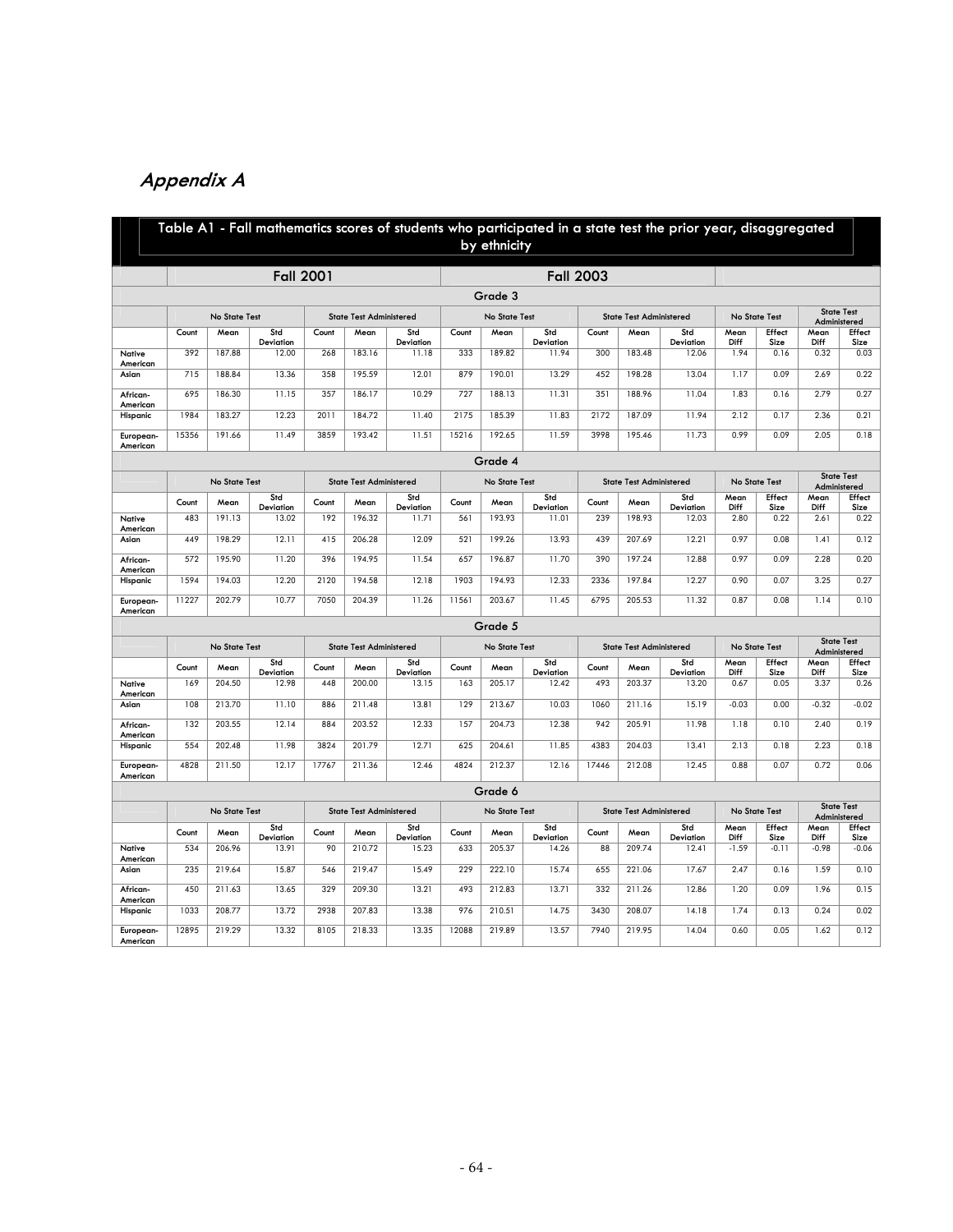|                       | Grade 7 |               |                  |       |                                |                  |               |               |                  |                                |                                |                  |               |                |                                   |                |
|-----------------------|---------|---------------|------------------|-------|--------------------------------|------------------|---------------|---------------|------------------|--------------------------------|--------------------------------|------------------|---------------|----------------|-----------------------------------|----------------|
|                       |         | No State Test |                  |       | <b>State Test Administered</b> |                  |               | No State Test |                  |                                | <b>State Test Administered</b> |                  | No State Test |                | <b>State Test</b><br>Administered |                |
|                       | Count   | Mean          | Std<br>Deviation | Count | Mean                           | Std<br>Deviation | Count         | Mean          | Std<br>Deviation | Count                          | Mean                           | Std<br>Deviation | Mean<br>Diff  | Effect<br>Size | Mean<br>Diff                      | Effect<br>Size |
| Native<br>American    | 450     | 205.76        | 15.58            | 178   | 216.37                         | 15.97            | 479           | 208.51        | 15.15            | 201                            | 218.86                         | 15.74            | 2.76          | 0.18           | 2.48                              | 0.16           |
| Asian                 | 78      | 228.56        | 15.42            | 563   | 225.18                         | 17.21            | 90            | 227.57        | 16.93            | 663                            | 223.71                         | 16.68            | $-1.00$       | $-0.06$        | $-1.47$                           | $-0.09$        |
| African-<br>American  | 58      | 216.05        | 16.08            | 773   | 214.34                         | 15.60            | 125           | 215.22        | 13.20            | 796                            | 217.52                         | 16.67            | $-0.84$       | $-0.05$        | 3.18                              | 0.20           |
| Hispanic              | 288     | 213.73        | 14.11            | 3413  | 212.04                         | 15.20            | 525           | 212.96        | 15.42            | 4031                           | 213.83                         | 15.75            | $-0.76$       | $-0.05$        | 1.78                              | 0.12           |
| European-<br>American | 3609    | 226.45        | 14.37            | 14302 | 225.83                         | 14.70            | 3938          | 225.26        | 14.37            | 14446                          | 226.37                         | 15.03            | $-1.18$       | $-0.08$        | 0.54                              | 0.04           |
|                       |         |               |                  |       |                                |                  |               | Grade 8       |                  |                                |                                |                  |               |                |                                   |                |
|                       |         | No State Test |                  |       | <b>State Test Administered</b> |                  | No State Test |               |                  | <b>State Test Administered</b> |                                |                  | No State Test |                | <b>State Test</b><br>Administered |                |
|                       | Count   | Mean          | Std<br>Deviation | Count | Mean                           | Std<br>Deviation | Count         | Mean          | Std<br>Deviation | Count                          | Mean                           | Std<br>Deviation | Mean<br>Diff  | Effect<br>Size | Mean<br>Diff                      | Effect<br>Size |
| Native<br>American    | 254     | 230.56        | 14.56            | 492   | 214.35                         | 15.37            | 57            | 226.67        | 16.09            | 491                            | 218.47                         | 15.88            | $-3.89$       | $-0.27$        | 4.12                              | 0.27           |
| Asian                 | 92      | 238.96        | 14.98            | 320   | 230.57                         | 17.16            | 138           | 231.89        | 17.37            | 438                            | 227.09                         | 17.92            | $-7.07$       | $-0.47$        | $-3.48$                           | $-0.20$        |
| African-<br>American  | 218     | 222.44        | 19.47            | 142   | 220.40                         | 16.72            | 263           | 219.97        | 20.08            | 194                            | 220.49                         | 15.79            | $-2.47$       | $-0.13$        | 0.09                              | 0.01           |
| Hispanic              | 466     | 221.28        | 16.05            | 2281  | 216.52                         | 16.29            | 582           | 223.15        | 14.86            | 2789                           | 218.14                         | 16.37            | 1.88          | 0.12           | 1.62                              | 0.10           |
| European-<br>American | 7804    | 232.52        | 15.91            | 6446  | 230.99                         | 15.55            | 9299          | 233.50        | 15.46            | 6730                           | 231.49                         | 15.71            | 0.98          | 0.06           | 0.50                              | 0.03           |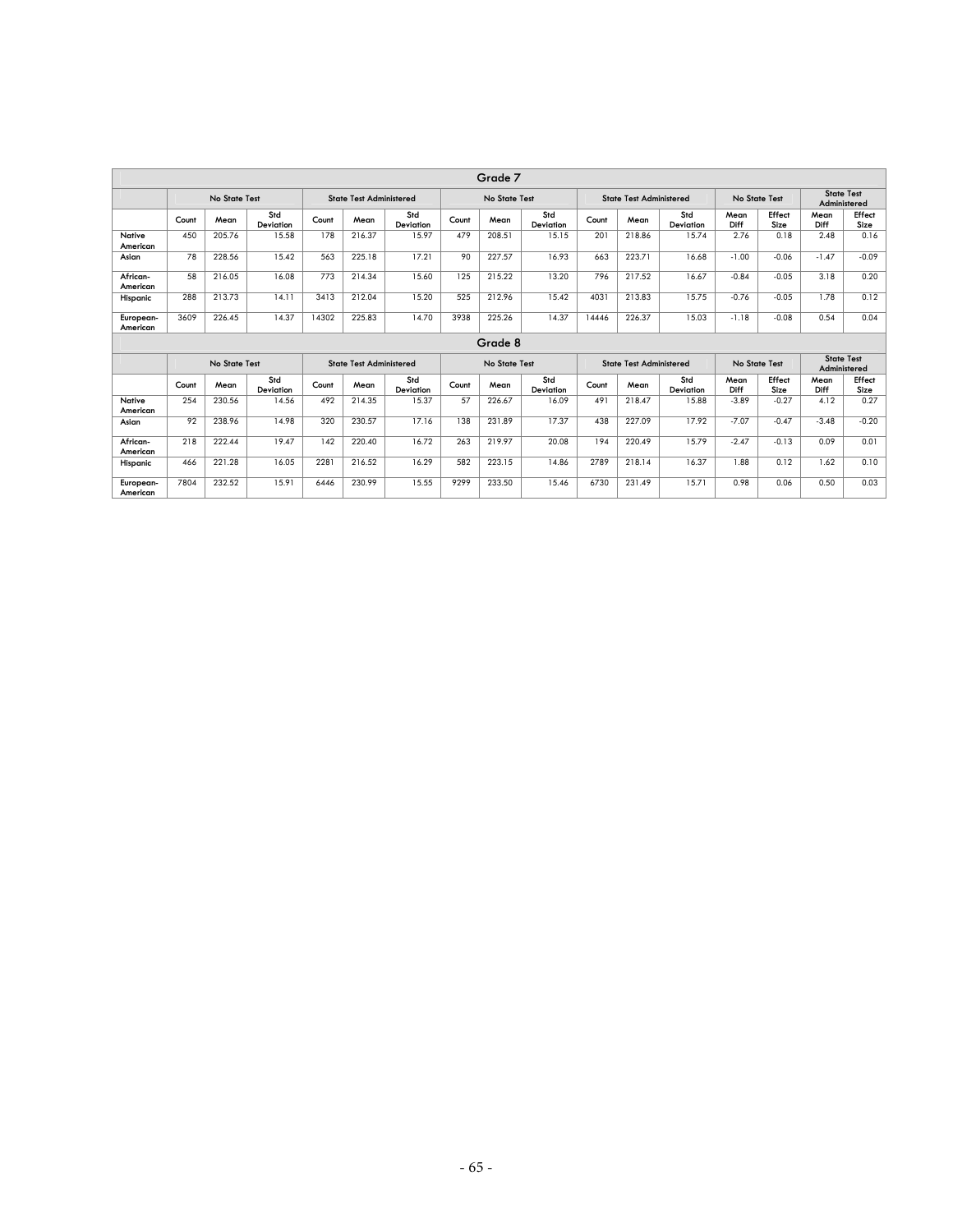|                       | Table A2 - Fall reading scores of students who participated in a state test the prior year, disaggregated by<br>ethnicity |                      |                  |       |                                |                  |       |               |                  |                  |                                |                  |              |                                    |              |                                   |
|-----------------------|---------------------------------------------------------------------------------------------------------------------------|----------------------|------------------|-------|--------------------------------|------------------|-------|---------------|------------------|------------------|--------------------------------|------------------|--------------|------------------------------------|--------------|-----------------------------------|
|                       |                                                                                                                           |                      |                  |       |                                |                  |       |               |                  |                  |                                |                  |              |                                    |              |                                   |
|                       |                                                                                                                           |                      | <b>Fall 2001</b> |       |                                |                  |       |               |                  | <b>Fall 2003</b> |                                |                  |              |                                    |              |                                   |
|                       |                                                                                                                           |                      |                  |       |                                |                  |       | Grade 3       |                  |                  |                                |                  |              |                                    |              | <b>State Test</b>                 |
|                       |                                                                                                                           | <b>No State Test</b> |                  |       | <b>State Test Administered</b> |                  |       | No State Test |                  |                  | <b>State Test Administered</b> |                  |              | <b>No State Test</b>               |              | Administered                      |
|                       | Count                                                                                                                     | Mean                 | Std<br>Deviation | Count | Mean                           | Std<br>Deviation | Count | Mean          | Std<br>Deviation | Count            | Mean                           | Std<br>Deviation | Mean<br>Diff | Effect<br>Size                     | Mean<br>Diff | Effect<br>Size                    |
| Native<br>American    | 356                                                                                                                       | 188.63               | 15.40            | 233   | 179.73                         | 15.24            | 299   | 188.54        | 16.13            | 257              | 180.92                         | 14.98            | $-0.10$      | $-0.01$                            | 1.19         | 0.08                              |
| Asian                 | 359                                                                                                                       | 191.04               | 13.87            | 398   | 193.32                         | 14.61            | 402   | 191.91        | 14.60            | 477              | 193.39                         | 15.13            | 0.87         | 0.06                               | 0.07         | 0.00                              |
| African-<br>American  | 493                                                                                                                       | 184.98               | 15.25            | 367   | 184.04                         | 13.59            | 513   | 187.08        | 14.18            | 385              | 185.41                         | 14.60            | 2.10         | 0.14                               | 1.37         | 0.10                              |
| Hispanic              | 801                                                                                                                       | 183.51               | 15.17            | 2733  | 180.45                         | 15.66            | 991   | 183.90        | 14.68            | 2879             | 182.03                         | 15.52            | 0.39         | 0.03                               | 1.58         | 0.10                              |
| European-<br>American | 11239                                                                                                                     | 191.79               | 14.88            | 6038  | 192.71                         | 14.54            | 11247 | 192.77        | 14.35            | 6089             | 193.05                         | 14.47            | 0.98         | 0.07                               | 0.34         | 0.02                              |
|                       |                                                                                                                           |                      |                  |       |                                |                  |       | Grade 4       |                  |                  |                                |                  |              |                                    |              |                                   |
|                       |                                                                                                                           | No State Test        |                  |       | <b>State Test Administered</b> |                  |       | No State Test |                  |                  | <b>State Test Administered</b> |                  |              | <b>State Test</b><br>No State Test |              | Administered                      |
|                       | Count                                                                                                                     | Mean                 | Std<br>Deviation | Count | Mean                           | Std<br>Deviation | Count | Mean          | Std<br>Deviation | Count            | Mean                           | Std<br>Deviation | Mean<br>Diff | Effect<br>Size                     | Mean<br>Diff | Effect<br>Size                    |
| Native                | 335                                                                                                                       | 184.67               | 16.06            | 219   | 193.36                         | 15.25            | 393   | 187.16        | 14.80            | 262              | 197.03                         | 15.55            | 2.49         | 0.15                               | 3.67         | 0.24                              |
| American<br>Asian     | 140                                                                                                                       | 199.39               | 12.08            | 496   | 202.29                         | 13.59            | 151   | 200.93        | 14.90            | 515              | 202.69                         | 13.75            | 1.54         | 0.13                               | 0.40         | 0.03                              |
| African-              | 510                                                                                                                       | 192.86               | 15.52            | 402   | 193.29                         | 15.50            | 558   | 194.07        | 14.20            | 414              | 194.48                         | 16.00            | 1.21         | 0.08                               | 1.19         | 0.08                              |
| American<br>Hispanic  | 553                                                                                                                       | 192.44               | 14.82            | 2807  | 189.73                         | 15.81            | 638   | 192.86        | 14.82            | 3234             | 191.26                         | 15.14            | 0.42         | 0.03                               | 1.53         | 0.10                              |
| European-<br>American | 7743                                                                                                                      | 200.82               | 13.95            | 9251  | 203.01                         | 13.60            | 8170  | 201.65        | 13.94            | 8970             | 202.88                         | 13.77            | 0.83         | 0.06                               | $-0.13$      | $-0.01$                           |
|                       |                                                                                                                           |                      |                  |       |                                |                  |       | Grade 5       |                  |                  |                                |                  |              |                                    |              |                                   |
|                       |                                                                                                                           | No State Test        |                  |       | <b>State Test Administered</b> |                  |       | No State Test |                  |                  | <b>State Test Administered</b> |                  |              | No State Test                      |              | <b>State Test</b><br>Administered |
|                       | Count                                                                                                                     | Mean                 | Std<br>Deviation | Count | Mean                           | Std<br>Deviation | Count | Mean          | Std<br>Deviation | Count            | Mean                           | Std<br>Deviation | Mean<br>Diff | Effect<br>Size                     | Mean<br>Diff | Effect<br>Size                    |
| Native<br>American    | 128                                                                                                                       | 201.88               | 15.02            | 434   | 194.02                         | 15.72            | 118   | 201.44        | 14.83            | 486              | 195.72                         | 16.74            | $-0.43$      | $-0.03$                            | 1.70         | 0.11                              |
| Asian                 | 102                                                                                                                       | 208.32               | 11.22            | 542   | 210.12                         | 12.81            | 135   | 208.07        | 11.72            | 598              | 210.46                         | 14.29            | $-0.26$      | $-0.02$                            | 0.34         | 0.03                              |
| African-<br>American  | 131                                                                                                                       | 202.32               | 14.01            | 790   | 201.12                         | 14.36            | 155   | 203.60        | 12.82            | 827              | 202.00                         | 13.31            | 1.28         | 0.09                               | 0.89         | 0.06                              |
| Hispanic              | 504                                                                                                                       | 197.41               | 15.09            | 3085  | 197.10                         | 15.64            | 581   | 200.42        | 13.34            | 3607             | 198.24                         | 15.29            | 3.00         | 0.20                               | 1.14         | 0.07                              |
| European-<br>American | 4389                                                                                                                      | 209.23               | 13.11            | 16302 | 208.60                         | 13.74            | 4357  | 209.23        | 13.42            | 16074            | 208.93                         | 13.35            | 0.00         | 0.00                               | 0.33         | 0.02                              |
|                       |                                                                                                                           |                      |                  |       |                                |                  |       | Grade 6       |                  |                  |                                |                  |              |                                    |              |                                   |
|                       |                                                                                                                           | No State Test        |                  |       | <b>State Test Administered</b> |                  |       | No State Test |                  |                  | <b>State Test Administered</b> |                  |              | <b>No State Test</b>               |              | <b>State Test</b><br>Administered |
|                       | Count                                                                                                                     | Mean                 | Std<br>Deviation | Count | Mean                           | Std<br>Deviation | Count | Mean          | Std<br>Deviation | Count            | Mean                           | Std<br>Deviation | Mean<br>Diff | Effect<br>Size                     | Mean<br>Diff | Effect<br>Size                    |
| Native<br>American    | 510                                                                                                                       | 201.02               | 14.85            | 80    | 206.50                         | 15.19            | 628   | 199.40        | 15.28            | 93               | 206.04                         | 13.82            | $-1.62$      | $-0.11$                            | $-0.46$      | $-0.03$                           |
| Asian                 | 229                                                                                                                       | 213.72               | 14.19            | 357   | 215.92                         | 13.68            | 233   | 213.23        | 13.33            | 424              | 218.25                         | 12.68            | $-0.49$      | $-0.03$                            | 2.32         | 0.17                              |
| African-<br>American  | 466                                                                                                                       | 206.99               | 13.18            | 305   | 204.95                         | 13.75            | 512   | 207.49        | 14.32            | 284              | 205.58                         | 13.76            | 0.49         | 0.04                               | 0.63         | 0.05                              |
| Hispanic              | 1137                                                                                                                      | 203.13               | 14.88            | 2686  | 202.11                         | 15.43            | 1066  | 202.86        | 16.03            | 3066             | 201.44                         | 16.10            | $-0.27$      | $-0.02$                            | $-0.67$      | $-0.04$                           |
|                       |                                                                                                                           |                      |                  |       |                                |                  |       |               |                  |                  |                                |                  |              |                                    |              |                                   |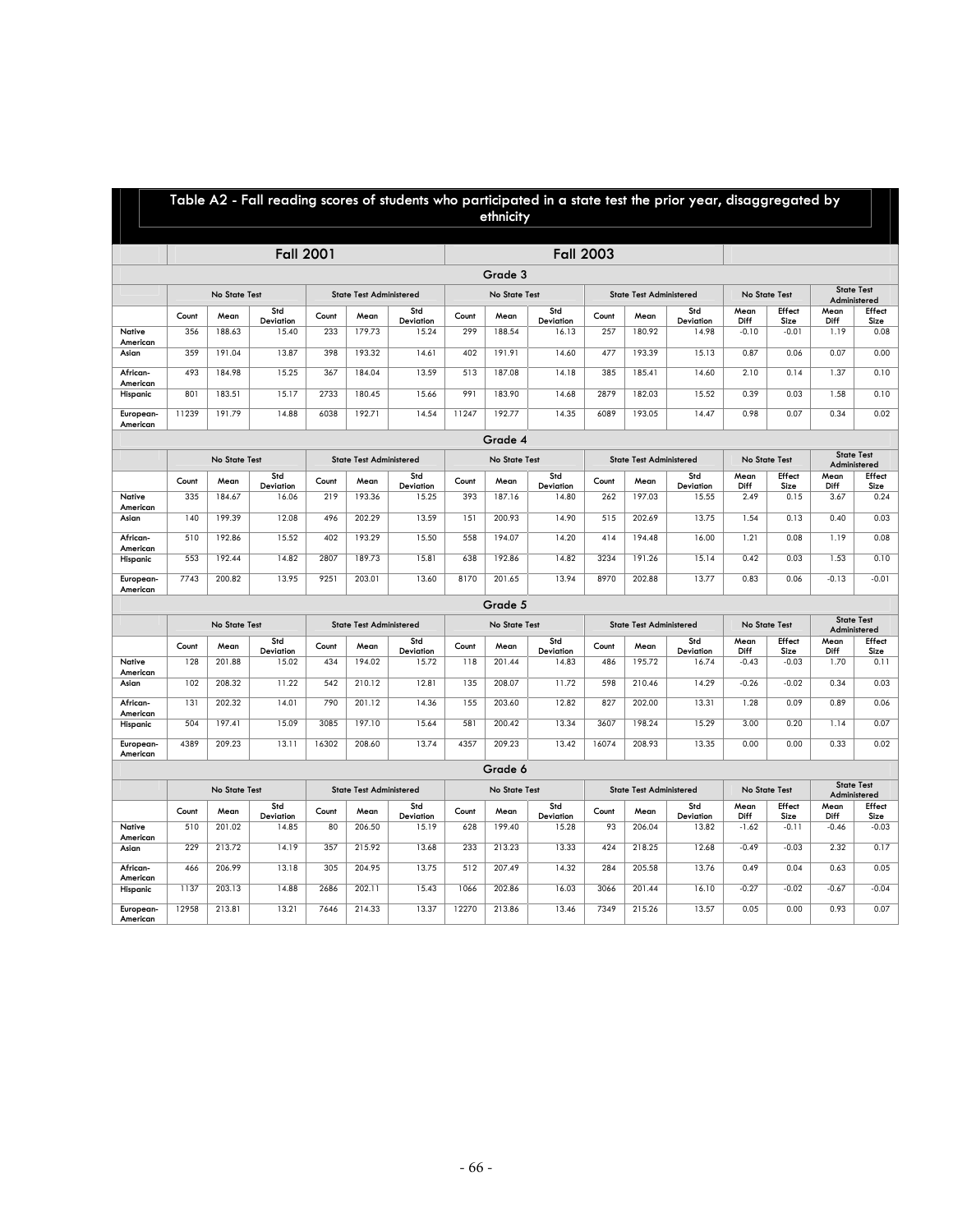|                       | Grade 7 |               |                  |       |                                |                  |       |               |                  |       |                                |                  |                      |                |                                   |                |
|-----------------------|---------|---------------|------------------|-------|--------------------------------|------------------|-------|---------------|------------------|-------|--------------------------------|------------------|----------------------|----------------|-----------------------------------|----------------|
|                       |         | No State Test |                  |       | <b>State Test Administered</b> |                  |       | No State Test |                  |       | <b>State Test Administered</b> |                  |                      | No State Test  | <b>State Test</b><br>Administered |                |
|                       | Count   | Mean          | Std<br>Deviation | Count | Mean                           | Std<br>Deviation | Count | Mean          | Std<br>Deviation | Count | Mean                           | Std<br>Deviation | Mean<br>Diff         | Effect<br>Size | Mean<br>Diff                      | Effect<br>Size |
| Native<br>American    | 396     | 200.86        | 15.14            | 172   | 212.40                         | 14.46            | 414   | 201.50        | 15.55            | 199   | 211.04                         | 13.59            | 0.64                 | 0.04           | $-1.37$                           | $-0.09$        |
| Asian                 | 66      | 216.68        | 16.49            | 589   | 215.67                         | 14.65            | 77    | 217.36        | 16.01            | 689   | 217.40                         | 15.34            | 0.68                 | 0.04           | 1.73                              | 0.12           |
| African-<br>American  | 71      | 211.00        | 14.27            | 860   | 208.96                         | 14.02            | 124   | 209.80        | 15.14            | 876   | 210.50                         | 14.80            | $-1.20$              | $-0.08$        | 1.53                              | 0.11           |
| Hispanic              | 265     | 208.12        | 14.58            | 3350  | 205.79                         | 15.65            | 516   | 206.86        | 15.67            | 3895  | 206.94                         | 16.10            | $-1.26$              | $-0.09$        | 1.15                              | 0.07           |
| European-<br>American | 3664    | 219.24        | 12.54            | 14868 | 218.91                         | 12.88            | 4083  | 217.82        | 13.36            | 15667 | 218.74                         | 13.27            | $-1.42$              | $-0.11$        | $-0.16$                           | $-0.01$        |
|                       |         |               |                  |       |                                |                  |       | Grade 8       |                  |       |                                |                  |                      |                |                                   |                |
|                       |         | No State Test |                  |       | <b>State Test Administered</b> |                  |       | No State Test |                  |       | <b>State Test Administered</b> |                  | <b>No State Test</b> |                | <b>State Test</b><br>Administered |                |
|                       | Count   | Mean          | Std<br>Deviation | Count | Mean                           | Std<br>Deviation | Count | Mean          | Std<br>Deviation | Count | Mean                           | Std<br>Deviation | Mean<br>Diff         | Effect<br>Size | Mean<br>Diff                      | Effect<br>Size |
| Native<br>American    | 252     | 220.62        | 12.48            | 456   | 205.91                         | 15.70            | 50    | 218.34        | 14.01            | 412   | 209.97                         | 14.63            | $-2.28$              | $-0.18$        | 4.06                              | 0.26           |
| Asian                 | 124     | 221.79        | 13.14            | 456   | 221.45                         | 14.22            | 170   | 219.66        | 14.03            | 506   | 222.26                         | 15.80            | $-2.13$              | $-0.16$        | 0.81                              | 0.06           |
| African-<br>American  | 260     | 213.74        | 16.91            | 154   | 214.99                         | 15.14            | 287   | 212.07        | 15.98            | 221   | 216.51                         | 12.98            | $-1.67$              | $-0.10$        | 1.52                              | 0.10           |
| Hispanic              | 490     | 211.25        | 14.54            | 2655  | 209.46                         | 16.56            | 667   | 213.39        | 14.77            | 3236  | 210.50                         | 16.50            | 2.14                 | 0.15           | 1.04                              | 0.06           |
| European-<br>American | 7995    | 222.22        | 12.99            | 8717  | 223.45                         | 13.05            | 9474  | 222.20        | 12.90            | 9087  | 223.61                         | 13.00            | $-0.02$              | 0.00           | 0.16                              | 0.01           |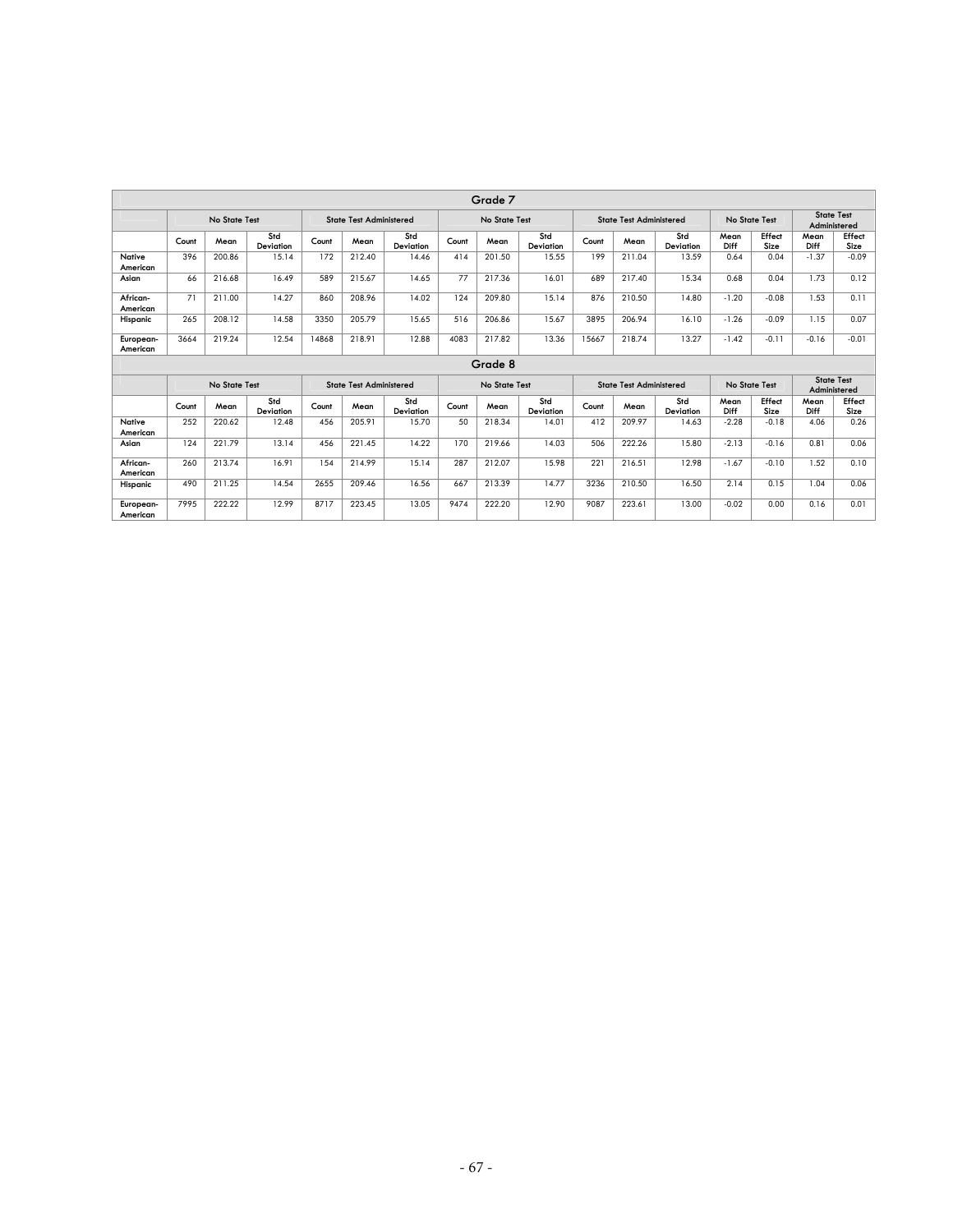# **Appendix B**

|                |         | Table B1 - Change in mathematics growth index scores between 2001-2002 and 2003-2004 |                        | school year, disaggregated by ethnicity |                   |                    |
|----------------|---------|--------------------------------------------------------------------------------------|------------------------|-----------------------------------------|-------------------|--------------------|
|                |         | 2001-2002                                                                            |                        | 2003-2004                               |                   |                    |
|                |         |                                                                                      | <b>Native American</b> |                                         |                   |                    |
| Grade          | Mean    | <b>Std Deviation</b>                                                                 | Mean                   | <b>Std Deviation</b>                    | <b>Difference</b> | <b>Effect Size</b> |
| 3              | $-0.67$ | 7.23                                                                                 | $-1.14$                | 7.58                                    | $-0.47$           | $-0.06$            |
| 4              | $-0.93$ | 7.17                                                                                 | $-1.08$                | 7.23                                    | $-0.15$           | $-0.02$            |
| 5              | $-0.58$ | 7.26                                                                                 | $-0.60$                | 6.79                                    | $-0.02$           | 0.00               |
| 6              | $-1.87$ | 6.97                                                                                 | $-1.85$                | 7.27                                    | 0.02              | 0.00               |
| $\overline{z}$ | $-0.68$ | 7.01                                                                                 | $-1.04$                | 7.78                                    | $-0.36$           | $-0.05$            |
| 8              | $-1.66$ | 7.36                                                                                 | $-1.87$                | 7.77                                    | $-0.21$           | $-0.03$            |
|                |         |                                                                                      | Asian                  |                                         |                   |                    |
| Grade          | Mean    | <b>Std Deviation</b>                                                                 | Mean                   | <b>Std Deviation</b>                    | <b>Difference</b> | <b>Effect Size</b> |
| 3              | 0.51    | 7.29                                                                                 | $-0.22$                | 7.24                                    | $-0.72$           | $-0.10$            |
| 4              | 0.49    | 6.47                                                                                 | 0.02                   | 7.04                                    | $-0.46$           | $-0.07$            |
| 5              | 0.03    | 6.27                                                                                 | $-0.56$                | 6.86                                    | $-0.59$           | $-0.09$            |
| 6              | 0.00    | 6.35                                                                                 | $-0.87$                | 6.16                                    | $-0.87$           | $-0.14$            |
| $\overline{z}$ | $-0.33$ | 6.30                                                                                 | $-1.17$                | 6.26                                    | $-0.84$           | $-0.13$            |
| 8              | $-1.12$ | 7.36                                                                                 | $-2.23$                | 6.18                                    | $-1.11$           | $-0.15$            |
|                |         |                                                                                      | African-American       |                                         |                   |                    |
| Grade          | Mean    | <b>Std Deviation</b>                                                                 | Mean                   | <b>Std Deviation</b>                    | <b>Difference</b> | <b>Effect Size</b> |
| 3              | $-2.39$ | 7.36                                                                                 | $-2.54$                | 7.44                                    | $-0.15$           | $-0.02$            |
| 4              | $-1.70$ | 7.72                                                                                 | $-1.51$                | 7.17                                    | 0.19              | 0.02               |
| 5              | $-0.98$ | 7.38                                                                                 | $-1.94$                | 7.03                                    | $-0.96$           | $-0.13$            |
| 6              | $-2.60$ | 6.95                                                                                 | $-2.60$                | 7.59                                    | 0.00              | 0.00               |
| $\overline{z}$ | $-2.13$ | 7.58                                                                                 | $-2.60$                | 7.65                                    | $-0.47$           | $-0.06$            |
| 8              | $-2.58$ | 7.25                                                                                 | $-3.71$                | 7.54                                    | $-1.13$           | $-0.16$            |
|                |         |                                                                                      | Hispanic               |                                         |                   |                    |
| Grade          | Mean    | <b>Std Deviation</b>                                                                 | Mean                   | <b>Std Deviation</b>                    | Difference        | <b>Effect Size</b> |
| 3              | $-1.36$ | 7.33                                                                                 | $-1.28$                | 7.08                                    | 0.09              | 0.01               |
| 4              | $-0.89$ | 6.84                                                                                 | $-0.60$                | 7.03                                    | 0.30              | 0.04               |
| 5              | $-0.31$ | 6.95                                                                                 | $-0.60$                | 7.14                                    | $-0.28$           | $-0.04$            |
| 6              | $-1.55$ | 6.89                                                                                 | $-1.56$                | 7.18                                    | $-0.01$           | 0.00               |
| $\overline{z}$ | $-1.24$ | 6.82                                                                                 | $-1.43$                | 7.12                                    | $-0.19$           | $-0.03$            |
| 8              | $-2.11$ | 6.85                                                                                 | $-2.88$                | 6.94                                    | $-0.77$           | $-0.11$            |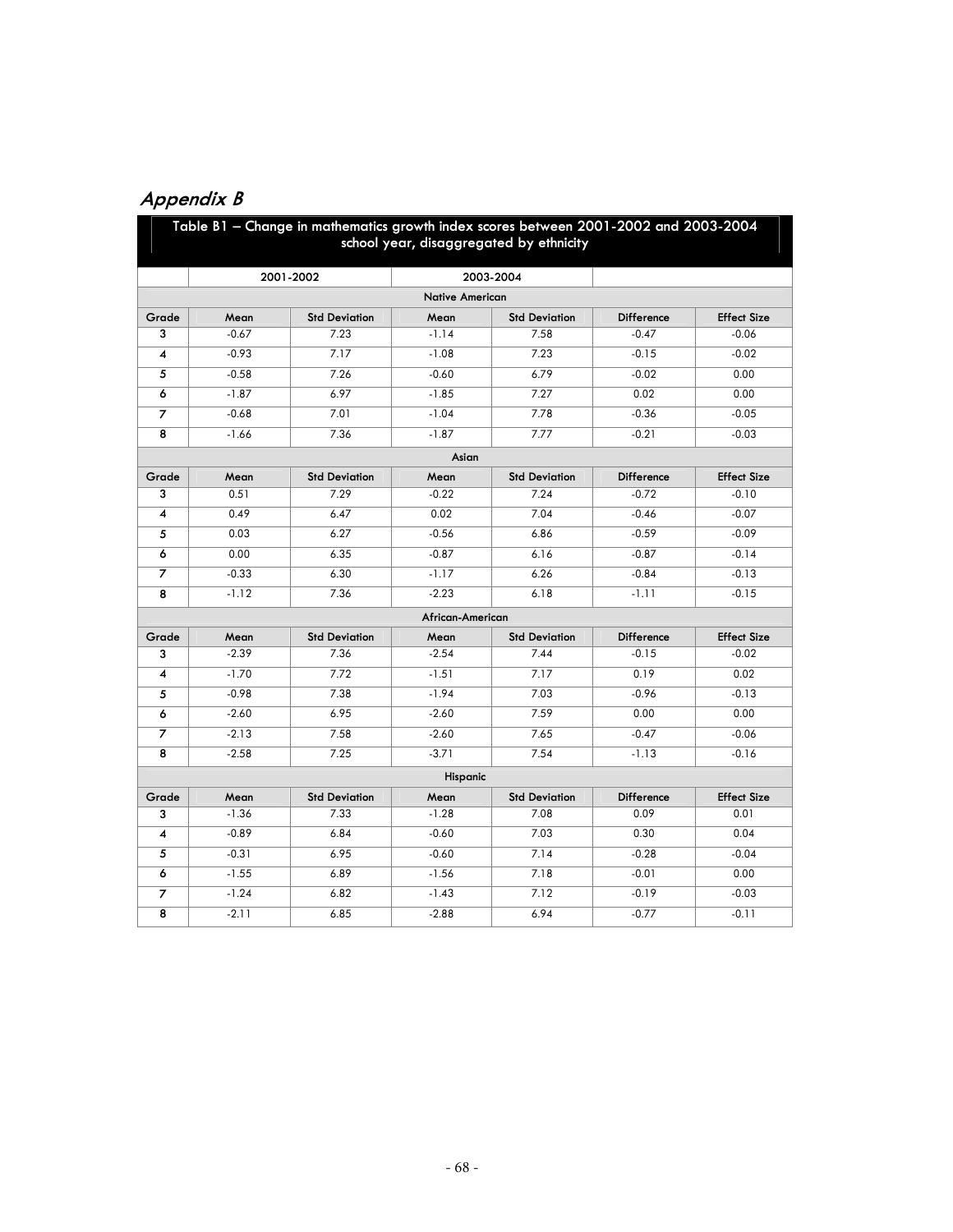|       |         |                      | European-American |                      |                   |                    |
|-------|---------|----------------------|-------------------|----------------------|-------------------|--------------------|
| Grade | Mean    | <b>Std Deviation</b> | Mean              | <b>Std Deviation</b> | <b>Difference</b> | <b>Effect Size</b> |
| 3     | 0.29    | 7.17                 | 0.10              | 7.02                 | $-0.19$           | $-0.03$            |
| 4     | 0.77    | 6.88                 | 0.58              | 6.94                 | $-0.19$           | $-0.03$            |
| 5     | 0.34    | 6.82                 | 0.41              | 7.02                 | 0.07              | 0.01               |
| 6     | $-0.55$ | 6.71                 | $-0.78$           | 6.96                 | $-0.23$           | $-0.03$            |
| 7     | $-0.35$ | 6.86                 | $-0.91$           | 7.03                 | $-0.56$           | $-0.08$            |
| 8     | $-1.48$ | 7.17                 | $-2.06$           | 7.18                 | $-0.58$           | $-0.08$            |

|                         | Table B2 - Change in reading growth index scores between 2001-2002 and 2003-2004 school<br>year, disaggregated by ethnicity |                      |                        |                      |                   |                    |  |  |  |  |  |  |  |
|-------------------------|-----------------------------------------------------------------------------------------------------------------------------|----------------------|------------------------|----------------------|-------------------|--------------------|--|--|--|--|--|--|--|
|                         |                                                                                                                             | 2001-2002            |                        | 2003-2004            |                   |                    |  |  |  |  |  |  |  |
|                         |                                                                                                                             |                      | <b>Native American</b> |                      |                   |                    |  |  |  |  |  |  |  |
| Grade                   | Mean                                                                                                                        | <b>Std Deviation</b> | Mean                   | <b>Std Deviation</b> | <b>Difference</b> | <b>Effect Size</b> |  |  |  |  |  |  |  |
| 3                       | $-1.07$                                                                                                                     | 7.88                 | $-1.60$                | 7.63                 | $-0.53$           | $-0.07$            |  |  |  |  |  |  |  |
| $\overline{\mathbf{4}}$ | $-1.92$                                                                                                                     | 7.59                 | $-2.25$                | 7.43                 | $-0.33$           | $-0.04$            |  |  |  |  |  |  |  |
| 5                       | $-2.61$                                                                                                                     | 7.26                 | $-1.58$                | 7.34                 | 1.03              | 0.14               |  |  |  |  |  |  |  |
| 6                       | $-1.44$                                                                                                                     | 6.71                 | $-1.86$                | 7.71                 | $-0.42$           | $-0.06$            |  |  |  |  |  |  |  |
| $\overline{7}$          | $-1.96$                                                                                                                     | 7.10                 | $-2.00$                | 6.92                 | $-0.03$           | 0.00               |  |  |  |  |  |  |  |
| 8                       | $-0.44$                                                                                                                     | 6.87                 | $-0.97$                | 7.24                 | $-0.53$           | $-0.08$            |  |  |  |  |  |  |  |
|                         |                                                                                                                             |                      | Asian                  |                      |                   |                    |  |  |  |  |  |  |  |
| Grade                   | Mean                                                                                                                        | <b>Std Deviation</b> | Mean                   | <b>Std Deviation</b> | <b>Difference</b> | <b>Effect Size</b> |  |  |  |  |  |  |  |
| 3                       | 0.59                                                                                                                        | 6.97                 | $-0.53$                | 6.66                 | $-1.11$           | $-0.16$            |  |  |  |  |  |  |  |
| $\overline{\mathbf{4}}$ | 0.31                                                                                                                        | 6.08                 | $-0.02$                | 6.77                 | $-0.34$           | $-0.06$            |  |  |  |  |  |  |  |
| 5                       | $-0.29$                                                                                                                     | 6.06                 | $-0.36$                | 6.48                 | $-0.07$           | $-0.01$            |  |  |  |  |  |  |  |
| 6                       | 0.13                                                                                                                        | 5.65                 | 0.15                   | 5.93                 | 0.02              | 0.00               |  |  |  |  |  |  |  |
| $\overline{7}$          | 0.16                                                                                                                        | 5.96                 | $-0.23$                | 6.06                 | $-0.39$           | $-0.07$            |  |  |  |  |  |  |  |
| 8                       | 0.46                                                                                                                        | 5.90                 | 0.18                   | 6.06                 | $-0.28$           | $-0.05$            |  |  |  |  |  |  |  |
|                         |                                                                                                                             |                      | African-American       |                      |                   |                    |  |  |  |  |  |  |  |
| Grade                   | Mean                                                                                                                        | <b>Std Deviation</b> | Mean                   | <b>Std Deviation</b> | Difference        | <b>Effect Size</b> |  |  |  |  |  |  |  |
| 3                       | $-2.08$                                                                                                                     | 9.20                 | $-2.61$                | 8.20                 | $-0.53$           | $-0.06$            |  |  |  |  |  |  |  |
| $\overline{4}$          | $-2.19$                                                                                                                     | 8.58                 | $-1.92$                | 7.59                 | 0.27              | 0.03               |  |  |  |  |  |  |  |
| 5                       | $-2.43$                                                                                                                     | 7.62                 | $-2.20$                | 7.81                 | 0.23              | 0.03               |  |  |  |  |  |  |  |
| 6                       | $-2.30$                                                                                                                     | 7.49                 | $-1.73$                | 7.90                 | 0.57              | 0.08               |  |  |  |  |  |  |  |
| $\overline{z}$          | $-2.26$                                                                                                                     | 8.65                 | $-2.06$                | 7.68                 | 0.20              | 0.02               |  |  |  |  |  |  |  |
| 8                       | $-1.65$                                                                                                                     | 8.40                 | $-2.18$                | 8.33                 | $-0.53$           | $-0.06$            |  |  |  |  |  |  |  |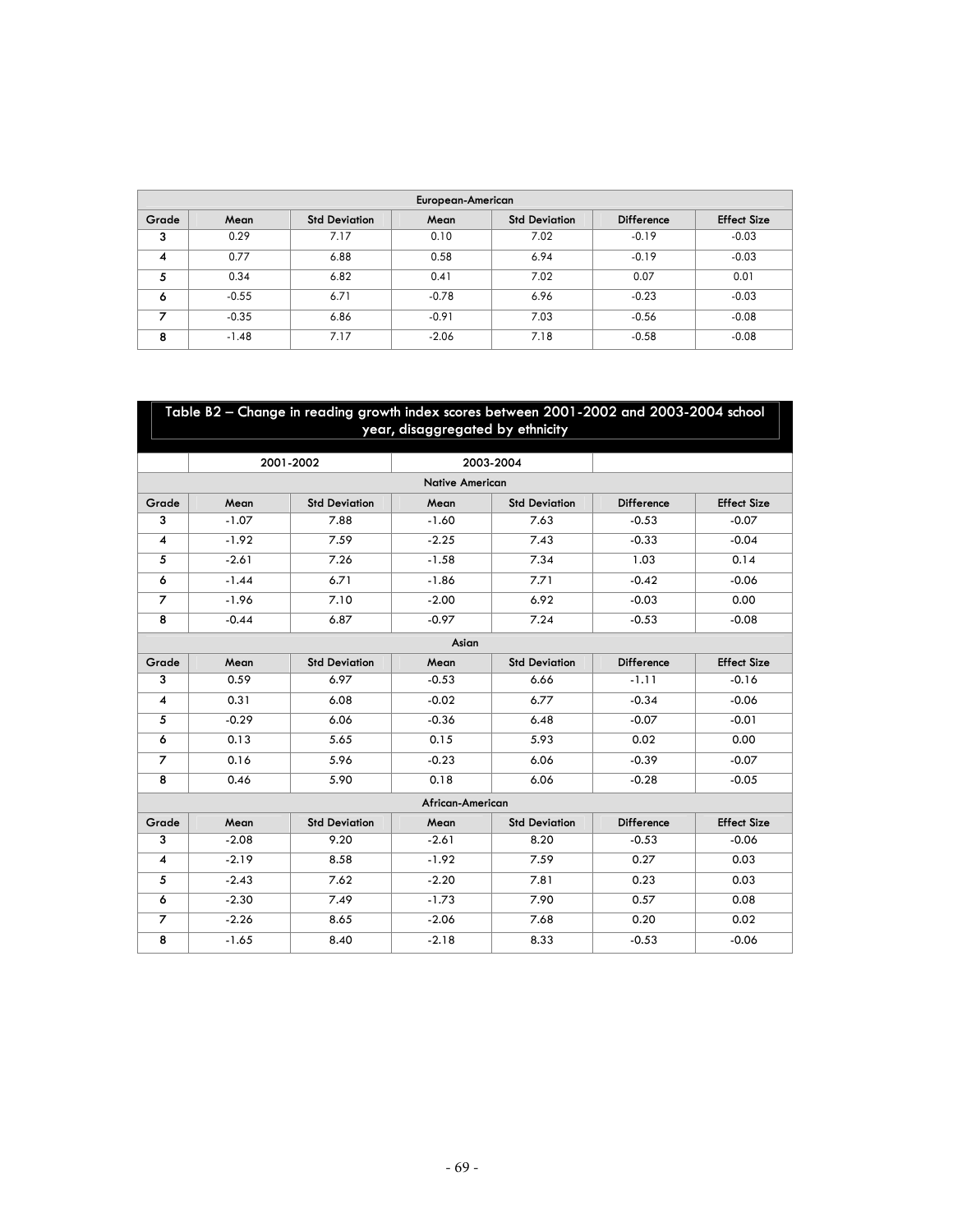|                |         |                      | Hispanic          |                      |                   |                    |
|----------------|---------|----------------------|-------------------|----------------------|-------------------|--------------------|
| Grade          | Mean    | <b>Std Deviation</b> | Mean              | <b>Std Deviation</b> | <b>Difference</b> | <b>Effect Size</b> |
| 3              | $-1.66$ | 8.79                 | $-1.40$           | 8.28                 | 0.26              | 0.03               |
| 4              | $-1.35$ | 7.58                 | $-1.01$           | 7.81                 | 0.34              | 0.05               |
| 5              | $-1.08$ | 7.17                 | $-1.32$           | 7.39                 | $-0.24$           | $-0.03$            |
| 6              | $-1.25$ | 7.18                 | $-1.23$           | 7.51                 | 0.02              | 0.00               |
| $\overline{z}$ | $-0.85$ | 6.84                 | $-1.22$           | 7.59                 | $-0.36$           | $-0.05$            |
| 8              | $-0.43$ | 6.33                 | $-1.12$           | 6.93                 | $-0.69$           | $-0.11$            |
|                |         |                      | European-American |                      |                   |                    |
| Grade          | Mean    | <b>Std Deviation</b> | Mean              | <b>Std Deviation</b> | <b>Difference</b> | <b>Effect Size</b> |
| 3              | 0.58    | 7.59                 | 0.11              | 7.39                 | $-0.47$           | $-0.06$            |
| 4              | $-0.08$ | 6.85                 | $-0.16$           | 7.12                 | $-0.08$           | $-0.01$            |
| 5              | $-0.49$ | 6.50                 | $-0.56$           | 6.71                 | $-0.08$           | $-0.01$            |
| 6              | $-0.31$ | 6.65                 | $-0.50$           | 6.74                 | $-0.19$           | $-0.03$            |
| 7              | $-0.83$ | 6.59                 | $-0.92$           | 7.06                 | $-0.08$           | $-0.01$            |
| 8              | $-0.42$ | 6.64                 | $-0.61$           | 6.88                 | $-0.19$           | $-0.03$            |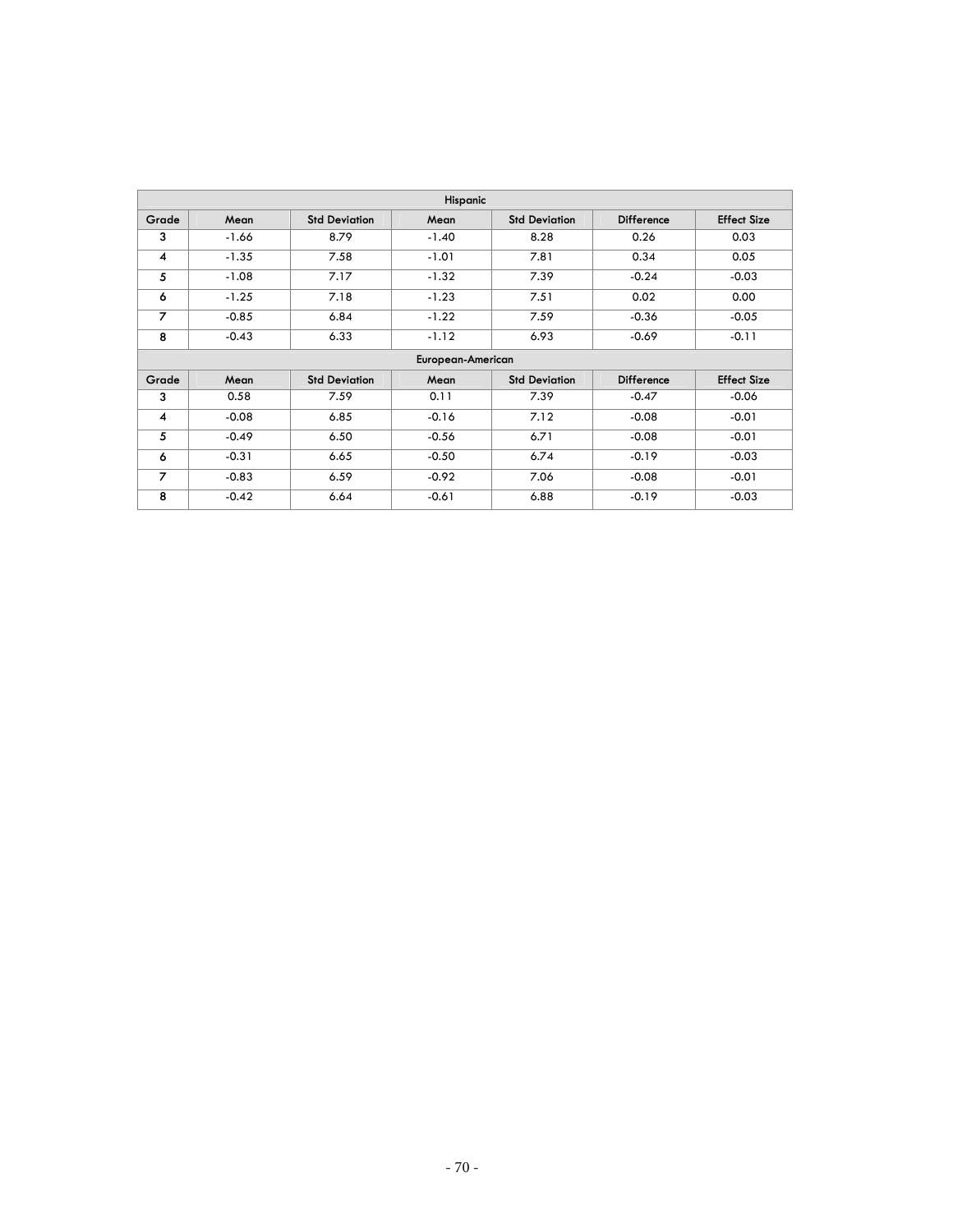| Appendix C |  |  |  |  |
|------------|--|--|--|--|
|------------|--|--|--|--|

|                         |                                      |         |                                   |         |                               |                                                                    | disaggregated by ethnic group     |                                 | Table C1 - Changes in mathematics growth index scores for grades in which the state test is administered, |               |                                      |                                   |                                   |                          |                          |
|-------------------------|--------------------------------------|---------|-----------------------------------|---------|-------------------------------|--------------------------------------------------------------------|-----------------------------------|---------------------------------|-----------------------------------------------------------------------------------------------------------|---------------|--------------------------------------|-----------------------------------|-----------------------------------|--------------------------|--------------------------|
|                         |                                      |         | 2002                              |         |                               |                                                                    | 2004                              |                                 |                                                                                                           |               |                                      |                                   |                                   |                          |                          |
|                         | No State Test<br>Administered        |         | <b>State Test</b><br>Administered |         | No State Test<br>Administered |                                                                    | <b>State Test</b><br>Administered |                                 | Pooled                                                                                                    |               | No State Test<br>Administered        |                                   | <b>State Test</b><br>Administered |                          | Difference<br>Y/N        |
| Grade                   | Count                                | Mean    | Count                             | Mean    | Count                         | Mean                                                               | Count                             | Mean                            | Standard<br><b>Deviation</b>                                                                              | Diff<br>No    | Eff<br>Size                          | Diff<br>Yes                       | Eff<br>Size                       | Diff<br>Both             | Eff<br>Size              |
| 3                       | 392                                  | $-0.15$ | 268                               | $-1.43$ | 333                           | $-0.82$                                                            | 300                               | $-1.50$                         | 7.20                                                                                                      | $-0.66$       | $-0.09$                              | $-0.07$                           | $-0.01$                           | 0.60                     | 0.08                     |
| $\overline{\mathbf{4}}$ | 483                                  | $-0.97$ | 192                               | $-0.84$ | 561                           | $-1.70$                                                            | 239                               | 0.36                            | 6.97                                                                                                      | $-0.73$       | $-0.10$                              | 1.20                              | 0.17                              | 1.93                     | 0.28                     |
| 5                       | 169                                  | $-1.95$ | 448                               | $-0.07$ | 163                           | $-0.23$                                                            | 493                               | $-0.73$                         | 6.95                                                                                                      | 1.72          | 0.25                                 | $-0.66$                           | $-0.09$                           | $-2.38$                  | $-0.34$                  |
| 6                       | 534                                  | $-1.90$ | 90                                | $-1.72$ | 633                           | $-2.05$                                                            | 88                                | $-0.42$                         | 6.90                                                                                                      | $-0.15$       | $-0.02$                              | 1.30                              | 0.19                              | 1.46                     | 0.21                     |
|                         | 450                                  | $-0.87$ | 178                               | $-0.19$ | 479                           | $-1.33$                                                            | 201                               | $-0.35$                         | 7.00                                                                                                      | $-0.46$       | $-0.07$                              | $-0.16$                           | $-0.02$                           | 0.31                     | 0.04                     |
| 8                       | 254                                  | $-2.48$ | 492                               | $-1.24$ | 57                            | $-2.60$                                                            | 491                               | $-1.79$                         | 7.16                                                                                                      | $-0.12$       | $-0.02$                              | $-0.55$                           | $-0.08$                           | $-0.43$                  | $-0.06$                  |
| Native<br>American      | 2282                                 | $-1.27$ | 1668                              | $-0.82$ | 2226                          | $-1.51$                                                            | 1812                              | $-0.94$                         | 7.02                                                                                                      | $-0.24$       | $-0.03$                              | $-0.12$                           | $-0.02$                           | 0.12                     | 0.02                     |
|                         |                                      |         | 2002                              |         |                               |                                                                    | 2004                              |                                 |                                                                                                           |               |                                      |                                   |                                   |                          |                          |
|                         | <b>No State Test</b><br>Administered |         | <b>State Test</b><br>Administered |         |                               | <b>State Test</b><br>No State Test<br>Administered<br>Administered |                                   | Pooled<br>Standard<br>Deviation | No State Test<br>Administered                                                                             |               |                                      | <b>State Test</b><br>Administered |                                   | <b>Difference</b><br>Y/N |                          |
|                         | Count                                | Mean    | Count                             | Mean    | Count                         | Mean                                                               | Count                             | Mean                            |                                                                                                           | Diff          | <b>Eff</b>                           | Diff                              | <b>Eff</b>                        | Diff                     | Eff                      |
| $\overline{\mathbf{3}}$ | 715                                  | $-0.01$ | 358                               | 1.54    | 879                           | $-1.22$                                                            | 452                               | 1.73                            | 7.20                                                                                                      | No<br>$-1.21$ | Size<br>$-0.17$                      | Yes<br>0.19                       | Size<br>0.03                      | <b>Both</b><br>1.40      | Size<br>0.19             |
| $\overline{4}$          | 449                                  | $-0.91$ | 415                               | 2.00    | 521                           | $-1.94$                                                            | 439                               | 2.35                            | 6.97                                                                                                      | $-1.03$       | $-0.15$                              | 0.36                              | 0.05                              | 1.39                     | 0.20                     |
| 5                       | 108                                  | $-0.12$ | 886                               | 0.05    | 129                           | $-0.05$                                                            | 1060                              | $-0.62$                         | 6.95                                                                                                      | 0.07          | 0.01                                 | $-0.67$                           | $-0.10$                           | $-0.73$                  | $-0.11$                  |
| 6                       | 235                                  | $-0.55$ | 546                               | 0.23    | 229                           | $-0.48$                                                            | 655                               | $-1.01$                         | 6.90                                                                                                      | 0.07          | 0.01                                 | $-1.24$                           | $-0.18$                           | $-1.31$                  | $-0.19$                  |
| 7                       | 78                                   | 0.03    | 563                               | $-0.37$ | 90                            | $-0.51$                                                            | 663                               | $-1.26$                         | 7.00                                                                                                      | $-0.54$       | $-0.08$                              | $-0.88$                           | $-0.13$                           | $-0.34$                  | $-0.05$                  |
| 8                       | 92                                   | $-2.57$ | 320                               | $-0.70$ | 138                           | $-2.07$                                                            | 438                               | $-2.28$                         | 7.16                                                                                                      | 0.49          | 0.07                                 | $-1.58$                           | $-0.22$                           | $-2.07$                  | $-0.29$                  |
| Asian                   | 1677                                 | $-0.47$ | 3088                              | 0.36    | 1986                          | $-1.27$                                                            | 3707                              | $-0.36$                         | 7.07                                                                                                      | $-0.80$       | $-0.11$                              | $-0.72$                           | $-0.10$                           | 0.08                     | 0.01                     |
|                         |                                      |         | 2002                              |         |                               |                                                                    | 2004                              |                                 |                                                                                                           |               |                                      |                                   |                                   |                          |                          |
|                         | <b>No State Test</b><br>Administered |         | <b>State Test</b><br>Administered |         | No State Test<br>Administered |                                                                    | <b>State Test</b><br>Administered |                                 | Pooled<br><b>Standard</b><br><b>Deviation</b>                                                             |               | <b>No State Test</b><br>Administered |                                   | <b>State Test</b><br>Administered |                          | <b>Difference</b><br>Y/N |
|                         | Count                                | Mean    | Count                             | Mean    | Count                         | Mean                                                               | Count                             | Mean                            | <b>SD</b>                                                                                                 | Diff          | Eff                                  | Diff                              | Eff                               | Diff                     | Eff                      |
| 3                       | 695                                  | $-2.49$ | 357                               | $-2.19$ | 727                           | $-2.67$                                                            | 351                               | $-2.28$                         | 7.20                                                                                                      | No<br>$-0.18$ | Size<br>$-0.03$                      | Yes<br>$-0.09$                    | Size<br>$-0.01$                   | Both<br>0.10             | Size<br>0.01             |
| $\overline{4}$          | 572                                  | $-2.04$ | 396                               | $-1.20$ | 657                           | $-1.74$                                                            | 390                               | $-1.13$                         | 6.97                                                                                                      | 0.31          | 0.04                                 | 0.07                              | 0.01                              | $-0.24$                  | $-0.03$                  |
| 5                       | 132                                  | $-1.00$ | 884                               | $-0.98$ | 157                           | $-0.85$                                                            | 942                               | $-2.12$                         | 6.95                                                                                                      | 0.15          | 0.02                                 | $-1.14$                           | $-0.16$                           | $-1.29$                  | $-0.19$                  |
| $\overline{6}$          | 450                                  | $-2.33$ | 329                               | $-2.98$ | 493                           | $-2.61$                                                            | 332                               | $-2.59$                         | 6.90                                                                                                      | $-0.28$       | $-0.04$                              | 0.39                              | 0.06                              | 0.67                     | 0.10                     |
| $\overline{\mathbf{z}}$ | 58                                   | $-0.86$ | 773                               | $-2.23$ | 125                           | $-2.03$                                                            | 796                               | $-2.69$                         | 7.00                                                                                                      | $-1.17$       | $-0.17$                              | $-0.46$                           | $-0.07$                           | 0.71                     | 0.10                     |
| $\overline{\mathbf{8}}$ | 218                                  | $-3.64$ | 142                               | $-0.96$ | 263                           | $-3.86$                                                            | 194                               | $-3.51$                         | 7.16                                                                                                      | $-0.22$       | $-0.03$                              | $-2.55$                           | $-0.36$                           | $-2.33$                  | $-0.32$                  |
| African-<br>American    | 2125                                 | $-2.32$ | 2881                              | $-1.72$ | 2422                          | $-2.38$                                                            | 3005                              | $-2.30$                         | 7.05                                                                                                      | $-0.07$       | $-0.01$                              | $-0.58$                           | $-0.08$                           | $-0.51$                  | $-0.07$                  |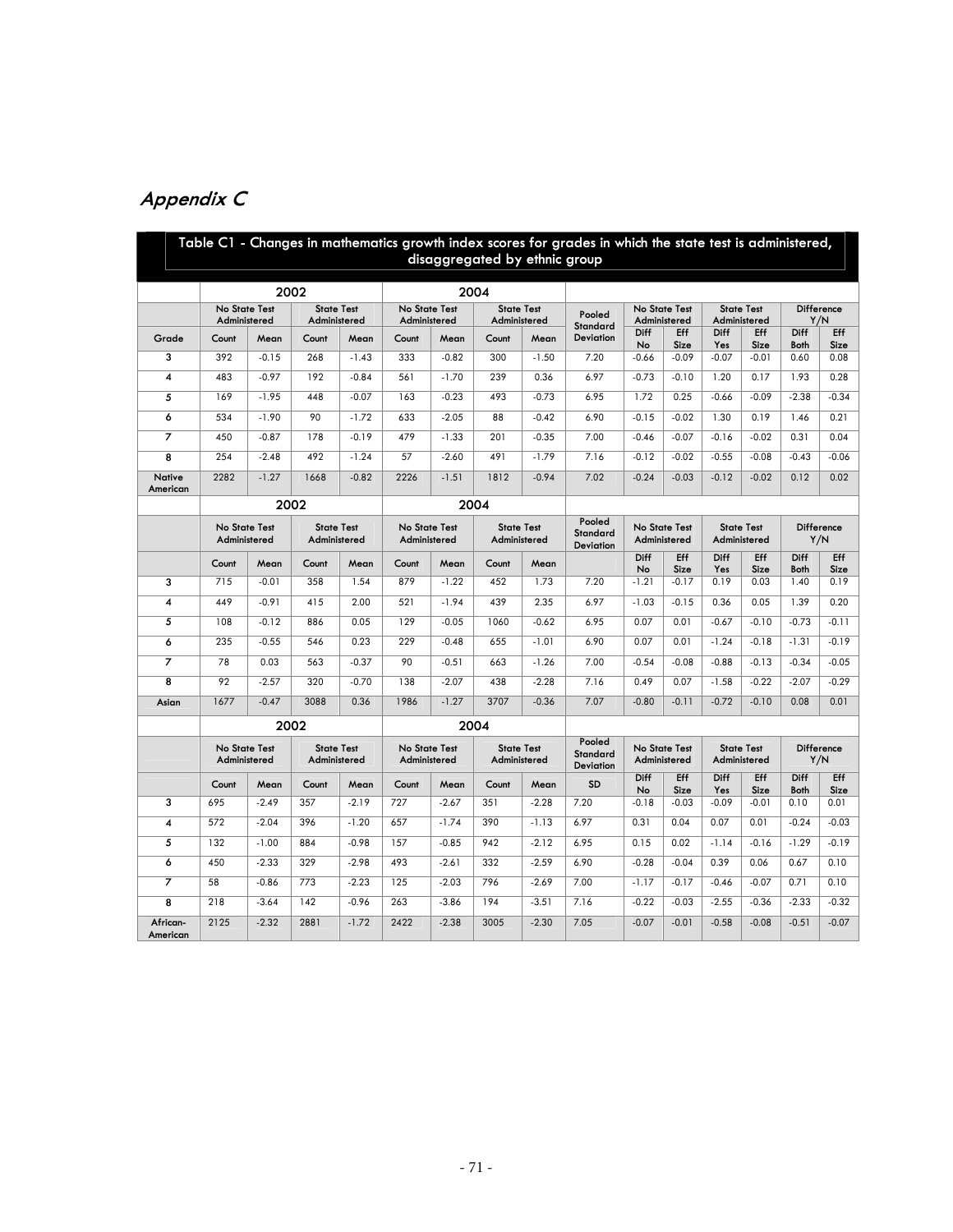|                       |                               |         | 2002                              |         |                               |         | 2004                              |         |                                        |                               |             |                                   |             |                            |             |
|-----------------------|-------------------------------|---------|-----------------------------------|---------|-------------------------------|---------|-----------------------------------|---------|----------------------------------------|-------------------------------|-------------|-----------------------------------|-------------|----------------------------|-------------|
|                       | No State Test<br>Administered |         | <b>State Test</b><br>Administered |         | No State Test<br>Administered |         | <b>State Test</b><br>Administered |         | Pooled<br>Standard<br><b>Deviation</b> | No State Test<br>Administered |             | <b>State Test</b><br>Administered |             | <b>Difference</b><br>Y/N   |             |
|                       | Count                         | Mean    | Count                             | Mean    | Count                         | Mean    | Count                             | Mean    | SD                                     | Diff<br>No                    | Eff<br>Size | Diff<br>Yes                       | Eff<br>Size | <b>Diff</b><br><b>Both</b> | Eff<br>Size |
| 3                     | 1984                          | $-1.73$ | 2011                              | $-1.00$ | 2175                          | $-1.75$ | 2172                              | $-0.80$ | 7.20                                   | $-0.02$                       | 0.00        | 0.20                              | 0.03        | 0.22                       | 0.03        |
| 4                     | 1594                          | $-1.46$ | 2120                              | $-0.46$ | 1903                          | $-1.04$ | 2336                              | $-0.24$ | 6.97                                   | 0.43                          | 0.06        | 0.23                              | 0.03        | $-0.20$                    | $-0.03$     |
| 5                     | 554                           | $-0.67$ | 3824                              | $-0.26$ | 625                           | $-0.47$ | 4383                              | $-0.62$ | 6.95                                   | 0.20                          | 0.03        | $-0.35$                           | $-0.05$     | $-0.55$                    | $-0.08$     |
| 6                     | 1033                          | $-1.61$ | 2938                              | $-1.52$ | 976                           | $-1.55$ | 3430                              | $-1.56$ | 6.90                                   | 0.06                          | 0.01        | $-0.04$                           | $-0.01$     | $-0.10$                    | $-0.01$     |
| 7                     | 288                           | $-1.08$ | 3413                              | $-1.25$ | 525                           | $-1.46$ | 4031                              | $-1.42$ | 7.00                                   | $-0.38$                       | $-0.05$     | $-0.17$                           | $-0.02$     | 0.21                       | 0.03        |
| 8                     | 466                           | $-2.53$ | 2281                              | $-2.02$ | 582                           | $-3.32$ | 2789                              | $-2.78$ | 7.16                                   | $-0.78$                       | $-0.11$     | $-0.76$                           | $-0.11$     | 0.02                       | 0.00        |
| Hispanic              | 5919                          | $-1.57$ | 16587                             | $-1.05$ | 6786                          | $-1.51$ | 19141                             | $-1.25$ | 7.05                                   | 0.05                          | 0.01        | $-0.20$                           | $-0.03$     | $-0.25$                    | $-0.04$     |
|                       |                               |         | 2002                              |         |                               |         | 2004                              |         |                                        |                               |             |                                   |             |                            |             |
|                       | No State Test<br>Administered |         | <b>State Test</b><br>Administered |         | No State Test<br>Administered |         | <b>State Test</b><br>Administered |         | Pooled<br>Standard<br><b>Deviation</b> | No State Test<br>Administered |             | <b>State Test</b><br>Administered |             | <b>Difference</b><br>Y/N   |             |
|                       | Count                         | Mean    | Count                             | Mean    | Count                         | Mean    | Count                             | Mean    | <b>SD</b>                              | Diff<br>No                    | Eff<br>Size | Diff<br>Yes                       | Eff<br>Size | <b>Diff</b><br><b>Both</b> | Eff<br>Size |
| 3                     | 15356                         | $-0.14$ | 3859                              | 2.03    | 15216                         | $-0.29$ | 3998                              | 1.58    | 7.20                                   | $-0.66$                       | $-0.09$     | $-0.07$                           | $-0.01$     | 0.60                       | 0.08        |
| 4                     | 11227                         | 0.54    | 7050                              | 1.13    | 11561                         | 0.22    | 6795                              | 1.19    | 6.97                                   | $-0.73$                       | $-0.10$     | 1.20                              | 0.17        | 1.93                       | 0.28        |
| 5                     | 4828                          | $-0.74$ | 17767                             | 0.64    | 4824                          | $-0.25$ | 17446                             | 0.59    | 6.95                                   | 1.72                          | 0.25        | $-0.66$                           | $-0.09$     | $-2.38$                    | $-0.34$     |
| 6                     | 12895                         | $-1.15$ | 8105                              | 0.39    | 12088                         | $-1.31$ | 7940                              | 0.02    | 6.90                                   | $-0.15$                       | $-0.02$     | 1.30                              | 0.19        | 1.46                       | 0.21        |
| $\overline{7}$        | 3609                          | $-0.51$ | 14302                             | $-0.31$ | 3938                          | $-0.98$ | 14446                             | $-0.89$ | 7.00                                   | $-0.46$                       | $-0.07$     | $-0.16$                           | $-0.02$     | 0.31                       | 0.04        |
| 8                     | 7804                          | $-1.92$ | 6446                              | $-0.95$ | 9299                          | $-2.54$ | 6730                              | $-1.40$ | 7.16                                   | $-0.12$                       | $-0.02$     | $-0.55$                           | $-0.08$     | $-0.43$                    | $-0.06$     |
| European-<br>American | 55719                         | $-0.56$ | 57529                             | 0.34    | 56926                         | $-0.81$ | 57355                             | 0.04    | 7.04                                   | $-0.25$                       | $-0.04$     | $-0.30$                           | $-0.04$     | $-0.05$                    | $-0.01$     |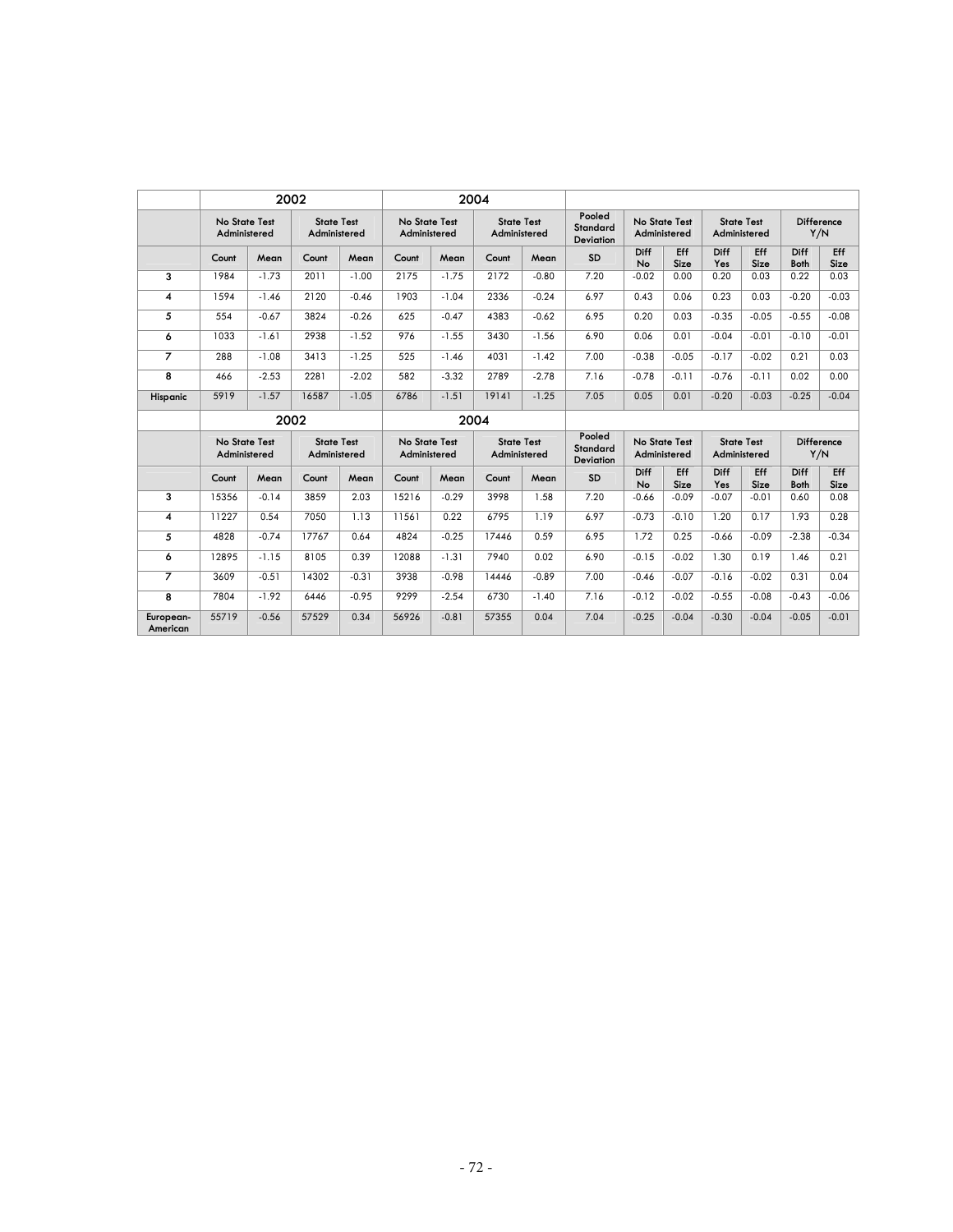| Table C2 - Changes in reading growth index scores for grades in which the state test is administered,<br>disaggregated by ethnic group |                                                                    |                                          |                 |                                   |                               |                                                                    |                                   |         |                                        |                               |               |                                   |                   |                          |                    |
|----------------------------------------------------------------------------------------------------------------------------------------|--------------------------------------------------------------------|------------------------------------------|-----------------|-----------------------------------|-------------------------------|--------------------------------------------------------------------|-----------------------------------|---------|----------------------------------------|-------------------------------|---------------|-----------------------------------|-------------------|--------------------------|--------------------|
|                                                                                                                                        | 2002<br>2004                                                       |                                          |                 |                                   |                               |                                                                    |                                   |         |                                        |                               |               |                                   |                   |                          |                    |
|                                                                                                                                        | <b>State Test</b><br>No State Test<br>Administered<br>Administered |                                          |                 |                                   | No State Test<br>Administered |                                                                    | <b>State Test</b><br>Administered |         | Pooled<br>Standard                     | No State Test<br>Administered |               | <b>State Test</b><br>Administered |                   | <b>Difference</b><br>Y/N |                    |
| Grade                                                                                                                                  | Count                                                              | Mean                                     | Count           | Mean                              | Count                         | Mean                                                               | Count                             | Mean    | <b>Deviation</b>                       | Diff<br>No                    | Eff<br>Size   | <b>Diff</b><br>Yes                | Eff<br>Size       | Diff<br>Both             | <b>Eff</b><br>Size |
| 3                                                                                                                                      | 356                                                                | $-0.50$                                  | 299             | $-0.27$                           | 233                           | $-1.95$                                                            | 257                               | $-3.14$ | 7.78                                   | $-1.45$                       | $-0.19$       | $-2.87$                           | $-0.37$           | $-1.42$                  | $-0.18$            |
| 4                                                                                                                                      | 335                                                                | $-2.13$                                  | 393             | $-3.78$                           | 219                           | $-1.60$                                                            | 262                               | 0.04    | 7.17                                   | 0.54                          | 0.07          | 3.82                              | 0.53              | 3.28                     | 0.46               |
| 5                                                                                                                                      | 128                                                                | $-2.34$                                  | 118             | $-1.69$                           | 434                           | $-2.69$                                                            | 486                               | $-1.56$ | 6.76                                   | $-0.36$                       | $-0.05$       | 0.14                              | 0.02              | 0.49                     | 0.07               |
| 6                                                                                                                                      | 510                                                                | $-1.62$                                  | 628             | $-1.94$                           | 80                            | $-0.33$                                                            | 93                                | $-1.30$ | 6.87                                   | 1.29                          | 0.19          | 0.64                              | 0.09              | $-0.65$                  | $-0.09$            |
| $\overline{7}$                                                                                                                         | 396                                                                | $-2.36$                                  | 414             | $-2.53$                           | 172                           | $-1.06$                                                            | 199                               | $-0.89$ | 6.96                                   | 1.30                          | 0.19          | 1.63                              | 0.23              | 0.33                     | 0.05               |
| $\overline{\mathbf{8}}$                                                                                                                | 252                                                                | $-1.04$                                  | 50              | $-1.70$                           | 456                           | $-0.10$                                                            | 412                               | $-0.88$ | 6.78                                   | 0.94                          | 0.14          | 0.82                              | 0.12              | $-0.12$                  | $-0.02$            |
| Native                                                                                                                                 |                                                                    |                                          |                 |                                   | 233                           |                                                                    |                                   |         |                                        |                               |               |                                   |                   |                          |                    |
| American                                                                                                                               |                                                                    | 356<br>$-0.50$<br>299<br>$-0.27$<br>2002 |                 |                                   |                               | $-1.95$<br>2004                                                    | 257                               | $-3.14$ | 7.78                                   | $-1.45$                       | $-0.19$       | $-2.87$                           | $-0.37$           | $-1.42$                  | $-0.18$            |
|                                                                                                                                        |                                                                    | No State Test<br><b>State Test</b>       |                 |                                   |                               | No State Test<br><b>State Test</b>                                 |                                   |         |                                        |                               | No State Test |                                   | <b>State Test</b> | Difference<br>Y/N        |                    |
|                                                                                                                                        | Administered                                                       |                                          | Administered    |                                   | Administered                  |                                                                    | Administered                      |         | <b>Standard</b><br>Deviation           | Administered                  |               | Administered                      |                   |                          |                    |
|                                                                                                                                        | Count                                                              | Mean                                     | Count           | Mean                              | Count                         | Mean                                                               | Count                             | Mean    |                                        | Diff<br>No                    | Eff<br>Size   | Diff<br>Yes                       | Eff<br>Size       | Diff<br>Both             | Eff<br>Size        |
| 3                                                                                                                                      | 359                                                                | 1.49                                     | 402             | $-0.37$                           | 398                           | $-0.23$                                                            | 477                               | $-0.66$ | 7.78                                   | $-1.72$                       | $-0.22$       | $-0.28$                           | $-0.04$           | 1.44                     | 0.18               |
| 4                                                                                                                                      | 140                                                                | 0.56                                     | 151             | 0.34                              | 496                           | 0.25                                                               | 515                               | $-0.13$ | 7.17                                   | $-0.31$                       | $-0.04$       | $-0.47$                           | $-0.06$           | $-0.15$                  | $-0.02$            |
| 5                                                                                                                                      | 102                                                                | $-0.38$                                  | 135             | $-0.96$                           | 542                           | $-0.27$                                                            | 598                               | $-0.22$ | 6.76                                   | 0.11                          | 0.02          | 0.73                              | 0.11              | 0.62                     | 0.09               |
| 6                                                                                                                                      | 229                                                                | $-0.22$                                  | 233             | $-0.45$                           | 357                           | 0.36                                                               | 424                               | 0.49    | 6.87                                   | 0.59                          | 0.09          | 0.94                              | 0.14              | 0.35                     | 0.05               |
| $\overline{7}$                                                                                                                         | 66                                                                 | $-0.30$                                  | $\overline{77}$ | $-1.32$                           | 589                           | 0.21                                                               | 689                               | $-0.11$ | 6.96                                   | 0.52                          | 0.07          | 1.22                              | 0.18              | 0.70                     | 0.10               |
| 8                                                                                                                                      | 124                                                                | $-0.68$                                  | 170             | $-1.13$                           | 456                           | 0.77                                                               | 506                               | 0.62    | 6.78                                   | 1.45                          | 0.21          | 1.75                              | 0.26              | 0.30                     | 0.04               |
| Asian                                                                                                                                  | 1020                                                               | 0.41                                     | 1168            | $-0.54$                           | 2838                          | 0.17                                                               | 3209                              | $-0.02$ | 7.22                                   | $-0.24$                       | $-0.03$       | 0.52                              | 0.07              | 0.76                     | 0.10               |
|                                                                                                                                        |                                                                    |                                          | 2002            |                                   |                               | 2004                                                               |                                   |         |                                        |                               |               |                                   |                   |                          |                    |
|                                                                                                                                        |                                                                    | No State Test<br>Administered            |                 | <b>State Test</b><br>Administered |                               | <b>State Test</b><br>No State Test<br>Administered<br>Administered |                                   |         | Pooled<br>Standard<br><b>Deviation</b> | No State Test<br>Administered |               | <b>State Test</b><br>Administered |                   | Difference<br>Y/N        |                    |
|                                                                                                                                        | Count                                                              | Mean                                     | Count           | Mean                              | Count                         | Mean                                                               | Count                             | Mean    | <b>SD</b>                              | Diff<br>No                    | Eff<br>Size   | Diff<br>Yes                       | Eff<br>Size       | Diff<br><b>Both</b>      | Eff<br>Size        |
| 3                                                                                                                                      | 493                                                                | $-1.52$                                  | 513             | $-2.04$                           | 367                           | $-2.82$                                                            | 385                               | $-3.36$ | 7.78                                   | $-1.30$                       | $-0.17$       | $-1.31$                           | $-0.17$           | $-0.01$                  | 0.00               |
| 4                                                                                                                                      | 510                                                                | $-2.47$                                  | 558             | $-2.10$                           | 402                           | $-1.83$                                                            | 414                               | $-1.68$ | 7.17                                   | 0.64                          | 0.09          | 0.42                              | 0.06              | $-0.23$                  | $-0.03$            |
| 5                                                                                                                                      | 131                                                                | $-0.12$                                  | 155             | $-1.60$                           | 790                           | $-2.82$                                                            | 827                               | $-2.31$ | 6.76                                   | $-2.69$                       | $-0.40$       | $-0.71$                           | $-0.11$           | 1.98                     | 0.29               |
| 6                                                                                                                                      | 466                                                                | $-1.58$                                  | 512             | $-1.68$                           | 305                           | $-3.40$                                                            | 284                               | $-1.83$ | 6.87                                   | $-1.82$                       | $-0.26$       | $-0.15$                           | $-0.02$           | 1.67                     | 0.24               |
| $\overline{\mathbf{z}}$                                                                                                                | 71                                                                 | $-2.30$                                  | 124             | $-2.56$                           | 860                           | $-2.26$                                                            | 876                               | $-1.99$ | 6.96                                   | 0.04                          | 0.01          | 0.57                              | 0.08              | 0.53                     | 0.08               |
| $\overline{\mathbf{8}}$                                                                                                                | 260                                                                | $-2.33$                                  | 287             | $-1.89$                           | 154                           | $-0.51$                                                            | 221                               | $-2.57$ | 6.78                                   | 1.82                          | 0.27          | $-0.69$                           | $-0.10$           | $-2.51$                  | $-0.37$            |
| African-<br>American                                                                                                                   | 1931                                                               | $-1.83$                                  | 2149            | $-1.95$                           | 2878                          | $-2.45$                                                            | 3007                              | $-2.24$ | 7.17                                   | $-0.62$                       | $-0.09$       | $-0.29$                           | $-0.04$           | 0.33                     | 0.05               |